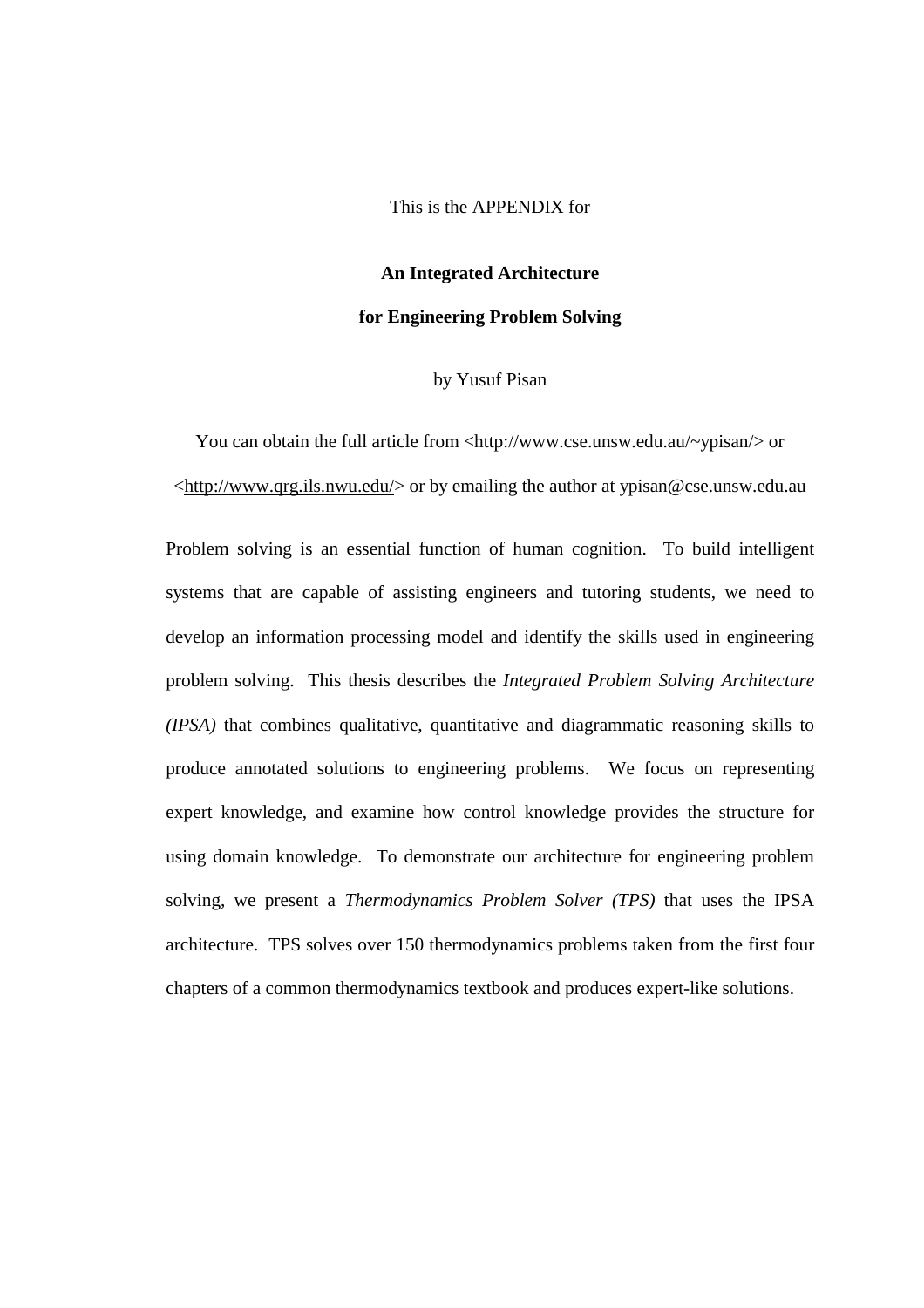## **Appendix**

The problem statements below are reproduced here with the permission of McGraw-

Hill Companies. The problem statements are taken from the first four chapters of the

second edition of "Fundamentals of Engineering Thermodynamics" by John R. Howell

and Richard O. Buckius, copyright 1992 by Mcgraw-Hill Companies.

2.6S Given the piston cylinder device shown in Figure 2.6S, determine the absolute pressure inside the device.

```
(add-problem :hb2.06
   :givens '((piston (at can :begin))
              (static-thermodynamic-stuff (at S :begin))
              (inside (at S :begin) (at can :begin))
              (direction (at can :begin) :down)
              (nvalue (P ATMOSPHERE) 0.1013 MPa)
              (nvalue (area (top (at can :begin))) 0.0025 m^2)
              (nvalue (acceleration GRAVITY) 9.807)
              (nvalue (Mass (at can :begin)) 30 kg))
   :goal '(find (nvalue (P (at S :begin))))
   :answer '(0.2190 MPa))
j;; Answer is correct! Given (0.219 \text{ MPA}) =~ 0.218984
;;; (NVALUE (P (AT S :BEGIN)) 218984.0)
Found (WEIGHT (AT CAN : BEGIN)) = 294.21using
     WEIGHT-OF-OBJECT
     (:= (WEIGHT (AT CAN :BEGIN)) (* (MASS (AT CAN :BEGIN))
(ACCELERATION GRAVITY)))
on
    (ACCELERATION GRAVITY) = 9.807
   (MASS (AT CAN : BEGIN)) = 30Found (PRESSURES-ON :DOWN (TOP (AT CAN :BEGIN))) = 0
using equality
    ( := (PRESSURES-ON :DOWN (TOP (AT CAN : BEGIN))) 0)Found (P (AT S :BEGIN)) = 218984.0
using
     PISTON-BLOCK-EQUILIBRIUM
     (:= (PRESSURES-ON :DOWN (TOP (AT CAN :BEGIN))) (- (P (AT S
:BEGIN)) (+ (/ (WEIGHT (AT CAN :BEGIN)) (AREA (TOP (AT CAN :BEGIN))))
(P ATMOSPHERE))))
on
    (PRESSURES-ON :DOWN (TOP (AT CAN :BEGIN))) = 0
    (P ATMOSPHERE) = 101300.0
    (AREA (TOP (AT CAN :BEGIN))) = 0.0025
   (WEIGHT (AT CAN : BEGIN)) = 294.21
```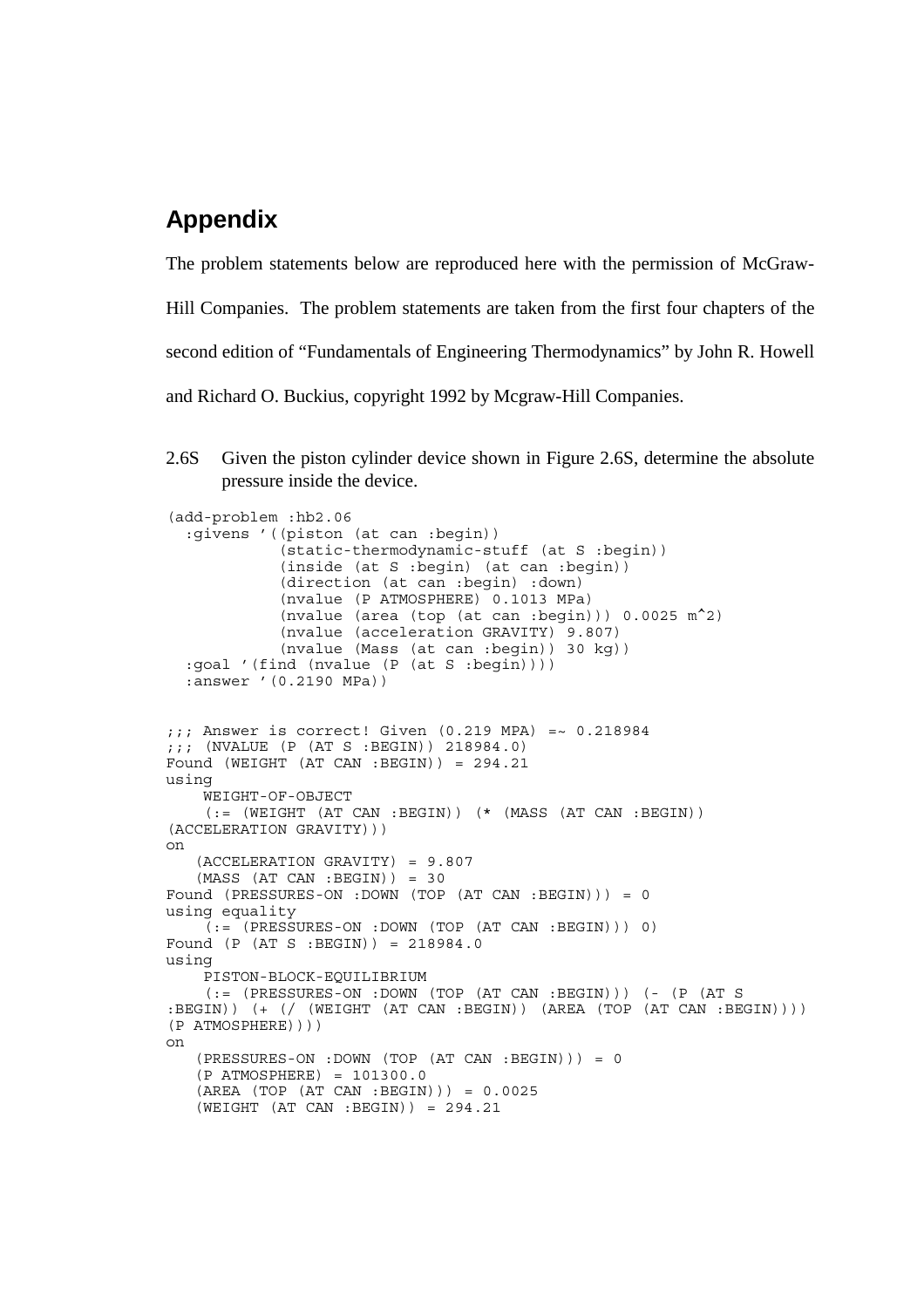;;; Finished <P: HB2.06>

2.8 If the absolute pressure inside of the piston-cylinder device shown in Figure P2.8S is 2Mpa, determine the mass of the piston.

```
(add-problem :hb2.08
   :givens '((piston (at can :begin))
              (static-thermodynamic-stuff (at s :begin))
              (inside (at s :begin) (at can :begin))
              (direction (at can :begin) :up)
              (nvalue (P (at S :begin)) 2 MPa)
              (nvalue (P ATMOSPHERE) 0.1013 MPa)
              (nvalue (area (top (at can :begin))) 1 m^2)
              (nvalue (acceleration GRAVITY) 9.807))
   :goal '(find (nvalue (mass (top (at can :begin)))))
   :answer '(193600 kg))
;;; Answer-for :HB2.08: 193606.607525237
;;; Answer is correct! Given (193600 KG) =~ 193606.607525237
;;; (NVALUE (MASS (TOP (AT CAN :BEGIN))) 193606.607525237)
Found (PRESSURES-ON :UP (TOP (AT CAN :BEGIN))) = 0
using equality
    (:= (PRESSURES-ON :UP (TOP (AT CAN : BEGIN))) 0)Found (WEIGHT (TOP (AT CAN :BEGIN))) = 1898700.0
using
     PISTON-BLOCK-EQUILIBRIUM
    (:= (PRESSURES-ON : UP (TOP (AT CAN : BEGIN))) (- (P (AT S : BEGIN))
(+ (/ (WEIGHT (TOP (AT CAN :BEGIN))) (AREA (TOP (AT CAN :BEGIN)))) (P
ATMOSPHERE))))
on
   (PRESSURES-ON :UP (TOP (AT CAN : BEGIN))) = 0(P (AT S : BEGIN)) = 2000000 (P ATMOSPHERE) = 101300.0
    (AREA (TOP (AT CAN :BEGIN))) = 1
Found (MASS (TOP (AT CAN :BEGIN))) = 193606.607525237
using
     WEIGHT-OF-OBJECT
     (:= (WEIGHT (TOP (AT CAN :BEGIN))) (* (MASS (TOP (AT CAN
:BEGIN))) (ACCELERATION GRAVITY)))
on
    (ACCELERATION GRAVITY) = 9.807
    (WEIGHT (TOP (AT CAN :BEGIN))) = 1898700.0
;;; Finished <P: HB2.08>
```
2.9S In the piston-cylinder device shown in Fig. 2.9S, determine the force necessary to produce an absolute pressure of 5 MPa within the device.

```
(add-problem :hb2.09
  :givens '((piston (at can :begin))
             (static-thermodynamic-stuff (at S :begin))
             (inside (at S :begin) (at can :begin))
```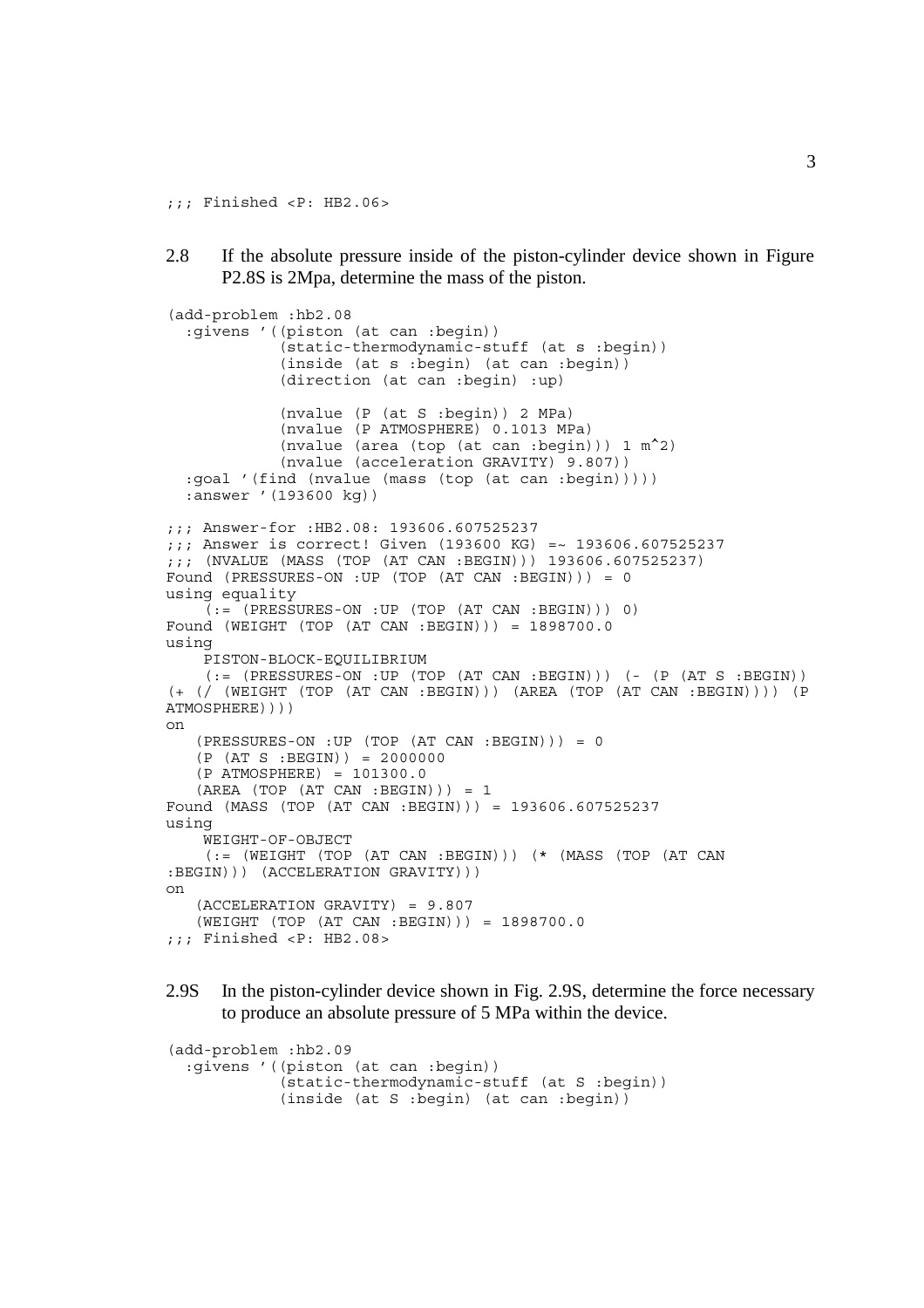```
 (direction (at can :begin) :left)
              (Force (at F :begin))
              (C- (forces-on :left (top (at can :begin)))
               (\text{magnitude } (at F :begin)))
              (C- (pressures-on :left (top (at can :begin)))
                (/ (magnitude (at F :begin))
                   (area (top (at can :begin)))))
              (nvalue (P (at S :begin)) 5 Mpa)
              (nvalue (P ATMOSPHERE) 0.1013 MPa)
              (nvalue (area (top (at can :begin))) 0.05 m^2)
             (nvalue (acceleration GRAVITY) 9.807)
              (nvalue (Mass (at can :begin)) 30 kg))
   :goal '(find (nvalue (magnitude (at F :begin))))
   :answer '(244.9 kN)
  \lambdaFound (PRESSURES-ON :LEFT (TOP (AT CAN :BEGIN))) = 0
using equality
     (:= (PRESSURES-ON :LEFT (TOP (AT CAN :BEGIN))) 0)
Found (MAGNITUDE (AT F : BEGIN)) = 244935.0using
     PISTON-BLOCK-EQUILIBRIUM
     (:= (PRESSURES-ON :LEFT (TOP (AT CAN :BEGIN))) (- (P (AT S
:BEGIN)) (+ (/ (MAGNITUDE (AT F :BEGIN)) (AREA (TOP (AT CAN
: BEGIN))) (P ATMOSPHERE))))
on
    (PRESSURES-ON :LEFT (TOP (AT CAN :BEGIN))) = 0
   (P (AT S : BEGIN)) = 5000000 (P ATMOSPH ERE) = 101300.0
   (RREA (TOP (AT CAN : BEGIN))) = 0.05
```
2.11S A cylinder encloses a gas with a piston as shown. The area of the piston is  $0.01$  m<sup>2</sup>. Take the atmospheric pressure to be  $0.101$  MPa and the local gravitational acceleration as 9.8 m/s<sup>2</sup>. If the piston supports a mass of 50 kg (including the mass of the piston), what is the gas pressure?

```
(add-problem :hb2.11
  :givens '((piston (at can :begin))
            (static-thermodynamic-stuff (at S :begin))
            (inside (at S :begin) (at can :begin))
            (nvalue (mass (top (at can :begin))) 50 kg)
            (direction (at can :begin) :up)
             (nvalue (P ATMOSPHERE) 0.101 MPa)
             (nvalue (area (top (at can :begin))) 0.001 m^2)
           (nvalue (acceleration GRAVITY) 9.8))
   :goal '(find (nvalue (P (at s :begin))))
   :answer 591000.0)
;;; Answer-for :HB2.11: 591000.0
;;; Answer is correct! Given 591000.0 =~ 591000.0
;;; (NVALUE (P (AT S :BEGIN)) 591000.0)
Found (WEIGHT (TOP (AT CAN :BEGIN))) = 490.0
using
```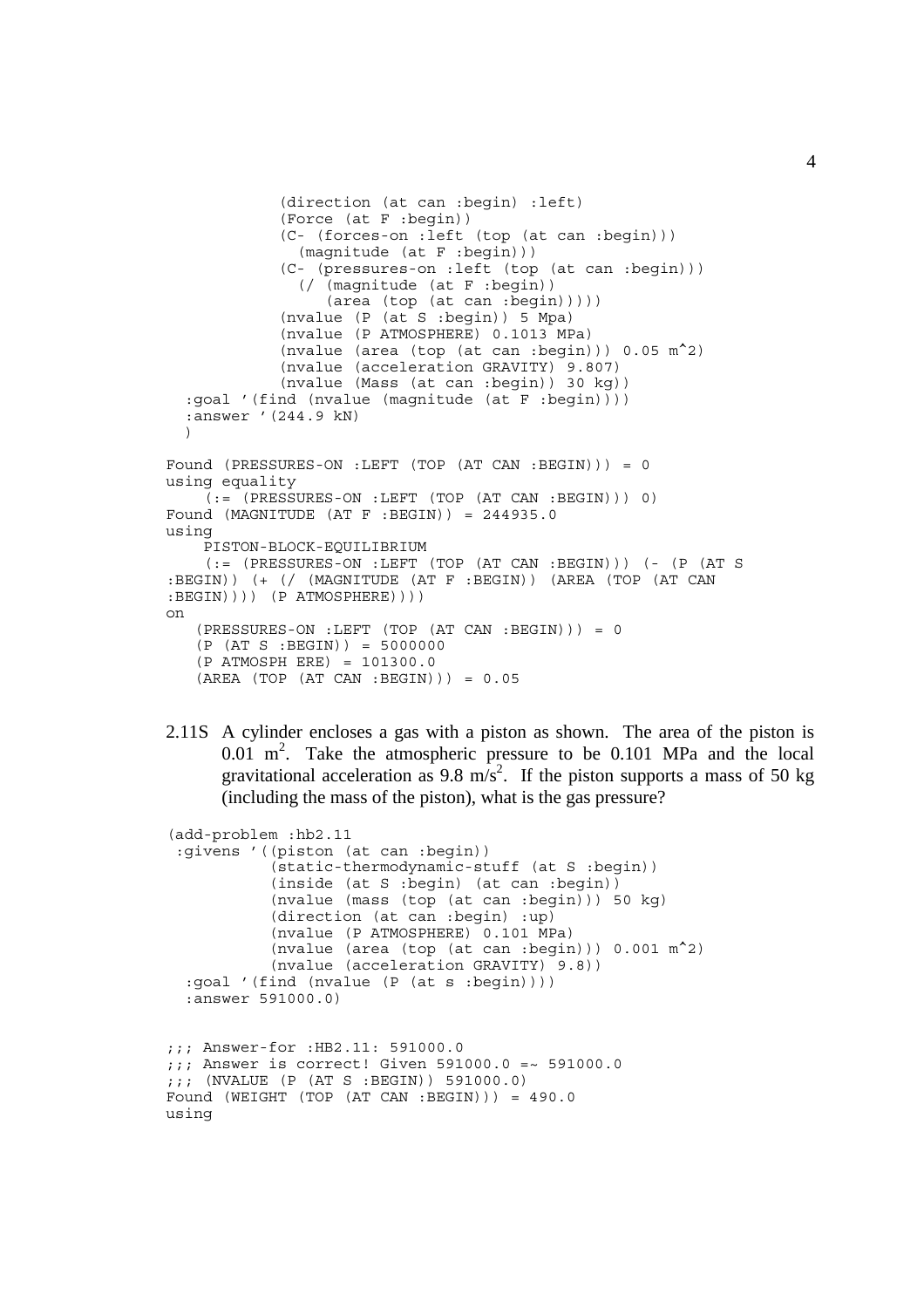```
 WEIGHT-OF-OBJECT
     (:= (WEIGHT (TOP (AT CAN :BEGIN))) (* (MASS (TOP (AT CAN
:BEGIN))) (ACCELERATION GRAVITY)))
on
   (MASS (TOP (AT CAN : BEGIN))) = 50 (ACCELERATION GRAVITY) = 9.8
Found (PRESSURES-ON :UP (TOP (AT CAN :BEGIN))) = 0
using equality
    (:= (PRESSURES-ON : UP (TOP (AT CAN : BEGIN))) 0)
Found (P (AT S :BEGIN)) = 591000.0
using
     PISTON-BLOCK-EQUILIBRIUM
     (:= (PRESSURES-ON :UP (TOP (AT CAN :BEGIN))) (- (P (AT S :BEGIN))
(+ (/ (WEIGHT (TOP (AT CAN :BEGIN))) (AREA (TOP (AT CAN :BEGIN)))) (P
ATMOSPHERE))))
on
    (PRESSURES-ON :UP (TOP (AT CAN :BEGIN))) = 0
    (P ATMOSPHERE) = 101000.0
    (AREA (TOP (AT CAN :BEGIN))) = 0.001
    (WEIGHT (TOP (AT CAN :BEGIN))) = 490.0
;;; Finished <P: HB2.11>
```
2.13E The 100-lbm piston shown in Fig. P2.13E is free to move in the vertical cylinder and has a diameter of 5 in. If atmospheric pressure is equal to 14.7 psia and the acceleration due to gravity is  $32.2 \text{ ft/s}^2$ , determine the absolute pressure of the  $H<sub>2</sub>0$ .

```
(add-problem :hb2.13
   :givens '((piston (at can :begin))
             (static-thermodynamic-stuff (at S :begin))
             (inside (at S :begin) (at can :begin))
             (substance-of (at s :begin) water)
             (circle (top (at Can :begin)))
             (direction (at can :begin) :up)
             (nvalue (mass (top (at can :begin))) 100 lbm)
             (nvalue (diameter (top (at can :begin))) 5 in)
             (nvalue (P ATMOSPHERE) 14.7 Psi)
             (nvalue (acceleration GRAVITY) 32.2 ft/s^2))
    :goal '(find (nvalue (P (at S :begin))))
    :answer '(19.8 Psi)
;;; Answer-for :HB2.13: 136497.185066907
;;; Answer is correct! Given (19.8 PSI) =~ 19.7971203032585
;;; (NVALUE (P (AT S :BEGIN)) 136497.185066907)
Found (RADIUS (TOP (AT CAN :BEGIN))) = 0.0635
using equality
     (:= (RADIUS (TOP (AT CAN :BEGIN))) (* 0.5 (DIAMETER (TOP (AT CAN
: BEGIN))))
Found (AREA (TOP (AT CAN :BEGIN))) = 0.0126676869774374
using equality
     (:= (AREA (TOP (AT CAN :BEGIN))) (* PI (RADIUS (TOP (AT CAN
:BEGIN))) (RADIUS (TOP (AT CAN :BEGIN)))))
Found (WEIGHT (TOP (AT CAN :BEGIN))) = 445.1884416
using
```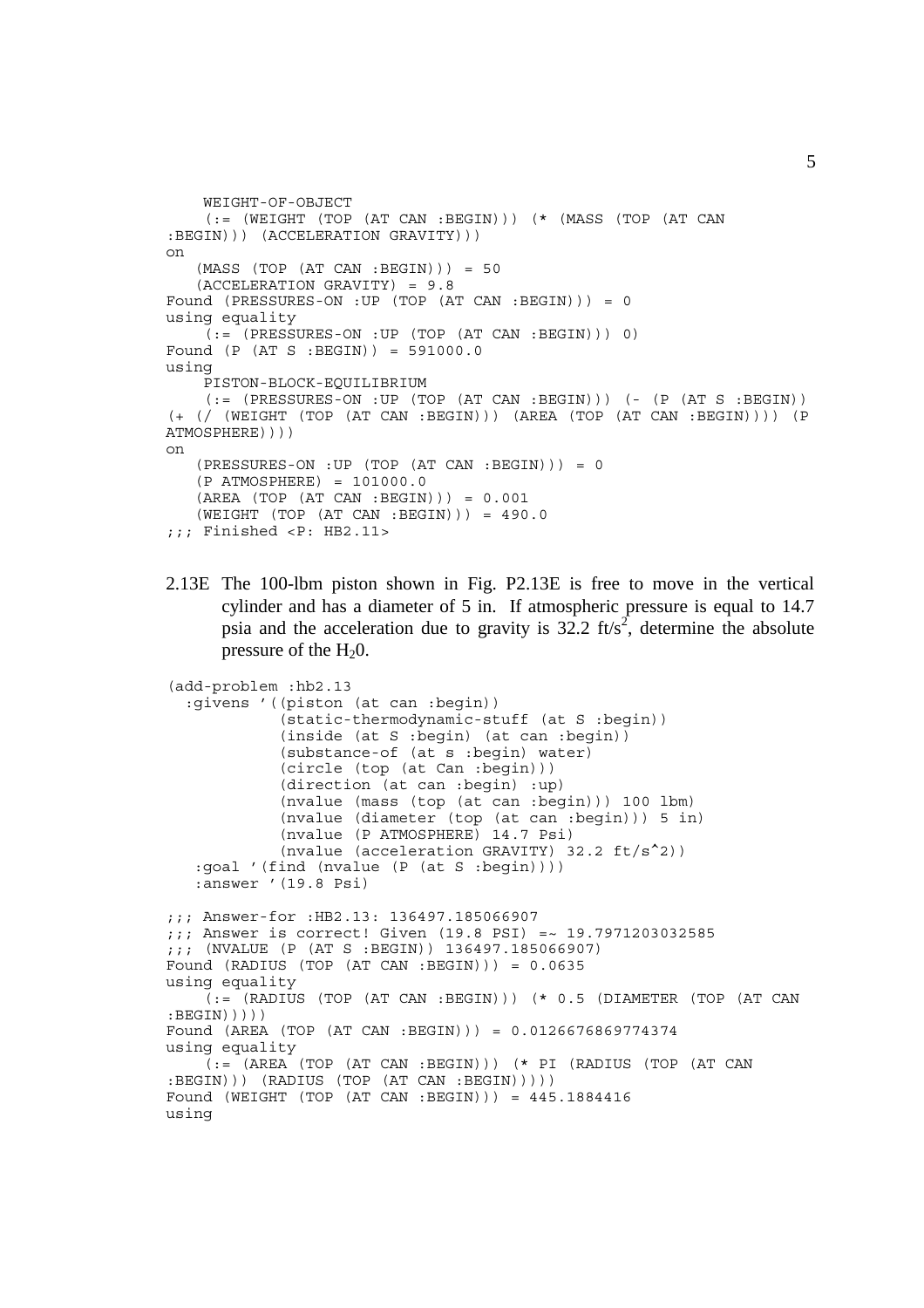```
 WEIGHT-OF-OBJECT
    (:= (WEIGHT (TOP (AT CAN :BEGIN))) (* (MASS (TOP (AT CAN
:BEGIN))) (ACCELERATION GRAVITY)))
on
   (MASS (TOP (AT CAN : BEGIN))) = 1134/25 (ACCELERATION GRAVITY) = 9.81456
Found (PRESSURES-ON :UP (TOP (AT CAN :BEGIN))) = 0
using equality
    (:= (PRESSURES-ON : UP (TOP (AT CAN : BEGIN))) 0)
Found (P (AT S :BEGIN)) = 136497.185066907
using
     PISTON-BLOCK-EQUILIBRIUM
     (:= (PRESSURES-ON :UP (TOP (AT CAN :BEGIN))) (- (P (AT S :BEGIN))
(+ (/ (WEIGHT (TOP (AT CAN :BEGIN))) (AREA (TOP (AT CAN :BEGIN)))) (P
ATMOSPHERE))))
on
    (PRESSURES-ON :UP (TOP (AT CAN :BEGIN))) = 0
    (P ATMOSPHERE) = 101353.56
    (WEIGHT (TOP (AT CAN :BEGIN))) = 445.1884416
    (AREA (TOP (AT CAN :BEGIN))) = 0.0126676869774374
;;; Finished <P: HB2.13>
```
2.15S A cylindrical tank 1.25 m long and 0.40 m in diameter contains 750 g of  $H_2$ 0. Calculate the specific volume and density of the  $H_2O$ .

```
(add-problem :hb2.15
   :givens '((container (at can :begin))
             (circular-cylinder (at can :begin))
              (closed (at can :begin))
             (nvalue (height (at can :begin)) 1.25)
             (nvalue (diameter (top (at can :begin))) 0.40)
             (static-thermodynamic-stuff (at S :begin))
             (inside (at S :begin) (at can :begin))
             (substance-of (at s :begin) water)
             (nvalue (mass (at s :begin)) 750 g)
             (:not (liquid (at S :begin)))
             (static (at s :begin))
             (consider (geometric-properties (at s :begin))))
   :goal '(find (nvalue (density (at s :begin))))
  :answer '(4.775 kg/m<sup>^</sup>3))
```

```
;;; Answer-for :HB2.15: 4.77464829275686
;;; Answer is correct! Given (4.775 \text{ KG/M}^3) = \sim 4.77464829275686;;; (NVALUE (DENSITY (AT S :BEGIN)) 4.77464829275686)
Found (RADIUS (TOP (AT CAN :BEGIN))) = 0.2
using equality
     (:= (RADIUS (TOP (AT CAN :BEGIN))) (* 0.5 (DIAMETER (TOP (AT CAN
:BEGIN)))))
Found (AREA (TOP (AT CAN :BEGIN))) = 0.125663706143592
using equality
     (:= (AREA (TOP (AT CAN :BEGIN))) (* PI (RADIUS (TOP (AT CAN
:BEGIN))) (RADIUS (TOP (AT CAN :BEGIN)))))
Found (V (AT CAN :BEGIN)) = 0.15707963267949
```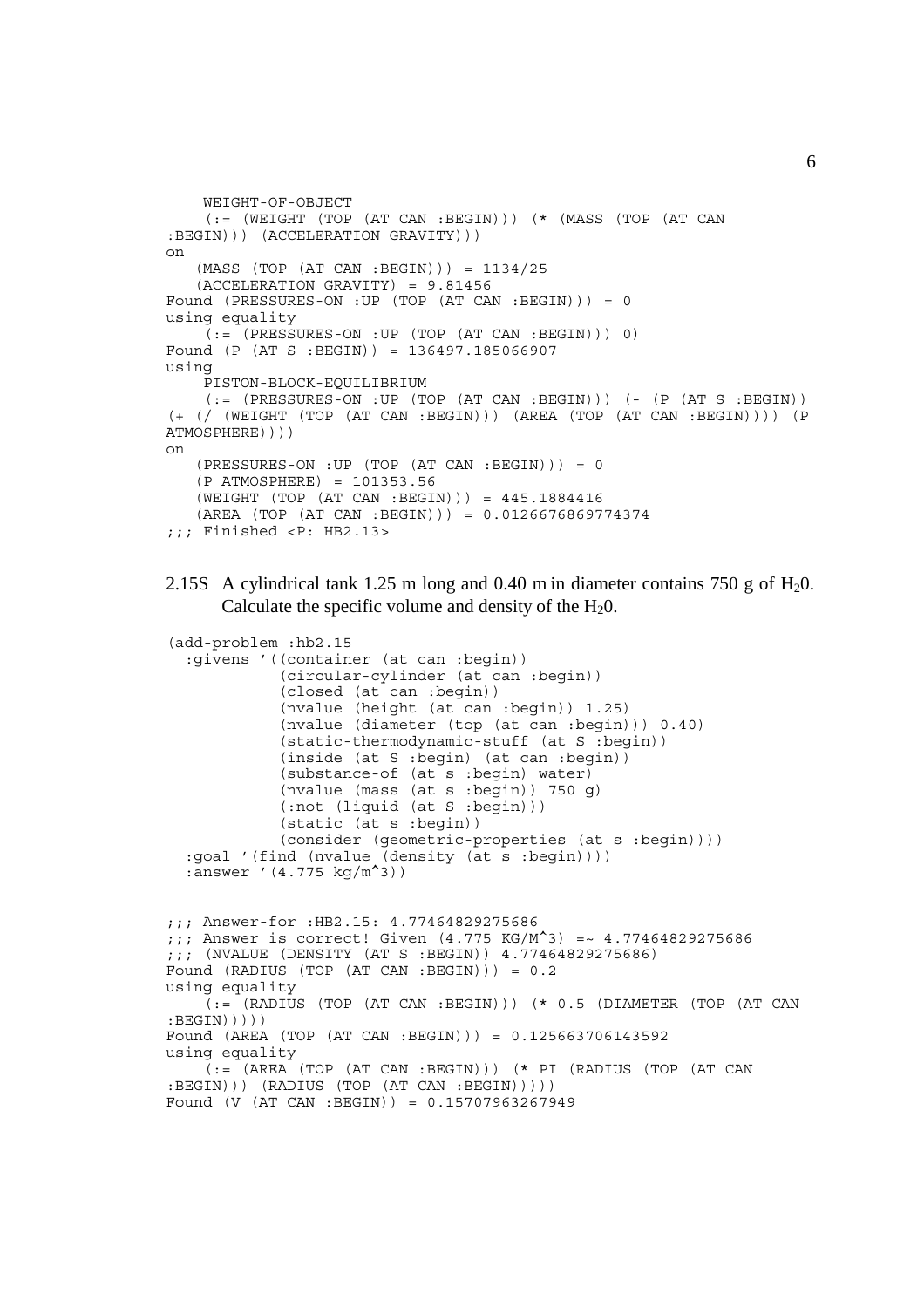```
using
     V-OF-CYLINDER
    (:= (V (AT CAN : BEGIN)) (* (AREA (TOP (AT CAN : BEGIN))) (HEIGHT)(AT CAN :BEGIN))))
on
    (HEIGHT (AT CAN :BEGIN)) = 1.25
    (AREA (TOP (AT CAN :BEGIN))) = 0.125663706143592
Found (V (AT S :BEGIN)) = 0.15707963267949
using equality
    ( := (V (AT CAN : BEGIN)) (V (AT S : BEGIN)))Found (DENSITY (AT S :BEGIN)) = 4.77464829275686
using
     DENSITY-DEFINITION
     (:= (DENSITY (AT S :BEGIN)) (/ (MASS (AT S :BEGIN)) (V (AT S
: BEGIN))))
on
   (MASS (AT S : BEGIN)) = 3/4 (V (AT S :BEGIN)) = 0.15707963267949
;;; Finished <P: HB2.15>
```
2.17E A frictionless piston-cylinder device has a cross-sectional area of  $15 \text{ in}^2$ . Find the piston mass such that the absolute pressure in the cylinder is 150 psia. Atmospheric pressure is 14.7psia, and the local acceleration of gravity is32.2 ft/s<sup>2</sup>.

```
(add-problem :hb2.17
   :givens '((piston (at can :begin))
             (static-thermodynamic-stuff (at S :begin))
             (inside (at S :begin) (at can :begin))
             (direction (at can :begin) :up)
 (nvalue (area (top (at can :begin))) 15 in^2)
 (nvalue (P (at s :begin)) 150 psi)
             (nvalue (P ATMOSPHERE) 14.7 psi)
             (nvalue (acceleration GRAVITY) 32.2 ft/s^2))
   :goal '(find (nvalue (mass (top (at can :begin)))))
  :answer '(2026 lbm))
;;; Answer is correct! Given (2026 LBM) =~ 2027.84278361103
;;; (NVALUE (MASS (TOP (AT CAN :BEGIN))) 919.829486645963)
Found (PRESSURES-ON :UP (TOP (AT CAN :BEGIN))) = 0
using equality
    (:= (PRESSURES-ON : UP (TOP (AT CAN : BEGIN))) 0)
Found (WEIGHT (TOP (AT CAN :BEGIN))) = 9027.721686456
using
     PISTON-BLOCK-EQUILIBRIUM
    (:= (PRESSURES-ON :UP (TOP (AT CAN :BEGIN))) (- (P (AT S :BEGIN))
(+ (/ (WEIGHT (TOP (AT CAN :BEGIN))) (AREA (TOP (AT CAN :BEGIN)))) (P
ATMOSPHERE))))
on
    (PRESSURES-ON :UP (TOP (AT CAN :BEGIN))) = 0
    (AREA (TOP (AT CAN :BEGIN))) = 48387/5000000
    (P (AT S :BEGIN)) = 1034220
    (P ATMOSPHERE) = 101353.56
```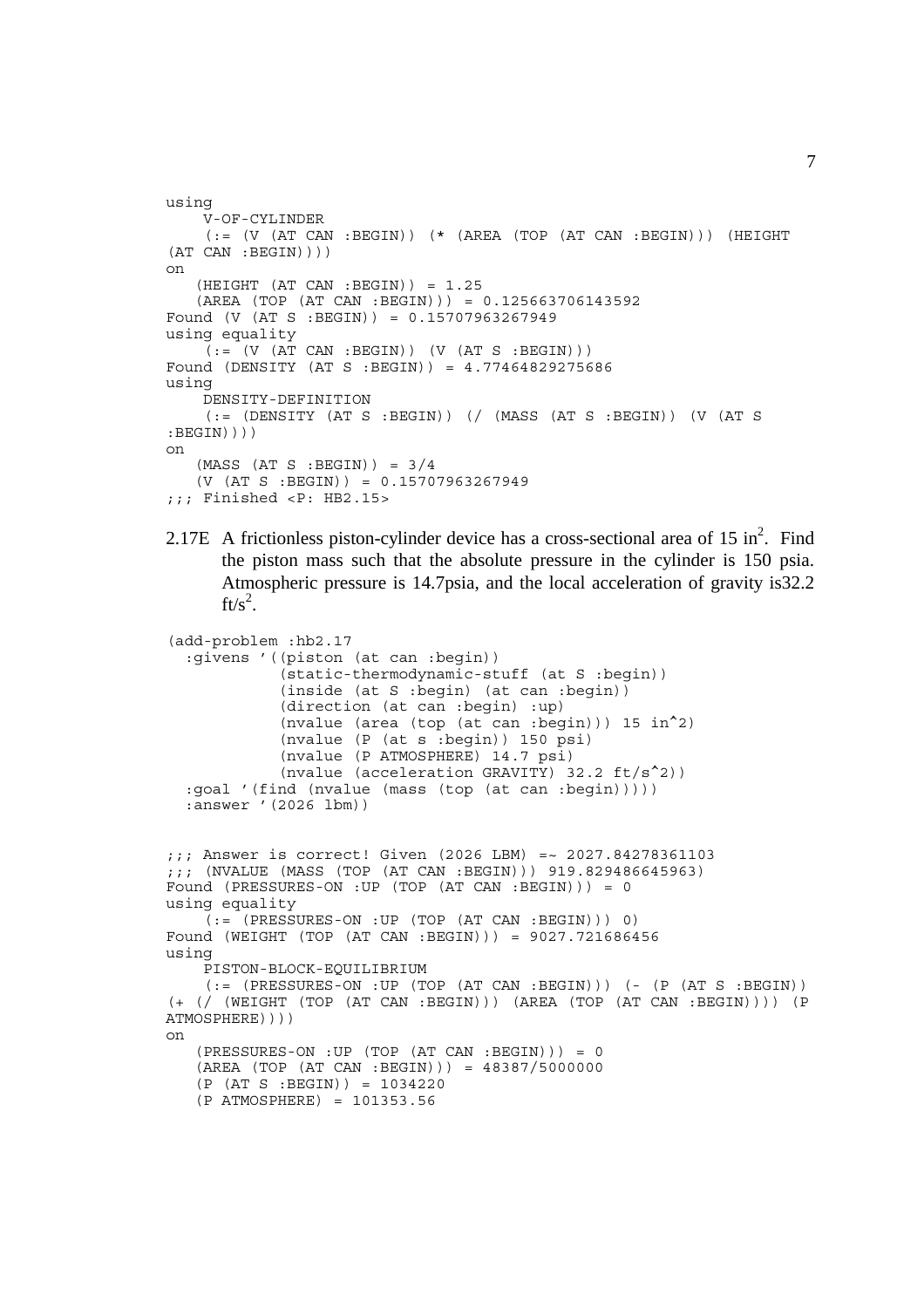```
Found (MASS (TOP (AT CAN :BEGIN))) = 919.829486645963
using
     WEIGHT-OF-OBJECT
     (:= (WEIGHT (TOP (AT CAN :BEGIN))) (* (MASS (TOP (AT CAN
:BEGIN))) (ACCELERATION GRAVITY)))
on
    (ACCELERATION GRAVITY) = 9.81456
    (WEIGHT (TOP (AT CAN :BEGIN))) = 9027.721686456
;;; Finished <P: HB2.17>
```
2.21E Some 10 lbm of  $H<sub>2</sub>0$  is contained in the piston-cylinder device shown in Fig. 2.21E. The initial volume enclosed is  $150 \text{ in}^3$ . If the piston rises, causing the total volume to double, calculate the final specific volume of  $H<sub>2</sub>0$ .

```
(add-problem :hb2.21
   :givens '((piston (at can :begin))
              (static-thermodynamic-stuff (at S :begin))
              (inside (at S :begin) (at can :begin))
              (direction (at can :begin) :up)
              (substance-of (At s :begin) water)
              (nvalue (mass (at S :begin)) 10 lbm)
             (nvalue (V (at can : begin)) 150 in^23)
              (heating piston-rises (At S :begin) (At S :end))
              (:not (liquid (at S :end)))
              (closed (at can :end))
             ;; piston rises doubling volume!
             (nvalue (V (at can end)) 300 in<sup>2</sup>3)) :goal '(find (nvalue (spec-v (at S :end))))
    :answer '(0.0174 ft<sup>^3</sup>/lbm))
;;; Answer-for :HB2.21: 2048383/1890000000
:; Answer is correct! Given (0.0174 \text{ FT}^23/\text{LBM}) =~ 5/288
;;; (NVALUE (SPEC-V (AT S :END)) 2048383/1890000000)
Found (MASS-BEGIN PISTON-RISES) = 567/125
using equality
     (:= (MASS-BEGIN PISTON-RISES) (MASS (AT S :BEGIN)))
Found (MASS-END PISTON-RISES) = 567/125
using
     CONSERVATION-OF-MASS
     (:= (+ (MASS-BEGIN PISTON-RISES) (MASS-INLET PISTON-RISES)) (+
(MASS-END PISTON-RISES) (MASS-OUTLET PISTON-RISES)))
on
    (MASS-BEGIN PISTON-RISES) = 567/125
    (MASS-OUTLET PISTON-RISES) = 0
    (MASS-INLET PISTON-RISES) = 0
Found (MASS (AT S : END)) = 567/125using equality
     (:= (MASS-END PISTON-RISES) (MASS (AT S :END)))
Found (V (AT S :END)) = 6145149/1250000000
using equality
    ( := (V (AT CAN : END)) (V (AT S : END)))Found (SPEC-V (AT S :END)) = 2048383/1890000000
using
```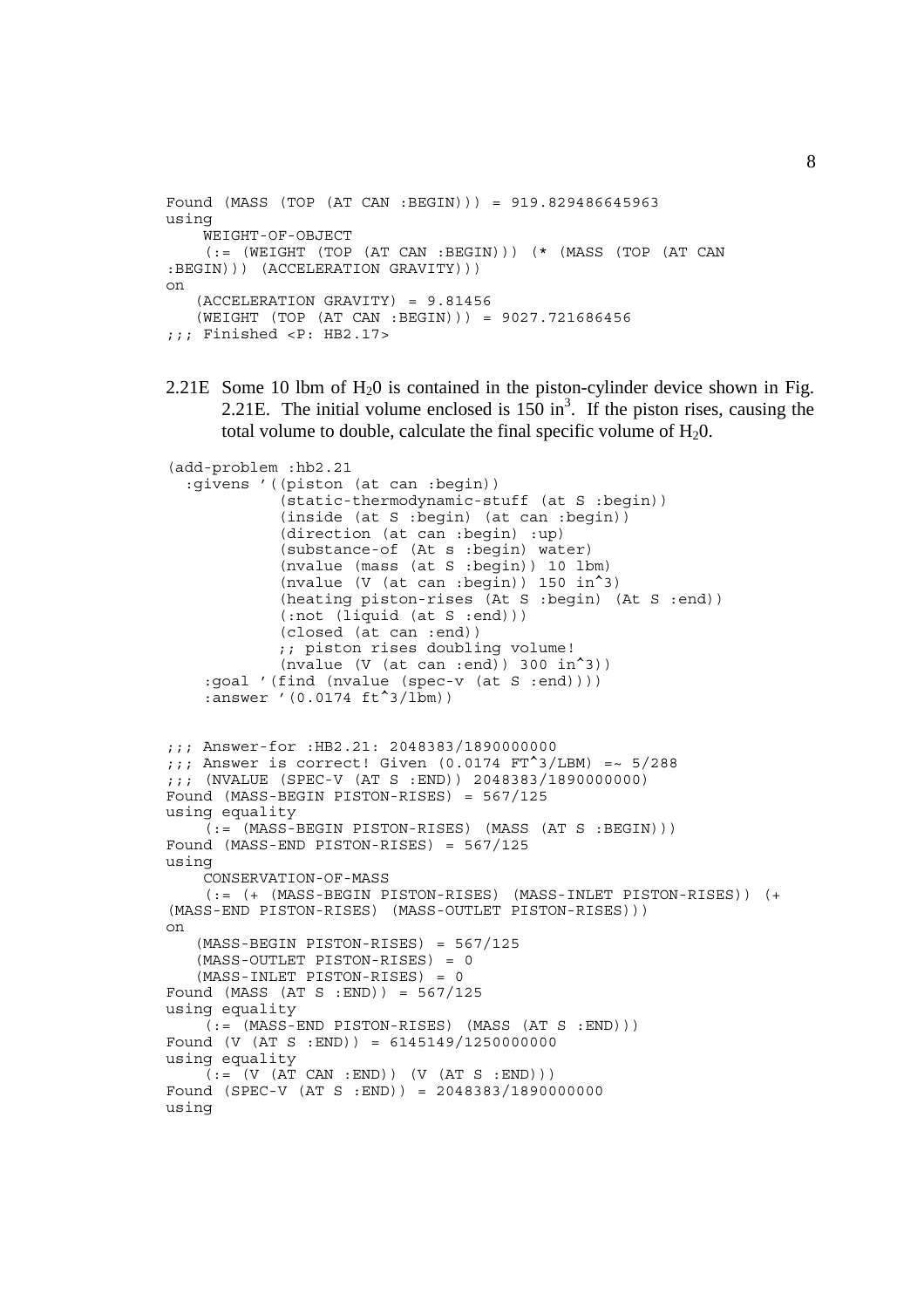```
 SPEC-V-DEFINITION
    (:= (SPEC-V (AT S : END)) ) ( / (V (AT S : END)) (MASS (AT S : END)) ))on
   (V (AT S : END)) = 6145149/1250000000(MASS (AT S : END)) = 567/125;;; Finished <P: HB2.21>
```
2.53S A colleague reports that she has developed a new material which will withstand an absolute temperature 3 times as great as her previous best material, which could endure a temperature of 1200 K. What is this new upper limit in kelvins and degrees Celsius?

```
(add-problem-description :hb2.53
  :givens '((basic-thermodynamic-stuff old-material)
             (nvalue (T old-material) 1200 Kelvin)
             (basic-thermodynamic-stuff new-material)
             (given-equation 3-times
             (:=(T new-material) (* 3 (T old-material))))))
(add-problem-goal :hb2.53a
   :description :hb2.53
   :goal '(find (nvalue (T new-material)))
   :answer '(3600 Kelvin))
(add-problem-goal :hb2.53b
   :description :hb2.53
   :goal '(find (nvalue (T new-material)))
   :answer '(3327 C))
;;; Answer-for :HB2.53A: 3600
j;; Answer is correct! Given (3600 KELVIN) =~ 3600
j;; (NVALUE (T NEW-MATERIAL) 3600)
Found (T NEW-MATERIAL) = 3600
using equality
    (:=(T \nNEW-MATERIAL) (* 3 (T OLD-MATERIAL)));;; Finished <P: HB2.53A>
;;; Answer-for :HB2.53B: 3600
;;; Answer is correct! Given (3327 C) =~ 3326.85
j;; (NVALUE (T NEW-MATERIAL) 3600)
Found (T NEW-MATERIAL) = 3600
using equality
    ( := (T \nvert \nvert NETERIAL) (* 3 (T \nvert \nvert NATERIAL)));;; Finished <P: HB2.53B>
```
2.55S A mass of 2 kg is moving at a speed of 3 m/s at a height 10 m above a reference plane. What are the values of the kinetic and potential energy of the mass, and what is the weight of the mass?

```
(add-problem-description :hb2.55
 :givens '((static-thermodynamic-stuff flying-bike)
            (complex-thermodynamic-stuff flying-bike)
```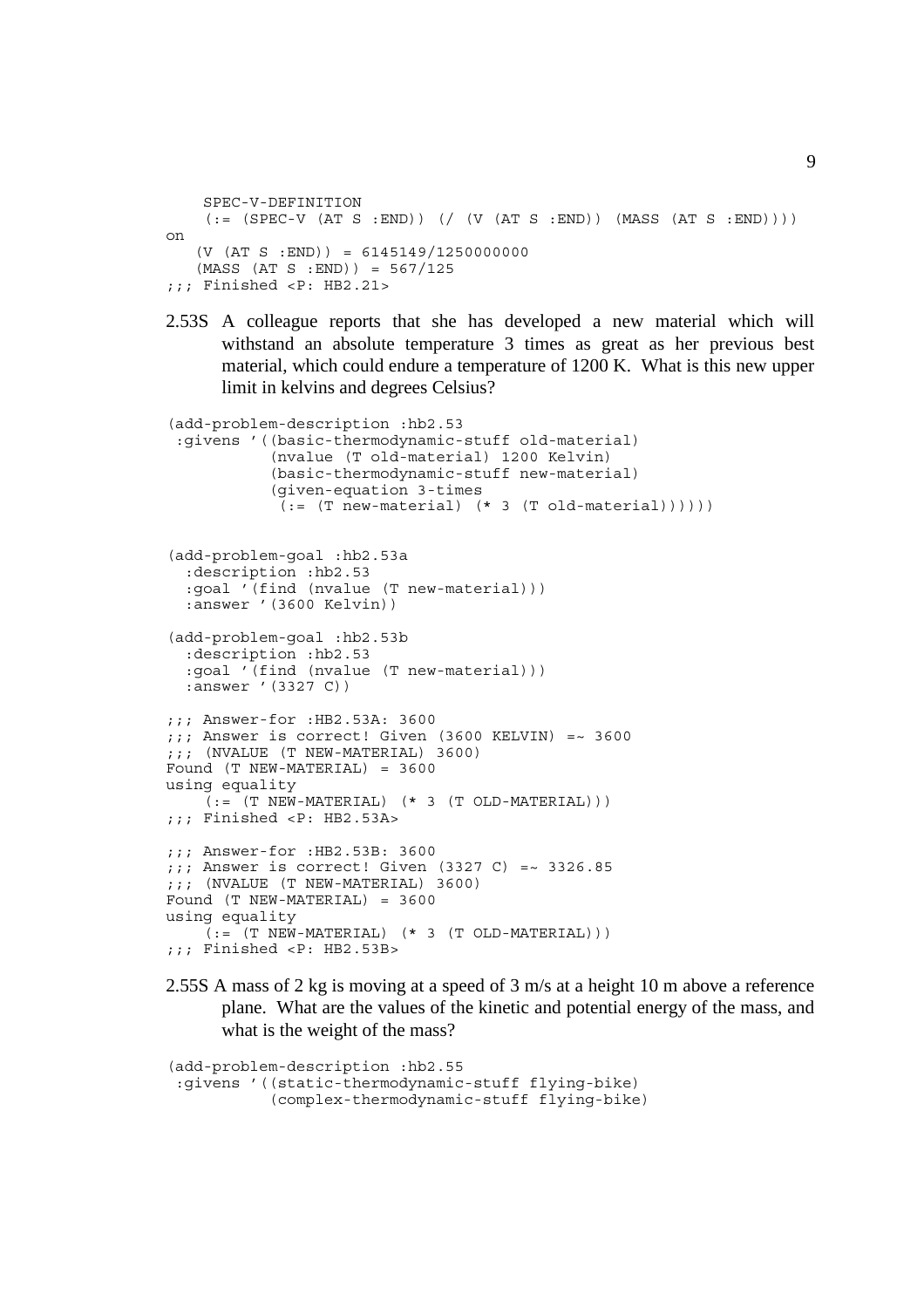```
 (nvalue (height flying-bike) 10 m)
             (nvalue (velocity flying-bike) 3 m/s)
            (nvalue (mass flying-bike) 2 kg)))
(add-problem-goal :hb2.55a
   :description :hb2.55
   :goal '(find (nvalue (kinetic-energy flying-bike)))
   :answer '(9 J))
(add-problem-goal :hb2.55b
   :description :hb2.55
   :goal '(find (nvalue (potential-energy flying-bike)))
   :answer '(196 J))
(add-problem-goal :hb2.55c
   :description :hb2.55
   :goal '(find (nvalue (weight flying-bike)))
   :answer '(19.6 Newton))
j;; Answer is correct! Given (9 J) =~ 9
;;; (NVALUE (KINETIC-ENERGY FLYING-BIKE) 9)
Found (KINETIC-ENERGY FLYING-BIKE) = 9
using
     KE-DEFINITION
     (:= (KINETIC-ENERGY FLYING-BIKE) (/ (* (MASS FLYING-BIKE) (SQR
(VELOCITY FLYING-BIKE))) 2))
on
    (VELOCITY FLYING-BIKE) = 3
    (MASS FLYING-BIKE) = 2
;;; Finished <P: HB2.55A>
;;; Answer-for :HB2.55B: 196.14
;;; Answer is correct! Given (196 J) =~ 196.14
;;; (NVALUE (POTENTIAL-ENERGY FLYING-BIKE) 196.14)
Found (POTENTIAL-ENERGY FLYING-BIKE) = 196.14
using
     PE-DEFINITION
     (:= (POTENTIAL-ENERGY FLYING-BIKE) (* (MASS FLYING-BIKE)
(ACCELERATION GRAVITY) (HEIGHT FLYING-BIKE)))
on
    (HEIGHT FLYING-BIKE) = 10
    (MASS FLYING-BIKE) = 2
    (ACCELERATION GRAVITY) = 9.807
;;; Finished <P: HB2.55B>
;;; Answer-for :HB2.55C: 19.614
j;; Answer is correct! Given (19.6 NEWTON) =~ 19.614
;;; (NVALUE (WEIGHT FLYING-BIKE) 19.614)
Found (WEIGHT FLYING-BIKE) = 19.614
using
     MAGNITUDE-OF-STUFF-WEIGHT
     (:= (WEIGHT FLYING-BIKE) (* (MASS FLYING-BIKE) (ACCELERATION
GRAVITY)))
```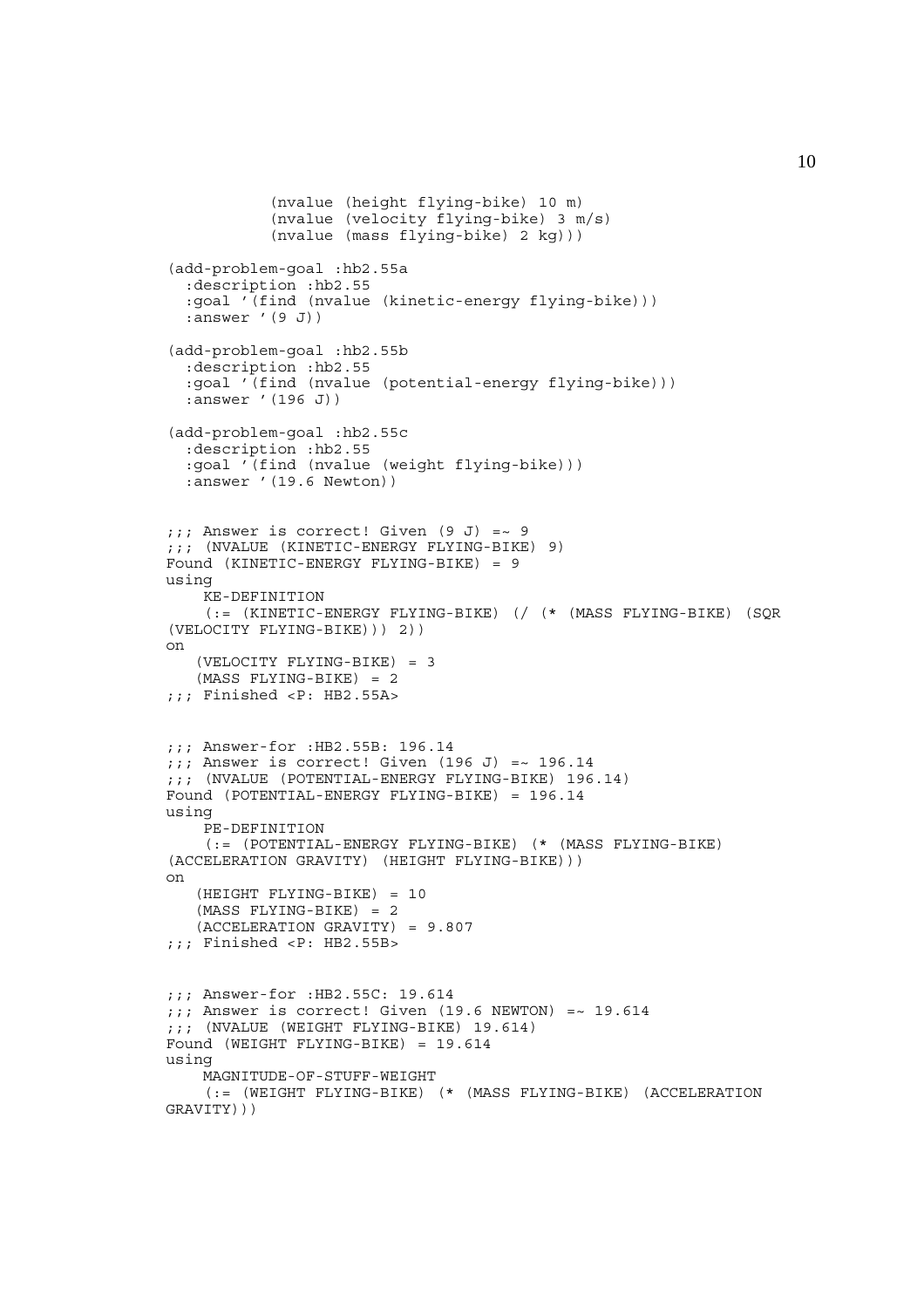```
on
   (MASS FLYING-BIKE) = 2 (ACCELERATION GRAVITY) = 9.807
;;; Finished <P: HB2.55C>
```
2.57S The 10 g of water in the piston-cylinder device shown undergoes a constantpressure process. The initial pressure is 1.0 MPa, and the initial volume is  $2000 \text{ cm}^3$ . If the final volume is 10 cm<sup>3</sup>, find the work done. Is the work done on or by the system?

```
(add-problem :hb2.57
   :givens '((piston (at can :begin))
              (static-thermodynamic-stuff (at S :begin))
              (inside (at S :begin) (at can :begin))
              (direction (at can :begin) :up)
              (nvalue (mass (at S :begin)) 10 g)
              (nvalue (P (at S :begin)) 1 MPa)
              (nvalue (V (at S :begin)) 2000 cm^3)
              (contained-process mystery (at S :begin) (at S :end))
              (isobaric mystery)
             (nvalue (V (at S :end)) 10 cm<sup>2</sup>3)) :goal '(find (nvalue (work mystery)))
   :answer '(-1.99 kJ))
;;; Answer-for :HB2.57: -1990
j;; Answer is correct! Given (-1.99 KJ) =~ -199/100;;; (NVALUE (WORK MYSTERY) -1990)
Found (WORK MYSTERY) = -1990
using
     WORK=PDV-ISOBARIC
    (:= (WORK MYSTERY) (* (P (AT S :BEGIN)) (- (V (AT S :END)) (V (AT
S : BEGIN) ) ) )on
    (P (AT S :BEGIN)) = 1000000
    (V (AT S :BEGIN)) = 1/500
   (V (AT S : END)) = 1/100000;;; Finished <P: HB2.57>
```
- 2.61 Air with mass of 1 kg and initially at  $P = 101.3$  kPa and  $T = 300$  K is contained within a cylinder as shown in Fig. P2.61. The cup on top of the piston is then filled at a constant rate until it contains 50 kg of water, thus compressing the gas. The compression proceeds slowly, so that heat transfer to the surroundings maintains the temperature of the air at 300 K. Assume air is an ideal gas.
- (*a*) Draw a *P*-*V* diagram of the process. Label the initial state *A* and the final state *B.*
- (*b*) Calculate the work done on the gas during the process.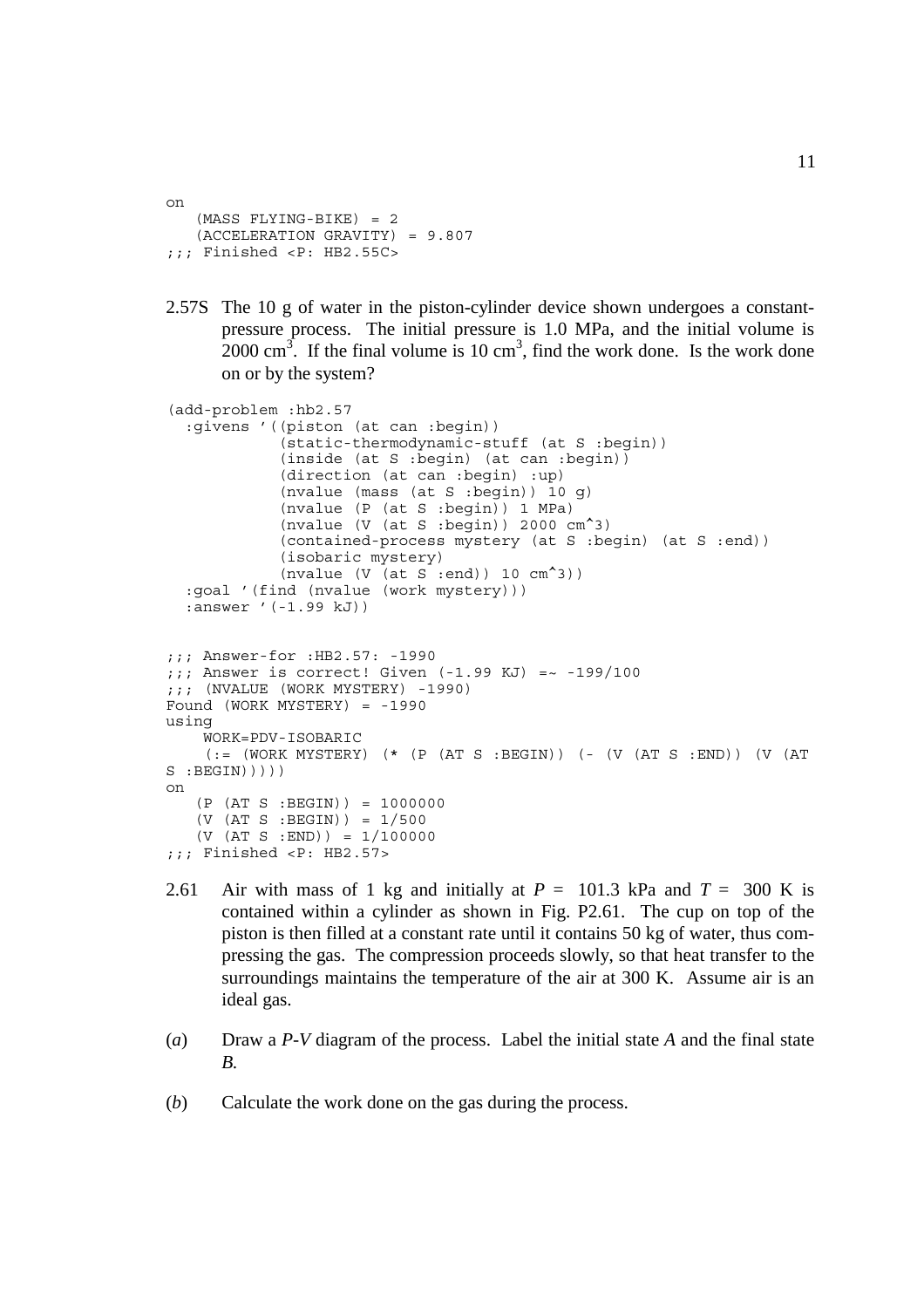```
(add-problem-description :hb2.61
   :givens '((piston (at can :begin))
              (static-thermodynamic-stuff (at S :begin))
             (inside (at S :begin) (at can :begin))
             (direction (at can :begin) :up)
             (substance-of (at s :begin) air)
             (nvalue (P ATMOSPHERE) 101.3 kPa)
              (nvalue (P (at S :begin)) 101.3 kPa)
             (nvalue (T (at S :begin)) 300 K)
              (nvalue (mass (at s :begin)) 1 kg)
              (contained-process mystery (at s :begin) (at s :end))
             (isothermal mystery)
             (circle (top (at can :begin)))
             (nvalue (diameter (top (at can :begin))) 0.2 m)
             ;; the cup is filled till 50kg of water in it
             (force (at F :begin))
             (acting-on (at F :end) (at can :end))
              (direction (at F :end) :down)
             (nvalue (magnitude (at F :end)) 490 Newton)))
(add-problem-goal :hb2.61a
   :description :hb2.61
   :goal '(find (nvalue (work mystery)))
   :answer '(-12.28 kJ))
(add-problem-goal :hb2.61b
   :description :hb2.61
   :goal '(plot-graph (P V) mystery))
;;; Answer-for :HB2.61A: -12372.4301061879
;;; Answer is correct! Given (-12.28 KJ) =~ -12.3724301061879
;;; (NVALUE (WORK MYSTERY) -12372.4301061879)
Found (RADIUS (TOP (AT CAN :END))) = 0.1
using equality
     (:= (RADIUS (TOP (AT CAN :END))) (* 0.5 (DIAMETER (TOP (AT CAN
:END)))))
Found (AREA (TOP (AT CAN :END))) = 0.0314159265358979
using equality
    (:= (AREA (TOP (AT CAN :END))) (* PI (RADIUS (TOP (AT CAN :END)))
(RADIUS (TOP (AT CAN :END)))))
Found (PRESSURES-ON :UP (TOP (AT CAN :END))) = 0
using equality
    (i := (PRESSURES-ON : UP (TOP (AT CAN : END))) 0)Found (P (AT S :END)) = 116897.184423006
using
     PISTON-BLOCK-EQUILIBRIUM
     (:= (PRESSURES-ON :UP (TOP (AT CAN :END))) (- (+ (/ (MAGNITUDE
(AT F :END)) (AREA (TOP (AT CAN :END)))) (P (AT S :END))) (+ (/
(WEIGHT (TOP (AT CAN :END))) (AREA (TOP (AT CAN :END)))) (P
ATMOSPHERE))))
on
    (P ATMOSPHERE) = 101300.0
   (WEIGHT (TOP (AT CAN : END))) = 0 (PRESSURES-ON :UP (TOP (AT CAN :END))) = 0
```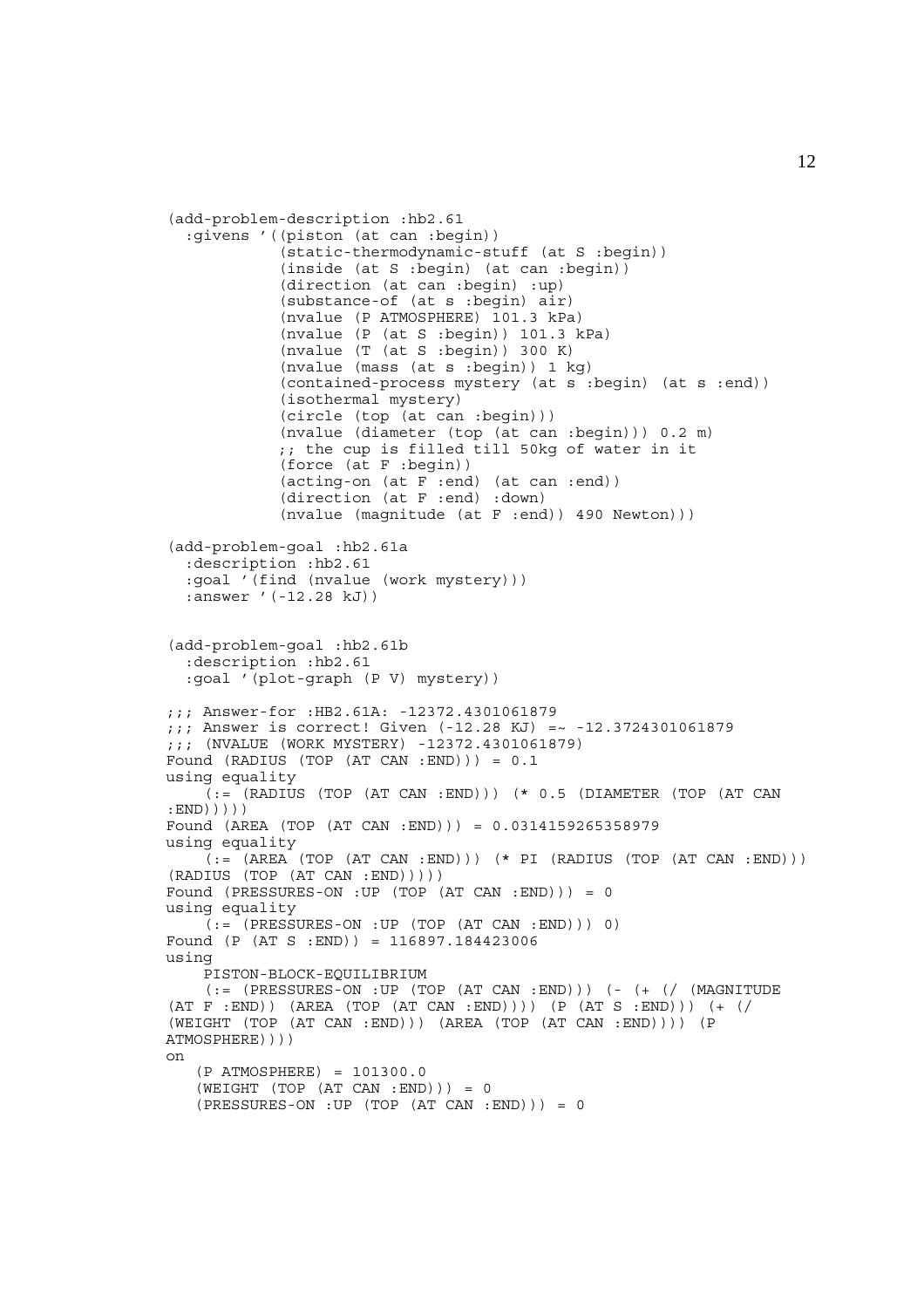```
(MAGNITUDE (AT F : END)) = -490 (AREA (TOP (AT CAN :END))) = 0.0314159265358979
Found (V (AT S :BEGIN)) = 0.84995064165844
using
     IDEAL-GAS-LAW
     (:= (* (P (AT S :BEGIN)) (V (AT S :BEGIN))) (* (MASS (AT S
:BEGIN)) (R AIR) (T (AT S :BEGIN))))
on
    (P (AT S :BEGIN)) = 101300.0
   (T (AT S : BEGIN)) = 300(MASS (AT S : BEGIN)) = 1 (R AIR) = 287
Found (T (AT S : END)) = 300using equality
    (t; = (T (AT S : BEGIN)) (T (AT S : END)))Found (V (AT S :END)) = 0.736544686041687
using
     PV/T=P2V2/T2
     (:= (/ (* (P (AT S :BEGIN)) (V (AT S :BEGIN))) (T (AT S :BEGIN)))
(\, / \, (* \, (P \, (AT \, S \, :END)) \, (V \, (AT \, S \, :END))) \, (T \, (AT \, S \, :END)))on
    (P (AT S :BEGIN)) = 101300.0
    (T (AT S :BEGIN)) = 300
   (T (AT S : END)) = 300 (V (AT S :BEGIN)) = 0.84995064165844
    (P (AT S :END)) = 116897.184423006
Found (WORK MYSTERY) = -12372.4301061879
using
     WORK=PDV-LINEAR
    (:= (WORK MYSTERY) (* (* (* (+) (P (AT S : BEGIN)) (P (AT S : END)))
0.5) (- (V (AT S :END)) (V (AT S :BEGIN)))))
on
   (P (AT S : BEGIN)) = 101300.0 (V (AT S :BEGIN)) = 0.84995064165844
    (P (AT S :END)) = 116897.184423006
   (V (AT S : END)) = 0.736544686041687NIL
           S :end
 P
120000
110000
100000
130000
         0.6 0.7 0.8 0.9 spec-v
                        S :begin
```
3.1S Find  $P_1/P_2$  for the states  $v_1 = 50 \text{ m}^3/\text{kg}$ ,  $T_1 = 500^{\circ} \text{C}$  and  $v_2 = 10 \text{ m}^3/\text{kg}$ ,  $T_2 =$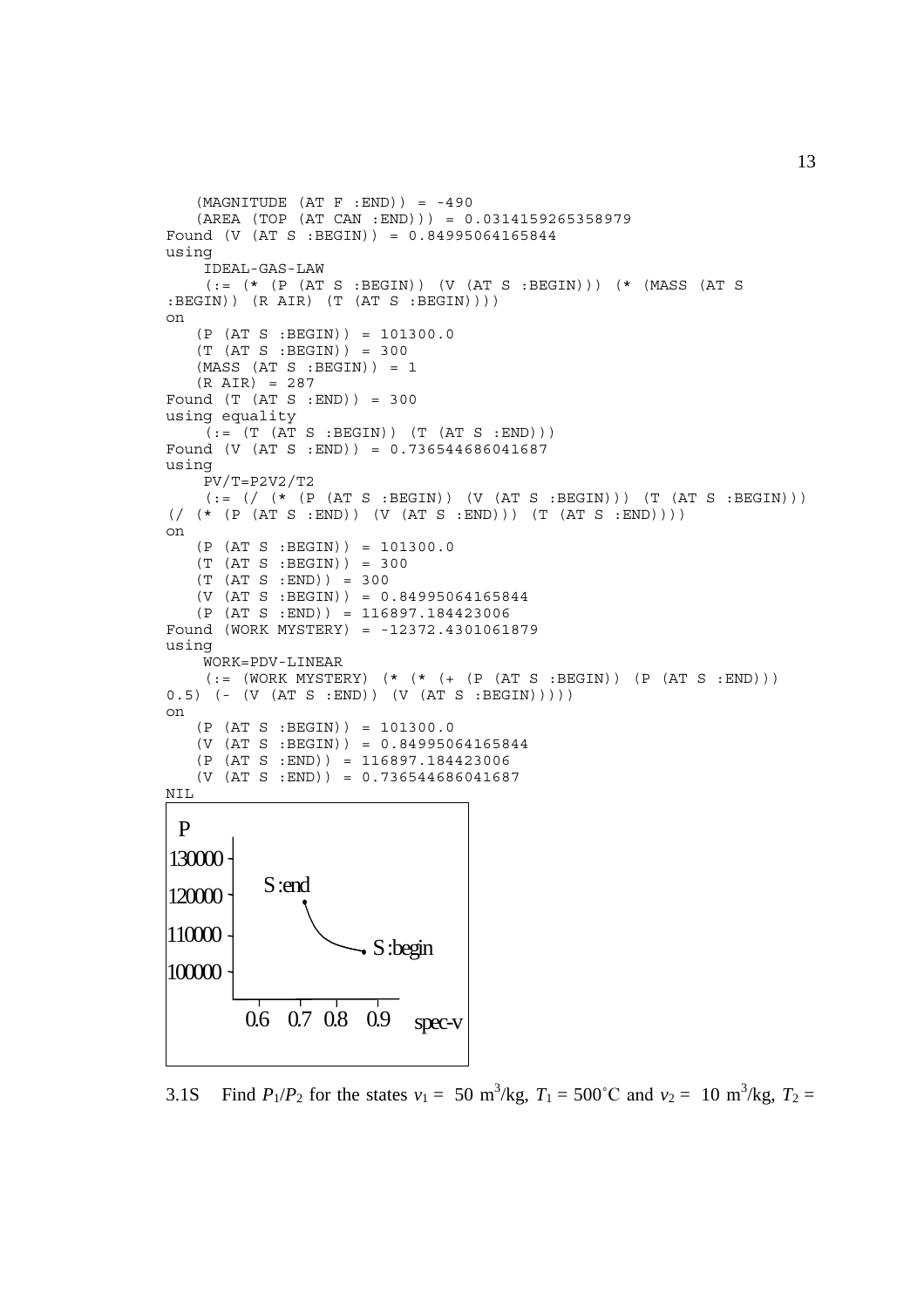1200°C for ethane, using  $(a)$  the ideal gas relation,  $(b)$  the van der Waals equation, (*c*) the Benedict-Webb-Rubin equation, (*d*) the compressibility factor charts.

```
(add-problem-description :hb3.01
  :givens '((static-thermodynamic-stuff (at S :begin))
             (substance-of (at S :begin) ethane)
           (nvalue (spec-v (at S : begin)) 50 m^2/kg)
            (nvalue (T (at S :begin)) 500 C)
            (heating heat (at S :begin) (at S :end))
           (nvalue (spec-v (at S :end)) 10 m^2/kg)
            (nvalue (T (at S :end)) 1200 C)
            (given-equation pr
              (:=(pr heat) // (p (at S : begin))(p \text{ (at S := } p)))))(add-problem-goal :hb3.01a
   :description :hb3.01
   :extras '((ideal-gas (at S :begin))
              (ideal-gas (at S :end)))
   :goal '(find (nvalue (pr heat)))
   :answer '(0.105))
(add-problem-goal :hb3.01b
   :description :hb3.01
   :extras '((use-van-deer-waals-equation (at S :begin))
              (use-van-deer-waals-equation (at S :end)))
   :goal '(find (nvalue (pr heat)))
  :answer '(0.105))
Found (P (AT S :BEGIN)) = 4.2755195
using
     IDEAL-GAS-SPEC-VOLUME
    (:= (* (P (AT S :BEGIN)) (SPEC-V (AT S :BEGIN))) (* (R ETHANE) (T
(AT S : BEGIN))on
   (SPEC-V (AT S : BEGIN)) = 50 (T (AT S :BEGIN)) = 773.15
    (R ETHANE) = 0.2765
Found (P (AT S :END)) = 40.7325975
using
     PSPEC-V/T=P2SPEC-V2/T2
    (:= // (* (P (AT S : BEGIN)) (SPEC-V (AT S : BEGIN)) (T (AT S:BEGIN))) (/ (* (P (AT S :END)) (SPEC-V (AT S :END))) (T (AT S
:END))))
on
   (SPEC-V (AT S : BEGIN)) = 50 (T (AT S :BEGIN)) = 773.15
   (SPEC-V (AT S : END)) = 10 (T (AT S :END)) = 1473.15
    (P (AT S :BEGIN)) = 4.2755195
Found (PR HEAT) = 0.104965550011879
using
```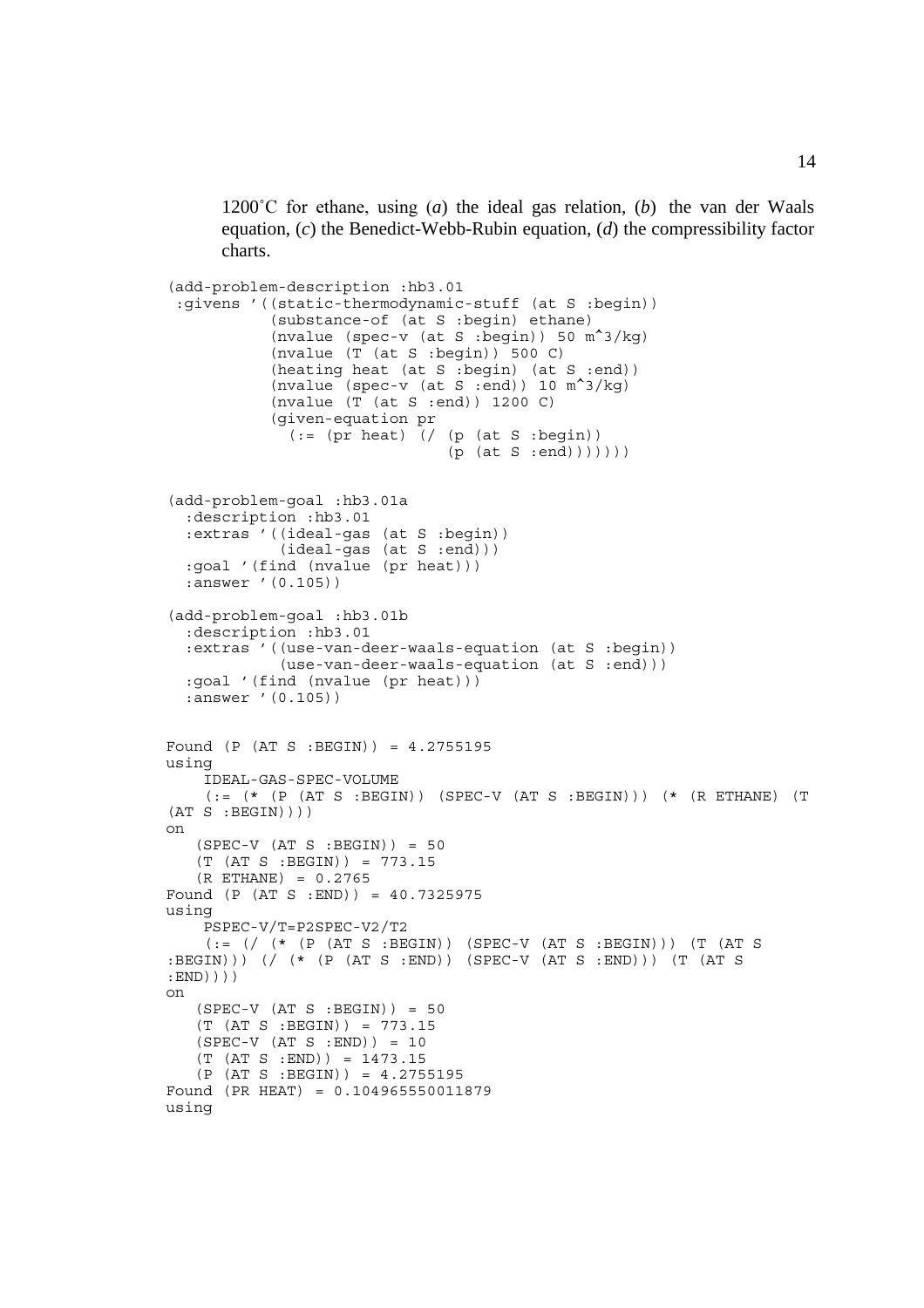```
 PR
    (:= (PR HEAT) (/ (P (AT S :BEGIN)) (P (AT S :END))))
on
   (P (AT S : BEGIN)) = 4.2755195(P (AT S : END)) = 40.7325975Found (VAN-DER-WAALS-A ETHANE) = 6.1644211935025E-4
using
     VAN-DER-WAALS-EQUATION-A
    (:= (VAN-DER-WAALS-A ETHANE) ( ( * 27 (R ETHANE) (R ETHANE) (T -CRITICAL ETHANE) (T-CRITICAL ETHANE)) (* 64 (P-CRITICAL ETHANE))))
on
    (P-CRITICAL ETHANE) = 4880000
   (T-CRITICAL ETHANE) = 305.4 (R ETHANE) = 0.2765
Found (VAN-DER-WAALS-B ETHANE) = 2.16298924180328E-6
using
     VAN-DER-WAALS-EQUATION-B
     (:= (VAN-DER-WAALS-B ETHANE) (/ (* (R ETHANE) (T-CRITICAL
ETHANE)) (* 8 (P-CRITICAL ETHANE))))
on
    (P-CRITICAL ETHANE) = 4880000
    (T-CRITICAL ETHANE) = 305.4
    (R ETHANE) = 0.2765
Found (P (AT S :END)) = 40.7326001459977
using
     VAN-DER-WAALS-EQUATION
    ( := (P (AT S : END)) ) (- { / (* (R ETHANE) (T (AT S : END))) (-(SPEC-V (AT S :END)) (VAN-DER-WAALS-B ETHANE))) (/ (VAN-DER-WAALS-A
ETHANE) (* (SPEC-V (AT S :END)) (SPEC-V (AT S :END))))))
on
   (SPEC-V (AT S : END)) = 10(T (AT S : END)) = 1473.15 (R ETHANE) = 0.2765
    (VAN-DER-WAALS-B ETHANE) = 2.16298924180328E-6
    (VAN-DER-WAALS-A ETHANE) = 6.1644211935025E-4
Found (P (AT S :BEGIN)) = 4.27551943838121
using
     VAN-DER-WAALS-EQUATION
    (:= (P (AT S : BEGIN)) (- { / (* (R ETHANE) (T (AT S : BEGIN))) (-(SPEC-V (AT S :BEGIN)) (VAN-DER-WAALS-B ETHANE))) (/ (VAN-DER-WAALS-A
ETHANE) (* (SPEC-V (AT S :BEGIN)) (SPEC-V (AT S :BEGIN))))))
on
   (SPEC-V (AT S : BEGIN)) = 50 (T (AT S :BEGIN)) = 773.15
    (R ETHANE) = 0.2765
    (VAN-DER-WAALS-B ETHANE) = 2.16298924180328E-6
    (VAN-DER-WAALS-A ETHANE) = 6.1644211935025E-4
Found (PR HEAT) = 0.104965541680533
using
     PR
    (:= (PR HEAT) (/ (P (AT S :BEGIN)) (P (AT S :END))))
on
    (P (AT S :BEGIN)) = 4.27551943838121
    (P (AT S :END)) = 40.7326001459977
```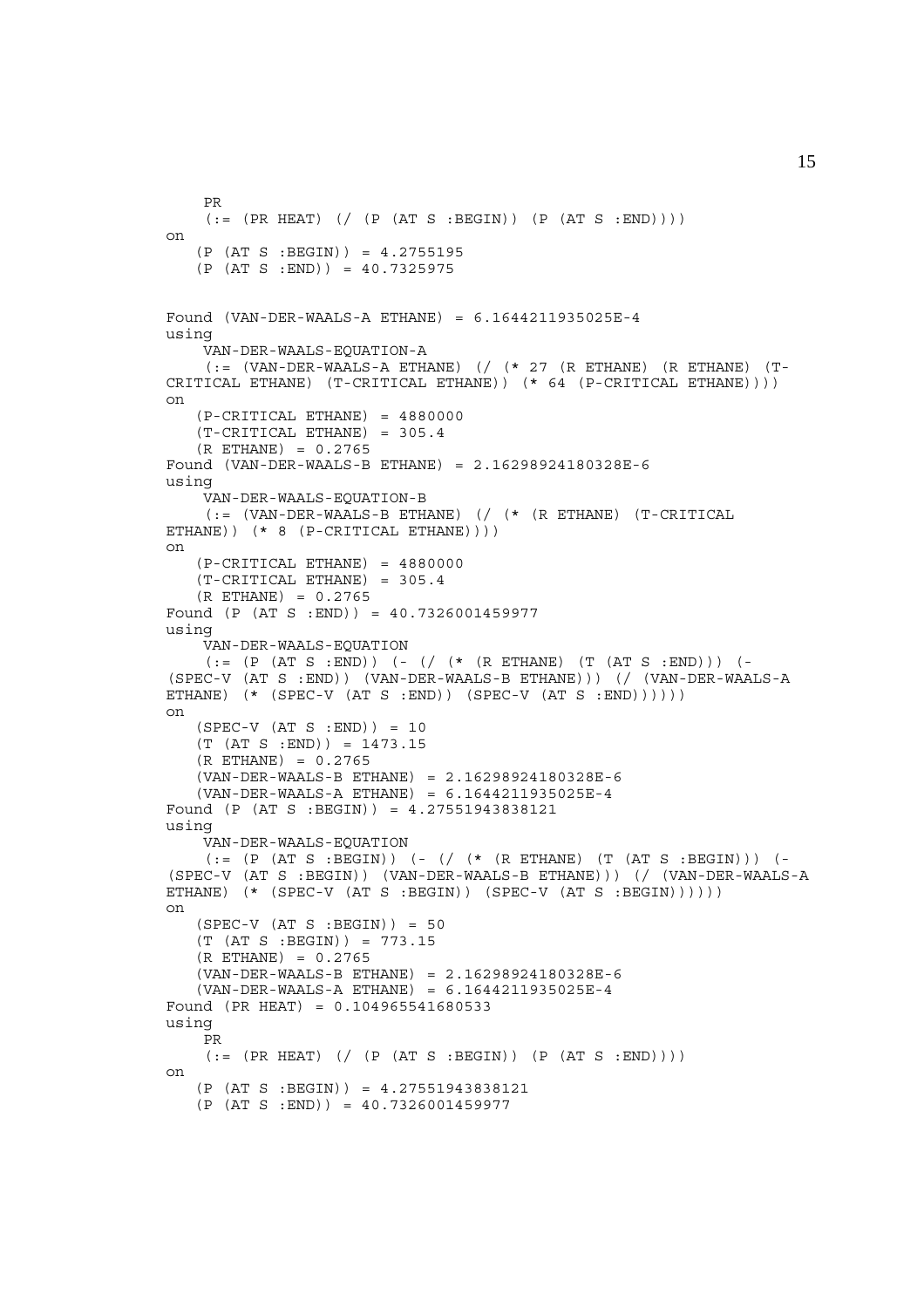- 3.3S Determine whether the following processes for the specified gas can be treated as ideal gas processes. If the process is an ideal gas process, then evaluate  $u_2$   $u_2$  and  $h_2$  -  $h_1$ , assuming constant specific heats.
- *(a)* Isothermal process (*T* = constant) for water from 1200 K and 2 MPa to 10 MPa
- *(b)* Isometric process ( $v = constant$ ) for refrigerant 12 from 405 K and 4.0 MPa to 470 K
- *(c)* Isobaric process (*P* = constant) for nitrogen from 250 K and 17.O MPa to 28OK

```
(add-problem-description :hb3.03
 :givens '((contained-process mystery (at s :begin) (at s :end))
            (:NOT (use-superheated-tables (at S :begin)))
            (:NOT (use-superheated-tables (at S :end)))
            (given-equation delta-spec-h
              (:= (delta-spec-h s)
               (- (spec-h (at s :end))
                  (spec-h (at s :begin)))))
            (given-equation delta-spec-u
              (:= (delta-spec-u s)
              (- \left(spec-u \left(at s :end))
                 (spec-u (at s :begin)))))(add-problem-goal :hb3.03a1
  :description :hb3.03
  :extras '((isothermal mystery)
             (substance-of (at S :begin) water)
             (nvalue (T (at S :begin)) 1200 K)
             (nvalue (P (at S :begin)) 2 MPa)
            (nvalue (P (at S : end)) 10 MPa)) :goal '(find (nvalue (delta-spec-u S)))
 :answer '(0 kJ/kg)(add-problem-goal :hb3.03a2
  :description :hb3.03
  :extras '((isothermal mystery)
             (substance-of (at S :begin) water)
             (nvalue (T (at S :begin)) 1200 K)
             (nvalue (P (at S :begin)) 2 MPa)
             (nvalue (P (at S :end)) 10 MPa))
  :goal '(find (nvalue (delta-spec-h S)))
  :answer '(0 kJ/kg))
(add-problem-goal :hb3.03b
  :description :hb3.03
  :extras '((isochoric mystery)
             (substance-of (at S :begin) refrigerant-12)
```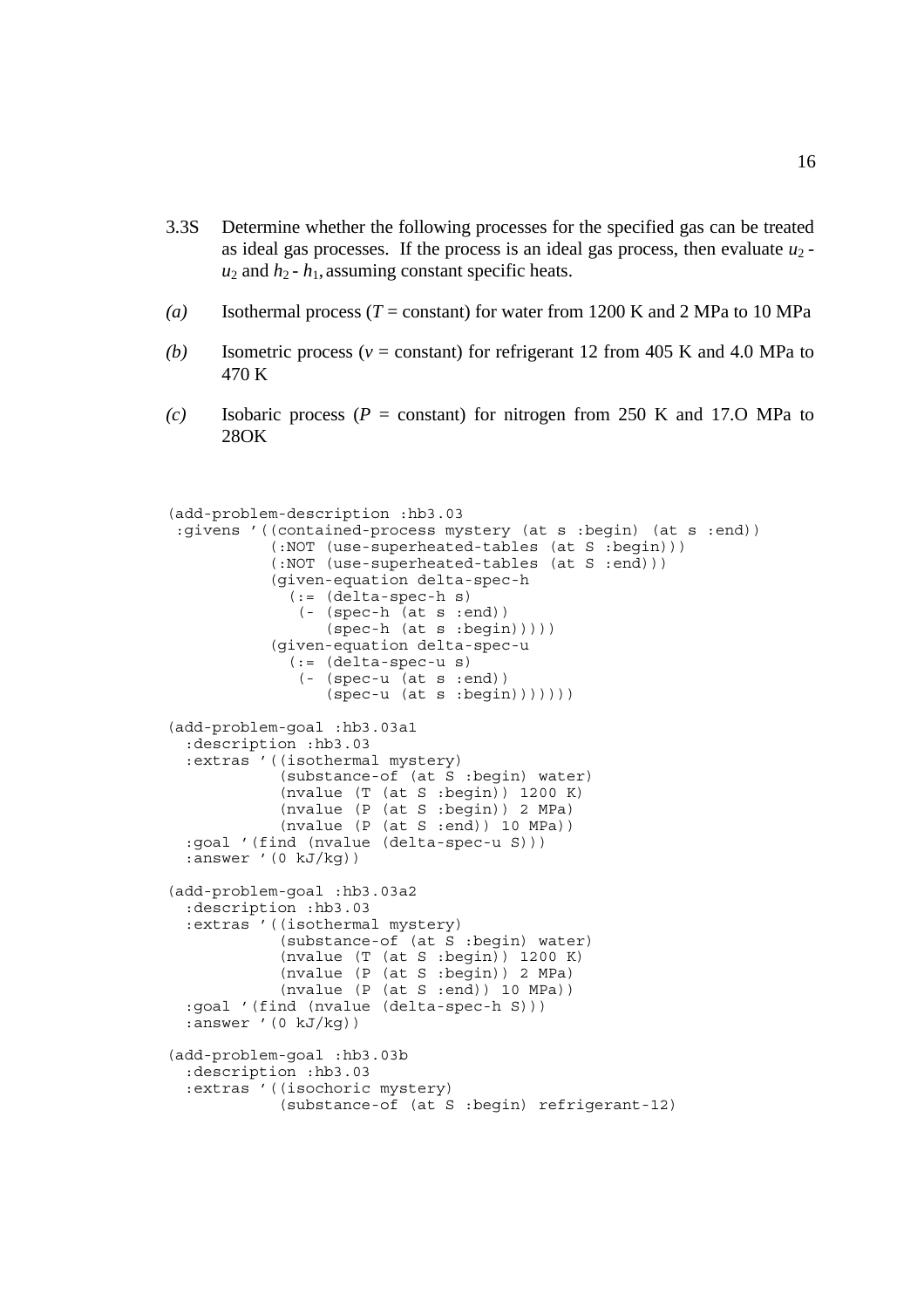```
 (:not (ideal-gas-substance refrigerant-12))
              (nvalue (T (at S :begin)) 405 K)
              (nvalue (P (at S :begin)) 4 MPa)
             (nvalue (T (at S :end)) 470 K)) :goal '(find (phase-of (at S :end)))
  :answer '((:not (ideal-gas (at s :end)))))
(add-problem-goal :hb3.03c1
   :description :hb3.03
   :extras '((isobaric mystery)
              (substance-of (at S :begin) nitrogen)
 (nvalue (T (at S :begin)) 250 K)
 (nvalue (P (at S :begin)) 1.7 MPa)
            (nvalue (T (at S : end)) 280 K)) :goal '(find (nvalue (delta-spec-u S)))
   :answer '(22.3 kJ/kg))
(add-problem-goal :hb3.03c2
   :description :hb3.03
   :extras '((isochoric mystery)
              (substance-of (at S :begin) NITROGEN)
            (nvalue (T (at S :begin)) 250 K) (nvalue (P (at S :begin)) 1.7 MPa)
            (nvalue (T (at S :end)) 280 K)) :goal '(find (nvalue (delta-spec-h S)))
   :answer '(31.23 kJ/kg))
;;; Answer-for :HB3.03A1: 0.0
;;; Answer is correct! Given (0 KJ/KG) =~ 0.0j;; (NVALUE (DELTA-SPEC-U S) 0.0)
Found (SPEC-U (AT S :BEGIN)) = 1683720.0
using
     IDEAL-GAS-INTERNAL-ENERGY
    (:=(SPEC-U (AT S : BEGIN)) (* (CV WATER) (T (AT S : BEGIN))))on
   (T (AT S : BEGIN)) = 1200 (CV WATER) = 1403.1
Found (T (AT S : END)) = 1200using equality
    (:= (T (AT S : BEGIN)) (T (AT S : END)))Found (SPEC-U (AT S :END)) = 1683720.0
using
     IDEAL-GAS-INTERNAL-ENERGY
    (:= (SPEC-U (AT S : END)) ( * (CV WATER) (T (AT S : END)))))on
   (T (AT S : END)) = 1200 (CV WATER) = 1403.1
Found (DELTA-SPEC-U S) = 0.0
using
     DELTA-SPEC-U
     (:= (DELTA-SPEC-U S) (- (SPEC-U (AT S :END)) (SPEC-U (AT S
:BEGIN))))
on
    (SPEC-U (AT S :END)) = 1683720.0
    (SPEC-U (AT S :BEGIN)) = 1683720.0
;;; Finished <P: HB3.03A1>
```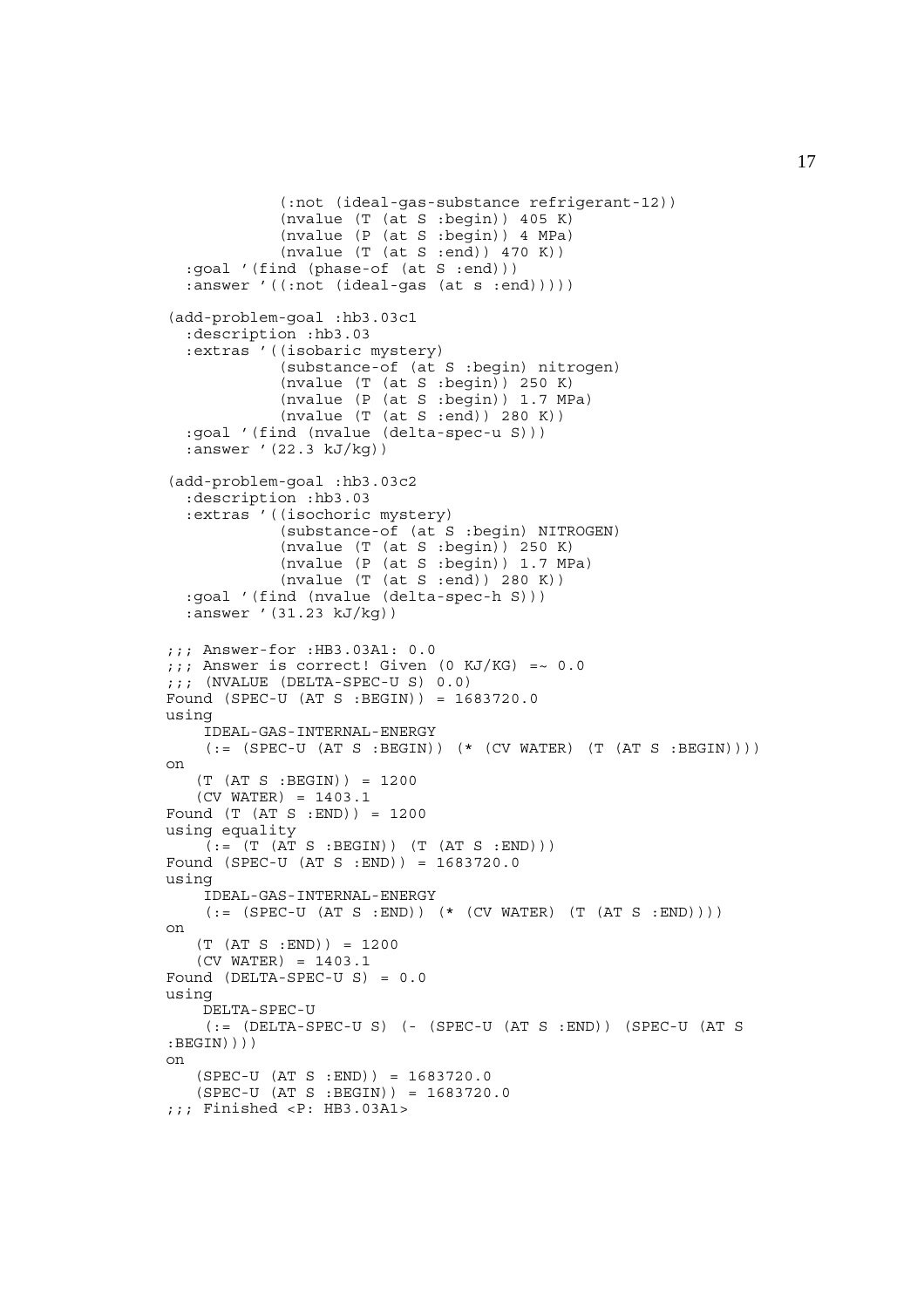```
;;; Answer-for :HB3.03A2: 0.0
;;; Answer is correct! Given (0 KJ/KG) =~ 0.0;;; (NVALUE (DELTA-SPEC-H S) 0.0)
Found (SPEC-H (AT S :BEGIN)) = 2237880.0
using
     IDEAL-GAS-ENTHALPY
    (:=(SPEC-H (AT S : BEGIN)) (* (CP WATER) (T (AT S : BEGIN))))on
    (T (AT S :BEGIN)) = 1200
   (CP WATER) = 1864.9Found (T (AT S : END)) = 1200using equality
    ( := (T (AT S : BEGIN)) (T (AT S : END)))Found (SPEC-H (AT S :END)) = 2237880.0
using
     IDEAL-GAS-ENTHALPY
    (:= (SPEC-H (AT S :END)) (* (CP WATER) (T (AT S :END))))
on
    (T (AT S :END)) = 1200
   (CP WATER) = 1864.9Found (DELTA-SPEC-H S) = 0.0
using
     DELTA-SPEC-H
    (:=[<b>DELTA-SPEC-H</b> S) (- (<b>SPEC-H</b> (AT S : END)) (<b>SPEC-H</b> (AT S:BEGIN))))
on
    (SPEC-H (AT S :END)) = 2237880.0
    (SPEC-H (AT S :BEGIN)) = 2237880.0
;;; Finished <P: HB3.03A2>
;;; Answer-for :HB3.03C1: 22344.0
;;; Answer is correct! Given (22.3 KJ/KG) =~ 22.344
;;; (NVALUE (DELTA-SPEC-U S) 22344.0)
Found (SPEC-U (AT S :BEGIN)) = 186200.0
using
     IDEAL-GAS-INTERNAL-ENERGY
    (:= (SPEC-U (AT S : BEGIN)) (*(CV NITROGEN) (T (AT S : BEGIN))))on
   (T (AT S : BEGIN)) = 250(CV NITROGEN) = 744.8Found (SPEC-U (AT S :END)) = 208544.0
using
     IDEAL-GAS-INTERNAL-ENERGY
    (:=(SPEC-U (AT S : END)) (* (CV NITROGEN) (T (AT S : END)))))on
   (T (AT S : END)) = 280(CV NITROGEN) = 744.8Found (DELTA-SPEC-U S) = 22344.0using
     DELTA-SPEC-U
    (:= (DELTA-SPEC-U S) (- (SPEC-U (AT S :END)) (SPEC-U (AT S
:BEGIN))))
on
   (SPEC-U (AT S : END)) = 208544.0
```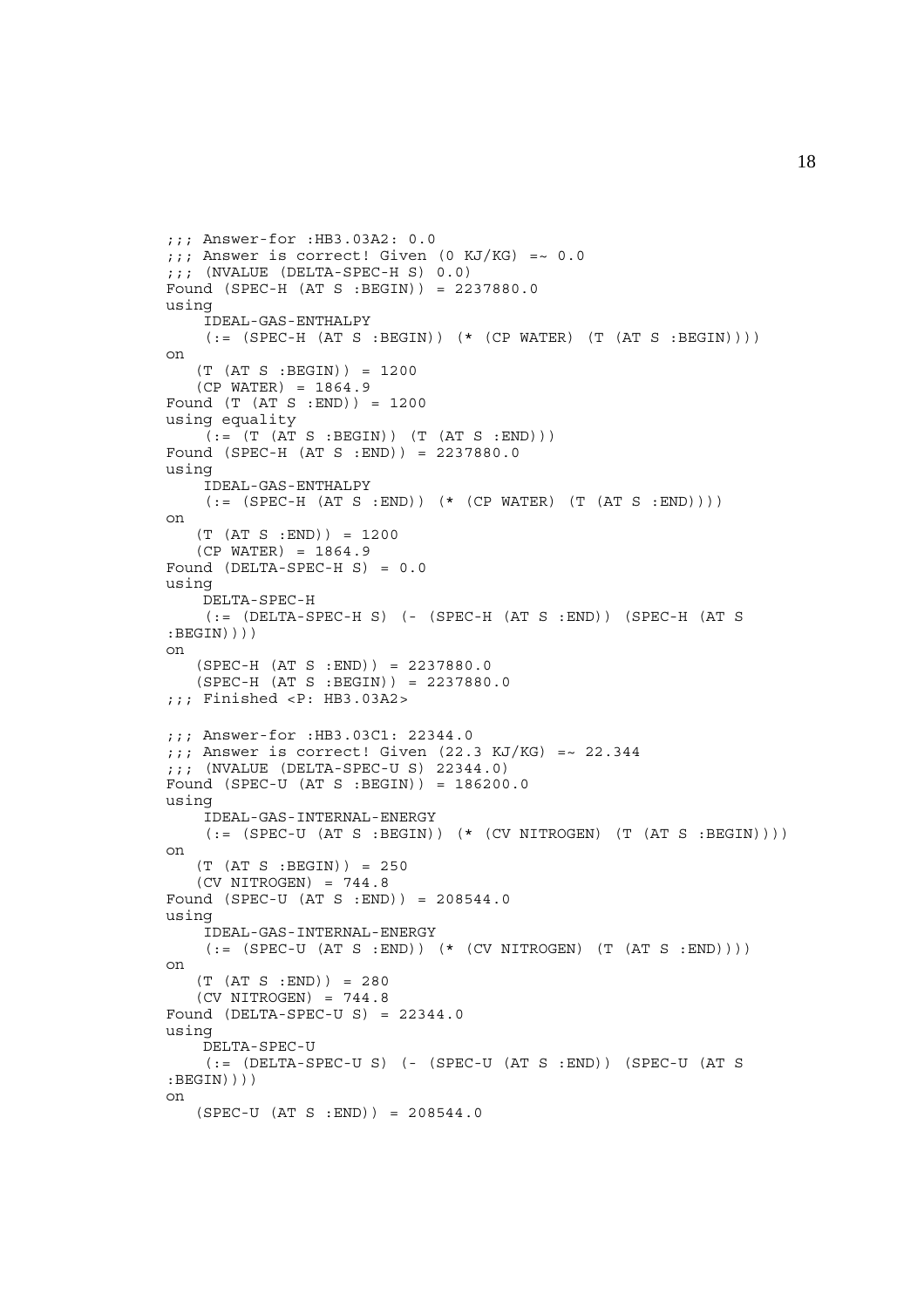```
 (SPEC-U (AT S :BEGIN)) = 186200.0
;;; Finished <P: HB3.03C1>
;;; Answer-for :HB3.03C2: 31248.0
;;; Answer is correct! Given (31.23 KJ/KG) =~ 31.248
;;; (NVALUE (DELTA-SPEC-H S) 31248.0)
Found (SPEC-H (AT S :BEGIN)) = 260400.0
using
     IDEAL-GAS-ENTHALPY
    (:=(SPEC-H (AT S : BEGIN)) (* (CP NITROGEN) (T (AT S : BEGIN))))on
   (T (AT S : BEGIN)) = 250 (CP NITROGEN) = 1041.6
Found (SPEC-H (AT S :END)) = 291648.0
using
     IDEAL-GAS-ENTHALPY
    (:=(SPEC-H (AT S : END)) (*) (CP NITROGEN) (T (AT S : END))on
   (T (AT S : END)) = 280 (CP NITROGEN) = 1041.6
Found (DELTA-SPEC-H S) = 31248.0
using
     DELTA-SPEC-H
    (: (DELTA-SPEC-H S) (- (SPEC-H (AT S : END)) (SPEC-H (AT S:BEGIN))))
on
    (SPEC-H (AT S :END)) = 291648.0
   (SPEC-H (AT S : BEGIN)) = 260400.0;;; Finished <P: HB3.03C2>
```
3.9S Indicate whether the following states for water are in the liquid, saturation, or superheated region. Specify the quality of the states in the saturation region.

| State                                                                                                                            | P, kPa                                                                                                                           |            | $T, \degree C \quad v, m^3/kg$                                                         |  |  |  |
|----------------------------------------------------------------------------------------------------------------------------------|----------------------------------------------------------------------------------------------------------------------------------|------------|----------------------------------------------------------------------------------------|--|--|--|
| 1                                                                                                                                | 1700                                                                                                                             | <b>200</b> |                                                                                        |  |  |  |
| $\overline{2}$                                                                                                                   | 1200                                                                                                                             |            | 0.0010                                                                                 |  |  |  |
| 3                                                                                                                                |                                                                                                                                  | 75         | 3.0                                                                                    |  |  |  |
| $\overline{4}$                                                                                                                   | 500                                                                                                                              | 202        |                                                                                        |  |  |  |
| 5                                                                                                                                | 350                                                                                                                              |            | 0.005                                                                                  |  |  |  |
| (add-problem-description : hb3.09<br>:qivens '((basic-thermodynamic-stuff (at S :begin))<br>(substance-of (at S :begin) water))) |                                                                                                                                  |            |                                                                                        |  |  |  |
|                                                                                                                                  | (add-problem-qoal :hb3.09a<br>:description :hb3.09<br>:goal '(find (phase-of (at s :begin)))<br>:answer '(liquid (at s :begin))) |            | : extras ' ((nvalue (P (at S : begin)) 1700 kPa)<br>(nvalue (T (at S : begin)) 200 C)) |  |  |  |
| (add-problem-goal :hb3.09b                                                                                                       |                                                                                                                                  |            |                                                                                        |  |  |  |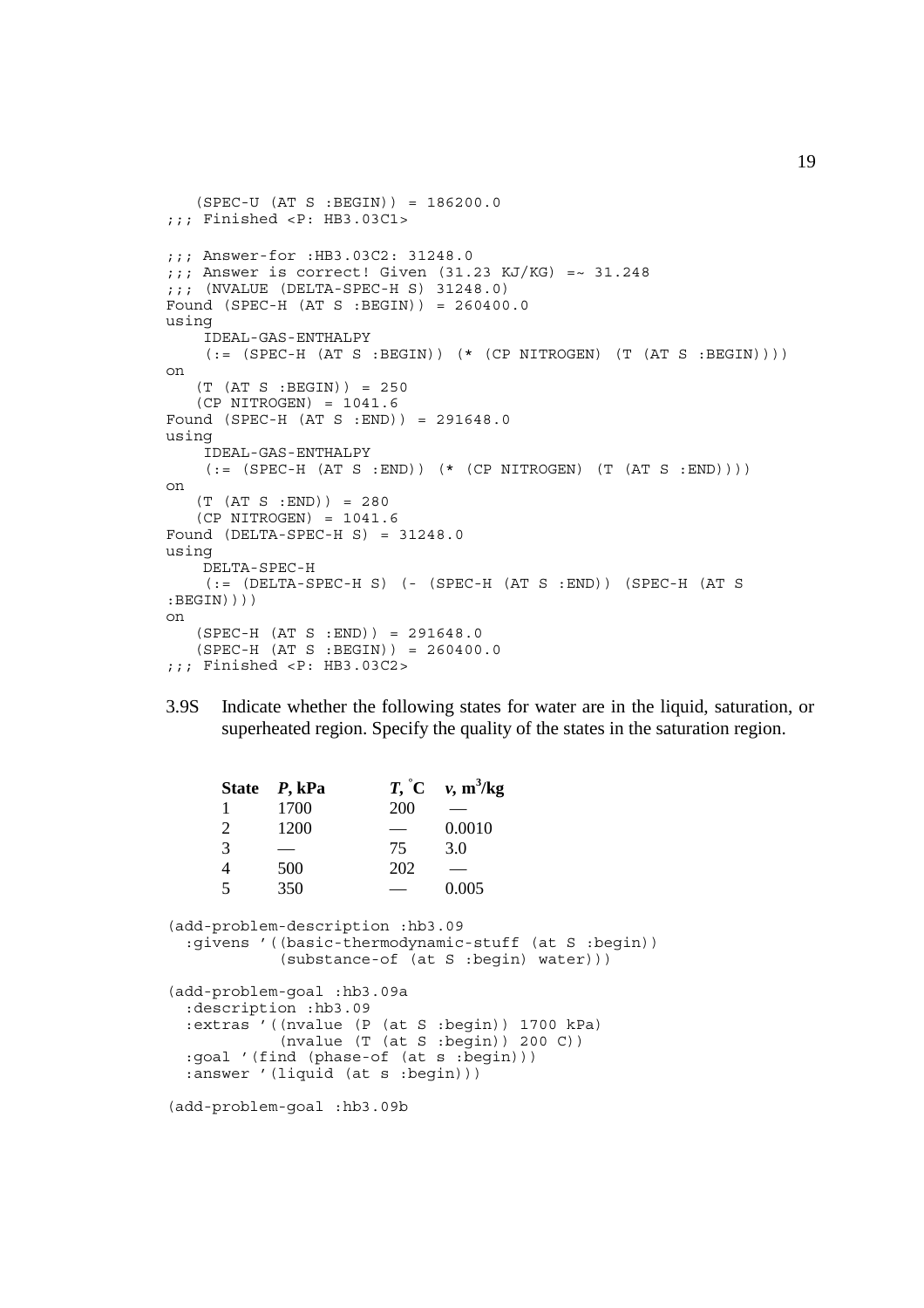```
 :description :hb3.09
   :extras '((nvalue (P (at S :begin)) 1200 kPa)
              (nvalue (spec-v (at S :begin)) 0.0010 m^3/kg))
   :goal '(find (phase-of (at S :begin)))
   :answer '(liquid (at s :begin)))
(add-problem-goal :hb3.09c
   :description :hb3.09
   :extras '((nvalue (T (at S :begin)) 75 C)
             (nvalue (spec-v (at S :begin)) 3.0 m^3/kq) :goal '(find (nvalue (dryness (at S :begin))))
   :answer '(0.726))
(add-problem-goal :hb3.09d
   :description :hb3.09
   :extras '((nvalue (P (at S :begin)) 500 kPa)
              (nvalue (T (at S :begin)) 202 C))
   :goal '(find (phase-of (at s :begin)))
  :answer '(gas (at S :begin)))
(add-problem-goal :hb3.09e
   :description :hb3.09
   :extras '((nvalue (P (at S :begin)) 350 kPa)
             (nvalue (spec-v (at S :begin)) 0.005 \text{ m}^3/\text{kg}))
   :goal '(find (nvalue (dryness (at S :begin))))
   :answer '(0.0075))
;;; Answer-for :HB3.09C: 0.724404985832397
;;; Answer is correct! Given (0.726) =~ 0.724404985832397
;;; (NVALUE (DRYNESS (AT S :BEGIN)) 0.724404985832397)
Found (SPEC-VG (AT S :BEGIN)) = 4.14093959710419
using
     SATURATED-TABLE-T
on
    (T (AT S :BEGIN)) = 348.15
Found (SPEC-VF (AT S :BEGIN)) = 0.00102581618822789
using
     SATURATED-TABLE-T
on
    (T (AT S :BEGIN)) = 348.15
Found (DRYNESS (AT S :BEGIN)) = 0.724404985832397
using
     V-SATURATED-STUFF
     (:= (SPEC-V (AT S :BEGIN)) (+ (SPEC-VF (AT S :BEGIN)) (* (DRYNESS
(AT S : BEGIN)) ( - (SPEC-VG (AT S : BEGIN)) (SPEC-VF (AT S : BEGIN)))))\capn
   (SPEC-V (AT S : BEGIN)) = 3.0 (SPEC-VF (AT S :BEGIN)) = 0.00102581618822789
    (SPEC-VG (AT S :BEGIN)) = 4.14093959710419
;;; Finished <P: HB3.09C>
;;; Answer-for :HB3.09E: 0.00749481887640501
```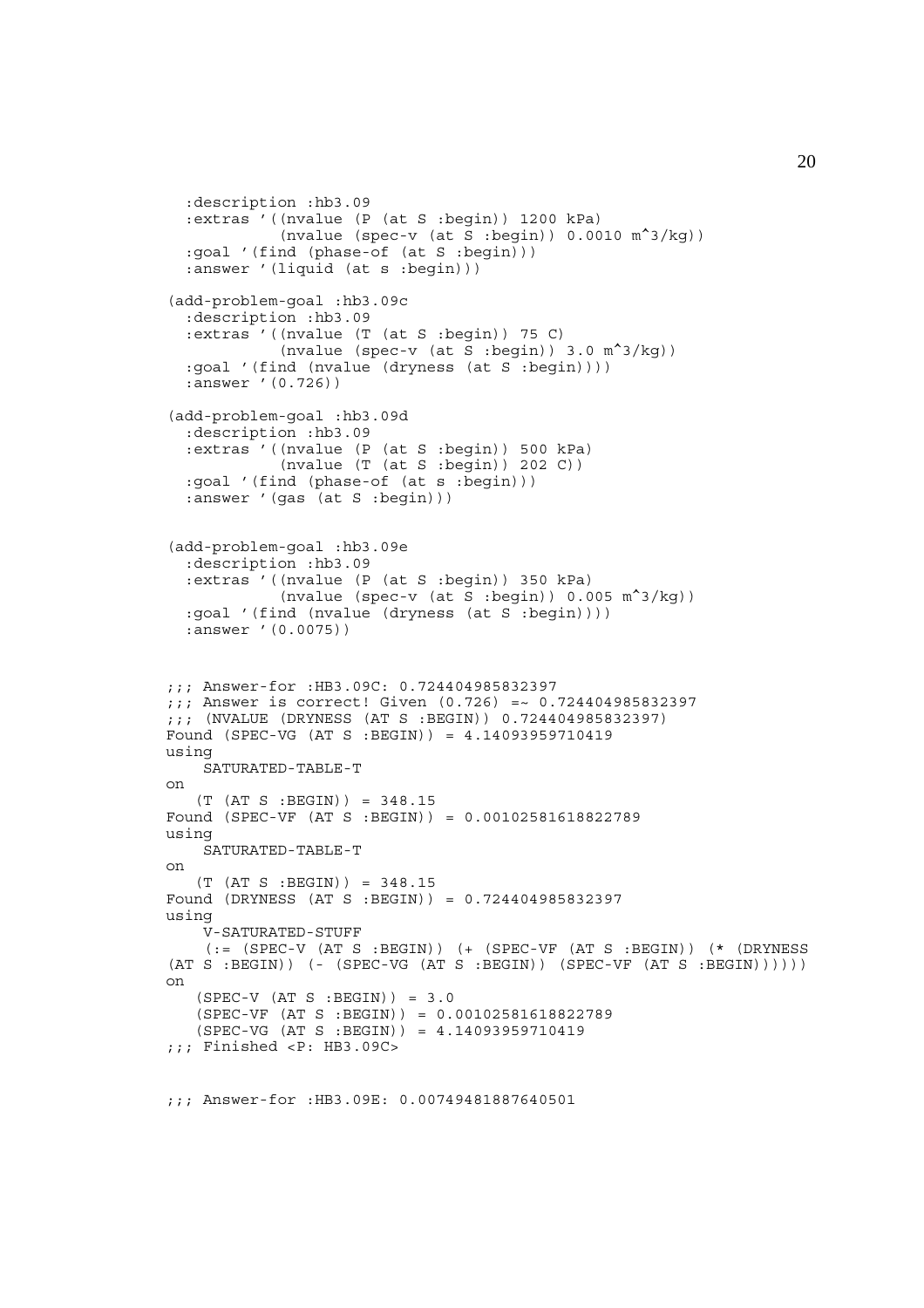```
;;; Answer is correct! Given (0.0075) =~ 0.00749481887640501
;;; (NVALUE (DRYNESS (AT S :BEGIN)) 0.00749481887640501)
Found (SPEC-VG (AT S : BEGIN)) = 0.5243using
     SATURATED-TABLE-P
on
   (P (AT S : BEGIN)) = 350000Found (SPEC-VF (AT S :BEGIN)) = 0.00107855
using
    SATURATED-TABLE-P
on
    (P (AT S :BEGIN)) = 350000
Found (DRYNESS (AT S :BEGIN)) = 0.00749481887640501
using
     V-SATURATED-STUFF
    (:=(SPEC-V (AT S : BEGIN)) (+ (SPEC-VF (AT S : BEGIN)) (* (DRYNESS(AT S : BEGIN)) (- (SPEC-VG (AT S : BEGIN)) (SPEC-VF (AT S : BEGIN)))))on
    (SPEC-V (AT S :BEGIN)) = 0.005
 (SPEC-VF (AT S :BEGIN)) = 0.00107855
 (SPEC-VG (AT S :BEGIN)) = 0.5243
;;; Finished <P: HB3.09E>
```
3.11S Helium occupies a rigid container at the given conditions. Determine the specific volume in cubic meters per kilogram and the mass in kilograms.

 $T = 20^{\circ}$ C  $P = 0.1$  MPa  $V = 60$  m<sup>3</sup>

```
(add-problem-description :hb3.11
   :givens '((static-thermodynamic-stuff (at S :begin))
             (substance-of (at S :begin) helium)
             (nvalue (P (at S :begin)) 0.1 MPa)
 (nvalue (T (at S :begin)) 20 C)
 (nvalue (V (at S :begin)) 60 m^3)))
(add-problem-goal :hb3.11a
   :description :hb3.11
   :goal '(find (nvalue (spec-v (at S :begin))))
   :answer '(6.088813445 m^3/kg))
(add-problem-goal :hb3.11b
   :description :hb3.11
   :goal '(find (nvalue (mass (at S :begin))))
   :answer '(9.859 kg))
;;; Answer-for :HB3.11A: 6.088813445
;;; Answer is correct! Given (6.088813445 \text{ M}^{\bullet}) /KG) =~ 6.088813445;;; (NVALUE (SPEC-V (AT S :BEGIN)) 6.088813445)
Found (SPEC-V (AT S :BEGIN)) = 6.088813445
using
     IDEAL-GAS-SPEC-VOLUME
```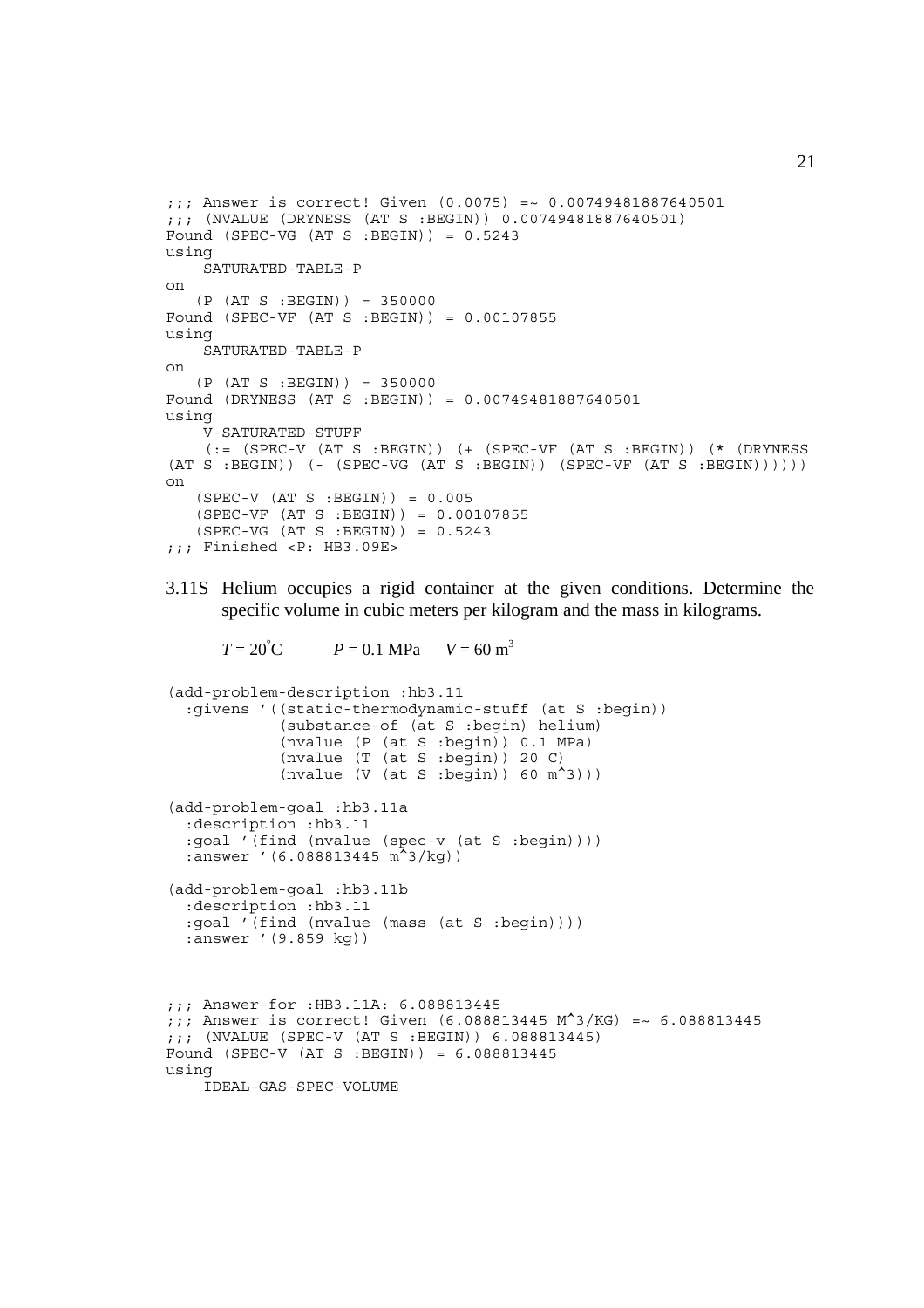```
(:= (* (P (AT S :BEGIN)) (SPEC-V (AT S :BEGIN))) (* (R HELIUM) (T
(AT S : BEGIN))on
   (P (AT S : BEGIN)) = 100000.0(T (AT S : BEGIN)) = 293.15 (R HELIUM) = 2077.03
;;; Finished <P: HB3.11A>
;;; Answer-for :HB3.11B: 9.85413669542966
;;; Answer is correct! Given (9.859 KG) =~ 9.85413669542966
;;; (NVALUE (MASS (AT S :BEGIN)) 9.85413669542966)
Found (MASS (AT S :BEGIN)) = 9.85413669542966
using
     IDEAL-GAS-LAW
     (:= (* (P (AT S :BEGIN)) (V (AT S :BEGIN))) (* (MASS (AT S
:BEGIN)) (R HELIUM) (T (AT S :BEGIN))))
on
    (P (AT S :BEGIN)) = 100000.0
   (T (AT S : BEGIN)) = 293.15(V (AT S : BEGIN)) = 60 (R HELIUM) = 2077.03
;;; Finished <P: HB3.11B>
```
3.13E Given an ideal gas with the following data, determine the molecular weight of the gas.

 $P = 300$ psi F  $V = 1.16 \text{ ft}^3/\text{lbm}$ 

```
(add-problem :hb3.13
  :givens '((basic-thermodynamic-stuff (at S :begin))
             (ideal-gas (at S :begin))
            (substance-of (at s :begin) mystery)
            (nvalue (P (at S :begin)) 300 psi)
             (nvalue (T (at S :begin)) 100 F)
           (nvalue (spec-v (at S :begin)) 1.16 \text{ ft}^3/1 \text{bm})
) :goal '(find (nvalue (molar-mass mystery)))
  :answer '(17.3 lbm/lbmole))
;;; Answer-for :HB3.13: 0.0172582511234652
;;; Answer is correct! Given (17.3 LBM/LBMOLE) =~ 17.2582511234652
;;; (NVALUE (MOLAR-MASS MYSTERY) 0.0172582511234652)
Found (R MYSTERY) = 481.740585446452
using
     IDEAL-GAS-SPEC-VOLUME
    (:= (* (P (AT S :BEGIN)) (SPEC-V (AT S :BEGIN))) (* (R MYSTERY)
(T (AT S : BEGIN))on
   (P (AT S : BEGIN)) = 2068440 (T (AT S :BEGIN)) = 310.927777777778
    (SPEC-V (AT S :BEGIN)) = 0.0724152161523809
```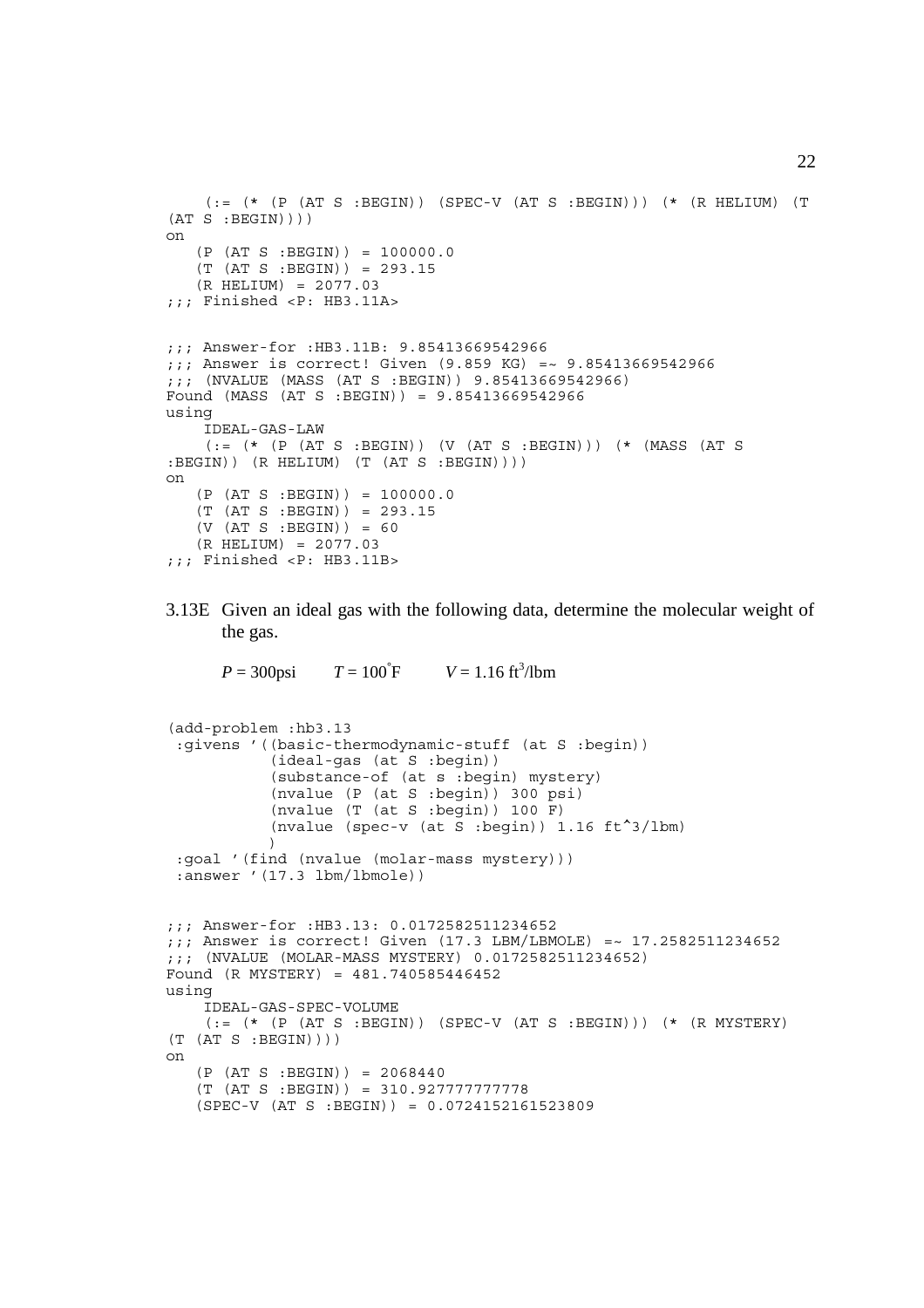```
Found (MOLAR-MASS MYSTERY) = 0.0172582511234652
using
     R-TO-R0-DEF
    (:= (R \text{ MYSTERY}) ((R \text{ :UNIVERSAL}) (MOLAR-MASS MYSTERY)))on
   (R : UNIVERSAL) = 8.314
    (R MYSTERY) = 481.740585446452
;;; Finished <P: HB3.13>
```
3.15S The Liter-than-Air Balloon Company has a helium balloon that will be used in an attempted crossing of the Atlantic Ocean. The helium will initially be at 20**°** C and 500 kPa. The balloon, a rigid sphere, has a radius of 25 m. Determine the mass of the helium in kilograms.

```
(add-problem :hb3.15
   :givens '((static-thermodynamic-stuff (at S :begin))
              (balloon (at can :begin))
              (inside (at S :begin) (at can :begin))
             (substance-of (at S :begin) helium)
             (nvalue (P (at S :begin)) 500 kPa)
             (nvalue (T (at S :begin)) 20 C)
             (nvalue (radius (at can :begin)) 25 m))
   :goal '(find (nvalue (mass (at S :begin))))
   :answer '(53770 kg))
;;; Answer-for :HB3.15: 53745.9782115129
;;; Answer is correct! Given (53770 KG) =~ 53745.9782115129
;;; (NVALUE (MASS (AT S :BEGIN)) 53745.9782115129)
Found (V (AT CAN :BEGIN)) = 65449.8469497874
using equality
    (t) = (V (AT CAN : BEGIN)) (* PI (7 4 3) (RADIUS (AT CAN : BEGIN))(RADIUS (AT CAN :BEGIN)) (RADIUS (AT CAN :BEGIN))))
Found (V (AT S :BEGIN)) = 65449.8469497874
using equality
    (:=(V (AT CAN : BEGIN)) (V (AT S : BEGIN)))Found (MASS (AT S :BEGIN)) = 53745.9782115129
using
     IDEAL-GAS-LAW
     (:= (* (P (AT S :BEGIN)) (V (AT S :BEGIN))) (* (MASS (AT S
:BEGIN)) (R HELIUM) (T (AT S :BEGIN))))
on
    (P (AT S :BEGIN)) = 500000
    (T (AT S :BEGIN)) = 293.15
    (R HELIUM) = 2077.03
    (V (AT S :BEGIN)) = 65449.8469497874
;;; Finished <P: HB3.15>
```
3.17S If a newer model of the balloon in Prob. 3.15S were to have its allowable mass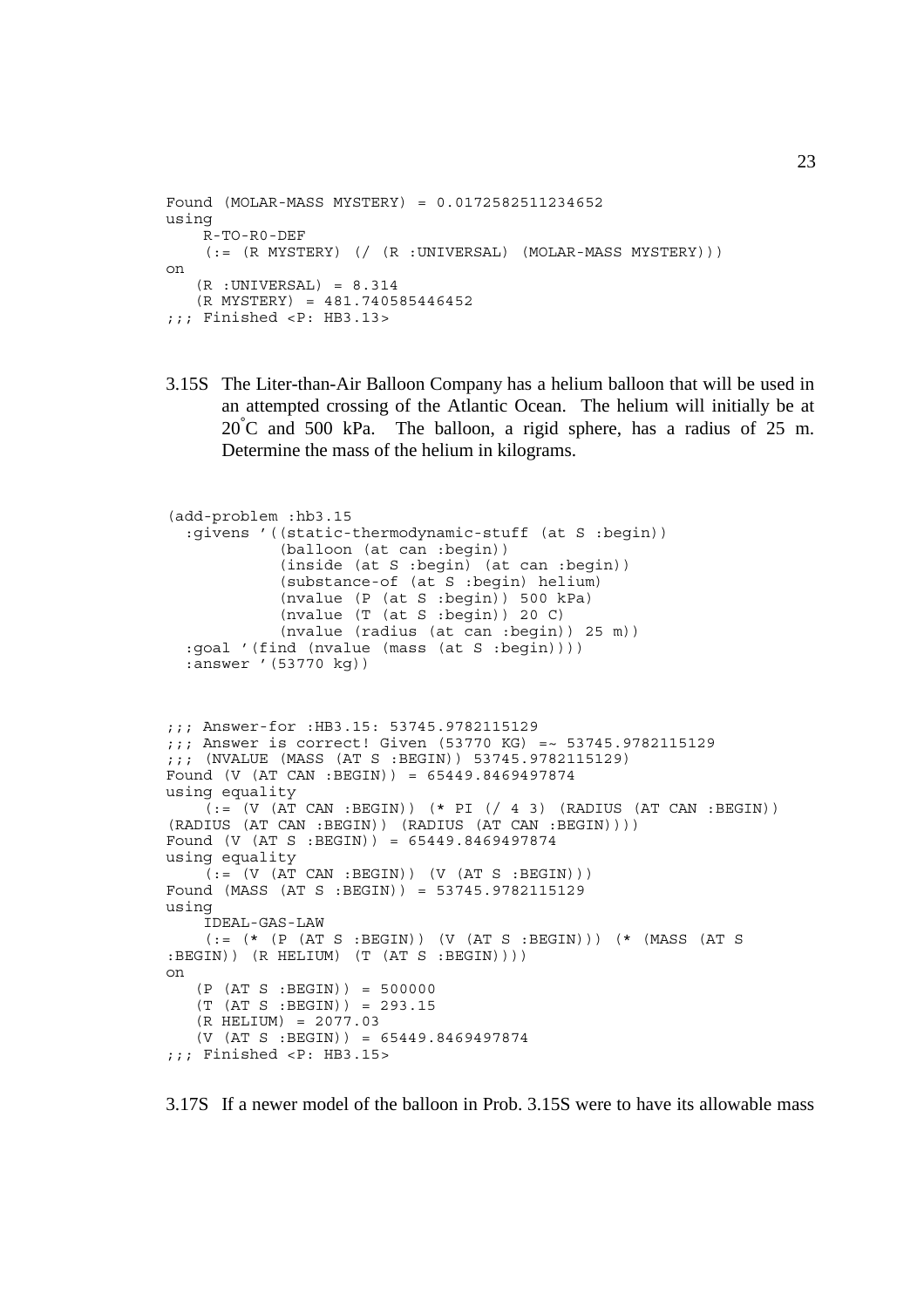cut by 26,690 kg, what gas could be used in place of helium?

```
(add-problem :hb3.17
   :givens '((static-thermodynamic-stuff (at S :begin))
              (balloon (at can :begin))
              (inside (at S :begin) (at can :begin))
              (substance-of (at S :begin) mystery)
              (nvalue (P (at S :begin)) 500 kPa)
              (nvalue (T (at S :begin)) 20 C)
              (nvalue (mass (at S :begin)) 27084)
              (nvalue (radius (at can :begin)) 25 m)
              (ideal-gas-substance mystery))
   :goal '(find (nvalue (R mystery)))
   :answer '(4.124 kj/kgK))
;;; Answer-for :HB3.17: 4121.69580285994
\frac{1}{11}; Answer is correct! Given (4.124 \text{ KJ/KGK}) = 4.12169580285994;;; (NVALUE (R MYSTERY) 4121.69580285994)
Found (V (AT CAN :BEGIN)) = 65449.8469497874
using equality
    \overline{Q}:= (V \text{ (AT CAN : BEGIN)})(* PI (743) (RADIUS (AT CAN : BEGIN))(RADIUS (AT CAN :BEGIN)) (RADIUS (AT CAN :BEGIN))))
Found (V (AT S :BEGIN)) = 65449.8469497874
using equality
    (t = (V (AT CAN : BEGIN)) (V (AT S : BEGIN)))Found (R MYSTERY) = 4121.69580285994
using
     IDEAL-GAS-LAW
    (:= (* (P (AT S :BEGIN)) (V (AT S :BEGIN))) (* (MASS (AT S
:BEGIN)) (R MYSTERY) (T (AT S :BEGIN))))
on
    (P (AT S :BEGIN)) = 500000
    (T (AT S :BEGIN)) = 293.15
    (MASS (AT S :BEGIN)) = 27084
   (V (AT S : BEGIN)) = 65449.8469497874;;; Finished <P: HB3.17>
```
NOTE: For Probs. 3.18 through 3.35, assume the substance is water and find the required properties, using the necessary tables. Compare the results with values from the computerized tables.

3.19S Given water at  $T = 200^{\circ}$ C and  $h = 852.38$  kJ/kg. Find *P* and *v*.

```
(add-problem :hb3.19a
 :givens '((basic-thermodynamic-stuff (at S :begin))
            (substance-of (at S :begin) water)
            (nvalue (spec-h (at S :begin)) 852385 J/kg)
           (nvalue (T (at S : begin)) 200 C)) :goal '(find (nvalue (P (at S :begin))))
  :answer '(1.5536 MPa))
```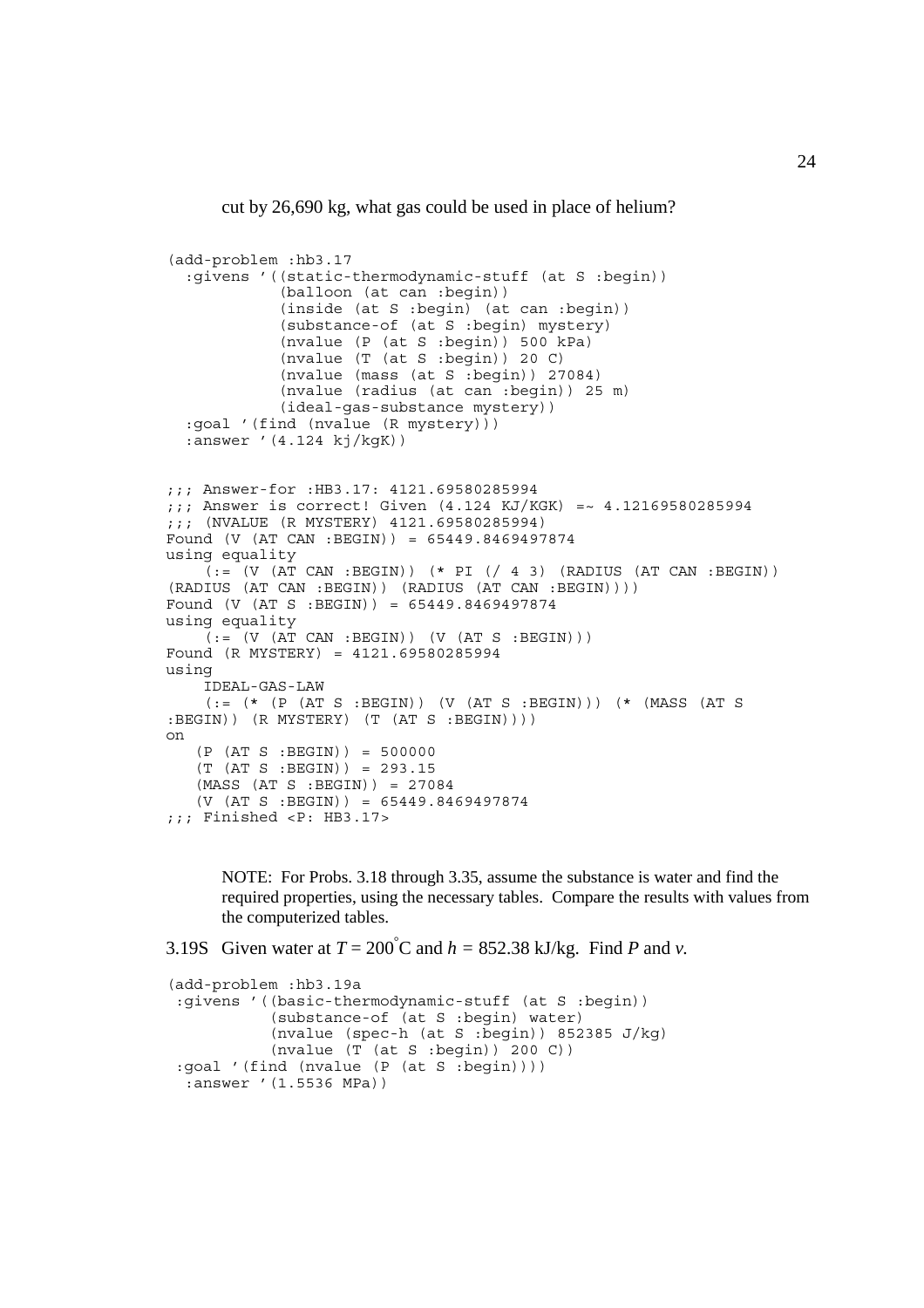```
(add-problem :hb3.19b
  :givens '((basic-thermodynamic-stuff (at S :begin))
             (substance-of (at S :begin) water)
            (nvalue (spec-h (at S :begin)) 852385 J/kg)
            (nvalue (T (at S :begin)) 200 C)) :goal '(find (nvalue (spec-v (at S :begin))))
 :answer '(0.001156 \, \text{m}^3/\text{kg}))
;;; Answer-for :HB3.19A: 1553679.36925098
;;; Answer is correct! Given (1.5536 MPA) =~ 1.55367936925098
;;; (NVALUE (P (AT S :BEGIN)) 1553679.36925098)
Found (P (AT S :BEGIN)) = 1553679.36925098
using
     SATURATED-TABLE-T
on
    (T (AT S :BEGIN)) = 473.15
;;; Finished <P: HB3.19A>
;;; Answer-for :HB3.19B: 0.00115642752816558
;;; Answer is correct! Given (0.001156 M^2/KG) = ~ 0.00115642752816558
;;; (NVALUE (SPEC-V (AT S :BEGIN)) 0.00115642752816558)
Found (SPEC-VG (AT S :BEGIN)) = 0.127320367936925
using
     SATURATED-TABLE-T
on
   (T (AT S : BEGIN)) = 473.15Found (SPEC-HG (AT S :BEGIN)) = 2792558.86990802
using
     SATURATED-TABLE-T
on
   (T (AT S : BEGIN)) = 473.15Found (SPEC-HF (AT S :BEGIN)) = 852384.809461235
using
     SATURATED-TABLE-T
on
   (T (AT S : BEGIN)) = 473.15Found (DRYNESS (AT S :BEGIN)) = 9.82070468911354E-8
using
     H-SATURATED-STUFF
    (:= (SPEC-H (AT S :BEGIN)) ( + (SPEC-HF (AT S :BEGIN)) (* (DRYNESS
(AT S : BEGIN) (- (SPEC-HG (AT S : BEGIN)) (SPEC-HF (AT S : BEGIN)))))on
    (SPEC-H (AT S :BEGIN)) = 852385
    (SPEC-HF (AT S :BEGIN)) = 852384.809461235
    (SPEC-HG (AT S :BEGIN)) = 2792558.86990802
Found (SPEC-VF (AT S :BEGIN)) = 0.00115641513797635
using
     SATURATED-TABLE-T
on
    (T (AT S :BEGIN)) = 473.15
Found (SPEC-V (AT S :BEGIN)) = 0.00115642752816558
using
     V-SATURATED-STUFF
    (:= (SPEC-V (AT S :BEGIN)) ( + (SPEC-VF (AT S :BEGIN)) (* (DRYNESS
(AT S : BEGIN)) (- (SPEC-VG (AT S : BEGIN)) (SPEC-VF (AT S : BEGIN)))))
```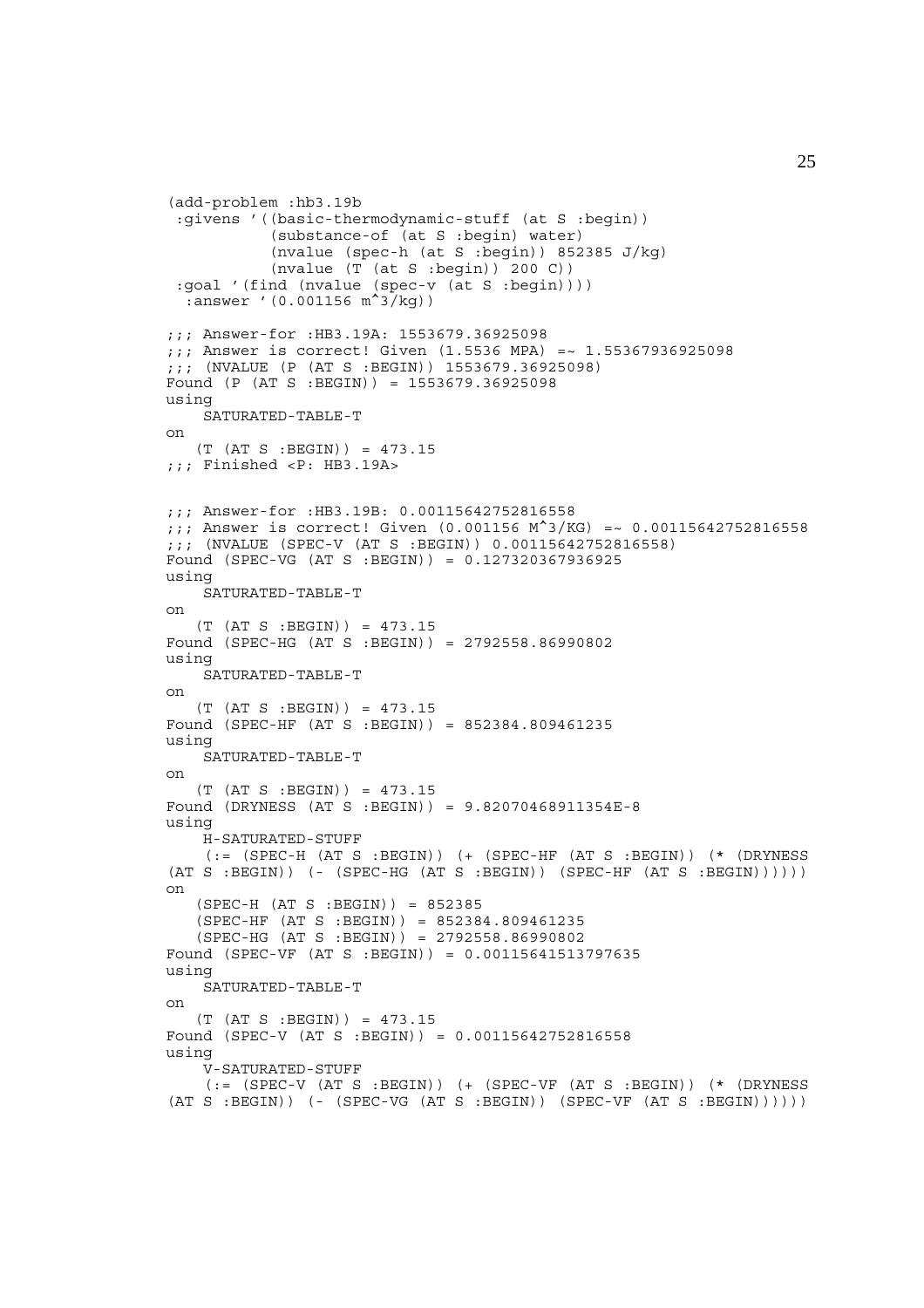```
on
    (SPEC-VF (AT S :BEGIN)) = 0.00115641513797635
 (DRYNESS (AT S :BEGIN)) = 9.82070468911354E-8
 (SPEC-VG (AT S :BEGIN)) = 0.127320367936925
\ldots: Finished <P: HB3.19B>
```

```
3.21S Given water at P = 0.3 MPa and h = 334.90 kJ/kg. Find v.
(add-problem :hb3.21
  :givens '((basic-thermodynamic-stuff (at S :begin))
             (substance-of (at S :begin) water)
             (nvalue (P (at S :begin)) 0.3 MPa)
            (nvalue (spec-h (at S :begin)) 334.90 kJ/kg) :goal '(find (nvalue (spec-v (at S :begin))))
  :answer '(0.0010291 \text{ m}^3/\text{kg});;; Answer-for :HB3.21: 0.00102886972089695
;;; Answer is correct! Given (0.0010291 \text{ M}^{\wedge}3/\text{KG}) =~
0.00102886972089695
;;; (NVALUE (SPEC-V (AT S :BEGIN)) 0.00102886972089695)
Found (SPEC-V (AT S :BEGIN)) = 0.00102886972089695
using
     SUBCOOLED-P-SPEC-H
on
    (P (AT S :BEGIN)) = 300000.0
    (SPEC-H (AT S :BEGIN)) = 334900.0
;;; Finished <P: HB3.21>
3.23S Given water at T = 170^{\circ}C and x = .045. Find P and v.
(add-problem :hb3.23a
  :givens '((basic-thermodynamic-stuff (at S :begin))
             (substance-of (at S :begin) water)
             (nvalue (T (at S :begin)) 170 C)
             (nvalue (dryness (at S :begin)) 0.45))
  :goal '(find (nvalue (P (at S :begin))))
   :answer '(791.47 kPa))
(add-problem :hb3.23b
  :givens '((basic-thermodynamic-stuff (at S :begin))
             (substance-of (at S :begin) water)
             (nvalue (T (at S :begin)) 170 C)
             (nvalue (dryness (at S :begin)) 0.45))
  :goal '(find (nvalue (spec-v (at S :begin))))
  :answer '(0.1099 m<sup>^</sup>3/kg))
```

```
;;; Answer-for :HB3.23A: 791518.624641833
;;; Answer is correct! Given (791.47 KPA) =~ 791.518624641833
;;; (NVALUE (P (AT S :BEGIN)) 791518.624641833)
Found (P (AT S :BEGIN)) = 791518.624641833
using
     SATURATED-TABLE-T
```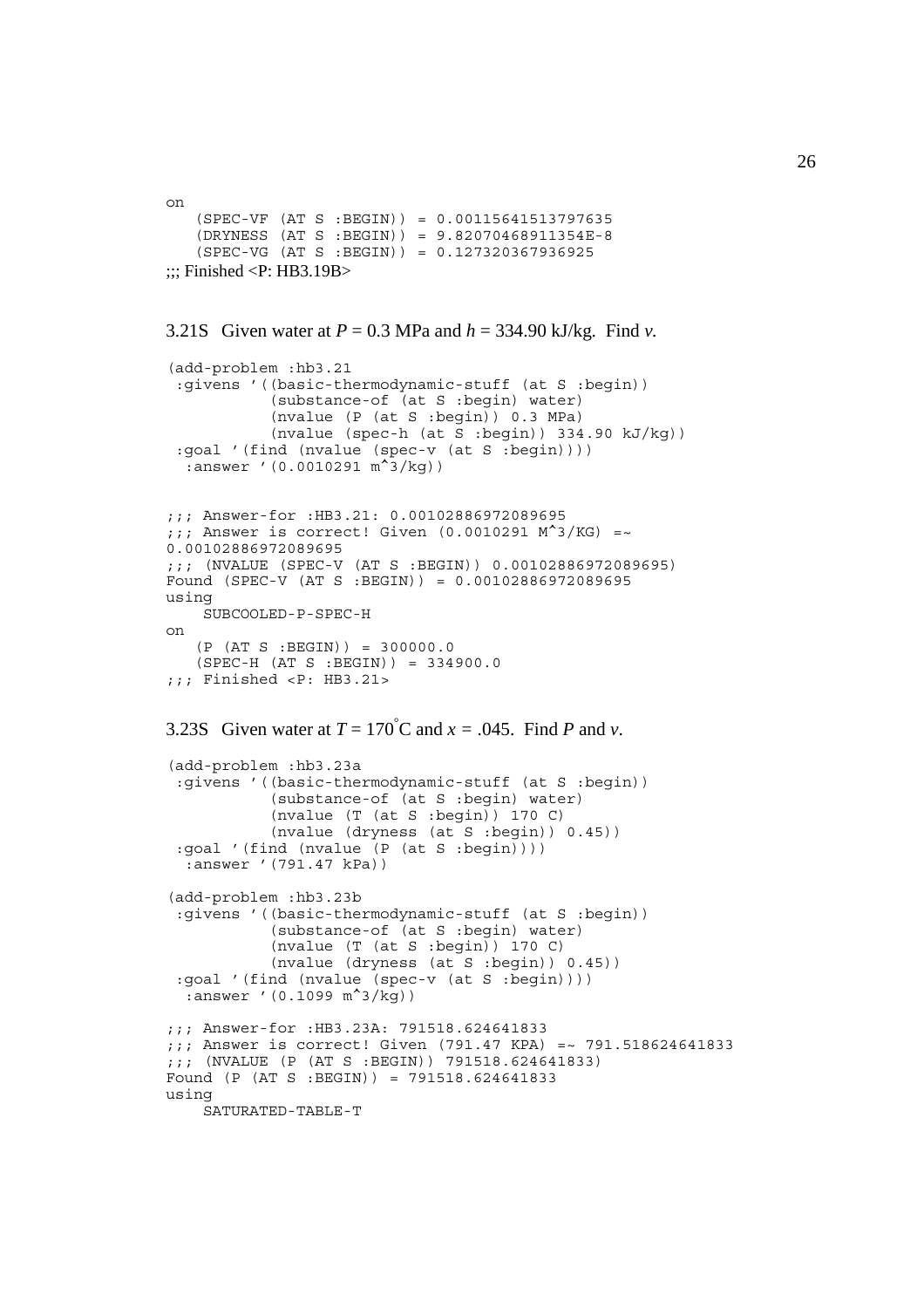```
on
    (T (AT S :BEGIN)) = 443.15
;;; Finished <P: HB3.23A>
;;; Answer-for :HB3.23B: 0.109899627277937
;;; Answer is correct! Given (0.1099 M^3/KG) =~ 0.109899627277937
;;; (NVALUE (SPEC-V (AT S :BEGIN)) 0.109899627277937)
Found (SPEC-VG (AT S :BEGIN)) = 0.242859598853868
using
     SATURATED-TABLE-T
on
    (T (AT S :BEGIN)) = 443.15
Found (SPEC-VF (AT S :BEGIN)) = 0.00111419598853868
using
     SATURATED-TABLE-T
on
   (T (AT S : BEGIN)) = 443.15Found (SPEC-V (AT S :BEGIN)) = 0.109899627277937
using
     V-SATURATED-STUFF
     (:= (SPEC-V (AT S :BEGIN)) (+ (SPEC-VF (AT S :BEGIN)) (* (DRYNESS
(AT S : BEGIN)) (- (SPEC-VG (AT S : BEGIN)) (SPEC-VF (AT S : BEGIN)))))on
   (DRYNESS (AT S : BEGIN)) = 0.45 (SPEC-VF (AT S :BEGIN)) = 0.00111419598853868
    (SPEC-VG (AT S :BEGIN)) = 0.242859598853868
;;; Finished <P: HB3.23B>
```

```
3.25E Given water at T = 400^\circ F and P = 1500 psia. Find u.
```

```
(add-problem :hb3.25
   :givens '((basic-thermodynamic-stuff (at S :begin))
              (substance-of (at S :begin) water)
             (nvalue (T (at S :begin)) 400 F)(nvalue (P (at S :begin)) 1500 psi) :goal '(find (nvalue (spec-u (at S :begin))))
   :answer '(371.44 btu/lbm))
;;; Answer-for :HB3.25: 863927.232777778
;;; Answer is correct! Given (371.44 BTU/LBM) =~ 371.447765675829
;;; (NVALUE (SPEC-U (AT S :BEGIN)) 863927.232777778)
Found (SPEC-U (AT S :BEGIN)) = 863927.232777778
using
     SUBCOOLED-P-T
on
    (T (AT S :BEGIN)) = 477.594444444444
    (P (AT S :BEGIN)) = 10342200
\ldots Finished \langle P: HB3.25>
```

```
3.27S Given water at T = 120^{\circ}C and P = 0.5 MPa. Find h.
```

```
(add-problem :hb3.27
  :givens '((basic-thermodynamic-stuff (at S :begin))
```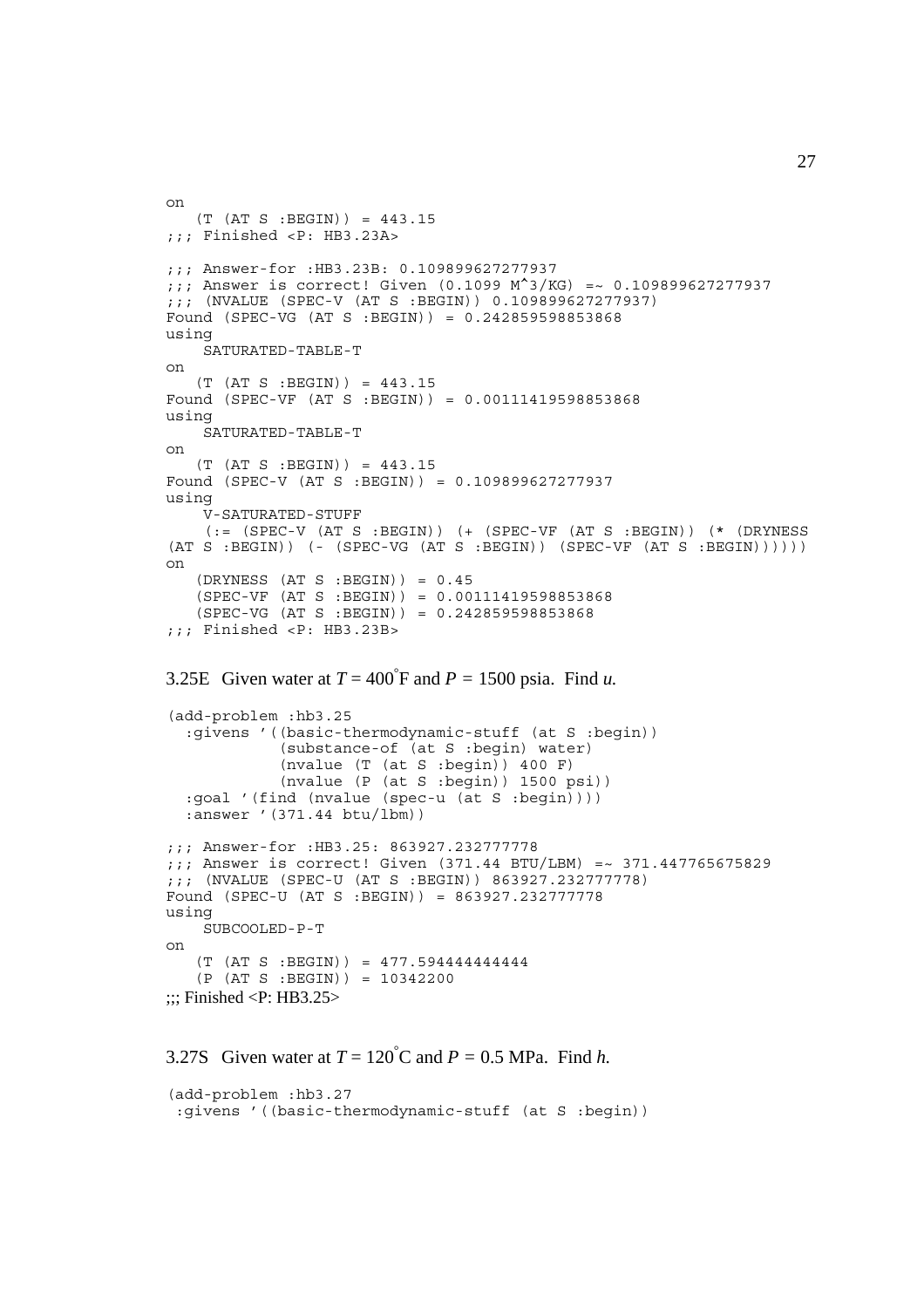```
 (substance-of (at S :begin) water)
             (nvalue (T (at S :begin)) 120 C)
             (nvalue (P (at S :begin)) 0.5 MPa))
  :goal '(find (nvalue (spec-h (at S :begin))))
  \frac{1}{2}: answer '(503.78 kJ/kg))
;;; Answer-for :HB3.27: 503990.0
j;; Answer is correct! Given (503.78 KJ/KG) = \sim 503.99
;;; (NVALUE (SPEC-H (AT S :BEGIN)) 503990.0)
Found (SPEC-H (AT S :BEGIN)) = 503990.0
using
     SUBCOOLED-P-T
on
    (T (AT S :BEGIN)) = 393.15
   (P (AT S : BEGIN)) = 500000.0;;; Finished <P: HB3.27>
3.29S Given water at T = 200^{\circ}C and h = 1800 kJ/kg. Find P and v.
(add-problem :hb3.29a
  :givens '((basic-thermodynamic-stuff (at S :begin))
             (substance-of (at S :begin) water)
            (nvalue (T (at S :begin)) 500 F) (nvalue (spec-h (at S :begin)) 800 btu/lbm))
  :goal '(find (nvalue (P (at S :begin))))
   :answer '(680.11 psi))
(add-problem :hb3.29b
   :givens '((basic-thermodynamic-stuff (at S :begin))
              (substance-of (at S :begin) water)
              (nvalue (T (at S :begin)) 500 F)
              (nvalue (spec-h (at S :begin)) 800 btu/lbm))
   :goal '(find (nvalue (spec-v (at S :begin))))
  :answer '(0.3070 \text{ ft}^2/1 \text{bm}));;; Answer-for :HB3.29A: 4689553.3686601
;;; Answer is correct! Given (680.11 PSI) =~ 680.157998587356
;;; (NVALUE (P (AT S :BEGIN)) 4689553.3686601)
Found (P (AT S :BEGIN)) = 4689553.3686601
using
     SATURATED-TABLE-T
on
   (T (AT S : BEGIN)) = 533.15;;; Finished <P: HB3.29A>
;;; Answer-for :HB3.29B: 0.0191634147868048
;;; Answer is correct! Given (0.307 FT^3/LBM) =~ 0.306973621481936
;;; (NVALUE (SPEC-V (AT S :BEGIN)) 0.0191634147868048)
Found (SPEC-VG (AT S :BEGIN)) = 0.042204466313399
using
     SATURATED-TABLE-T
on
    (T (AT S :BEGIN)) = 533.15
Found (SPEC-HG (AT S :BEGIN)) = 2796183.57305072
```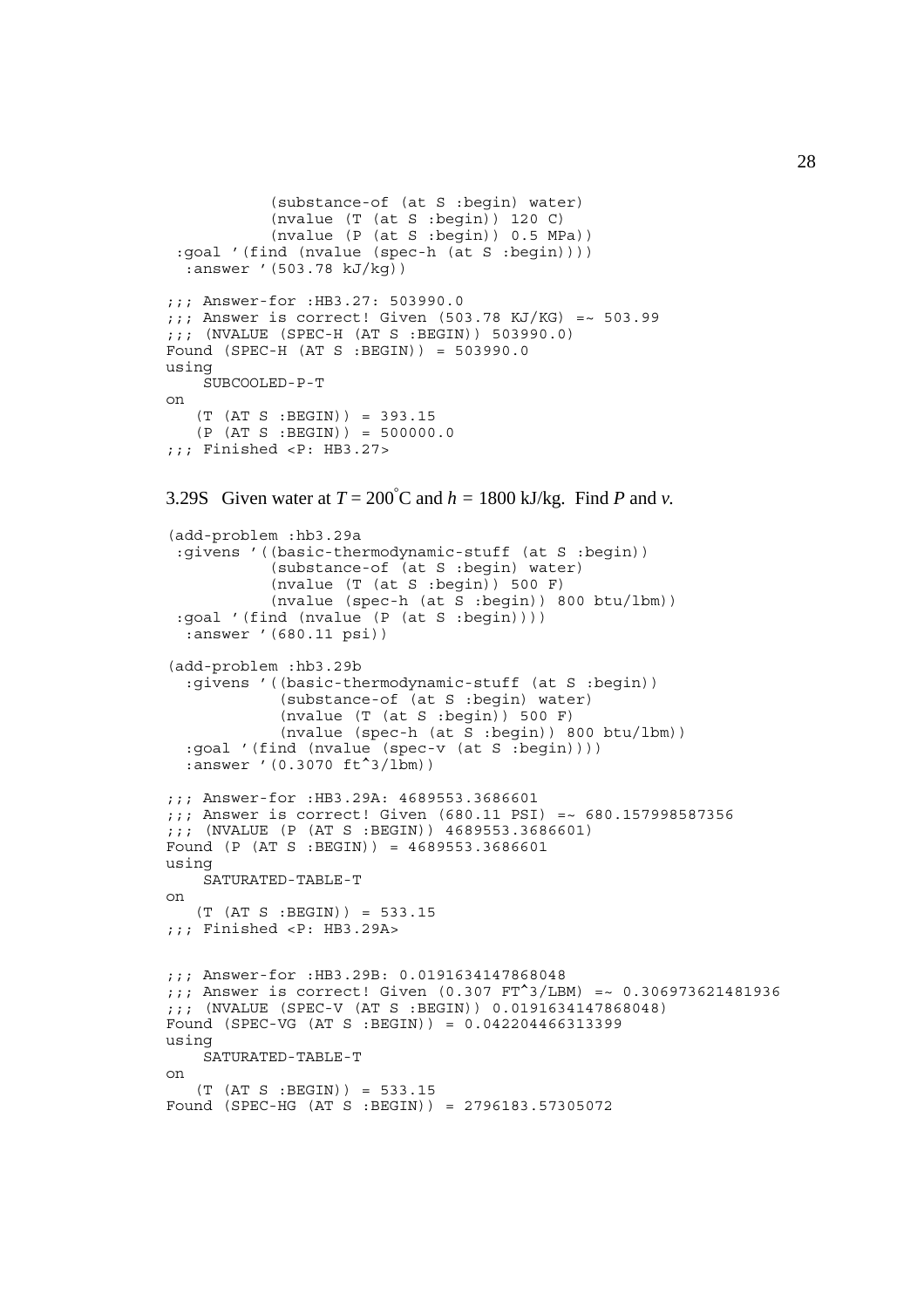```
using
     SATURATED-TABLE-T
on
   (T (AT S : BEGIN)) = 533.15Found (SPEC-HF (AT S :BEGIN)) = 1134396.79031037
using
     SATURATED-TABLE-T
on
    (T (AT S :BEGIN)) = 533.15
Found (DRYNESS (AT S :BEGIN)) = 0.437043675660667
using
     H-SATURATED-STUFF
     (:= (SPEC-H (AT S :BEGIN)) (+ (SPEC-HF (AT S :BEGIN)) (* (DRYNESS
(AT S : BEGIN) ( - (SPEC-HG (AT S : BEGIN)) (SPEC-HF (AT S : BEGIN)))))on
    (SPEC-H (AT S :BEGIN)) = 1055000000/567
    (SPEC-HF (AT S :BEGIN)) = 1134396.79031037
    (SPEC-HG (AT S :BEGIN)) = 2796183.57305072
Found (SPEC-VF (AT S :BEGIN)) = 0.00127580003785011
using
     SATURATED-TABLE-T
on
    (T (AT S :BEGIN)) = 533.15
Found (SPEC-V (AT S :BEGIN)) = 0.0191634147868048
using
     V-SATURATED-STUFF
    (:=(SPEC-V (AT S : BEGIN)) (+ (SPEC-VF (AT S : BEGIN)) (* (DRYNESS(AT S : BEGIN)) ( - (SPEC-VG (AT S : BEGIN)) (SPEC-VF (AT S : BEGIN)))))on
    (SPEC-VF (AT S :BEGIN)) = 0.00127580003785011
    (DRYNESS (AT S :BEGIN)) = 0.437043675660667
    (SPEC-VG (AT S :BEGIN)) = 0.042204466313399
;;; Finished <P: HB3.29B>
3.31S Given water at T = 210^{\circ}C and P = 3.0 MPa. Find u and h.
(add-problem :hb3.31a
  :givens '((basic-thermodynamic-stuff (at S :begin))
             (substance-of (at S :begin) water)
             (nvalue (T (at S :begin)) 210 C)
             (nvalue (P (at S :begin)) 3 MPa))
  :goal '(find (nvalue (spec-u (at S :begin))))
   :answer '(895.43 kJ/kg))
(add-problem :hb3.31b
  :givens '((basic-thermodynamic-stuff (at S :begin))
             (substance-of (at S :begin) water)
             (nvalue (T (at S :begin)) 210 C)
             (nvalue (P (at S :begin)) 3 MPa))
   :goal '(find (nvalue (spec-h (at S :begin))))
   :answer '(898.94 kJ/kg))
;;; Answer-for :HB3.31A: 894530.740740741
;;; Answer is correct! Given (895.43 KJ/KG) =~ 894.530740740741
;;; (NVALUE (SPEC-U (AT S :BEGIN)) 894530.740740741)
```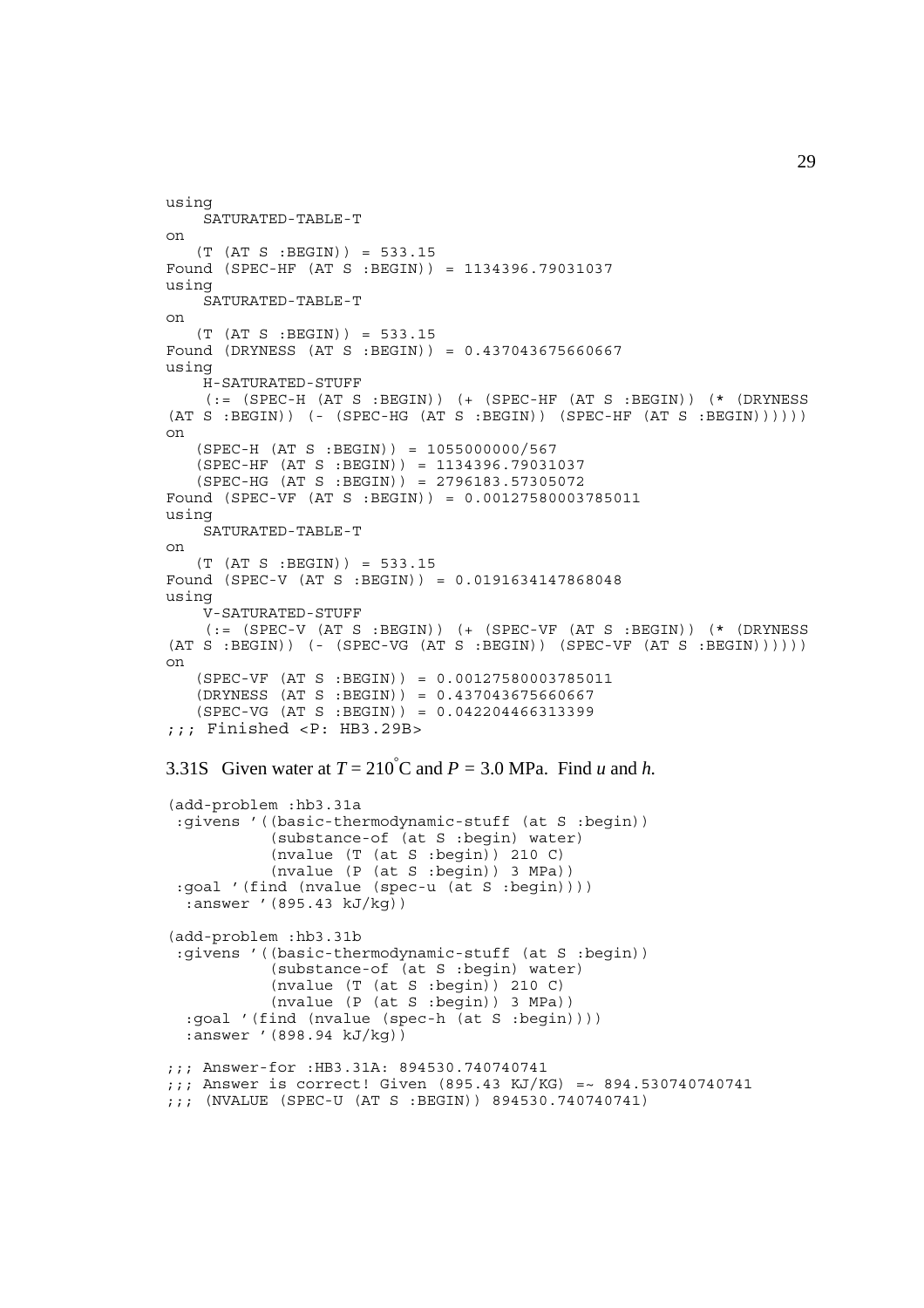```
Found (SPEC-U (AT S :BEGIN)) = 894530.740740741
using
     SUBCOOLED-P-T
on
    (T (AT S :BEGIN)) = 483.15
   (P (AT S : BEGIN)) = 3000000;;; Finished <P: HB3.31A>
;;; Answer-for :HB3.31B: 898035.925925926
;;; Answer is correct! Given (898.94 KJ/KG) =~ 898.035925925926
;;; (NVALUE (SPEC-H (AT S :BEGIN)) 898035.925925926)
Found (SPEC-H (AT S :BEGIN)) = 898035.925925926
using
     SUBCOOLED-P-T
on
    (T (AT S :BEGIN)) = 483.15
    (P (AT S :BEGIN)) = 3000000
;;; Finished <P: HB3.31B>
3.33E Given water at P = 2000 psia and v = 0.01844 ft<sup>3</sup>/lbm. Find T and h.
(add-problem :hb3.33a
  :givens '((basic-thermodynamic-stuff (at S :begin))
             (substance-of (at S :begin) water)
             (nvalue (spec-v (at S :begin)) 0.01844 ft^3/lbm)
            (nvalue (P (at S :begin)) 2000 psi) :goal '(find (nvalue (T (at S :begin))))
   :answer '(385.7 F))
(add-problem :hb3.33b
  :givens '((basic-thermodynamic-stuff (at S :begin))
             (substance-of (at S :begin) water)
             (nvalue (spec-v (at S :begin)) 0.01844 ft^3/lbm)
             (nvalue (P (at S :begin)) 2000 psi))
  :goal '(find (nvalue (spec-h (at S :begin))))
   :answer '(365.8 btu/lbm))
;;; Answer-for :HB3.33A: 478.15
::: Answer is correct! Given (385.7 \text{ F}) = ~ 401.0
;;; (NVALUE (T (AT S :BEGIN)) 478.15)
Found (T (AT S :BEGIN)) = 478.15
using
     SUBCOOLED-P-SPEC-V
on
    (SPEC-V (AT S :BEGIN)) = 0.00115115222918095
    (P (AT S :BEGIN)) = 13789600
;;; Finished <P: HB3.33A>
;;; Answer-for :HB3.33B: 879781.257142857
;;; Answer is correct! Given (365.8 BTU/LBM) =~ 378.264244777251
;;; (NVALUE (SPEC-H (AT S :BEGIN)) 879781.257142857)
Found (SPEC-H (AT S :BEGIN)) = 879781.257142857
using
     SUBCOOLED-P-SPEC-V
```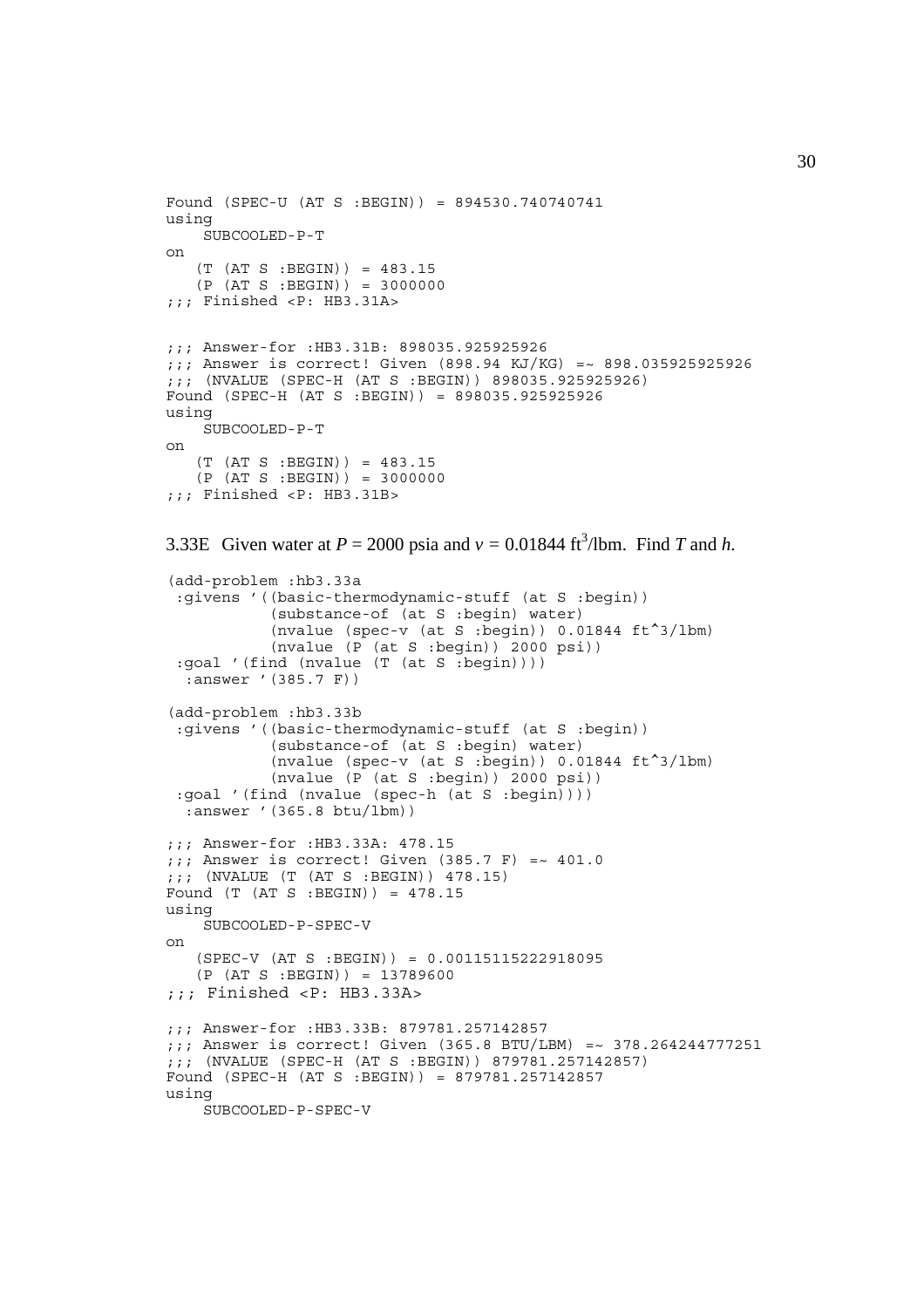```
on
    (SPEC-V (AT S :BEGIN)) = 0.00115115222918095
    (P (AT S :BEGIN)) = 13789600
;;; Finished <P: HB3.33B>
3.35S Given water at T = 400^{\circ}C and v = 0.5137 m<sup>3</sup>/kg. Find P and h.
(add-problem-description :hb3.35
  :givens '((basic-thermodynamic-stuff (at S :begin))
             (substance-of (at S :begin) water)
             (nvalue (spec-v (at S :begin)) 0.5137)
            (nvalue (T (at S :begin)) 400 C)))(add-problem-goal :hb3.35a
   :description :hb3.35
   :goal '(find (nvalue (P (at S :begin))))
   :answer '(600 kPa))
(add-problem-goal :hb3.35b
   :description :hb3.35
   :goal '(find (nvalue (spec-h (at S :begin))))
   :answer '(3270.2 kJ/kg))
;;; Answer-for :HB3.35A: 600027.037988374
;;; Answer is correct! Given (600 KPA) =~ 600.027037988374
;;; (NVALUE (P (AT S :BEGIN)) 600027.037988374)
Found (P (AT S :BEGIN)) = 600027.037988374
using
     SUPERHEATED-T-SPEC-V
on
    (SPEC-V (AT S :BEGIN)) = 0.5137
    (T (AT S :BEGIN)) = 673.15
;;; Finished <P: HB3.35A>
;;; Solving <P: HB3.35B>
;;; Aborted :HB3.35B with SOLVED
;;; Time spent: 3 seconds
;;; Answer-for :HB3.35B: 3270199.56739219
;;; Answer is correct! Given (3270.2 KJ/KG) =~ 3270.19956739219
;;; (NVALUE (SPEC-H (AT S :BEGIN)) 3270199.56739219)
Found (SPEC-H (AT S :BEGIN)) = 3270199.56739219
using
     SUPERHEATED-T-SPEC-V
on
   (SPEC-V (AT S : BEGIN)) = 0.5137(T (AT S : BEGIN)) = 673.15\ldots Finished <P: HB3.35B>
```
3.37S Indicate whether the following states for refrigerant 12 are in the subcooled, saturation, or superheated regions. The reference values for *u* and *h* are those used for Tables D.13 through D.15.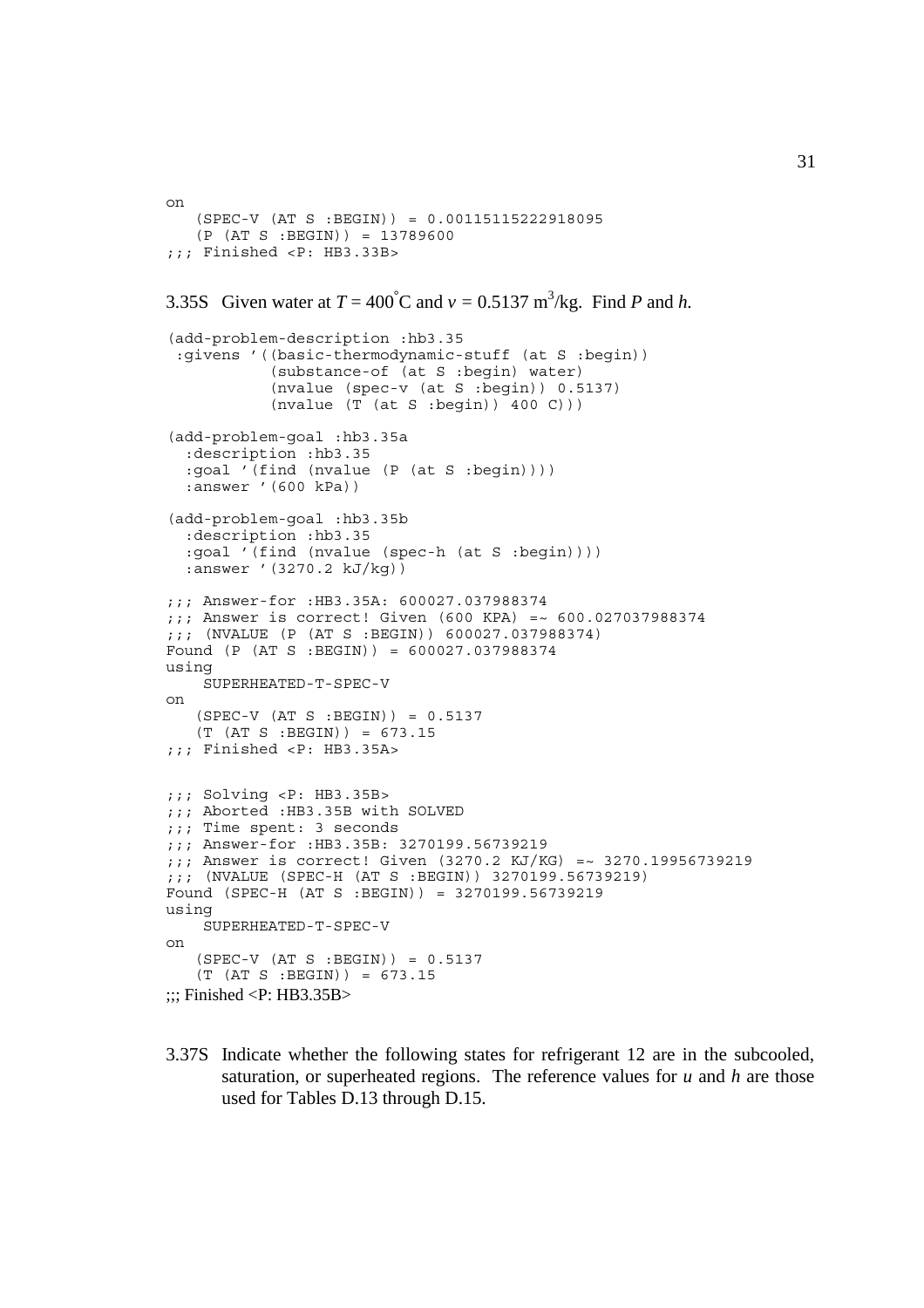| <b>State</b> | <b>P</b> , kPa $T, C$ |     | $v, m^3/kg$ | $u$ , kJ/kg | $h$ , kJ/kg |
|--------------|-----------------------|-----|-------------|-------------|-------------|
|              | 2000                  |     |             |             | 220         |
|              |                       | 100 | 0.04        |             |             |
|              |                       |     | 0.02        | 325         |             |
|              | 2000                  |     |             |             | 300         |
|              | 600                   | 200 |             |             |             |
|              |                       |     | 0.30        |             | 365         |

(add-problem :hb3.37a :givens '((basic-thermodynamic-stuff (at S :begin)) (substance-of (at S :begin) refrigerant-12) (:not (ideal-gas-substance refrigerant-12)) (nvalue (P (at S :begin)) 2000 kPa) (nvalue (spec-h (at S :begin)) 70 kj/kg)) :goal '(find (phase-of (at S :begin))) :answer '(liquid (at s :begin)))



(add-problem :hb3.37b :givens '((basic-thermodynamic-stuff (at S :begin)) (substance-of (at S :begin) refrigerant-12) (nvalue (T (at S :begin)) 100 C) (nvalue (spec-v (at S :begin)) 0.04)) :goal '(find (phase-of (at S :begin))) :answer '(gas (at s :begin)))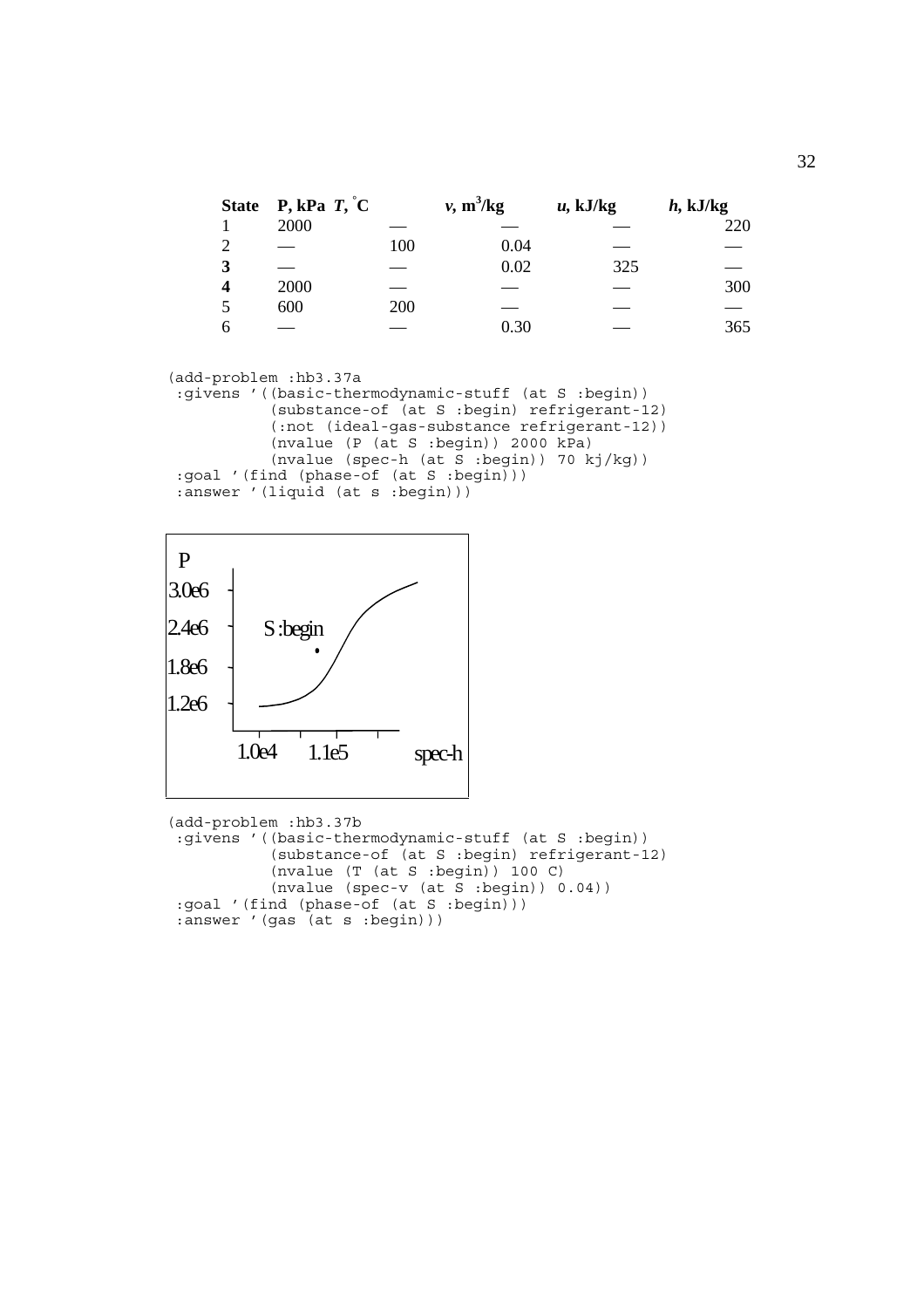

```
(add-problem :hb3.37c
  :givens '((basic-thermodynamic-stuff (at S :begin))
            (substance-of (at S :begin) refrigerant-12)
            (nvalue (spec-u (at S :begin)) 325 kJ/kg)
            (nvalue (spec-h (at S :begin)) 0.02 kj/kg))
  :goal '(find (phase-of (at S :begin)))
:answer '(gas (at s :begin)))
;; no graph is possible for spec-u versus spec-h
;; using tables
(> (spec-u (at s :begin)) (spec-ug (at s :begin)))
(add-problem :hb3.37d
 :givens '((basic-thermodynamic-stuff (at S :begin))
            (substance-of (at S :begin) refrigerant-12)
            (nvalue (P (at S :begin)) 2000 kPa)
           (nvalue (spec-h (at S :begin)) 300 kj/kg) :goal '(find (phase-of (at S :begin)))
  :answer '(gas (at s :begin)))
```
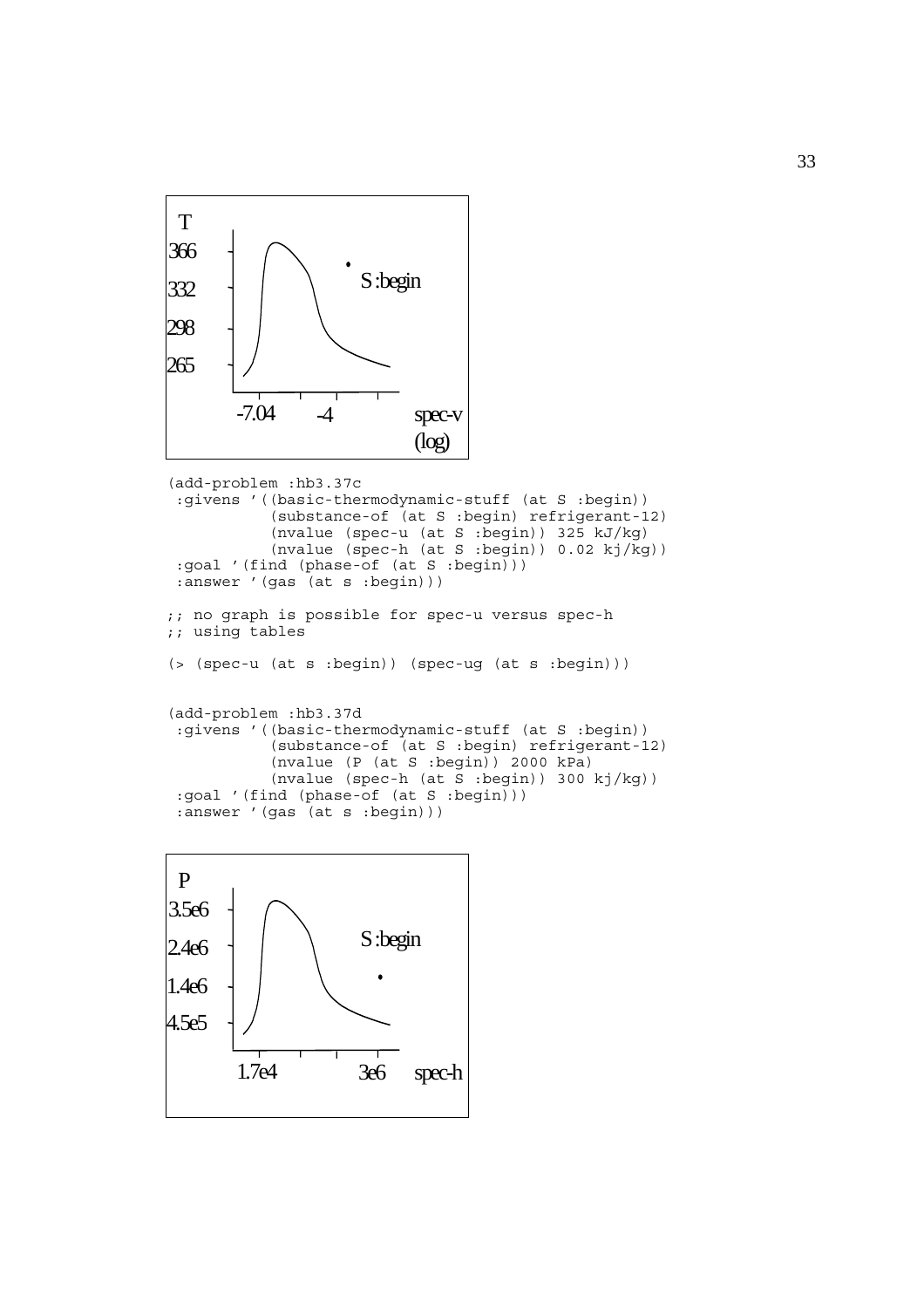```
(add-problem :hb3.37e
 :givens '((basic-thermodynamic-stuff (at S :begin))
 (substance-of (at S :begin) refrigerant-12)
           (nvalue (P (at S :begin)) 600 kPa)
          (nvalue (T (at S :begin)) 200 C)) :goal '(find (phase-of (at S :begin)))
:answer '(gas (at s :begin)))
```


```
(add-problem :hb3.37f
 :givens '((basic-thermodynamic-stuff (at S :begin))
 (substance-of (at S :begin) refrigerant-12)
 (nvalue (spec-h (at S :begin)) 365 kJ/kg)
          (nvalue (spec-v (at S :begin)) 0.30 m^3/kg) :goal '(find (phase-of (at S :begin)))
 :answer '(gas (at s :begin)))
;; no graph is possible for spec-h versus spec-v
```

```
;; using tables
```

```
(> (spec-u (at s :begin)) (spec-ug (at s :begin)))
```
3.39S Find the change in value of enthalpy *h* for water (steam) between an initial state where  $P = 100$  kPa and  $v = 1.6500$  m<sup>3</sup>/kg and a final state where  $P =$ 3000 kPa and *T=* 525° C.

```
(add-problem :hb3.39
 :givens '((basic-thermodynamic-stuff (at S :begin))
             (substance-of (at S :begin) water)
             (nvalue (P (at S :begin)) 100 kPa)
            (nvalue (spec-v (at S :begin)) 1.65 \text{ m}^3/\text{kg})
             (heating htr (at S :begin) (at S :end))
            (nvalue (P (at S :end)) 3000 kPa) (nvalue (T (at S :end)) 525 C)
             (given-equation give4
             (:= (spec-h (at S :begin :end))
```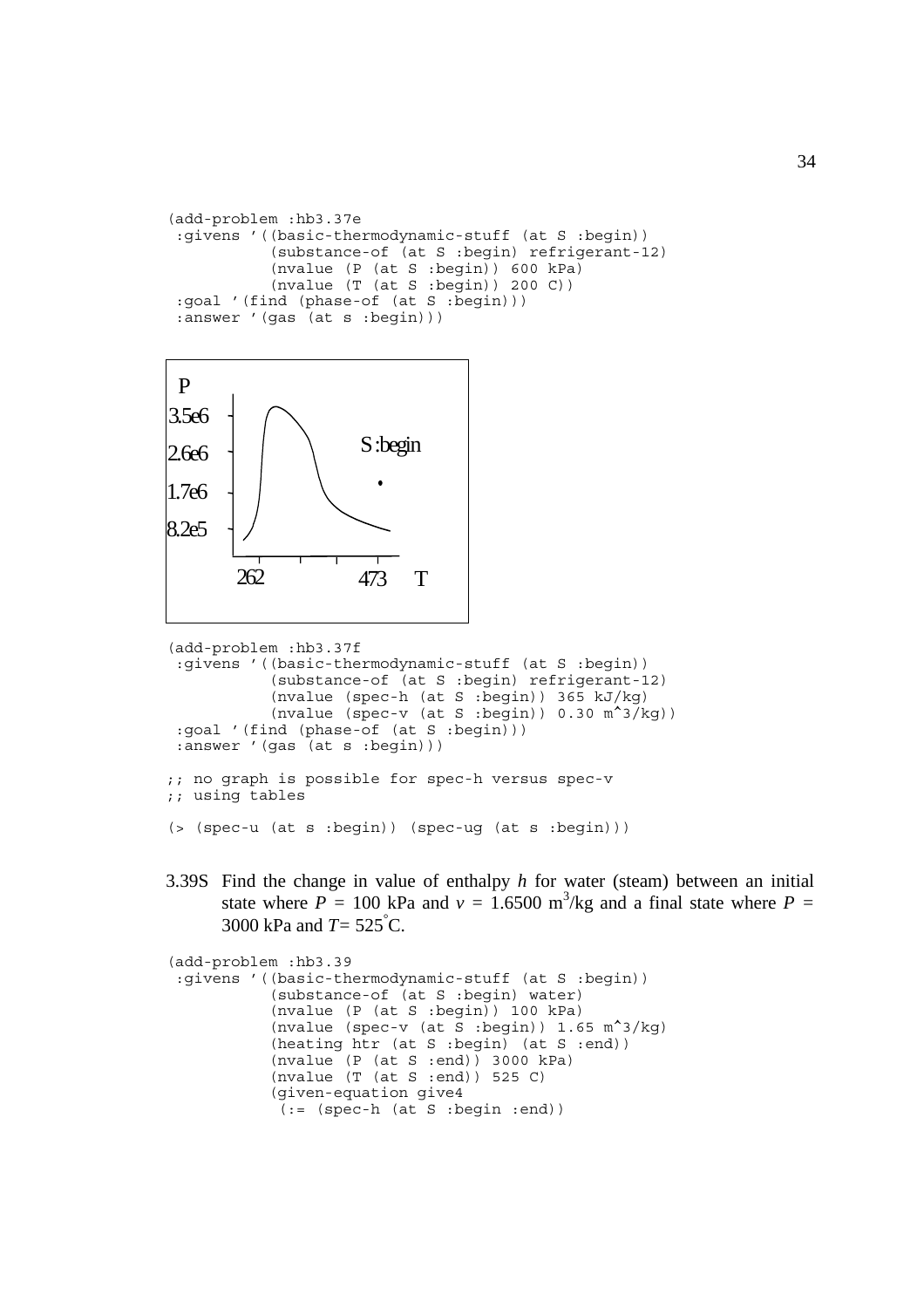```
 (- (spec-h (at S :end))
                  (spec-h (at S :begin))))))
   :goal '(find (nvalue (spec-h (at S :begin :end))))
   :answer '(897.0 kj/kg))
;;; Answer-for :HB3.39: 896726.921218028
;;; Answer is correct! Given (897.0 KJ/KG) =~ 896.726921218028
;;; (NVALUE (SPEC-H (AT S :BEGIN :END)) 896726.921218028)
Found (SPEC-VG (AT S : BEGIN)) = 1.6943using
     SATURATED-TABLE-P
on
    (P (AT S :BEGIN)) = 100000
Found (SPEC-VF (AT S :BEGIN)) = 0.00104313
using
     SATURATED-TABLE-P
on
    (P (AT S :BEGIN)) = 100000
Found (DRYNESS (AT S :BEGIN)) = 0.97383740129163
using
     V-SATURATED-STUFF
     (:= (SPEC-V (AT S :BEGIN)) (+ (SPEC-VF (AT S :BEGIN)) (* (DRYNESS
(AT S : BEGIN)) (- (SPEC-VG (AT S : BEGIN)) (SPEC-VF (AT S : BEGIN)))))on
    (SPEC-V (AT S :BEGIN)) = 1.65
    (SPEC-VF (AT S :BEGIN)) = 0.00104313
   (SPEC-VG (AT S : BEGIN)) = 1.6943Found (SPEC-HG (AT S :BEGIN)) = 2675100.0
using
     SATURATED-TABLE-DRYNESS-SPEC-V-LOOKUP
on
   (SPEC-V (AT S : BEGIN)) = 1.65 (DRYNESS (AT S :BEGIN)) = 0.97383740129163
Found (SPEC-HF (AT S :BEGIN)) = 417510.0
using
     SATURATED-TABLE-P
on
   (P (AT S : BEGIN)) = 100000Found (SPEC-H (AT S :BEGIN)) = 2616035.57878197
using
     H-SATURATED-STUFF
    (: (SPEC-H (AT S :BEGIN)) (+ (SPEC-HF (AT S :BEGIN)) (* (DRYNESS
(AT S : BEGIN)) (- (SPEC-HG (AT S : BEGIN)) (SPEC-HF (AT S : BEGIN)))))on
    (SPEC-HF (AT S :BEGIN)) = 417510.0
    (DRYNESS (AT S :BEGIN)) = 0.97383740129163
    (SPEC-HG (AT S :BEGIN)) = 2675100.0
Found (SPEC-H (AT S :END)) = 3512762.5
using
     SUPERHEATED-P-T
on
   (P (AT S : END)) = 3000000 (T (AT S :END)) = 798.15
Found (SPEC-H (AT S :BEGIN :END)) = 896726.921218028
using
```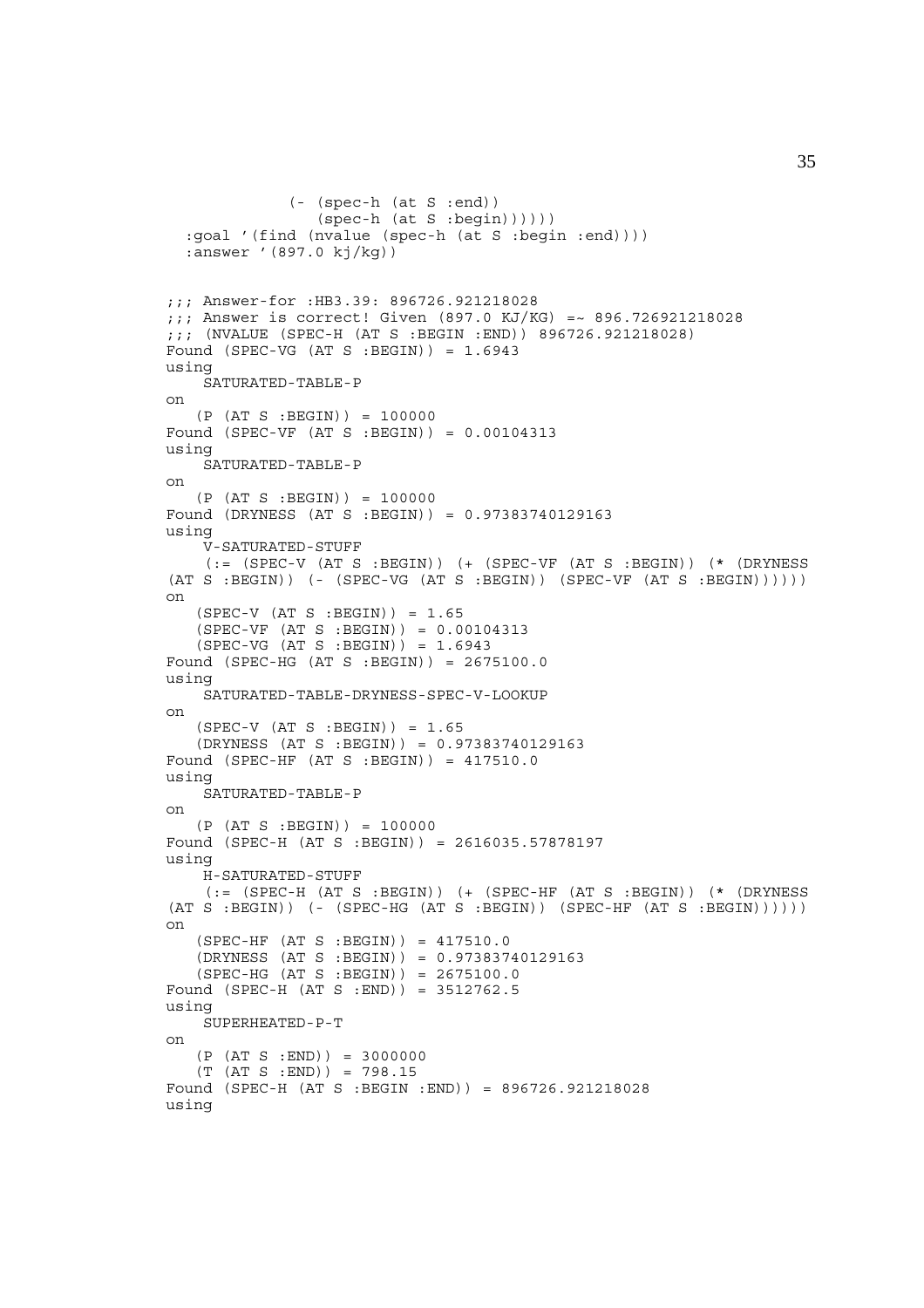```
 GIVE4
    (:= (SPEC-H (AT S :BEGIN :END)) (- (SPEC-H (AT S :END)) (SPEC-H
(AT S : BEGIN))on
    (SPEC-H (AT S :END)) = 3512762.5
    (SPEC-H (AT S :BEGIN)) = 2616035.57878197
;;; Finished <P: HB3.39>
```

```
3.43E (a) From the data in the tables, find the value of the specific heat at constant
       pressure c_n of ammonia at 40psia and 100F.
```
(b) Find the value of the quality of saturated ammonia when the temperature is 40F and the enthalpy is 500 Btu/lbm

(c) Find the enthalpy of superheated ammonia at 25 psia and 105F

```
(add-problem :hb3.43a
  :givens '((basic-thermodynamic-stuff (at S :begin))
             (substance-of (at S :begin) ammonia)
             (nvalue (P (at S :begin)) 40 Psi)
            (nvalue (T (at S :begin)) 100 F)) :goal '(find (nvalue (cp (at S :begin))))
  :answer '(0.554 btu/lbmf))
(add-problem :hb3.43b
  :givens '((basic-thermodynamic-stuff (at S :begin))
             (substance-of (at S :begin) ammonia)
            (saturated (at S :begin))
             (nvalue (spec-h (at S :begin)) 500 Btu/lbm)
           (nvalue (T (at S : begin)) 40 F)) :goal '(find (nvalue (dryness (at S :begin))))
  :answer '(0.769))
(add-problem :hb3.43c
  :givens '((basic-thermodynamic-stuff (at S :begin))
             (substance-of (at S :begin) ammonia)
             (gas (at S :begin))
             (nvalue (P (at S :begin)) 25 Psi)
            (nvalue (T (at S :begin)) 105 F)) :goal '(find (nvalue (spec-h (at S :begin))))
  :answer '(671.01 Btu/lbm))
;;; Answer-for :HB3.43B: 0.772136823967528
;;; Answer is correct! Given (0.769) =~ 0.772136823967528
;;; (NVALUE (DRYNESS (AT S :BEGIN)) 0.772136823967528)
Found (SPEC-HG (AT S :BEGIN)) = 1446787.77777778
using
     SATURATED-TABLE-T
on
    (T (AT S :BEGIN)) = 277.594444444444
Found (SPEC-HF (AT S :BEGIN)) = 201001.111111111
using
     SATURATED-TABLE-T
```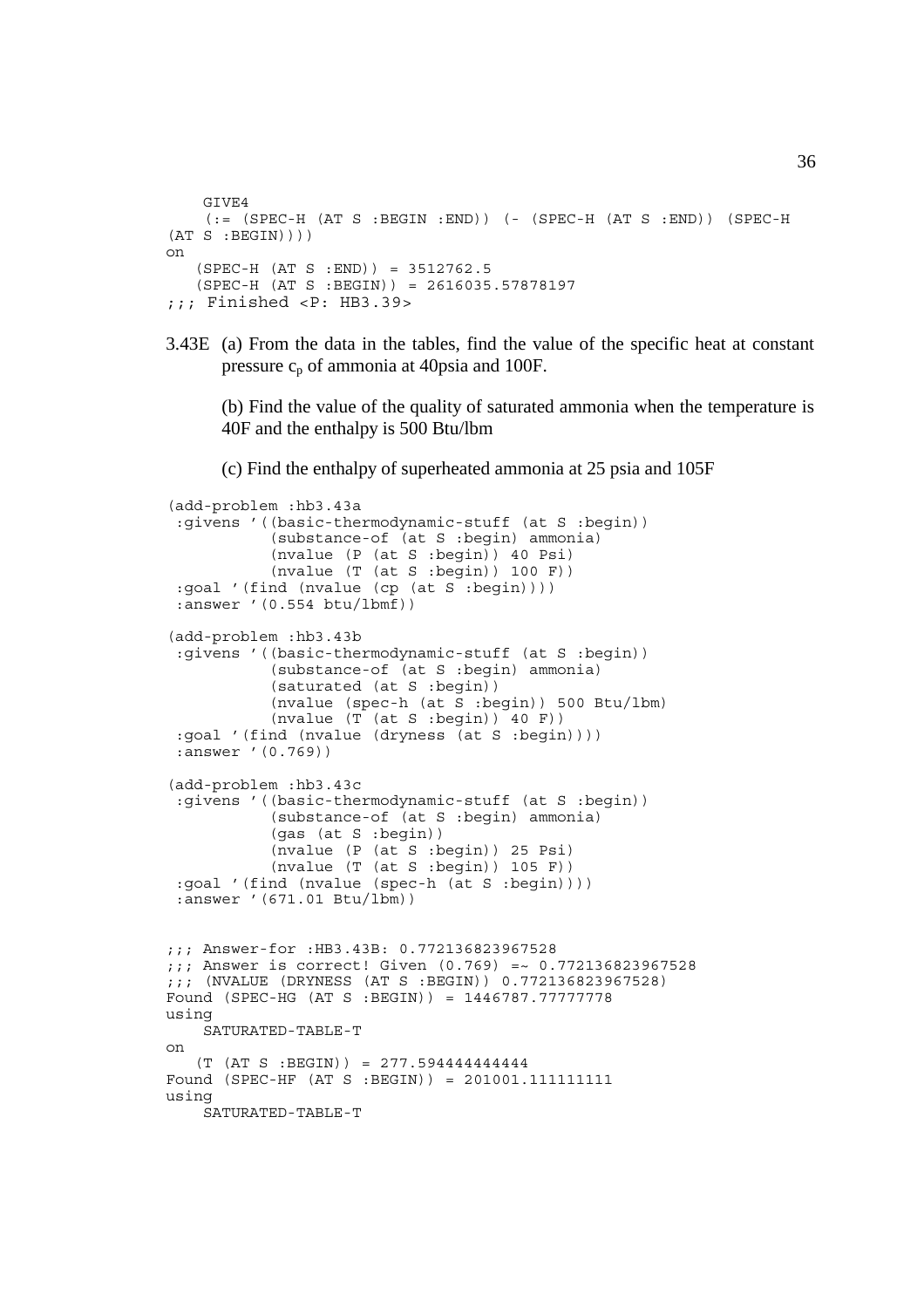```
on
    (T (AT S :BEGIN)) = 277.594444444444
Found (DRYNESS (AT S :BEGIN)) = 0.772136823967528
using
    H-SATURATED-STUFF
     (:= (SPEC-H (AT S :BEGIN)) (+ (SPEC-HF (AT S :BEGIN)) (* (DRYNESS
(AT S : BEGIN)) (- (SPEC-HG (AT S : BEGIN)) (SPEC-HF (AT S : BEGIN)))))on
    (SPEC-H (AT S :BEGIN)) = 659375000/567
    (SPEC-HF (AT S :BEGIN)) = 201001.111111111
    (SPEC-HG (AT S :BEGIN)) = 1446787.77777778
;;; Finished <P: HB3.43B>
;;; Answer-for :HB3.43C: 1556966.43888889
;;; Answer is correct! Given (671.01 BTU/LBM) =~ 669.421778843602
;;; (NVALUE (SPEC-H (AT S :BEGIN)) 1556966.43888889)
Found (SPEC-H (AT S :BEGIN)) = 1556966.43888889
using
     SUPERHEATED-P-T
on
    (P (AT S :BEGIN)) = 172370
   (T (AT S : BEGIN)) = 313.705555555556;;; Finished <P: HB3.43C>
```
3.45 Find the required properties in the given states:

```
(a) v(T = 568.8 \text{ K}, P = 12.3 \text{ atm}) \text{ for octane}(b) P or x at T= 20<sup>°</sup>C, h= 250 kJ/kg for refrigerant 12, whichever is appropriate
         to define the state
```
(*c*)  $u(P = 550 \text{ kPa}, T = 95^{\circ}C)$  for ammonia

```
(add-problem :hb3.45a
 :givens '((basic-thermodynamic-stuff (at S :begin))
            (substance-of (at S :begin) octane)
            (nvalue (P (at S :begin)) 12.3 atm)
            (nvalue (T (at S :begin)) 568.8 K))
 :goal '(find (nvalue (spec-v (at S :begin))))
 :answer '(0.02685))
(add-problem :hb3.45b
 :givens '((basic-thermodynamic-stuff (at S :begin))
            (substance-of (at S :begin) refrigerant-12)
            (:not (ideal-gas-substance refrigerant-12))
            (nvalue (spec-h (at S :begin)) 86.01 kJ/kg)
            (nvalue (T (at S :begin)) 20 C)
            (saturated (at s :begin)))
 :goal '(find (nvalue (dryness (at S :begin))))
 :answer '(0.221))
(add-problem :hb3.45c
 :givens '((basic-thermodynamic-stuff (at S :begin))
```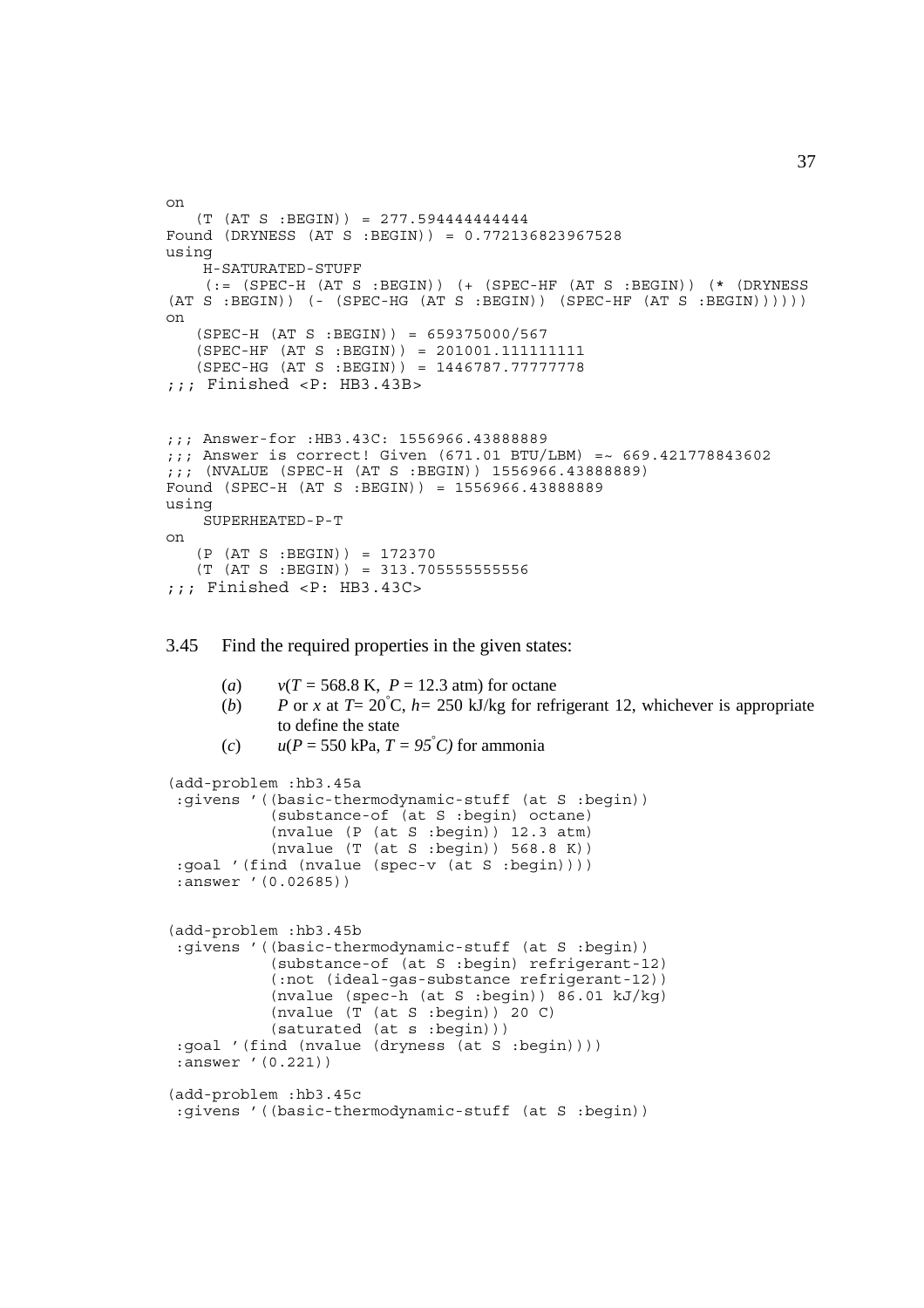```
 (substance-of (at S :begin) ammonia)
             (nvalue (P (at S :begin)) 550 kPa)
            (nvalue (T (at S : begin)) 95 C)) :goal '(find (nvalue (spec-u (at S :begin))))
  :answer '(1511.3 kJ/kg))
;;; Answer-for :HB3.45B: 0.220992122631467
;;; Answer is correct! Given (0.221) =~ 0.220992122631467
;;; (NVALUE (DRYNESS (AT S :BEGIN)) 0.220992122631467)
Found (SPEC-HG (AT S :BEGIN)) = 195780.0
using
     SATURATED-TABLE-T
on
   (T (AT S : BEGIN)) = 293.15Found (SPEC-HF (AT S :BEGIN)) = 54870.0
using
     SATURATED-TABLE-T
on
    (T (AT S :BEGIN)) = 293.15
Found (DRYNESS (AT S :BEGIN)) = 0.220992122631467
using
     H-SATURATED-STUFF
    (:= (SPEC-H (AT S :BEGIN)) ( + (SPEC-HF (AT S :BEGIN)) (* (DRYNESS
(AT S : BEGIN) ( - (SPEC-HG (AT S : BEGIN)) (SPEC-HF (AT S : BEGIN)))))on
   (SPEC-H (AT S : BEGIN)) = 86010.0 (SPEC-HF (AT S :BEGIN)) = 54870.0
 (SPEC-HG (AT S :BEGIN)) = 195780.0
\ldots: Finished <P: HB3.45B>
;;; Answer-for :HB3.45C: 1491475.0
;;; Answer is correct! Given (1511.3 \text{ KJ/KG}) = ~1491.475;;; (NVALUE (SPEC-U (AT S :BEGIN)) 1491475.0)
Found (SPEC-U (AT S :BEGIN)) = 1491475.0
using
     SUPERHEATED-P-T
on
    (P (AT S :BEGIN)) = 550000
    (T (AT S :BEGIN)) = 368.15
;;; Finished <P: HB3.45C>
3.49S Find the values of u and h for water at T = 100^{\circ}C and P = 300 kPa.
```

```
(add-problem-description :hb3.49
  :givens '((basic-thermodynamic-stuff (at S :begin))
            (substance-of (at S :begin) water)
           (nvalue (T (at S :begin)) 100 C) (nvalue (P (at S :begin)) 300 kPa)))
(add-problem-goal :hb3.49a
   :description :hb3.49
   :goal '(find (nvalue (spec-u (at S :begin))))
   :answer '(418.96 kJ/kg))
```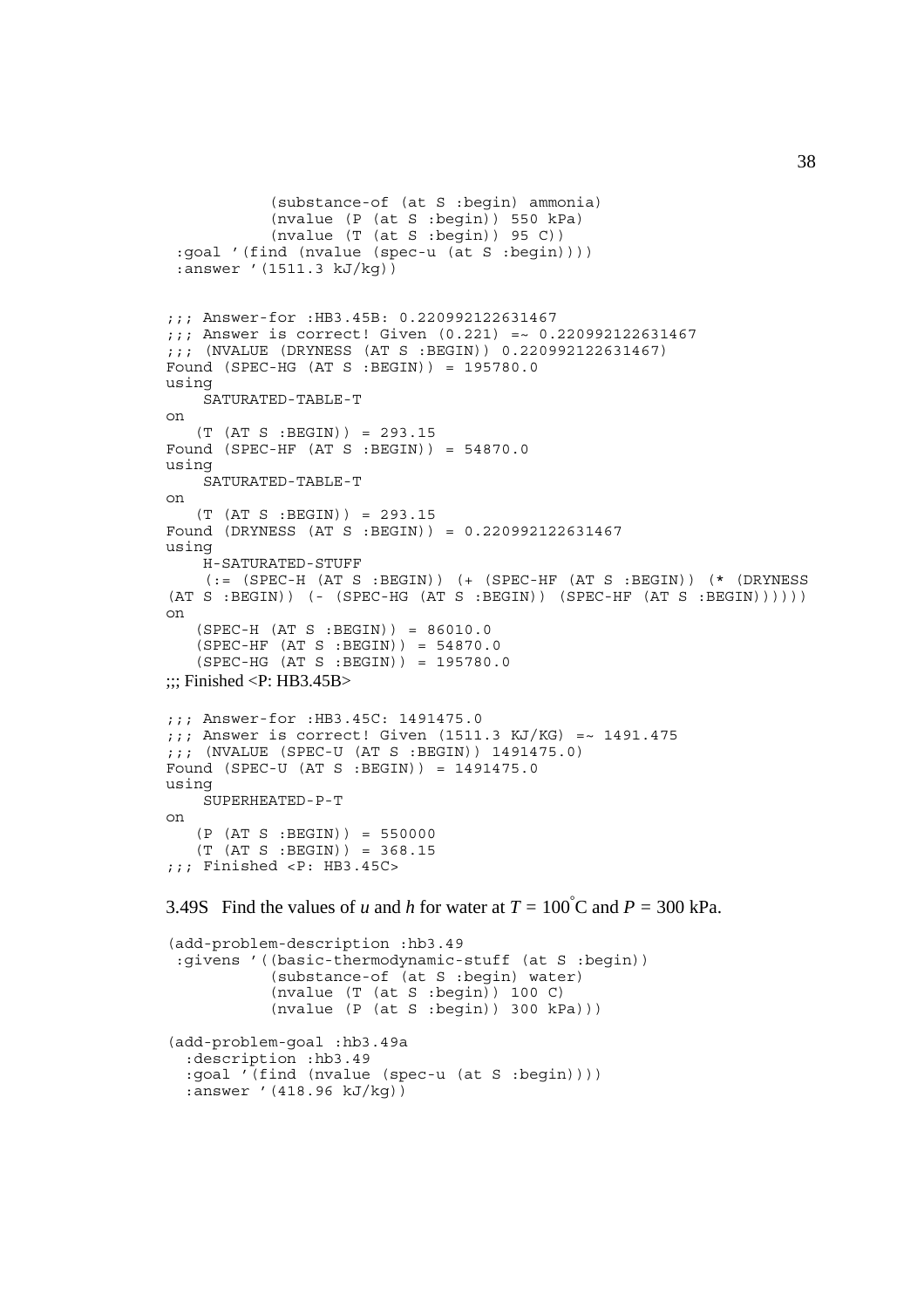```
(add-problem-goal :hb3.49b
   :description :hb3.49
   :goal '(find (nvalue (spec-h (at S :begin))))
   :answer '(419.3 kJ/kg))
;;; Answer-for :HB3.49A: 418088.61948261
;;; Answer is correct! Given (418.96 KJ/KG) =~ 418.08861948261
;;; (NVALUE (SPEC-U (AT S :BEGIN)) 418088.61948261)
Found (SPEC-U (AT S :BEGIN)) = 418088.61948261
using
     SUBCOOLED-P-T
on
    (T (AT S :BEGIN)) = 373.15
    (P (AT S :BEGIN)) = 300000
\ldots Finished <P: HB3.49A>
;;; Answer-for :HB3.49B: 420574.984650519
;;; Answer is correct! Given (419.3 KJ/KG) =~ 420.574984650519
;;; (NVALUE (SPEC-H (AT S :BEGIN)) 420574.984650519)
Found (SPEC-H (AT S :BEGIN)) = 420574.984650519
using
     SUBCOOLED-P-T
on
   (T (AT S : BEGIN)) = 373.15 (P (AT S :BEGIN)) = 300000
;;; Finished <P: HB3.49B>
```
3.57S A piston encloses 1 kg of saturated water which is initially 10.0 percent liquid on a mass basis. The initial pressure is 1.0 MPa. The water is heated in the system shown in Fig. P3.57 until the water is at the saturated vapor state. The volume at the top stops is  $0.19 \text{ m}^3$ . Determine the work done by the water and the final temperature and pressure.

```
(add-problem :hb3.57
  :givens '((piston (at can :begin))
             (static-thermodynamic-stuff (at S :begin))
             (inside (at S :begin) (at can :begin))
             (direction (at can :begin) :up)
             (piston-stop-for (at can :begin) (at Stop :begin))
             (over (at Stop :begin) (top (at can :begin)))
             (substance-of (at S :begin) water)
             (saturated (at S :begin))
             (heating htr (at s :begin) (at s :end))
             (saturated (at s :begin))
             (nvalue (dryness (at s :begin)) 0.9)
             (nvalue (mass (at S :begin)) 1 kg)
             (nvalue (P (at S :begin)) 1 MPa)
             (saturated-vapor (at S :end))
             (nvalue (V (at can :end)) 0.19 m^3))
  :goal '(find (nvalue (work htr)))
  :answer '(15 kJ))
```
(add-problem-goal :hb3.57b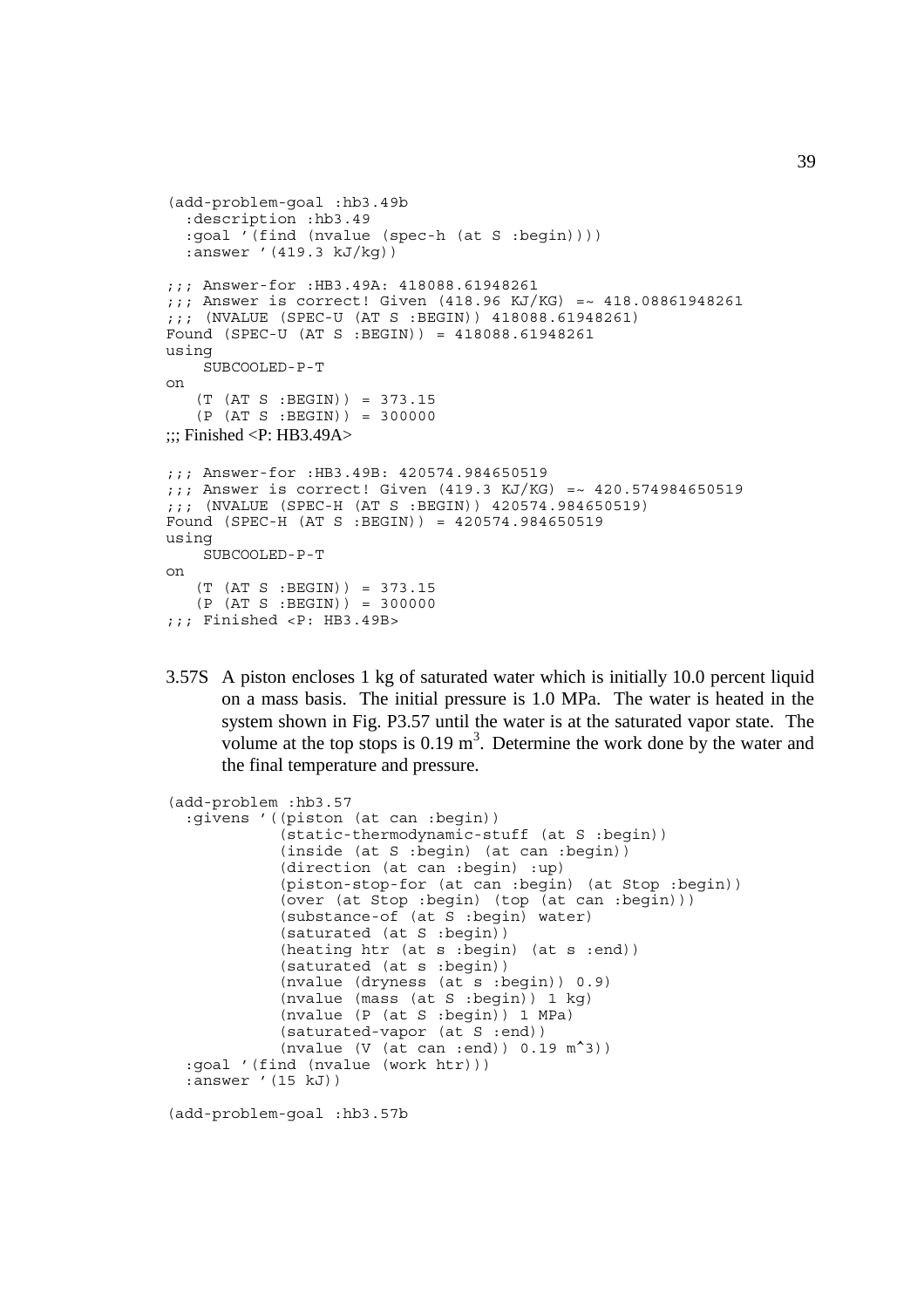```
 :description :hb3.57
   :goal '(find (nvalue (T (at s :end))))
   :answer '(181 C))
(add-problem-goal :hb3.57c
   :description :hb3.57
   :goal '(find (nvalue (P (at s :end))))
   :answer '(1025 MPa))
;;; Answer-for :HB3.57B: 454.12002247191
;;; Answer is correct! Given (181 C) =~ 180.97002247191
;;; (NVALUE (T (AT S :END)) 454.12002247191)
Found (MASS-BEGIN HTR) = 1
using equality
    (i = (MASS-BEGIN HTR) (MASS (AT S : BEGIN)))Found (MASS-END HTR) = 1
using
     CONSERVATION-OF-MASS
     (:= (+ (MASS-BEGIN HTR) (MASS-INLET HTR)) (+ (MASS-END HTR)
(MASS-OUTLET HTR)))
on
   (MASS-BEGIN HTR) = 1 (MASS-OUTLET HTR) = 0
   (MASS-INLET HTR) = 0Found (MASS (AT S : END)) = 1
using equality
    (:= (MASS-END HTR) (MASS (AT S : END)))Found (V (AT S :END)) = 0.19
using equality
    (i = (V (AT CAN : END)) (V (AT S : END)))Found (SPEC-V (AT S :END)) = 0.19
using
     SPEC-V-DEFINITION
    (:= (SPEC-V (AT S : END)) ) ( ( ( (AT S : END)) ) ( (MASS (AT S : END)) ))on
   (V (AT S : END)) = 0.19(MASS (AT S : END)) = 1Found (T (AT S :END)) = 454.12002247191
using
     SATURATED-TABLE-DRYNESS-SPEC-V-LOOKUP
on
   (DRYNESS (AT S : END)) = 1 (SPEC-V (AT S :END)) = 0.19
\ldots Finished <P: HB3.57B>
```
4.3S A piston-cylinder arrangement initially contains water at  $P = 2$  MPa and  $T =$  $300^{\circ}$ C. The piston is moved to a final position where the volume is twice the initial volume. During the piston movement, there is heat transfer to the water in such a way that the pressure in the cylinder remains constant.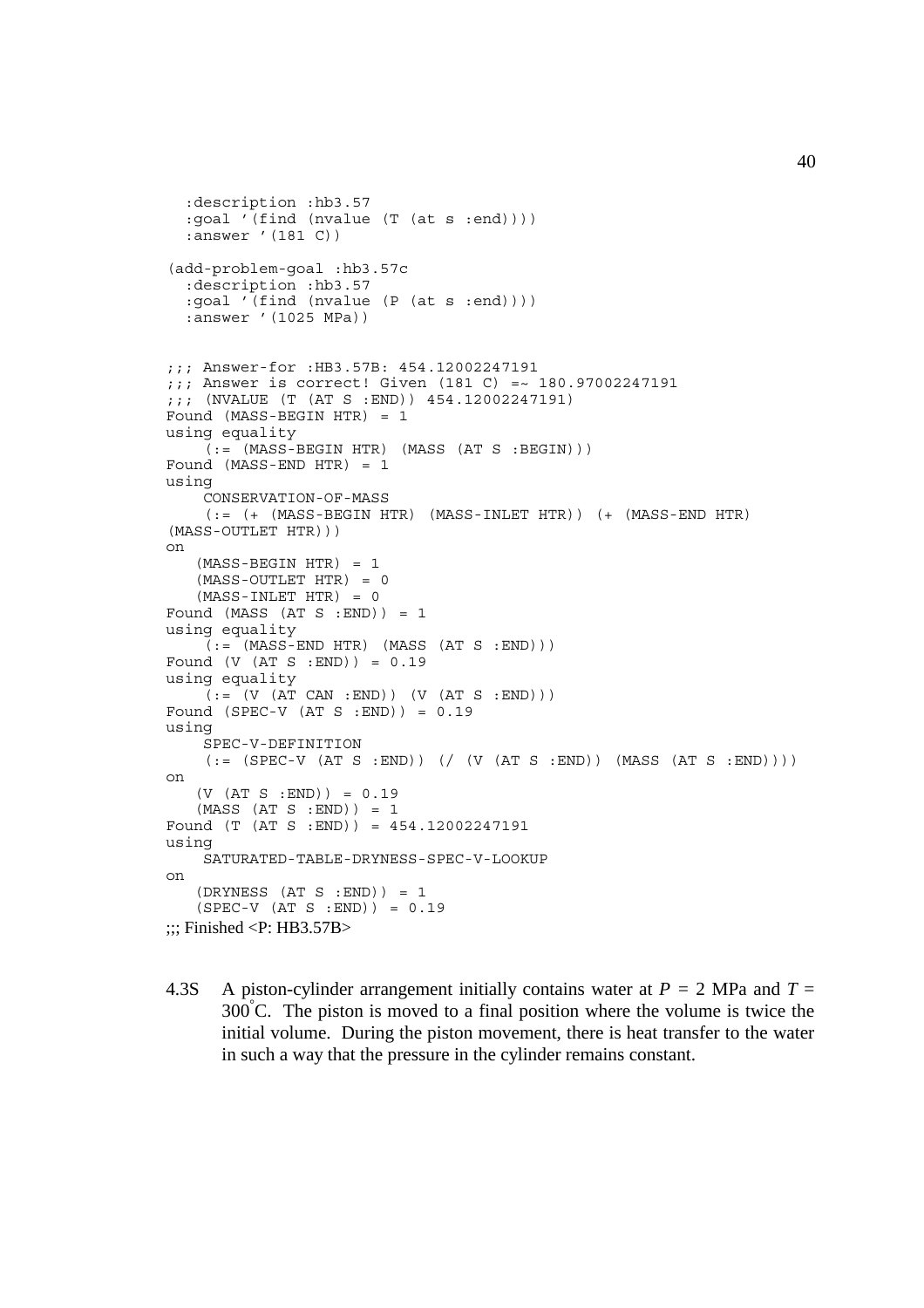- (*a*) Sketch the process on a *P*-*v* diagram, indicating the relative position of the saturation curve.
- (*b*) Find the work done per kilogram of water during the expansion.
- (*c*) Find the heat tranfer per kilogram of water during the expansion.
- *(d)* Find the value of the enthalpy of the water after expansion.

```
(add-problem-goal :hb4.03a
   :description :hb4.03
  :goal '(plot-graph (P spec-v) expn))
(add-problem-goal :hb4.03b
 :description :hb4.03
 :goal '(find (nvalue (spec-work expn)))
 :answer '(250.8 kj/kg))
(add-problem-goal :hb4.03c
  :description :hb4.03
  :goal '(find (nvalue (spec-q expn)))
  :answer '(1169.9 kj/kg))
(add-problem-goal :hb4.03d
  :description :hb4.03
  :goal '(find (nvalue (spec-h (at S :end))))
  :answer '(4192.6 kj/kg))
```


```
;;; Answer-for :HB4.03B: 250900.0
;;; Answer is correct! Given (250.8 KJ/KG) =~ 250.9
;;; (NVALUE (SPEC-WORK EXPN) 250900.0)
Found (SPEC-V (AT S :BEGIN)) = 0.12545
using
     SUPERHEATED-P-T
on
    (P (AT S :BEGIN)) = 2000000
    (T (AT S :BEGIN)) = 573.15
Found (SPEC-V (AT S :END)) = 0.2509
```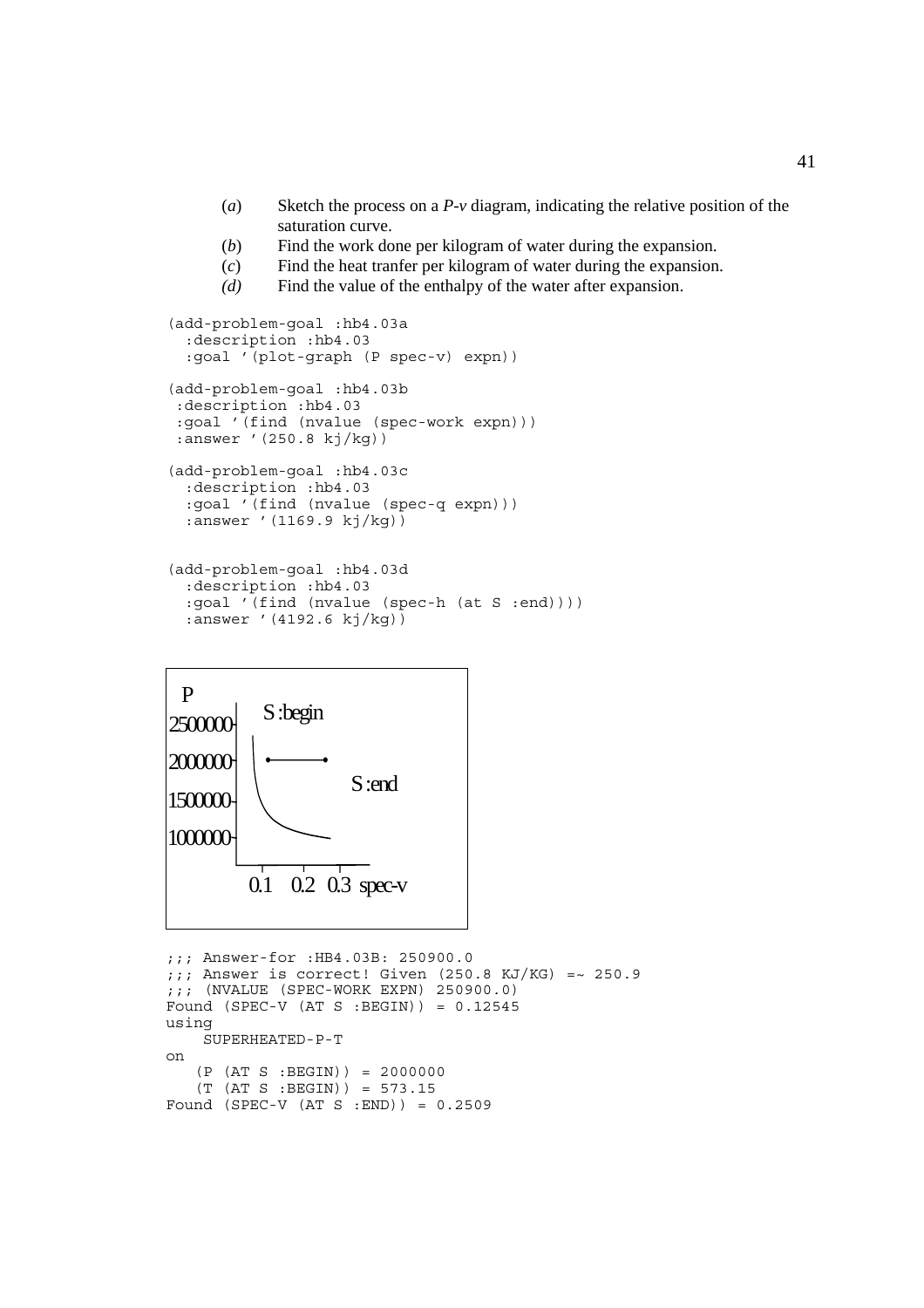```
using equality
    (i = (SPEC-V (AT S : END)) (* 2 (SPEC-V (AT S : BEGIN))))Found (SPEC-WORK EXPN) = 250900.0using
     SPEC-WORK=PDV-ISOBARIC
    (:= (SPEC-WORK EXPN) (* (P (AT S :BEGIN)) (- (SPEC-V (AT S :END))
(SPEC-V (AT S : BEGIN))))on
   (P (AT S : BEGIN)) = 2000000(SPEC-V (AT S : BEGIN)) = 0.12545(SPEC-V (AT S : END)) = 0.2509;;; Finished <P: HB4.03B>
;;; Answer-for :HB4.03C: 1170701.96749358
;;; Answer is correct! Given (1169.9 KJ/KG) =~ 1170.70196749358
;;; (NVALUE (SPEC-Q EXPN) 1170701.96749358)
Found (SPEC-V (AT S :BEGIN)) = 0.12545
using
     SUPERHEATED-P-T
on
    (P (AT S :BEGIN)) = 2000000
    (T (AT S :BEGIN)) = 573.15
Found (SPEC-V (AT S : END)) = 0.2509using equality
    (i = (SPEC-V (AT S : END)) (* 2 (SPEC-V (AT S : BEGIN))))Found (SPEC-WORK EXPN) = 250900.0
using
     SPEC-WORK=PDV-ISOBARIC
    (:= (SPEC-WORK EXPN) (*) (P (AT S : BEGIN)) (- (SPEC-V (AT S : END))(SPEC-V (AT S : BEGIN)))
on
   (P (AT S : BEGIN)) = 2000000 (SPEC-V (AT S :BEGIN)) = 0.12545
    (SPEC-V (AT S :END)) = 0.2509
Found (P (AT S :END)) = 2000000
using equality
    ( := (P (AT S : BEGIN)) (P (AT S : END)))Found (SPEC-U (AT S :END)) = 3691601.96749358
using
     SUPERHEATED-P-SPEC-V
on
   (P (AT S : END)) = 2000000(SPEC-V (AT S : END)) = 0.2509Found (SPEC-ENERGY (AT S :END)) = 3691601.96749358
using equality
    (:= (SPEC-ENERGY (AT S :END)) (SPEC-U (AT S :END)))
Found (SPEC-ENERGY-END EXPN) = 3691601.96749358
using equality
    (i = (SPEC - ENERGY - END EXPN) (SPEC-ENERGY (AT S :END)))
Found (SPEC-U (AT S :BEGIN)) = 2771800.0
using
    SUPERHEATED-P-T
on
    (P (AT S :BEGIN)) = 2000000
    (T (AT S :BEGIN)) = 573.15
Found (SPEC-ENERGY (AT S :BEGIN)) = 2771800.0
```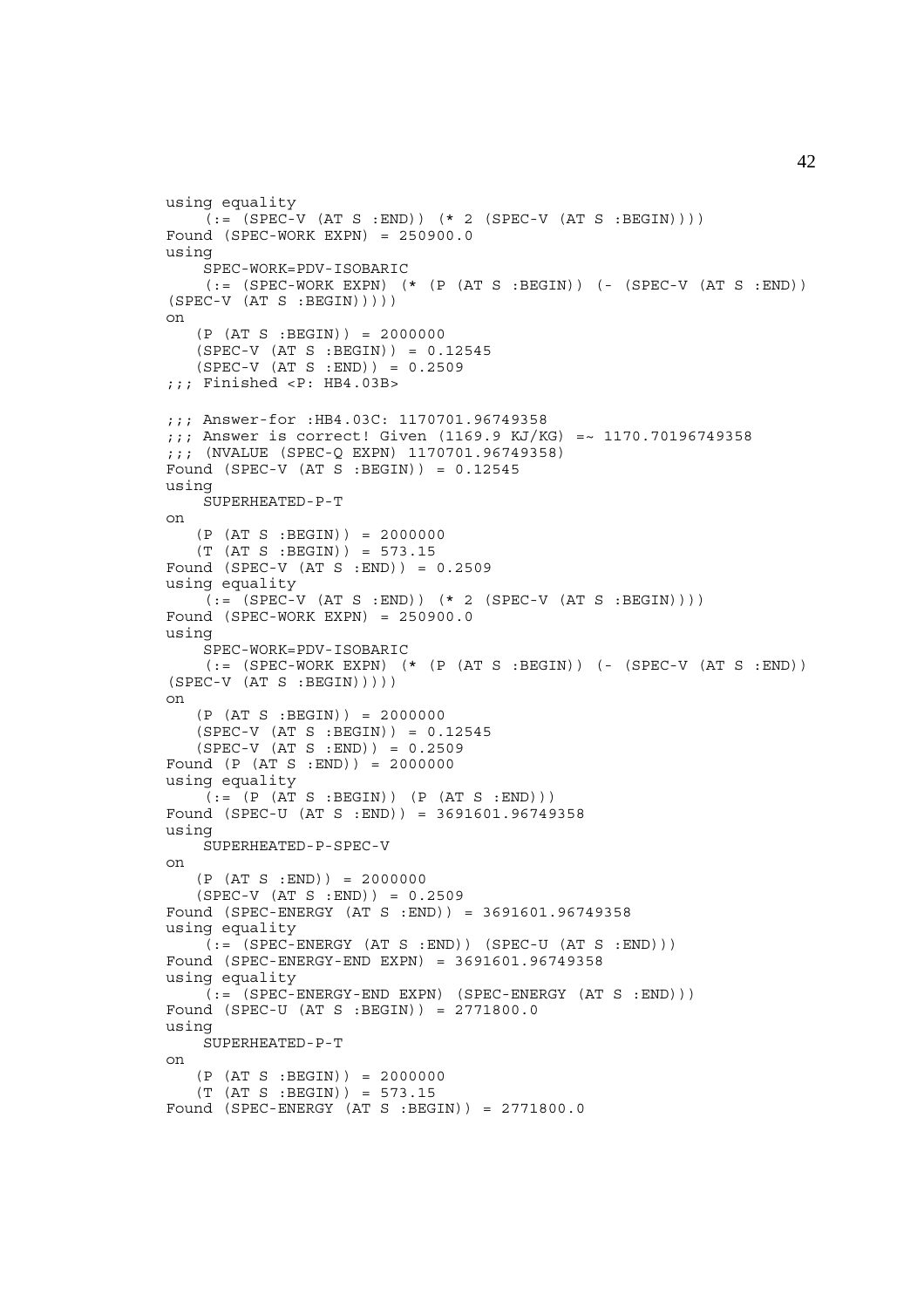```
using equality
    (t, t) = (SPEC - ENERGY (AT S : BEGIN)) (SPEC - U (AT S : BEGIN)))Found (SPEC-ENERGY-BEGIN EXPN) = 2771800.0
using equality
    \tilde{C} := \tilde{C}(SPEC-ENERGY-BEGIN EXPN) (SPEC-ENERGY (AT S :BEGIN)))
Found (SPEC-Q EXPN) = 1170701.96749358
using
     SPEC-CONSERVATION-OF-ENERGY
     (:= (+ (SPEC-Q EXPN) (SPEC-ENERGY-BEGIN EXPN) (SPEC-ENERGY-INLET
EXPN)) (+ (SPEC-ENERGY-END EXPN) (SPEC-ENERGY-OUTLET EXPN) (SPEC-WORK
EXPN)))
on
    (SPEC-ENERGY-OUTLET EXPN) = 0
    (SPEC-ENERGY-INLET EXPN) = 0
   (SPEC-ENERGY-BEGIN EXPN) = 2771800.0 (SPEC-ENERGY-END EXPN) = 3691601.96749358
    (SPEC-WORK EXPN) = 250900.0
\ldots: Finished <P: HB4.03C>
;;; Answer-for :HB4.03D: 4193349.10179641
;;; Answer is correct! Given (4192.6 KJ/KG) =~ 4193.34910179641
;;; (NVALUE (SPEC-H (AT S :END)) 4193349.10179641)
Found (SPEC-V (AT S : BEGIN)) = 0.12545using
     SUPERHEATED-P-T
on
    (P (AT S :BEGIN)) = 2000000
    (T (AT S :BEGIN)) = 573.15
Found (SPEC-V (AT S :END)) = 0.2509
using equality
    ( := (SPEC-V (AT S : END)) ( * 2 (SPEC-V (AT S : BEGIN))))Found (P (AT S :END)) = 2000000
using equality
    (i := (P (AT S : BEGIN)) (P (AT S : END)))Found (SPEC-H (AT S :END)) = 4193349.10179641
using
     SUPERHEATED-P-SPEC-V
on
    (P (AT S :END)) = 2000000
   (SPEC-V (AT S : END)) = 0.2509\ldots;;; Finished <P: HB4.03D>
```
4.09 In Prob. 2.75, an elevator is allowed to fall to an equilibrium position. For that problem, determine the heat transfer from the air in the elevator shaft in order for the assumption of an isothermal process to be justified.

```
(add-problem :hb4.09
  :givens '((piston (at can :begin))
             (static-thermodynamic-stuff (at S :begin))
             (inside (at S :begin) (at can :begin))
             (direction (at can :begin) :up)
             (nvalue (mass (top (at can :begin))) 1000 kg)
             (nvalue (area (top (at can :begin))) 2.5 m^2)
             (nvalue (T (at S :begin)) 27 C)
```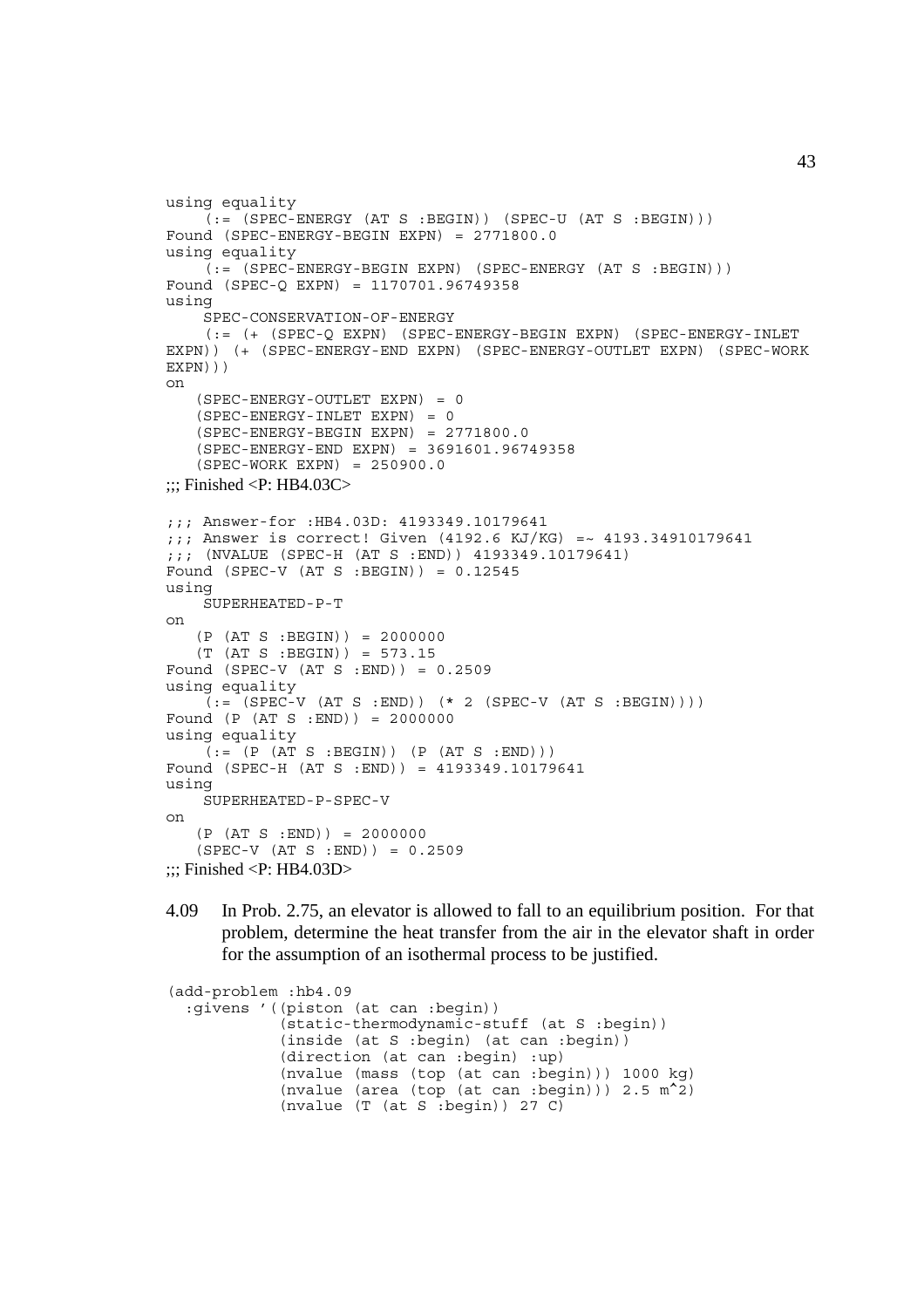```
 (nvalue (P (at S :begin)) 0.1013 Mpa)
              (compressing cmp (at s :begin) (at s :end))
              (isobaric cmp)
             (isothermal cmp)
             ;; from previous problem
              (nvalue (V (at s :begin)) 150)
              (nvalue (V (at s :end)) 144.4))
   :goal '(find (nvalue (work cmp)))
   :answer '(-588.9 kJ))
;;; Answer-for :HB4.09: -567279.999999999
;;; Answer is correct! Given (-588.9 KJ) =~ -567.279999999999
;;; (NVALUE (WORK CMP) -567279.999999999)
Found (WORK CMP) = -567279.999999999
using
     WORK=PDV-ISOBARIC
     (:= (WORK CMP) (* (P (AT S :BEGIN)) (- (V (AT S :END)) (V (AT S
:BEGIN)))))
on
    (P (AT S :BEGIN)) = 101300.0
    (V (AT S :BEGIN)) = 150
   (V (AT S : END)) = 144.4;;; Finished <P: HB4.09>
```
4.15 A storage tank contains air at the same temperature as the surroundings  $(35^{\circ}C)$ . Suddenly it begins to rain, and the surrounding temperature drops to  $20^{\circ}$ C. The tank was initially at a pressure of 200 kPa, and the tank volume is 10 in<sup>3</sup>.

```
(add-problem-description :hb4.15
  :givens '((container (at can :begin))
            (closed (at can :begin))
            (rigid (at can :begin))
            (static-thermodynamic-stuff (at S :begin))
            (inside (at S :begin) (at can :begin))
            (substance-of (at s :begin) AIR)
            (nvalue (T (at S :begin)) 35 C)
            (nvalue (P (at S :begin)) 200 kPa)
            (nvalue (V (at can :begin)) 10 m^3)
            (cooling cool (at s :begin) (at s :end))
            (nvalue (T (at S :end)) 20 C)))
(add-problem-goal :hb4.15a
   :description :hb4.15
   :goal '(find (nvalue (P (at s :end))))
   :answer '(190.3 kPa))
(add-problem-goal :hb4.15b
  :description :hb4.15
   :goal '(find (nvalue (Q cool)))
   :answer '(-243.7 kj))
;;; Answer-for :HB4.15A: 190264.481583644
;;; Answer is correct! Given (190.3 KPA) =~ 190.264481583644
```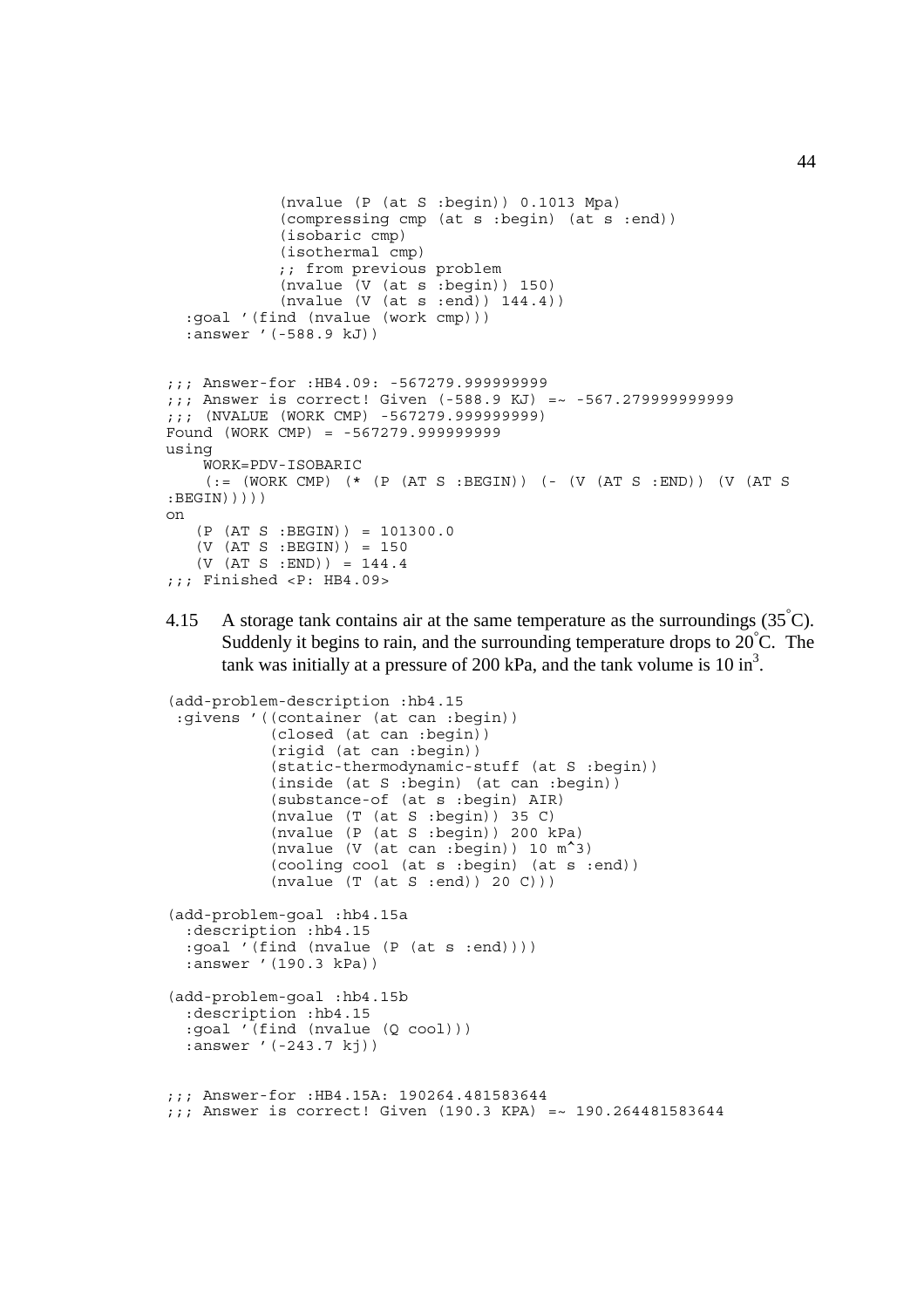```
;;; (NVALUE (P (AT S :END)) 190264.481583644)
Found (V (AT CAN : END)) = 10using equality
    \left(\begin{matrix} 0 & -1 \end{matrix}\right) (V (AT CAN : BEGIN)) (V (AT CAN : END)))
Found (V (AT S : END)) = 10using equality
    ( := (V (AT CAN : END)) (V (AT S : END)))Found (V (AT S : BEGIN)) = 10using equality
    (:=(V (AT CAN : BEGIN)) (V (AT S : BEGIN)))Found (P (AT S :END)) = 190264.481583644
using
     PV/T=P2V2/T2
    (:= // (* (P (AT S : BEGIN)) (V (AT S : BEGIN))) (T (AT S : BEGIN)))(( / (* (P (AT S : END)) (V (AT S : END))) (T (AT S : END))))on
    (T (AT S :BEGIN)) = 308.15
    (P (AT S :BEGIN)) = 200000
    (V (AT S :BEGIN)) = 10
    (T (AT S :END)) = 293.15
   (V (AT S : END)) = 10;;; Finished <P: HB4.15A>
;;; Answer-for :HB4.15B: -243048.743739333
;;; Answer is correct! Given (-243.7 KJ) =~ -243.048743739333
;;; (NVALUE (Q COOL) -243048.743739333)
Found (V (AT CAN :END)) = 10
using equality
    (:=(V (AT CAN : BEGIN)) (V (AT CAN : END)))Found (V (AT S : END)) = 10using equality
    ( := (V (AT CAN : END)) (V (AT S : END)))Found (V (AT S : BEGIN)) = 10using equality
    (t; = (V (AT CAN : BEGIN)) (V (AT S : BEGIN)))Found (P (AT S : END)) = 190264.481583644using
     PV/T=P2V2/T2
    (:= // (* (P (AT S : BEGIN)) (V (AT S : BEGIN))) (T (AT S : BEGIN)))(\frac{\times}{\times} (P (AT S : END)) (V (AT S : END))) (T (AT S : END)))on
   (T (AT S : BEGIN)) = 308.15(P (AT S : BEGIN)) = 200000(V (AT S : BEGIN)) = 10(T (AT S : END)) = 293.15(V (AT S : END)) = 10Found (MASS (AT S :END)) = 22.6144446372954
using
     IDEAL-GAS-LAW
    (:= (* (P (AT S :END)) (V (AT S :END))) (* (MASS (AT S :END)) (R
AIR) (T (AT S :END))))
on
   (T (AT S : END)) = 293.15 (V (AT S :END)) = 10
    (R AIR) = 287
   (P (AT S : END)) = 190264.481583644
```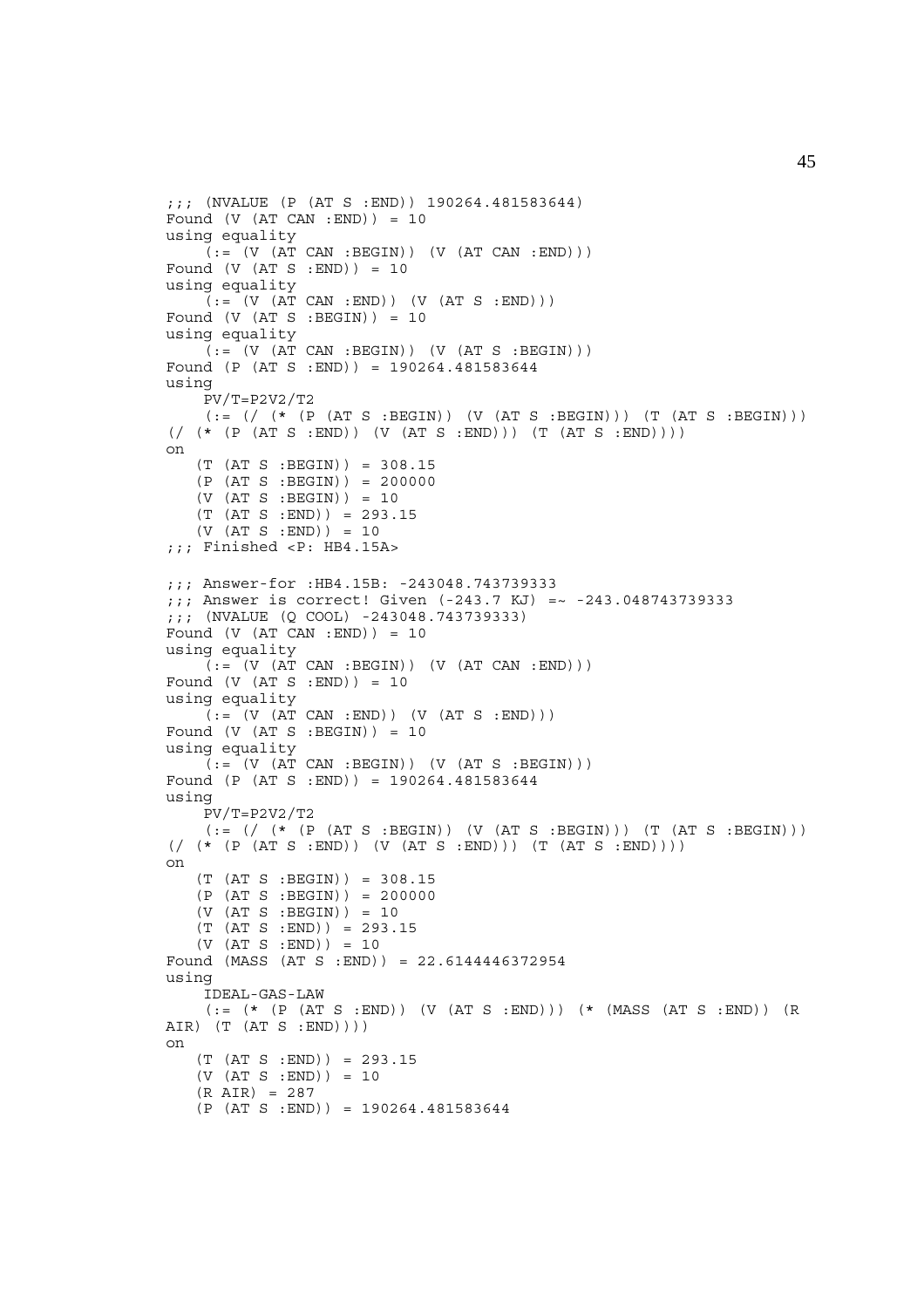```
Found (SPEC-U (AT S :END)) = 210041.975
using
     IDEAL-GAS-INTERNAL-ENERGY
    (:=(SPEC-U (AT S : END)) (*(CV AIR) (T (AT S : END)))))on
    (T (AT S :END)) = 293.15
   (CV AIR) = 716.5Found (U (AT S :END)) = 4749982.61514568
using
    SPEC-U-DEFINITION
    (:=[SPEC-U (AT S : END)) // (U (AT S :END)) (MASS (AT S :END))))on
    (SPEC-U (AT S :END)) = 210041.975
   (MASS (AT S : END)) = 22.6144446372954Found (ENERGY (AT S :END)) = 4749982.61514568
using equality
    ( := (ENTERGY (AT S : END)) (U (AT S : END)))Found (ENERGY-END COOL) = 4749982.61514568
using equality
    (i = (ENERGY - END COOL) (ENERGY (AT S : END)))
Found (MASS (AT S :BEGIN)) = 22.6144446372954
using
     IDEAL-GAS-LAW
     (:= (* (P (AT S :BEGIN)) (V (AT S :BEGIN))) (* (MASS (AT S
: BEGIN) (R AIR) (T (AT S : BEGIN)))on
   (T (AT S : BEGIN)) = 308.15(P (AT S : BEGIN)) = 200000(V (AT S : BEGIN)) = 10 (R AIR) = 287
Found (SPEC-U (AT S :BEGIN)) = 220789.475
using
     IDEAL-GAS-INTERNAL-ENERGY
    (:=(SPEC-U (AT S : BEGIN)) (* (CV AIR) (T (AT S : BEGIN))on
    (T (AT S :BEGIN)) = 308.15
   (CV AIR) = 716.5Found (U (AT S :BEGIN)) = 4993031.35888502
using
     SPEC-U-DEFINITION
     (:= (SPEC-U (AT S :BEGIN)) (/ (U (AT S :BEGIN)) (MASS (AT S
:BEGIN))))
on
    (SPEC-U (AT S :BEGIN)) = 220789.475
   (MASS (AT S : BEGIN)) = 22.6144446372954Found (ENERGY (AT S :BEGIN)) = 4993031.35888502
using equality
    ( := (ENERGY (AT S : BEGIN)) (U (AT S : BEGIN)))Found (ENERGY-BEGIN COOL) = 4993031.35888502
using equality
    (:=(ENERGY-BEGIN COOL) (ENERGY (AT S : BEGIN)))Found (Q COOL) = -243048.743739333
using
     CONSERVATION-OF-ENERGY
    (:=~(+~(\texttt{Q COOL})~(\texttt{ENERGY-BEGIN COOL})~(\texttt{ENERGY-INLET COOL}))~(\texttt{+}(ENERGY-END COOL) (ENERGY-OUTLET COOL) (WORK COOL)))
```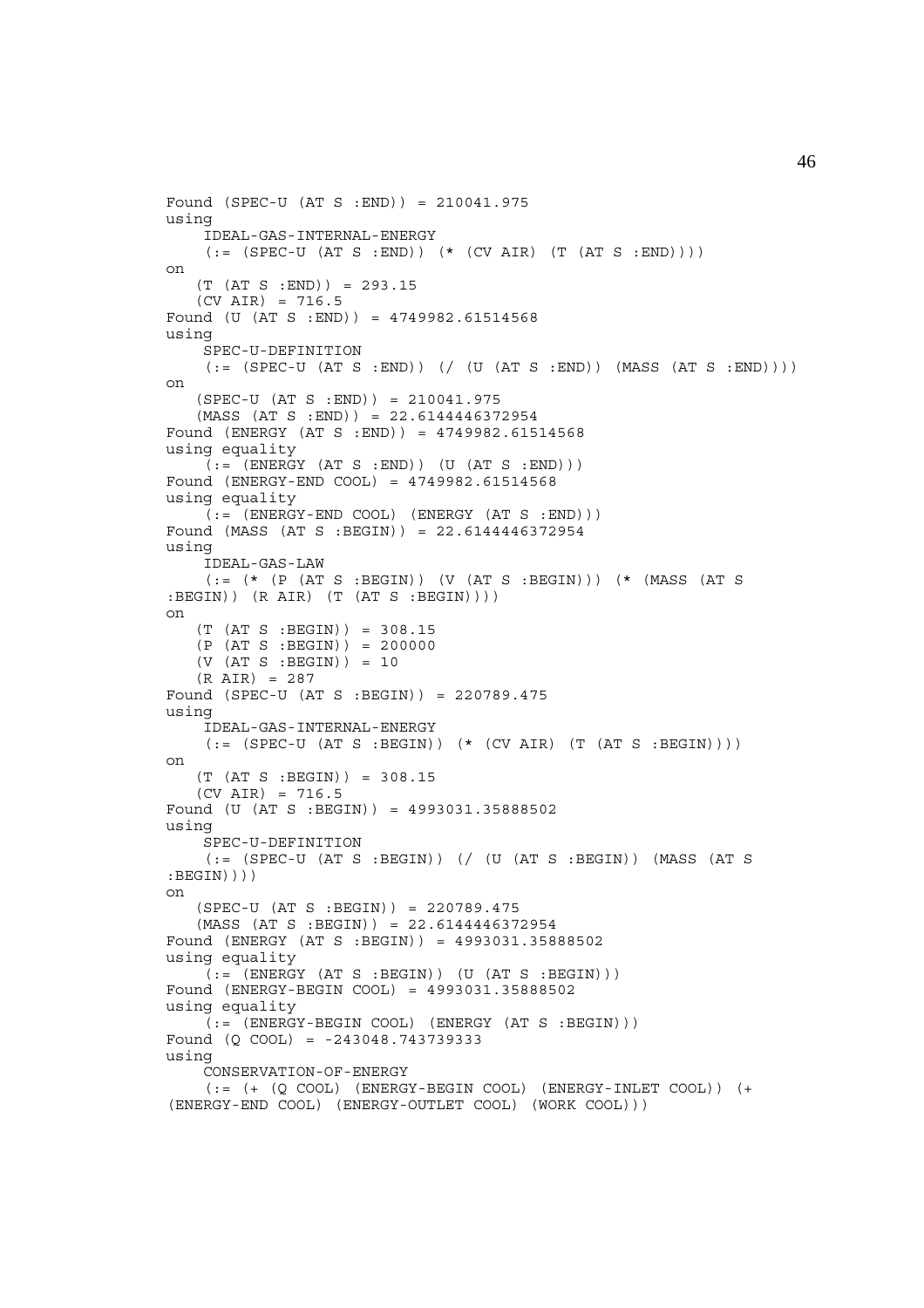```
on
   (WORK COOL) = 0 (ENERGY-OUTLET COOL) = 0
    (ENERGY-INLET COOL) = 0
    (ENERGY-BEGIN COOL) = 4993031.35888502
    (ENERGY-END COOL) = 4749982.61514568
\ldots: Finished <P: HB4.15B>
```
- 4.17 Saturated refrigerant 12 vapor (1 kg) is contained in a rigid canister of volume of 0.01  $m<sup>3</sup>$ . Heat transfer occurs until the quality of the refrigerant 12 is 0.5.
- (*a*) Sketch the process on a *P*-*v* diagram.
- (*b*) Find the initial temperature and pressure in the canister.
- (c) Find the final specific enthalpy *h* of the refrigerant 12.

```
(add-problem-description :hb4.17
 :givens '((container (at can :begin))
            (closed (at can :begin))
            (rigid (at can :begin))
            (static-thermodynamic-stuff (at S :begin))
 (inside (at S :begin) (at can :begin))
 (substance-of (at s :begin) refrigerant-12)
            (:not (ideal-gas-substance refrigerant-12))
            (saturated-vapor (at s :begin))
            (nvalue (mass (at S :begin)) 1 kg)
           (nvalue (V (at can :begin)) 0.01 \text{ m}^3)
            (cooling cool (at s :begin) (at s :end))
            (saturated (at s :end))
           (nvalue (dryness (at s :end)) 0.5)))(add-problem-goal :hb4.17a
   :description :hb4.17
   :goal '(plot-graph (P spec-v) cool))
(add-problem-goal :hb4.17b
   :description :hb4.17
   :goal '(find (nvalue (P (at s :begin))))
   :answer '(1694.5 kPa))
(add-problem-goal :hb4.17c
   :description :hb4.17
   :goal '(find (nvalue (spec-h (at s :end))))
   :answer '(140.8 kj/kg))
;;; Answer-for :HB4.17B: 1672233.84615385
;;; Answer is correct! Given (1694.5 KPA) =~ 1672.23384615385
```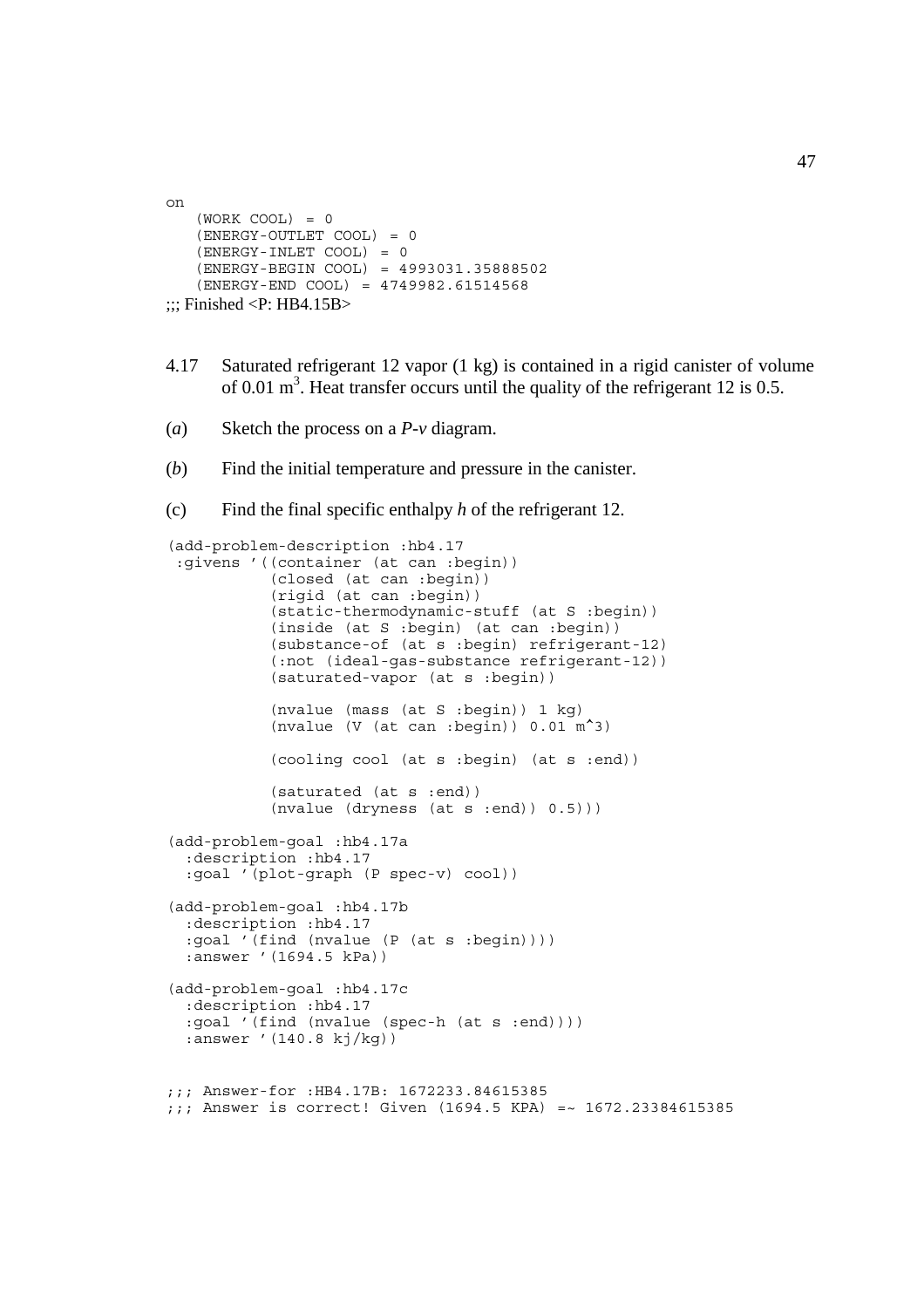```
;;; (NVALUE (P (AT S :BEGIN)) 1672233.84615385)
Found (V (AT S : BEGIN)) = 0.01using equality
    ( := (V (AT CAN : BEGIN)) (V (AT S : BEGIN)))Found (SPEC-V (AT S : BEGIN)) = 0.01using
     SPEC-V-DEFINITION
    (:= (SPEC-V (AT S :BEGIN)) (/ (V (AT S :BEGIN)) (MASS (AT S
: BEGIN) ) ) )
on
   (MASS (AT S : BEGIN)) = 1 (V (AT S :BEGIN)) = 0.01
Found (P (AT S :BEGIN)) = 1672233.84615385
using
     SATURATED-TABLE-DRYNESS-SPEC-V-LOOKUP
on
   (DRYNESS (AT S : BEGIN)) = 1 (SPEC-V (AT S :BEGIN)) = 0.01
\ldots: Finished <P: HB4.17B>
;;; Answer-for :HB4.17C: 137388.748743719
;;; Answer is correct! Given (140.8 KJ/KG) =~ 137.388748743719
;;; (NVALUE (SPEC-H (AT S :END)) 137388.748743719)
Found (MASS-BEGIN COOL) = 1
using equality
    (i := (MASS-BEGIN COOL) (MASS (AT S : BEGIN)))Found (MASS-END COOL) = 1
using
     CONSERVATION-OF-MASS
     (:= (+ (MASS-BEGIN COOL) (MASS-INLET COOL)) (+ (MASS-END COOL)
(MASS-OUTLET COOL)))
on
    (MASS-BEGIN COOL) = 1
    (MASS-OUTLET COOL) = 0
   (MASS-INLET COOL) = 0Found (MASS (AT S : END)) = 1
using equality
    (:=(MASS-END COOL) (MASS (AT S :END)))Found (V (AT CAN :END)) = 0.01
using equality
    ( := (V (AT CAN : BEGIN)) (V (AT CAN : END)))Found (V (AT S : END)) = 0.01using equality
    ( := (V (AT CAN : END)) (V (AT S : END)))Found (SPEC-V (AT S : END)) = 0.01using
     SPEC-V-DEFINITION
    (:= (SPEC-V (AT S : END)) ( / (V (AT S : END)) (MAS (AT S : END)))))on
   (V (AT S : END)) = 0.01 (MASS (AT S :END)) = 1
Found (SPEC-HG (AT S :END)) = 202433.648241206
using
     SATURATED-TABLE-DRYNESS-SPEC-V-LOOKUP
on
   (DRYNESS (AT S : END)) = 0.5
```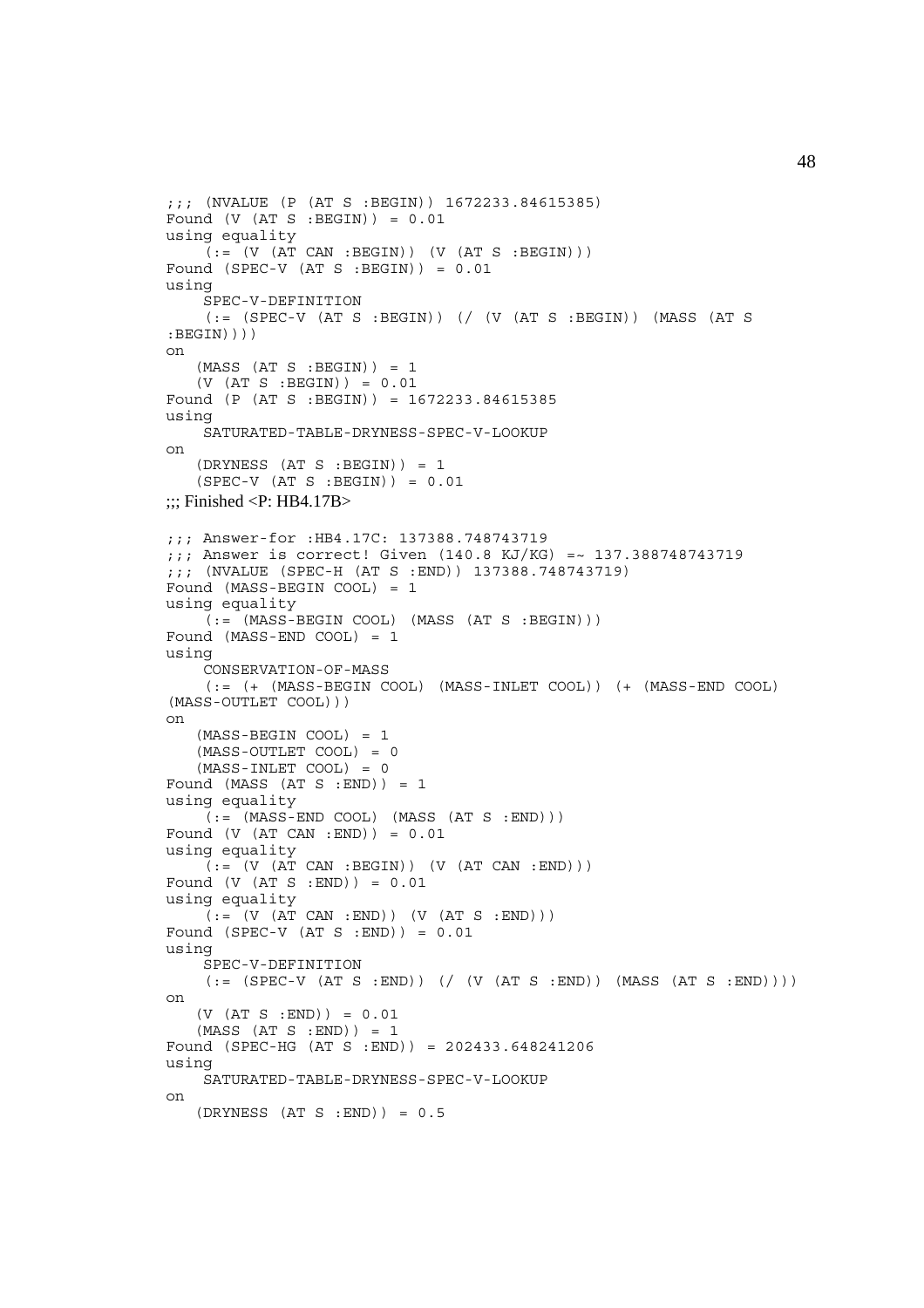```
(SPEC-V (AT S : END)) = 0.01Found (SPEC-HF (AT S :END)) = 72343.8492462312
using
     SATURATED-TABLE-DRYNESS-SPEC-V-LOOKUP
on
   (DRYNESS (AT S :END)) = 0.5(SPEC-V (AT S : END)) = 0.01Found (SPEC-H (AT S :END)) = 137388.748743719
using
    H-SATURATED-STUFF
    (:= (SPEC-H (AT S :END)) (+ (SPEC-HF (AT S :END)) (* (DRYNESS (AT
S : END) ) (- (SPEC-HG (AT S :END)) (SPEC-HF (AT S :END)))))
on
   (DRYNESS (AT S :END)) = 0.5 (SPEC-HF (AT S :END)) = 72343.8492462312
    (SPEC-HG (AT S :END)) = 202433.648241206
;;; Finished <P: HB4.17C>
```

```
4.21S Water (2 kg) is contained within a piston-cylinder arrangement. See Fig. P4.21.
        The initial temperature is 105^{\circ}C, and there are equal masses of liquid and vapor
       initially. The system is heated to a position where the piston is locked, and
        then the system is cooled to the saturated vapor state at T = 50^{\circ}C. Evaluate the
       work done during the process.
```

```
(add-problem :hb4.21
  :givens '((piston (at can :begin))
           (static-thermodynamic-stuff (at S :begin))
           (inside (at S :begin) (at can :begin))
           (direction (at can :begin) :up)
           (substance-of (at s :begin) water)
           (nvalue (mass (at S :begin)) 2 kg)
           (nvalue (T (at S :begin)) 105 C)
           (nvalue (dryness (at s :begin)) 0.5)
           (saturated (at s :begin))
           ;; piston is heated and then locked
           (heating htr (at s :begin) (at s :lock))
           (cooling clr (at s :lock) (at s :end))
            (=(P (at s :begin)) (P (at s :lock))) (= (spec-v (at s :lock)) (spec-v (at s :end)))
           (saturated-vapor (at s :end))
          (nvalue (T (a\bar{t} s :end)) 50 C)\left( \begin{array}{c} \end{array} \right) :goal '(find (nvalue (work htr)))
  :answer '(2736 kJ)
\lambda;;; Answer-for :HB4.21: 2738779.4853295
;;; Answer is correct! Given (2736 KJ) =~ 2738.7794853295
```

```
Found (SPEC-VG (AT S :BEGIN)) = 1.42032257093723
```
;;; (NVALUE (WORK HTR) 2738779.4853295)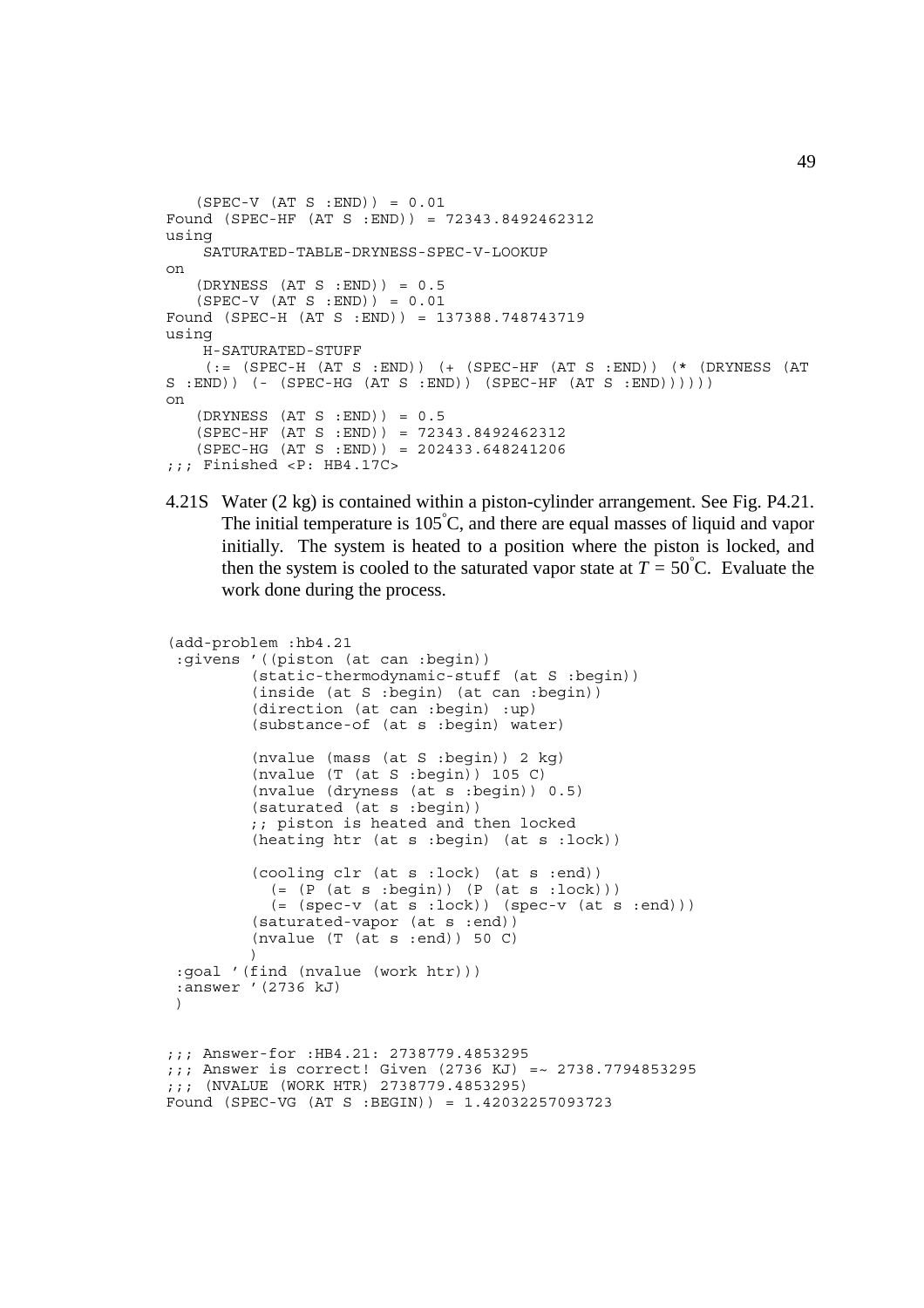```
using
     SATURATED-TABLE-T
on
    (T (AT S :BEGIN)) = 378.15
Found (SPEC-VF (AT S :BEGIN)) = 0.00104739438521066
using
     SATURATED-TABLE-T
on
    (T (AT S :BEGIN)) = 378.15
Found (SPEC-V (AT S :BEGIN)) = 0.710684982661222
using
     V-SATURATED-STUFF
    (: (SPEC-V (AT S :BEGIN)) ( (SPEC-VF (AT S :BEGIN)) (* (DRYNESS
(AT S : BEGIN) ( - (SPEC-VG (AT S : BEGIN)) (SPEC-VF (AT S : BEGIN)))))on
   (DRYNESS (AT S : BEGIN)) = 0.5 (SPEC-VF (AT S :BEGIN)) = 0.00104739438521066
    (SPEC-VG (AT S :BEGIN)) = 1.42032257093723
Found (DENSITY (AT S :BEGIN)) = 1.40709319093167
using equality
    (:=[<b>IDENTY</b> (AT S : BEGIN)) ( / 1 (SPEC-V (AT S : BEGIN))))Found (V (AT S :BEGIN)) = 1.42136996532244
using
     DENSITY-DEFINITION
     (:= (DENSITY (AT S :BEGIN)) (/ (MASS (AT S :BEGIN)) (V (AT S
: BEGIN) ) ) )
on
   (MASS (AT S : BEGIN)) = 2 (DENSITY (AT S :BEGIN)) = 1.40709319093167
Found (MASS-BEGIN HTR) = 2
using equality
    ( := (MASS-BEGIN HTR) (MASS (AT S : BEGIN)))Found (MASS-END HTR) = 2
using
     CONSERVATION-OF-MASS
    (:= (+) (MASS-BEGIN HTR) (MASS-INLET HTR)) (+) (MASS-END HTR)
(MASS-OUTLET HTR)))
on
   (MASS-BEGIN HTR) = 2 (MASS-OUTLET HTR) = 0
   (MASS-INLET HTR) = 0Found (MASS (AT S :LOCK)) = 2
using equality
    (:=(MASS-END HTR) (MASS (AT S : LOCK)))Found (SPEC-VG (AT S :END)) = 12.0455148514852
using
    SATURATED-TABLE-T
on
   (T (AT S : END)) = 323.15Found (SPEC-V (AT S :END)) = 12.0455148514852
using equality
    (i = (SPEC-V (AT S : END)) (SPEC-VG (AT S : END)))Found (SPEC-V (AT S :LOCK)) = 12.0455148514852
using equality
    (:= (SPEC-V (AT S : END)) (SPEC-V (AT S :LOCK)))Found (V (AT S :LOCK)) = 24.0910297029703
```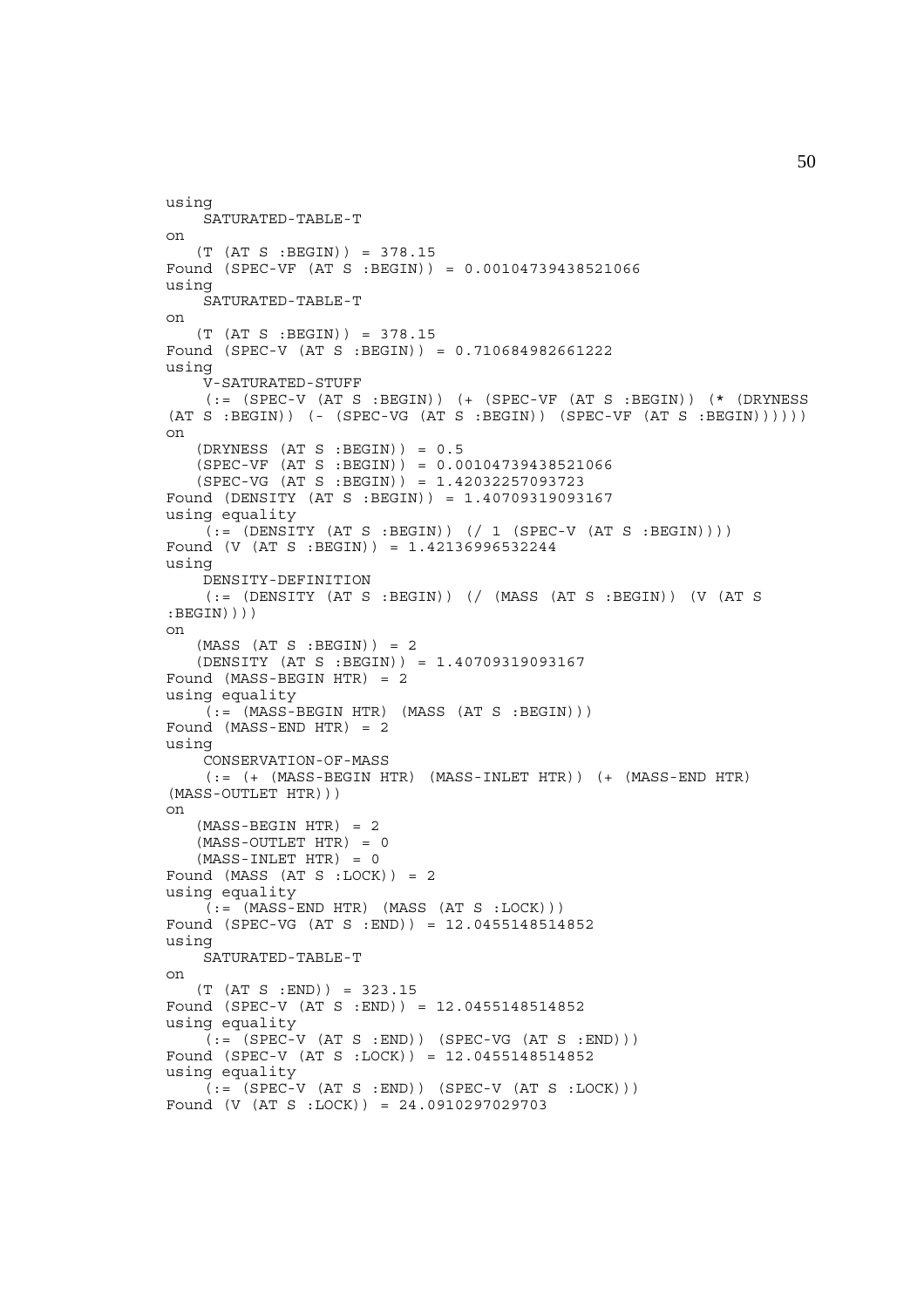```
using
     SPEC-V-DEFINITION
    (:= (SPEC-V (AT S :LOCK)) (/ (V (AT S :LOCK)) (MASS (AT S
:LOCK))))
on
    (SPEC-V (AT S :LOCK)) = 12.0455148514852
   (MASS (AT S : LOCK)) = 2Found (P (AT S :BEGIN)) = 120812.553740327
using
    SATURATED-TABLE-T
on
    (T (AT S :BEGIN)) = 378.15
Found (P (AT S :LOCK)) = 120812.553740327
using equality
    ( := (P (AT S : BEGIN)) (P (AT S : LOCK)))Found (WORK HTR) = 2738779.4853295
using
     WORK=PDV-LINEAR
    (:= (WORK HTR) (* (* (* (P (AT S :BEGIN)) (P (AT S :LOCK))) 0.5)
(- (V (AT S :LOCK)) (V (AT S :BEGIN)))))
on
    (P (AT S :BEGIN)) = 120812.553740327
    (P (AT S :LOCK)) = 120812.553740327
    (V (AT S :LOCK)) = 24.0910297029703
    (V (AT S :BEGIN)) = 1.42136996532244
;;; Finished <P: HB4.21>
```
4.27S Saturated water vapor at  $200^{\circ}$ C is contained in a cylinder fitted with a piston. The initial volume of the steam is 0.05 m<sup>3</sup>. The  $H_2$ 0 is then compressed in an isothermal process until the quality is 20 percent. Determine the total work done in kilojoules on the system during this process.

```
(add-problem :hb4.27
  :givens '((piston (at can :begin))
          (static-thermodynamic-stuff (at S :begin))
          (inside (at S :begin) (at can :begin))
          (direction (at can :begin) :up)
          (substance-of (at s :begin) water)
          (nvalue (T (at S :begin)) 200 C)
          (nvalue (V (at S :begin)) 0.05 m^3)
            (saturated-vapor (at s :begin))
          (compressing cmp (at s :begin) (at s :end))
          (isothermal cmp)
          (saturated (at s :end))
          (nvalue (dryness (at s :end)) 0.20))
  :goal '(find (nvalue (work cmp)))
  :answer '(-61.33 kj))
;;; Answer-for :HB4.27: -61582.7094385997
;;; Answer is correct! Given (-61.33 KJ) =~ -61.5827094385997
;;; (NVALUE (WORK CMP) -61582.7094385997)
```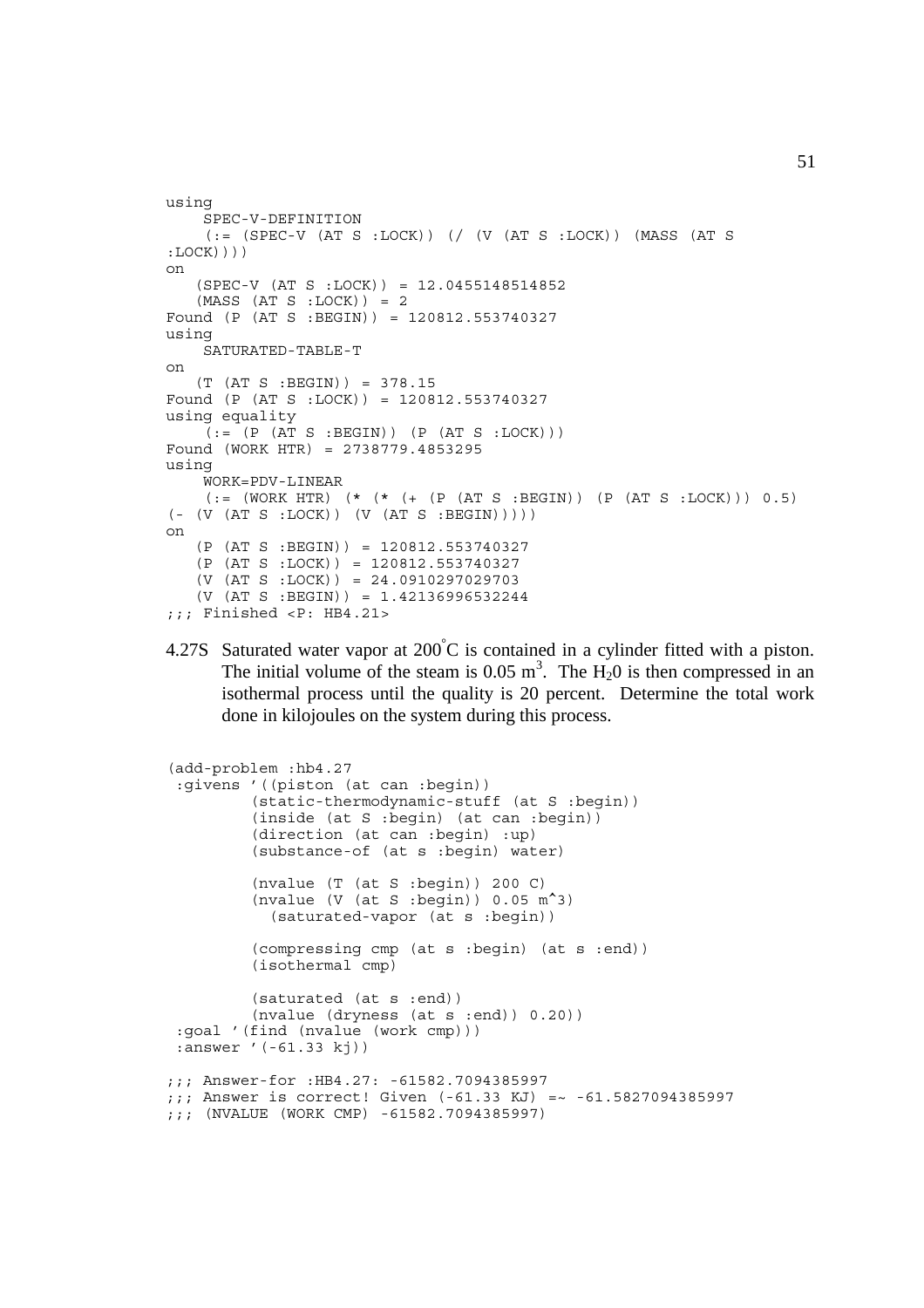```
Found (SPEC-VG (AT S :BEGIN)) = 0.127320367936925
using
     SATURATED-TABLE-T
on
   (T (AT S : BEGIN)) = 473.15Found (SPEC-V (AT S :BEGIN)) = 0.127320367936925
using equality
    (:=(SPEC-V (AT S : BEGIN)) (SPEC-VG (AT S : BEGIN)))Found (MASS (AT S :BEGIN)) = 0.392710143790742
using
     SPEC-V-DEFINITION
     (:= (SPEC-V (AT S :BEGIN)) (/ (V (AT S :BEGIN)) (MASS (AT S
:BEGIN))))
on
   (V (AT S : BEGIN)) = 0.05 (SPEC-V (AT S :BEGIN)) = 0.127320367936925
Found (MASS-BEGIN CMP) = 0.392710143790742
using equality
    (:=(MASS-BEGIN~CMP) (MASS~(AT S : BEGIN)))Found (MASS-END CMP) = 0.392710143790742
using
     CONSERVATION-OF-MASS
    (:= (+ (MASS-BEGIN CMP) (MASS-INLET CMP)) (+ (MASS-END CMP))(MASS-OUTLET CMP)))
on
    (MASS-OUTLET CMP) = 0
    (MASS-INLET CMP) = 0
    (MASS-BEGIN CMP) = 0.392710143790742
Found (MASS (AT S :END)) = 0.392710143790742
using equality
    (i; = (MASS-END~CMP) (MASS ~ (AT S : END))Found (T (AT S :END)) = 473.15
using equality
    ( := (T (AT S : BEGIN)) (T (AT S : END)))Found (SPEC-VG (AT S :END)) = 0.127320367936925
using
     SATURATED-TABLE-T
on
   (T (AT S : END)) = 473.15Found (SPEC-VF (AT S :END)) = 0.00115641513797635
using
    SATURATED-TABLE-T
on
   (T (AT S :END)) = 473.15
Found (SPEC-V (AT S :END)) = 0.0263892056977661
using
     V-SATURATED-STUFF
    (:= (SPEC-V (AT S :END)) ( + (SPEC-VF (AT S :END)) (* (DRYNESS (AT
S : END) (- (SPEC-VG (AT S :END)) (SPEC-VF (AT S :END)))))
on
   (DRYNESS (AT S : END)) = 0.2 (SPEC-VF (AT S :END)) = 0.00115641513797635
   (SPEC-VG (AT S : END)) = 0.127320367936925Found (V (AT S :END)) = 0.0103633087640932
using
     SPEC-V-DEFINITION
```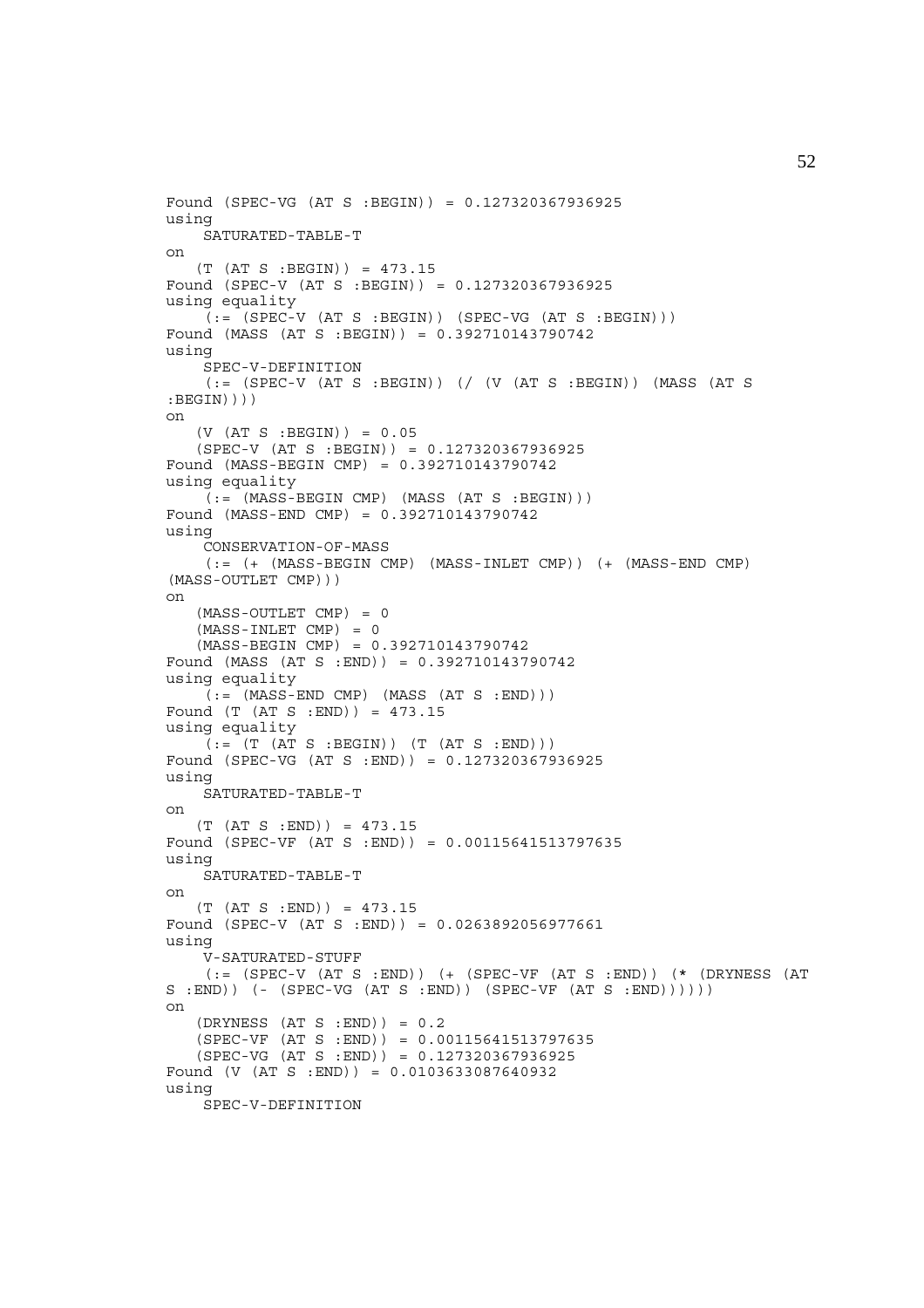```
(:= (SPEC-V (AT S : END)) ) ( / (V (AT S : END)) (MASS (AT S : END)))))on
   (SPEC-V (AT S : END)) = 0.0263892056977661 (MASS (AT S :END)) = 0.392710143790742
Found (P (AT S : END)) = 1553679.36925098)using
     SATURATED-TABLE-T
on
   (T (AT S : END)) = 473.15Found (P (AT S :BEGIN)) = 1553679.36925098
using
     SATURATED-TABLE-T
on
    (T (AT S :BEGIN)) = 473.15
Found (WORK CMP) = -61582.7094385997
using
     WORK=PDV-LINEAR
    (:= (WORK CMP) (* (* (+ (P (AT S :BEGIN)) (P (AT S :END))) 0.5)
( (V (AT S : END)) (V (AT S : BEGIN)))
on
    (V (AT S :BEGIN)) = 0.05
    (P (AT S :BEGIN)) = 1553679.36925098
   (P (AT S : END)) = 1553679.36925098(V (AT S : END)) = 0.0103633087640932;;; Finished <P: HB4.27>
```
- 4.29S Water is cooled in a closed rigid vessel from a temperature of  $600^{\circ}$ C and pressure of 4.0 MPa to a temperature of  $100^{\degree}$ C.
- (*a*) How much work is done?
- (b) What is the change in pressure?

```
(add-problem-description :hb4.29
 :givens '((container (at can :begin))
            (static-thermodynamic-stuff (at S :begin))
            (inside (at S :begin) (at can :begin))
            (rigid (at can :begin))
            (closed (at can :begin))
            (substance-of (at s :begin) water)
            (nvalue (T (at s :begin)) 600 C)
            (nvalue (P (at s :begin)) 4 MPa)
            (cooling cool (at s :begin) (at s :end))
            (nvalue (T (at s :end)) 100 C)))
(add-problem-goal :hb4.29a
  :description :hb4.29
  :goal '(find (nvalue (work cool)))
 :answer '(0 kJ))
(add-problem-goal :hb4.29b
  :description :hb4.29
  :goal '(find (nvalue (delta-p cool)))
  :answer '(-3.899 MPa))
```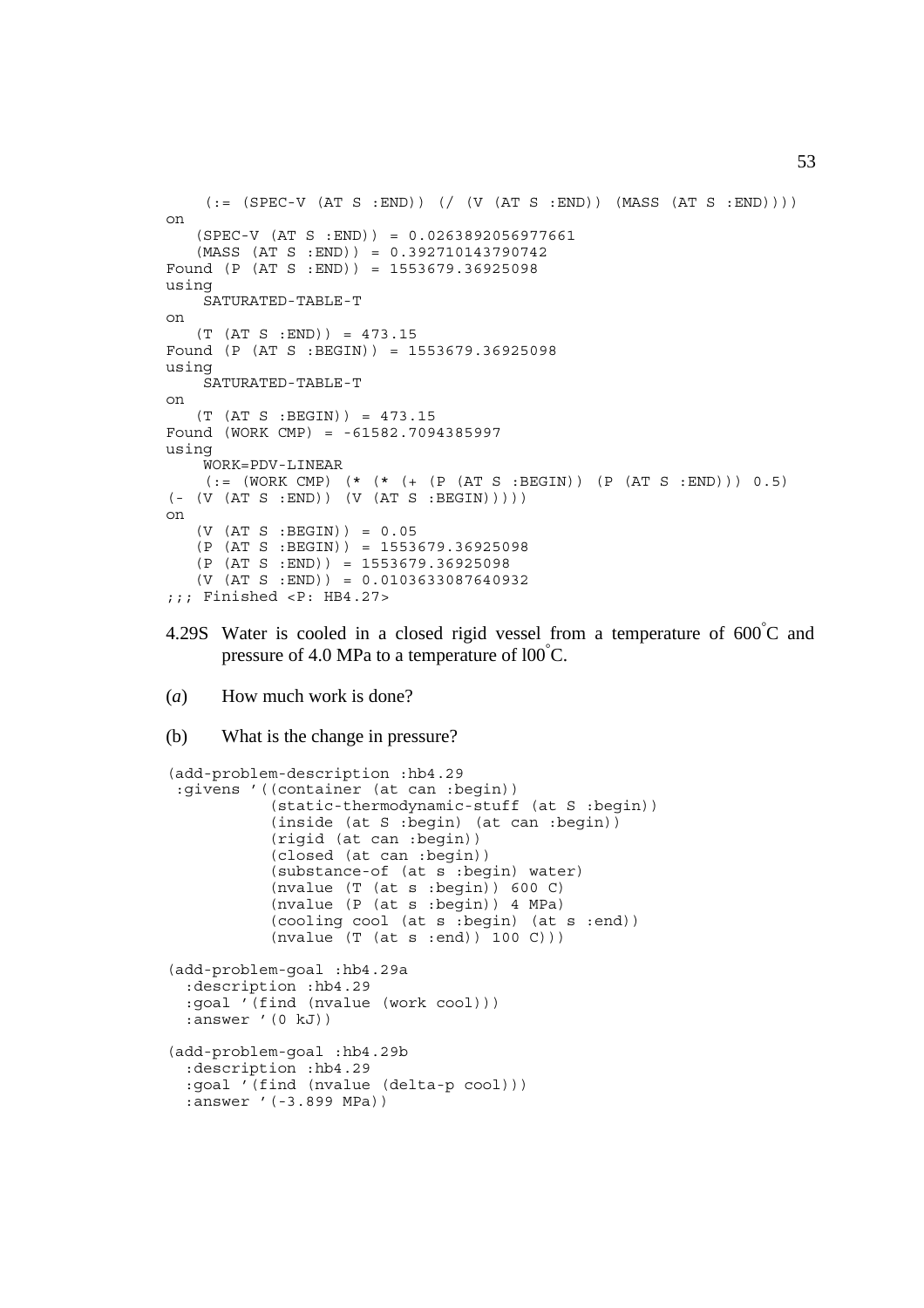```
;;; Answer-for :HB4.29B: -3898630.44287309
;;; Answer is correct! Given (-3.899 MPA) =~ -3.89863044287309
;;; (NVALUE (DELTA-P COOL) -3898630.44287309)
Found (P (AT S :END)) = 101369.557126907
using
     SATURATED-TABLE-T
on
   (T (AT S : END)) = 373.15Found (DELTA-P COOL) = -3898630.44287309
using
     DELTA-P-DEFINITION
    (:=[[[[L]T A-P COOL] (-(P (AT S :END)) (P (AT S : BEGIN)))))on
   (P (AT S : BEGIN)) = 4000000(P (AT S : END)) = 101369.557126907;;; Finished <P: HB4.29B>
```
4.31S Water is contained in a piston-cylinder device, and the piston is free to move. Initially the H<sub>2</sub>O is at a pressure of 1.0 MPa and a temperature of 600°C. The  $H_2O$  is cooled until the specific volume is 0.205 m<sup>3</sup>. Determine the work done on the system in kilojoules per kilogram and the mass of  $H_2O$  if the total work done on the system is 30 kJ.

```
(add-problem-description :hb4.31
  :givens '((piston (at can :begin))
             (static-thermodynamic-stuff (at S :begin))
             (inside (at S :begin) (at can :begin))
             (direction (at can :begin) :up)
             (substance-of (at s :begin) water)
             (nvalue (T (at S :begin)) 600 C)
             (nvalue (P (at S :begin)) 1 MPa)
             (cooling cool (at s :begin) (at s :end))
            (nvalue (spec-v (at s :end)) 0.205 m^3/kg))(add-problem-goal :hb4.31a
   :description :hb4.31
   :goal '(find (nvalue (spec-work cool)))
   :answer '(-196.1 kJ/kg))
(add-problem-goal :hb4.31b
   :description :hb4.31
   :extras '((nvalue (work cool) -30 kJ))
   :goal '(find (nvalue (mass (at s :begin))))
   :answer '(0.153 kg))
;;; Answer-for :HB4.31A: -196090.0
j;; Answer is correct! Given (-196.1 KJ/KG) = ~ -196.09
;;; (NVALUE (SPEC-WORK COOL) -196090.0)
Found (SPEC-V (AT S :BEGIN)) = 0.40109
using
     SUPERHEATED-P-T
on
    (T (AT S :BEGIN)) = 873.15
```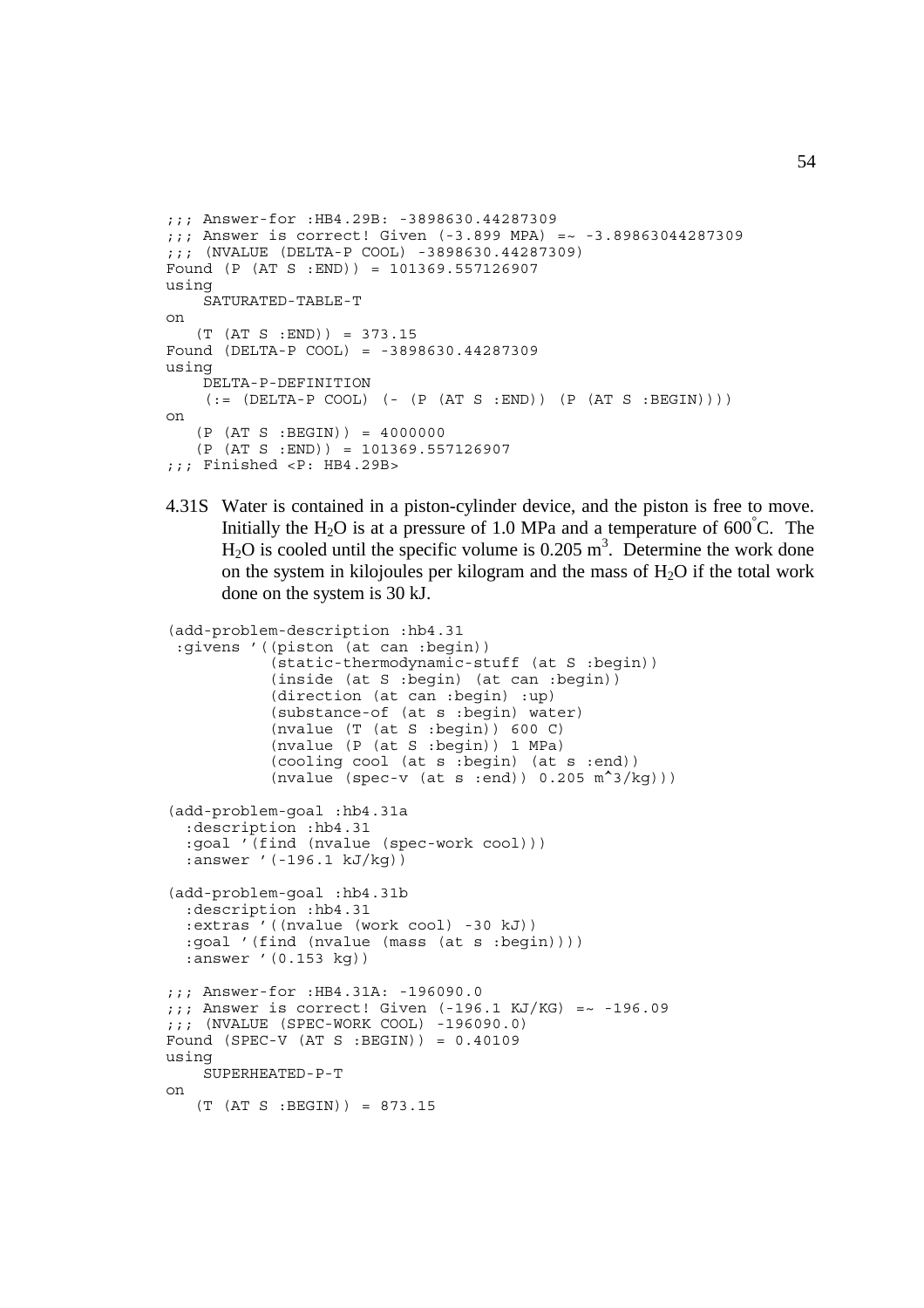```
 (P (AT S :BEGIN)) = 1000000
Found (SPEC-WORK COOL) = -196090.0using
     SPEC-WORK=PDV-ISOBARIC
    (:= (SPEC-WORK COOL) (* (P (AT S :BEGIN)) (- (SPEC-V (AT S :END))
(SPEC-V (AT S : BEGIN))))on
    (P (AT S :BEGIN)) = 1000000
    (SPEC-V (AT S :END)) = 0.205
    (SPEC-V (AT S :BEGIN)) = 0.40109
\ldots Finished \langle P: HB4.31A>;;; Answer-for :HB4.31B: 0.152990973532562
;;; Answer is correct! Given (0.153 KG) =~ 0.152990973532562
;;; (NVALUE (MASS (AT S :BEGIN)) 0.152990973532562)
Found (SPEC-V (AT S :BEGIN)) = 0.40109
using
     SUPERHEATED-P-T
on
    (T (AT S :BEGIN)) = 873.15
   (P (AT S : BEGIN)) = 1000000Found (SPEC-WORK COOL) = -196090.0
using
     SPEC-WORK=PDV-ISOBARIC
    (:= (SPEC-WORK COOL) (* (P (AT S :BEGIN)) (- (SPEC-V (AT S :END))
(SPEC-V (AT S : BEGIN)))))on
   (P (AT S : BEGIN)) = 1000000 (SPEC-V (AT S :END)) = 0.205
    (SPEC-V (AT S :BEGIN)) = 0.40109
Found (MASS-BEGIN COOL) = 0.152990973532562
using
     WORK-DEFINITION
    (:= (WORK COOL) (* (SPEC-WORK COOL) (MASS-BEGIN COOL)))
on
    (WORK COOL) = -30000
    (SPEC-WORK COOL) = -196090.0
Found (MASS (AT S :BEGIN)) = 0.152990973532562
using equality
    ( := (MASS-BEGIN COOL) (MASS (AT S : BEGIN)))\ldots: Finished <P: HB4.31B>
```
4.33 A rigid aluminum container with a volume of 0.755 contains 30 kg of water at an initial pressure and temperature of 25.033 kPa and 65°C. If the manufacturer's specifications state that the container will rupture at a pressure of 20.0 MPa, what is the total heat transfer necessary to rupture the container? Show the process on a *T*-*v* diagram.

```
(add-problem-description :hb4.33
 :givens '((container (at can :begin))
            (static-thermodynamic-stuff (at S :begin))
            (inside (at S :begin) (at can :begin))
```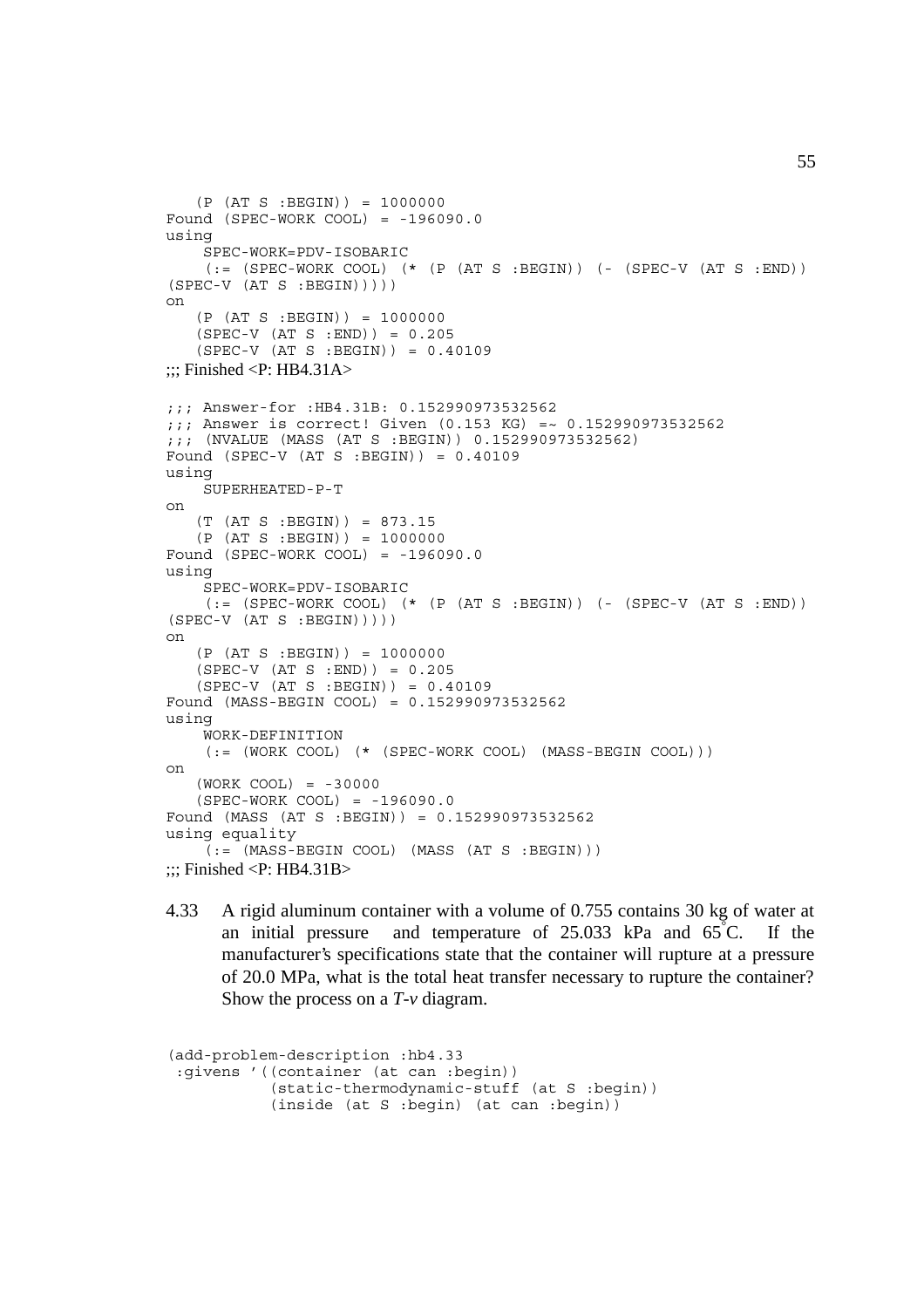```
 (rigid (at can :begin))
             (closed (at can :begin))
             (substance-of (at s :begin) water)
            (nvalue (V (at can : begin)) 0.755 \text{ m}^3)
             (nvalue (mass (at s :begin)) 30 kg)
             (nvalue (P (at s :begin)) 25.033 kPa)
             (nvalue (T (at s :begin)) 65 C)
             (heating htr (at s :begin) (at s :end))
             (nvalue (P (at s :end)) 20.0 MPa)
            (:not (work-device htr))))
(add-problem-goal :hb4.33a
   :description :hb4.33
   :goal '(find (nvalue (q htr)))
   :answer '(1.022e8 J))
(add-problem-goal :hb4.33b
   :description :hb4.33
   :goal '(plot-graph (T spec-v) htr))
;;; Answer-for :HB4.33A: 1.02186704735047E8
;;; Answer is correct! Given (1.022E8 J) =~ 1.02186704735047E8
;;; (NVALUE (Q HTR) 1.02186704735047E8)
Found (MASS-BEGIN HTR) = 30
using equality
    ( := (MASS-BEGIN HTR) (MASS (AT S : BEGIN)))Found (MASS-END HTR) = 30
using
     CONSERVATION-OF-MASS
     (:= (+ (MASS-BEGIN HTR) (MASS-INLET HTR)) (+ (MASS-END HTR)
(MASS-OUTLET HTR)))
on
    (MASS-BEGIN HTR) = 30
   (MASS-OUTLET HTR) = 0(MASS-INLET HTR) = 0Found (MASS (AT S : END)) = 30
using equality
    \tilde{I} := (MASS-END HTR) (MASS (AT S : END)))
Found (V (AT CAN :END)) = 0.755
using equality
    (i = (V (AT CAN : BEGIN)) (V (AT CAN :END)))Found (V (AT S :END)) = 0.755
using equality
    ( := (V (AT CAN : END)) (V (AT S : END)))Found (SPEC-V (AT S :END)) = 0.0251666666666667
using
     SPEC-V-DEFINITION
    (:= (SPEC-V (AT S : END)) ) (/ (V (AT S : END))) (MASS (AT S : END))))
on
   (V (AT S : END)) = 0.755(MASS (AT S : END)) = 30Found (SPEC-U (AT S :END)) = 3687177.51762336
using
     SUPERHEATED-P-SPEC-V
```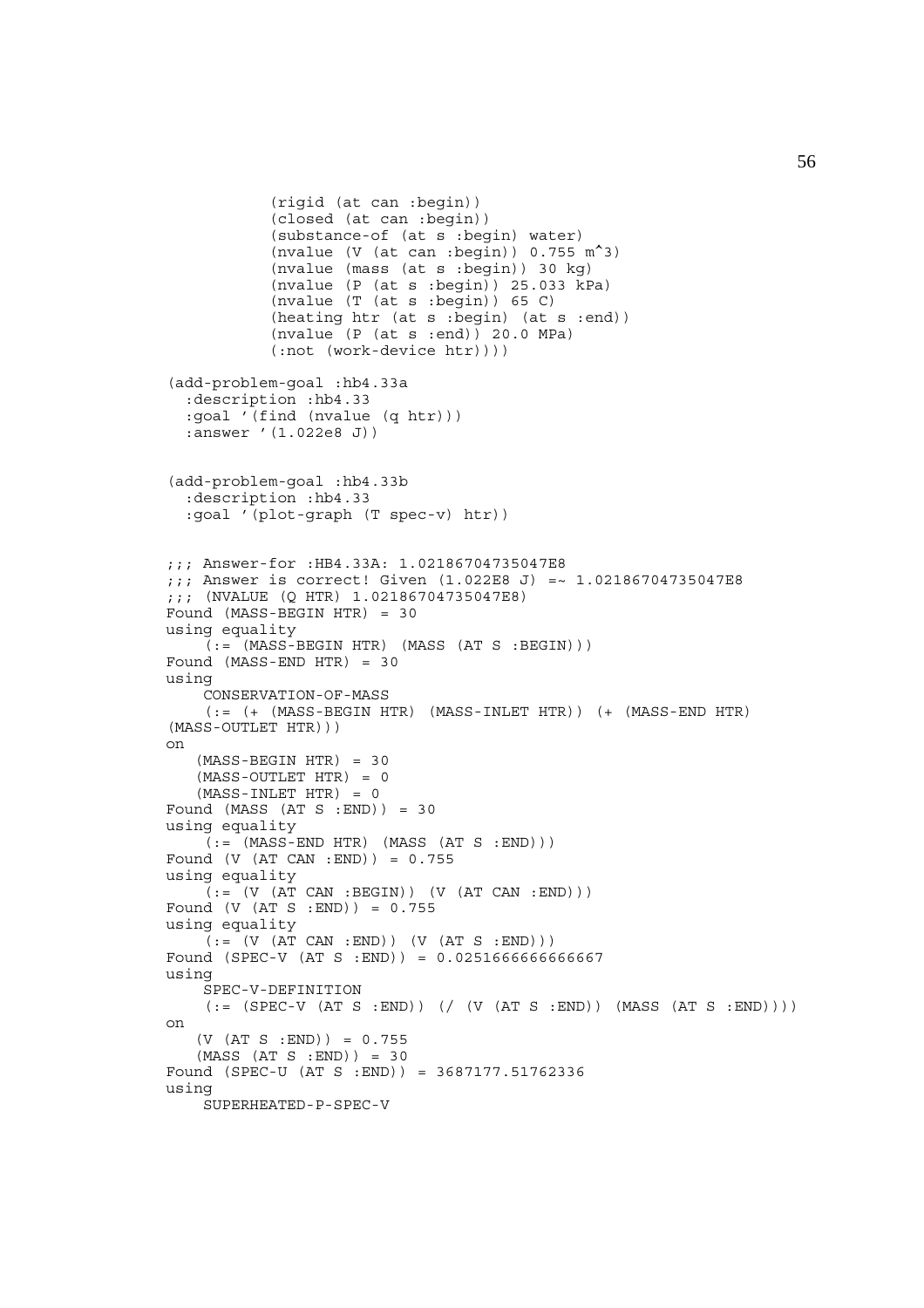```
on
   (P (AT S : END)) = 2.0E7(SPEC-V (AT S : END)) = 0.025166666666667Found (U (AT S :END)) = 1.10615325528701E8
using
     SPEC-U-DEFINITION
    (:= (SPEC-U (AT S : END)) ( / (U (AT S : END)) (MAS (AT S : END)))))on
   (MASS (AT S : END)) = 30 (SPEC-U (AT S :END)) = 3687177.51762336
Found (ENERGY (AT S :END)) = 1.10615325528701E8
using equality
    (i = (ENTERGY (AT S : END)) (U (AT S : END)))Found (ENERGY-END HTR) = 1.10615325528701E8
using equality
    (i; = (ENERGY-FND HTR) (ENERGY (AT S :END)))Found (SPEC-VG (AT S :BEGIN)) = 6.20008301886793
using
     SATURATED-TABLE-T
on
    (T (AT S :BEGIN)) = 338.15
Found (SPEC-VF (AT S :BEGIN)) = 0.00101986151427189
using
     SATURATED-TABLE-T
on
    (T (AT S :BEGIN)) = 338.15
Found (V (AT S :BEGIN)) = 0.755
using equality
    \tilde{I} := (V (AT CAN : BEGIN)) (V (AT S : BEGIN)))Found (SPEC-V (AT S :BEGIN)) = 0.0251666666666667
using
     SPEC-V-DEFINITION
    (:= (SPEC-V (AT S :BEGIN)) (/ (V (AT S :BEGIN)) (MASS (AT S
: BEGIN) ) ) )
on
   (V (AT S : BEGIN)) = 0.755(MASS (AT S : BEGIN)) = 30Found (DRYNESS (AT S :BEGIN)) = 0.00389523457649412
using
     V-SATURATED-STUFF
    (:=(SPEC-V (AT S : BEGIN)) (+ (SPEC-VF (AT S : BEGIN)) (* (DRYNESS(AT S : BEGIN)) (- (SPEC-VG (AT S : BEGIN)) (SPEC-VF (AT S : BEGIN)))))on
    (SPEC-V (AT S :BEGIN)) = 0.0251666666666667
    (SPEC-VF (AT S :BEGIN)) = 0.00101986151427189
    (SPEC-VG (AT S :BEGIN)) = 6.20008301886793
Found (SPEC-UG (AT S :BEGIN)) = 2615884.73633285
using
     SATURATED-TABLE-DRYNESS-SPEC-V-LOOKUP
on
    (SPEC-V (AT S :BEGIN)) = 0.0251666666666667
    (DRYNESS (AT S :BEGIN)) = 0.00389523457649412
Found (SPEC-UF (AT S :BEGIN)) = 271823.35752298
using
     SATURATED-TABLE-T
on
```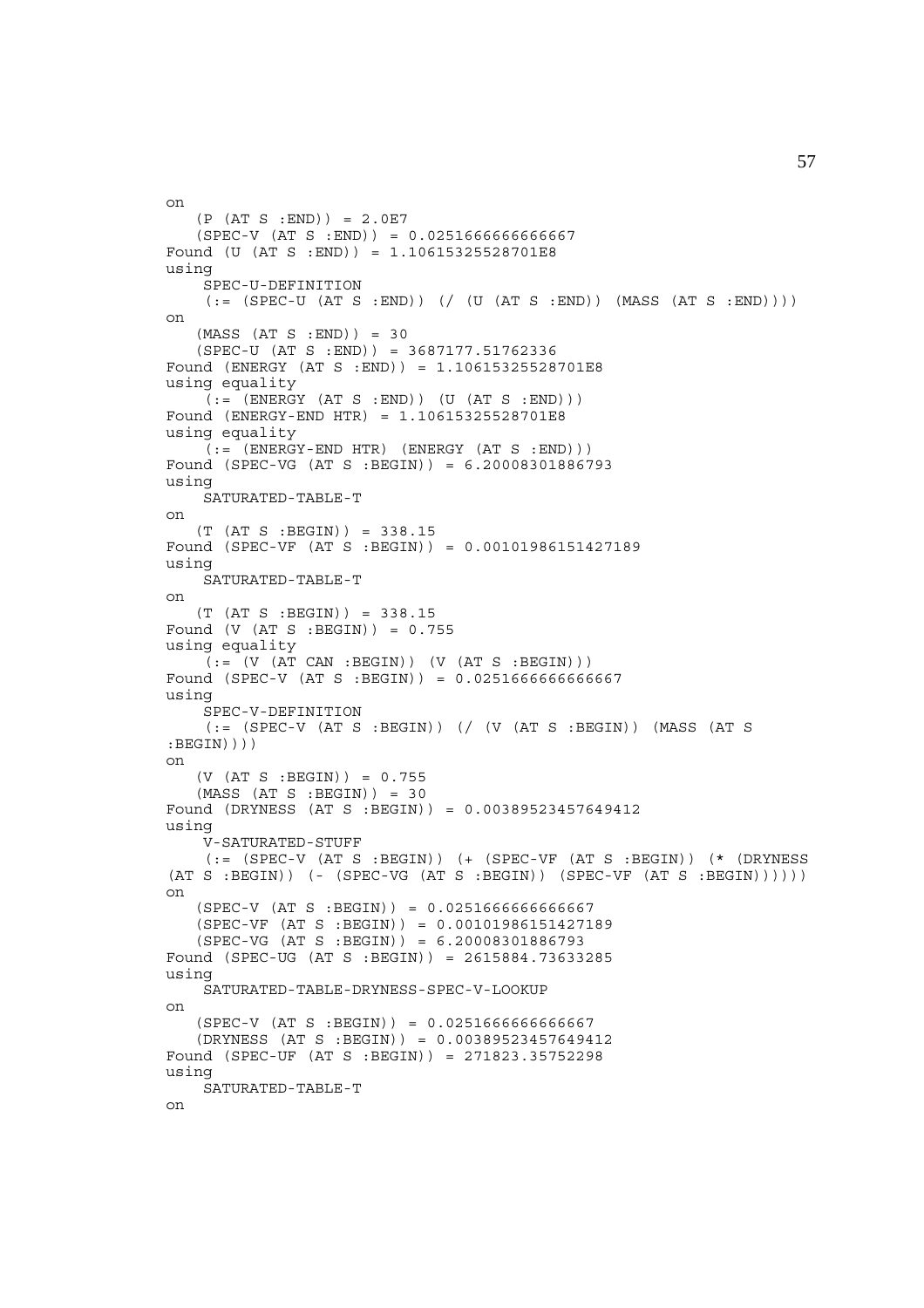```
 (T (AT S :BEGIN)) = 338.15
Found (SPEC-U (AT S :BEGIN)) = 280954.026455145
using
     U-SATURATED-STUFF
     (:= (SPEC-U (AT S :BEGIN)) (+ (SPEC-UF (AT S :BEGIN)) (* (DRYNESS
(AT S : BEGIN)) (- (SPEC-UG (AT S : BEGIN)) (SPEC-UF (AT S : BEGIN)))))on
    (SPEC-UF (AT S :BEGIN)) = 271823.35752298
    (DRYNESS (AT S :BEGIN)) = 0.00389523457649412
    (SPEC-UG (AT S :BEGIN)) = 2615884.73633285
Found (U (AT S :BEGIN)) = 8428620.79365434
using
     SPEC-U-DEFINITION
     (:= (SPEC-U (AT S :BEGIN)) (/ (U (AT S :BEGIN)) (MASS (AT S
: BEGIN))))
on
   (MASS (AT S : BEGIN)) = 30 (SPEC-U (AT S :BEGIN)) = 280954.026455145
Found (ENERGY (AT S :BEGIN)) = 8428620.79365434
using equality
    (:=[ENERGY (AT S : BEGIN)) (U (AT S : BEGIN)))Found (ENERGY-BEGIN HTR) = 8428620.79365434
using equality
    ( := (ENERGY-BEGIN HTR) (ENERGY (AT S : BEGIN)))Found (Q HTR) = 1.02186704735047E8
using
     CONSERVATION-OF-ENERGY
     (:= (+ (Q HTR) (ENERGY-BEGIN HTR) (ENERGY-INLET HTR)) (+ (ENERGY-
END HTR) (ENERGY-OUTLET HTR) (WORK HTR)))
on
   (WORK HTR) = 0 (ENERGY-OUTLET HTR) = 0
   (ENERGY-INLET HTR) = 0 (ENERGY-BEGIN HTR) = 8428620.79365434
    (ENERGY-END HTR) = 1.10615325528701E8
\ldots Finished <P: HB4.33A>
```
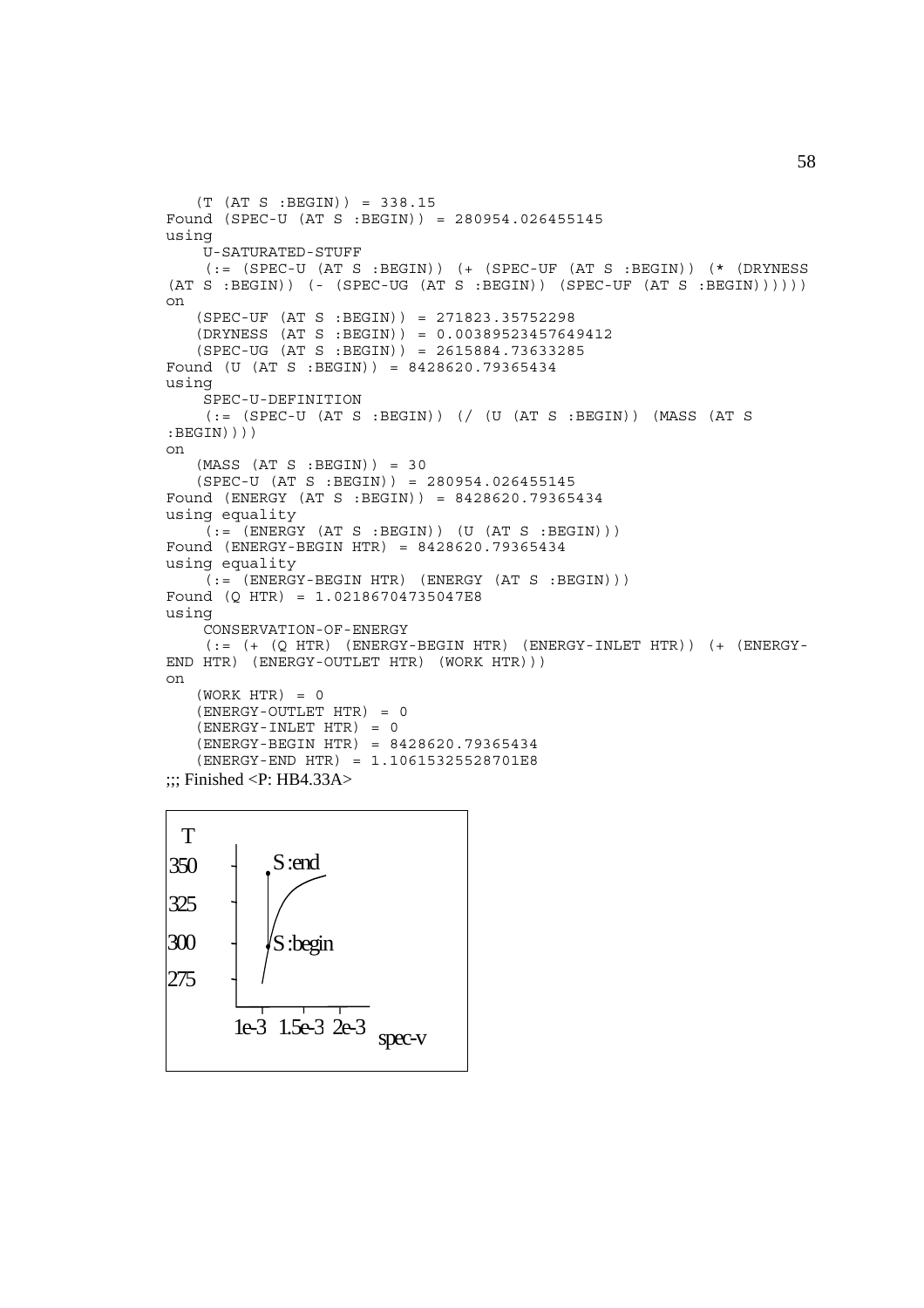4.35 A vertical frictionless piston-cylinder device containing water has an initial temperature and pressure of 10<sup>°</sup>C and 40 N/cm<sup>2</sup>. There is a heat transfer to the cylinder until the final temperature is  $550^{\circ}$ C. What is the final specific volume, and how much heat transfer is added? Show the process on a *T*-*v* diagram.

```
(add-problem-description :hb4.35
  :givens '((piston (at can :begin))
            (static-thermodynamic-stuff (at S :begin))
            (inside (at S :begin) (at can :begin))
 (direction (at can :begin) :up)
 (substance-of (at s :begin) water)
           (nvalue (T (at S :begin)) 10 C)(nvalue (P (at S :begin)) 40 N/cm^2) (contained-process htr (at s :begin) (at s :end))
           (nvalue (T (at s :end)) 550 C)))(add-problem-goal :hb4.35a
   :description :hb4.35
   :goal '(find (nvalue (spec-q htr)))
   :answer '(3550.71 kJ/kg))
(add-problem-goal :hb4.35b
   :description :hb4.35
   :goal '(plot-graph (T spec-v) htr))
;;; Answer-for :HB4.35A: 3550727.453
;;; Answer is correct! Given (3550.71 KJ/KG) =~ 3550.727453
;;; (NVALUE (SPEC-Q HTR) 3550727.453)
Found (SPEC-U (AT S :BEGIN)) = 41972.5
using
     SUBCOOLED-P-T
on
    (T (AT S :BEGIN)) = 283.15
    (P (AT S :BEGIN)) = 400000
Found (SPEC-V (AT S :BEGIN)) = 0.0010001175
using
     SUBCOOLED-T-SPEC-U
on
    (T (AT S :BEGIN)) = 283.15
    (SPEC-U (AT S :BEGIN)) = 41972.5
Found (P (AT S :END)) = 400000
using equality
    ( := (P (AT S : BEGIN)) (P (AT S : END)))Found (SPEC-U (AT S :END)) = 3214100.0
using
    SUPERHEATED-P-T
on
   (T (AT S : END)) = 823.15(P (AT S : END)) = 400000Found (SPEC-V (AT S : END)) = 0.9475
using
     SUPERHEATED-T-SPEC-U
on
    (T (AT S :END)) = 823.15
```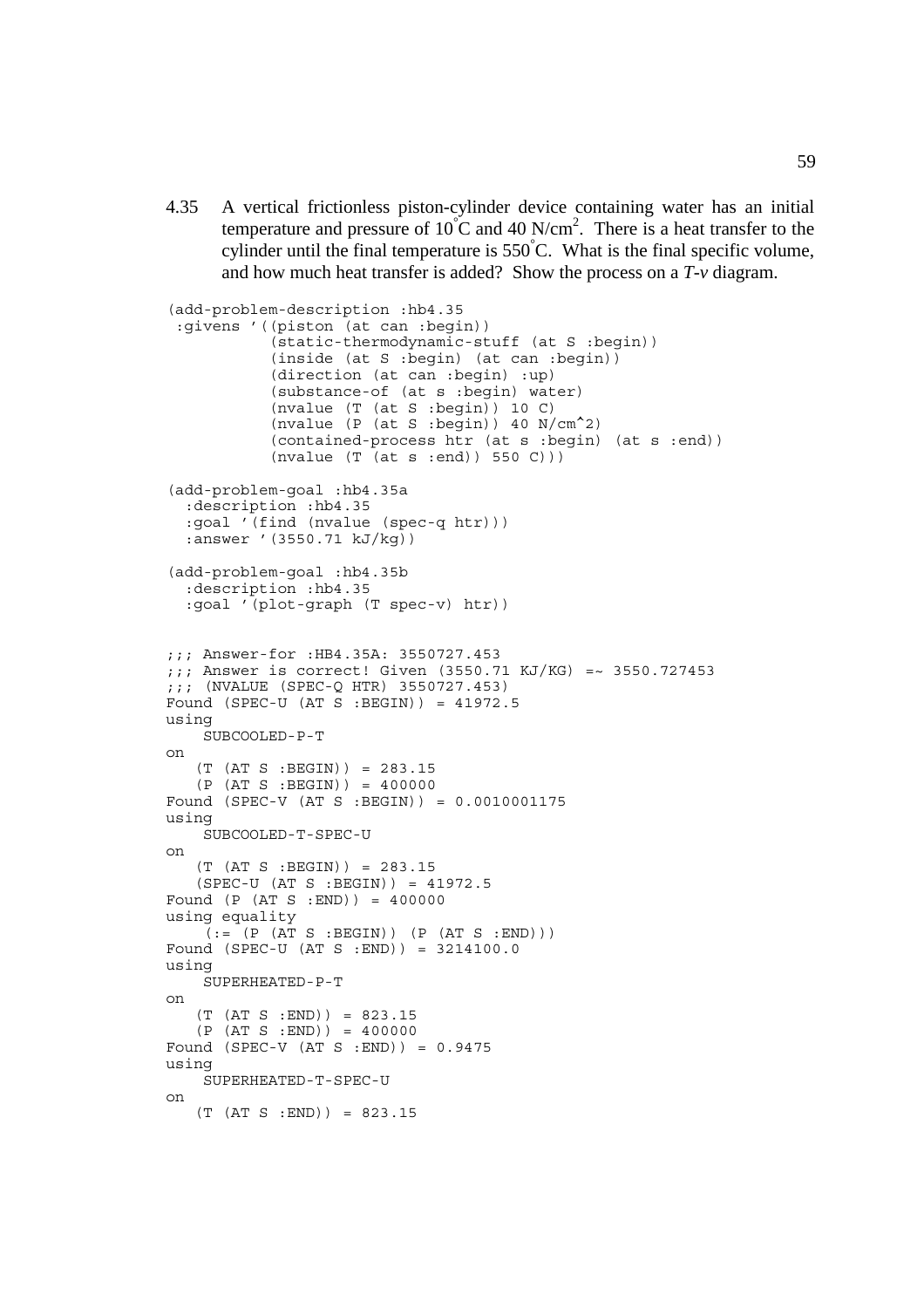```
 (SPEC-U (AT S :END)) = 3214100.0
Found (SPEC-WORK HTR) = 378599.953
using
     SPEC-WORK=PDV-ISOBARIC
    (:= (SPEC-WORK HTR) (* (P (AT S : BEGIN)) (- (SPEC-V (AT S : END)))(SPEC-V (AT S : BEGIN))))on
    (P (AT S :BEGIN)) = 400000
    (SPEC-V (AT S :END)) = 0.9475
    (SPEC-V (AT S :BEGIN)) = 0.0010001175
Found (SPEC-ENERGY (AT S :END)) = 3214100.0
using equality
    (:= (SPEC-ENERGY (AT S : END)) (SPEC-U (AT S : END)))Found (SPEC-ENERGY-END HTR) = 3214100.0
using equality
    (:= (SPEC-ENERGY-END HTR) (SPEC-ENERGY (AT S :END)))
Found (SPEC-ENERGY (AT S :BEGIN)) = 41972.5
using equality
    (:=(SPEC-ENERGY (AT S : BEGIN)) (SPEC-U (AT S : BEGIN)))Found (SPEC-ENERGY-BEGIN HTR) = 41972.5
using equality
     (:= (SPEC-ENERGY-BEGIN HTR) (SPEC-ENERGY (AT S :BEGIN)))
Found (SPEC-Q HTR) = 3550727.453
using
     SPEC-CONSERVATION-OF-ENERGY
     (:= (+ (SPEC-Q HTR) (SPEC-ENERGY-BEGIN HTR) (SPEC-ENERGY-INLET
HTR)) (+ (SPEC-ENERGY-END HTR) (SPEC-ENERGY-OUTLET HTR) (SPEC-WORK
HTR)))
on
    (SPEC-ENERGY-OUTLET HTR) = 0
   (SPEC-ENERGY-INLET HTR) = 0 (SPEC-ENERGY-BEGIN HTR) = 41972.5
    (SPEC-ENERGY-END HTR) = 3214100.0
    (SPEC-WORK HTR) = 378599.953
;;; Finished <P: HB4.35A>
 T
325
300
275
350
       0.0001 1 spec-v
                 S :end
            oin.
```
4.37 Water (1 kg) is contained in a vertical frictionless piston-cylinder device. The mass of the piston is such that the  $H_2O$  exists at a pressure of 20.0 MPa and a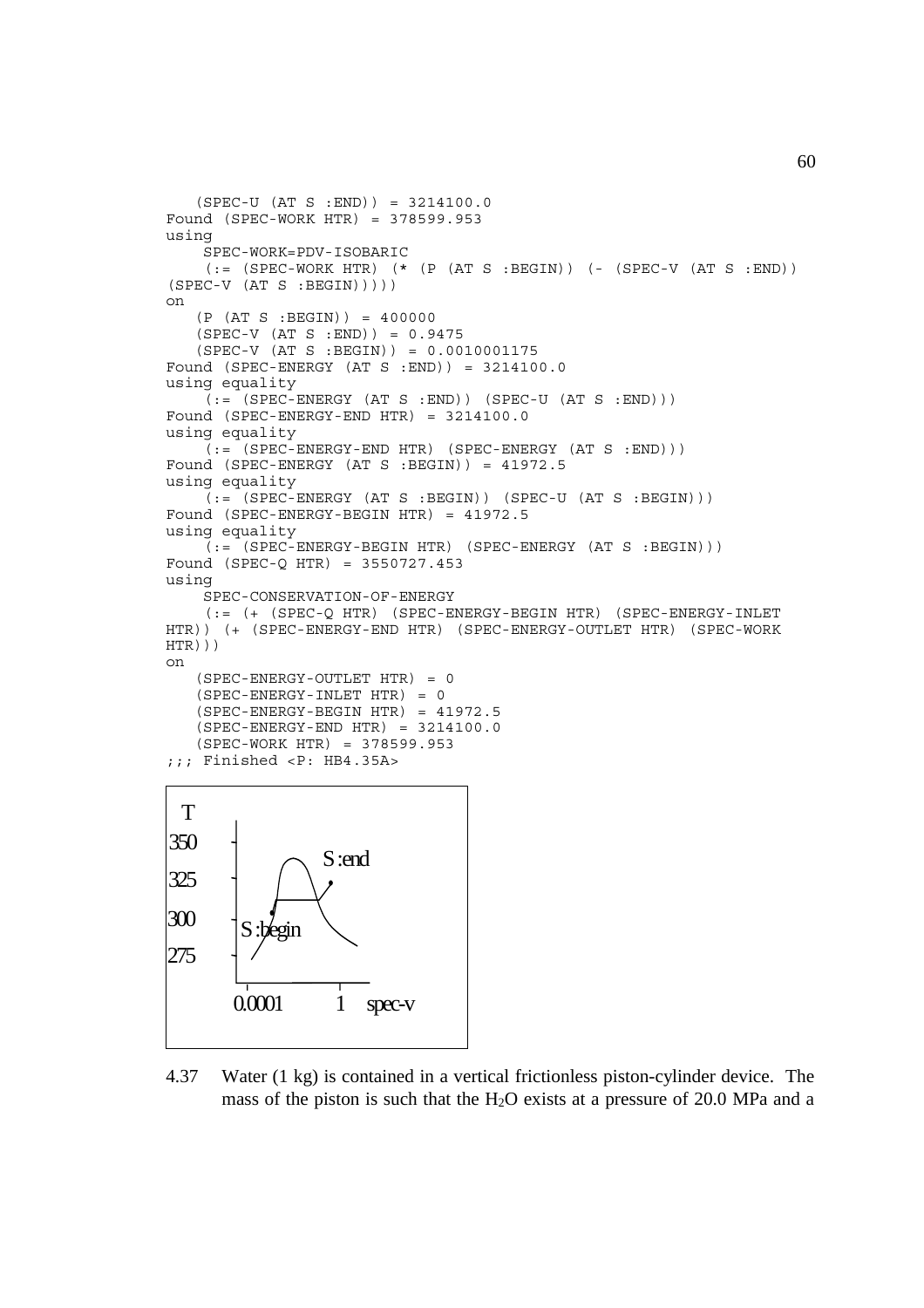temperature of 850° C. There is a heat transfer from the device until the piston just rests on stops, at which time the volume inside the cylinder is  $1.560 \times 10^{-3}$ m<sup>3</sup>. Determine the total work and heat transferred for this process, and show the process on a *T*-*v* diagram.

```
(add-problem-description :hb4.37
  :givens '((piston (at can :begin))
             (static-thermodynamic-stuff (at S :begin))
             (inside (at S :begin) (at can :begin))
             (direction (at can :begin) :up)
             (piston-stop-for (at can :begin) (at stop :begin))
             (under (at stop :begin) (top (at can :begin)))
             (substance-of (at s :begin) water)
             (nvalue (mass (at S :begin)) 1 kg)
             (nvalue (P (at s :begin)) 20 Mpa)
             (nvalue (T (at S :begin)) 850 C)
             (contained-process cool (at s :begin) (at s :end))
             (nvalue (V (at s :end)) 0.001560 m^3)
           (resting (at stop :end) (at b :end)))(add-problem-goal :hb4.37a
   :description :hb4.37
   :goal '(find (nvalue (work cool)))
   :answer '(-473.0 kJ))
(add-problem-goal :hb4.37b
   :description :hb4.37
   ;; our double-interpolation from tables is bad,
   ;; we have to with what we find from the tables!
   :goal '(find (nvalue (Q cool)))
   :answer '(-3389.4 kJ))
;;; Answer-for :HB4.37A: -472940.0
;;; Answer is correct! Given (-473.0 KJ) =~ -472.94
;;; (NVALUE (WORK COOL) -472940.0)
Found (SPEC-V (AT S :BEGIN)) = 0.025207
using
     SUPERHEATED-P-T
on
    (P (AT S :BEGIN)) = 20000000
    (T (AT S :BEGIN)) = 1123.15
Found (V (AT S :BEGIN)) = 0.025207
using
     SPEC-V-DEFINITION
    (: (SPEC-V (AT S :BEGIN)) (/ (V (AT S :BEGIN)) (MASS (AT S
: BEGIN) ) ) )
on
   (MASS (AT S : BEGIN)) = 1 (SPEC-V (AT S :BEGIN)) = 0.025207
Found (WORK COOL) = -472940.0using
     WORK=PDV-ISOBARIC
     (:= (WORK COOL) (* (P (AT S :BEGIN)) (- (V (AT S :END)) (V (AT S
: BEGIN)))))
```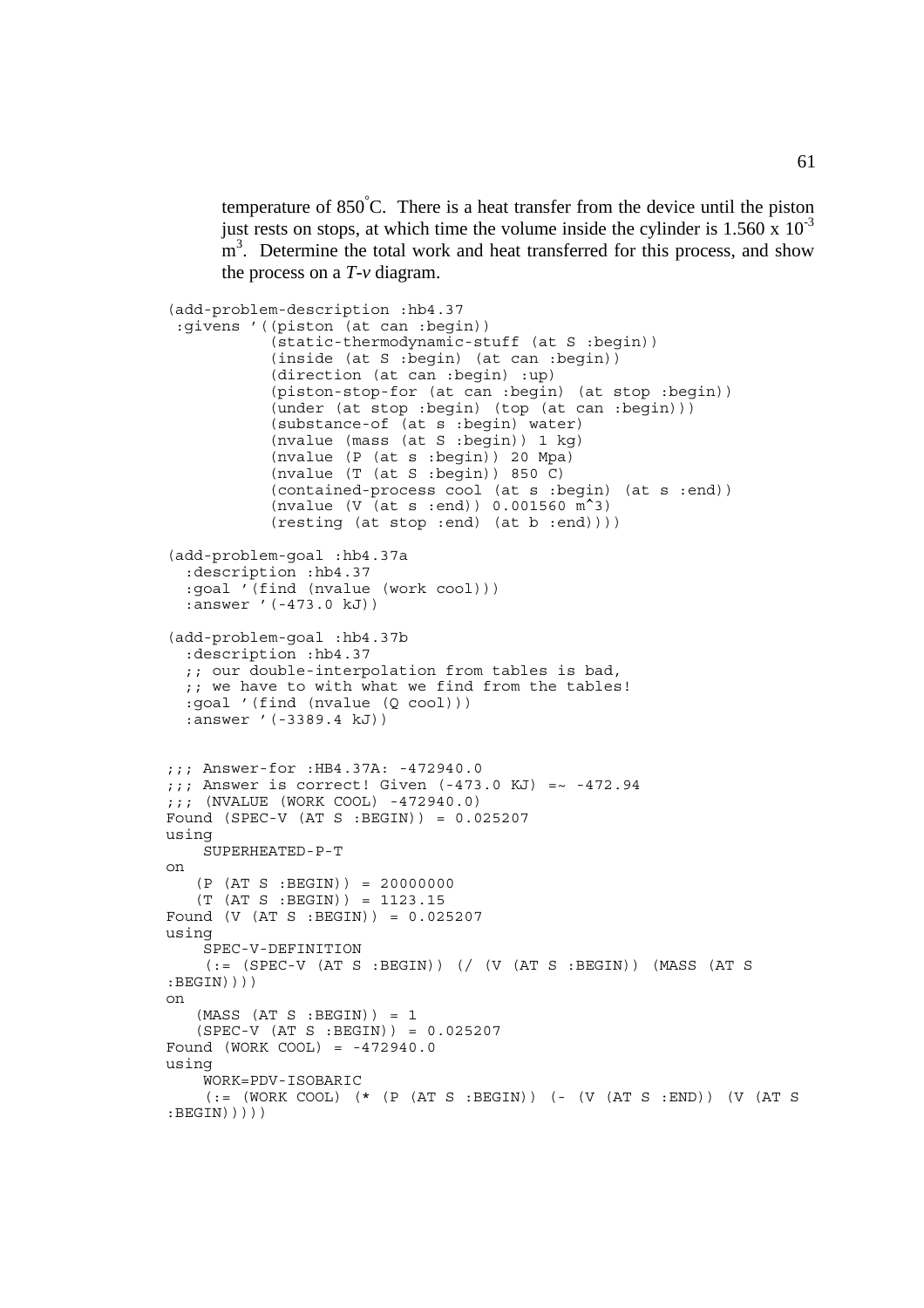```
on
   (P (AT S : BEGIN)) = 20000000(V (AT S : END)) = 0.00156(V \text{ (AT S : BEGIN)}) = 0.025207\ldots Finished <P: HB4.37A>
;;; Answer-for :HB4.37B: -3389330.99880465
;;; Answer is correct! Given (-3389.4 KJ) =~ -3389.33099880465
;;; (NVALUE (Q COOL) -3389330.99880465)
Found (SPEC-U (AT S :BEGIN)) = 3690300.0
using
    SUPERHEATED-P-T
on
   (P (AT S : BEGIN)) = 20000000 (T (AT S :BEGIN)) = 1123.15
Found (SPEC-V (AT S :BEGIN)) = 0.025207
using
     SUPERHEATED-T-SPEC-U
on
    (T (AT S :BEGIN)) = 1123.15
    (SPEC-U (AT S :BEGIN)) = 3690300.0
Found (DENSITY (AT S :BEGIN)) = 39.6715198159242
using equality
    (i = \text{?}}(DEFed) \cup (AT S : BEGIN)) (/ 1 (SPEC-V (AT S :BEGIN))))
Found (V (AT S :BEGIN)) = 0.025207
using
     DENSITY-DEFINITION
     (:= (DENSITY (AT S :BEGIN)) (/ (MASS (AT S :BEGIN)) (V (AT S
:BEGIN))))
on
   (MASS (AT S : BEGIN)) = 1 (DENSITY (AT S :BEGIN)) = 39.6715198159242
Found (WORK COOL) = -472940.0using
     WORK=PDV-ISOBARIC
     (:= (WORK COOL) (* (P (AT S :BEGIN)) (- (V (AT S :END)) (V (AT S
:BEGIN)))))
on
   (P (AT S : BEGIN)) = 20000000(V (AT S : END)) = 0.00156 (V (AT S :BEGIN)) = 0.025207
Found (MASS-BEGIN COOL) = 1
using equality
    ( := (MASS-BEGIN COOL) (MASS (AT S : BEGIN)))Found (MASS-END COOL) = 1
using
     CONSERVATION-OF-MASS
     (:= (+ (MASS-BEGIN COOL) (MASS-INLET COOL)) (+ (MASS-END COOL)
(MASS-OUTLET COOL)))
on
    (MASS-BEGIN COOL) = 1
    (MASS-OUTLET COOL) = 0
    (MASS-INLET COOL) = 0
Found (MASS (AT S :END)) = 1
using equality
    (i = (MASS-END COOL) (MASS (AT S : END)))
```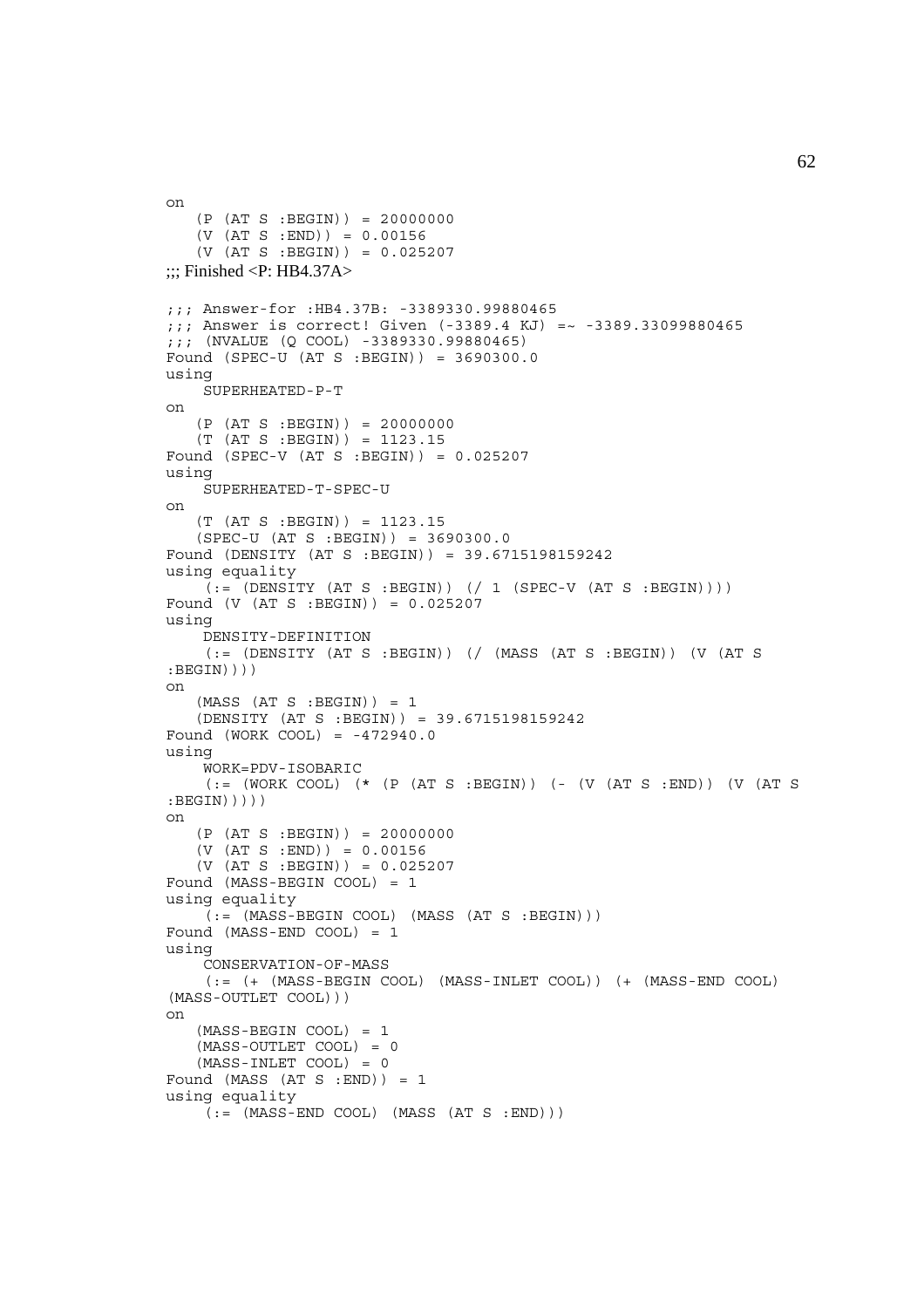```
Found (SPEC-V (AT S :END)) = 0.00156
using
     SPEC-V-DEFINITION
    (:= (SPEC-V (AT S : END)) ) ( / (V (AT S : END)) (MAS S (AT S : END)) ))on
   (V (AT S : END)) = 0.00156(MASS (AT S : END)) = 1Found (P (AT S :END)) = 20000000
using equality
   (i = (P (AT S : BEGIN)) (P (AT S : END)))Found (SPEC-U (AT S :END)) = 773909.001195352
using
    SUBCOOLED-P-SPEC-V
on
   (P (AT S : END)) = 20000000(SPEC-V (AT S : END)) = 0.00156Found (U (AT S :END)) = 773909.001195352
using
     SPEC-U-DEFINITION
    (:=[SPEC-U (AT S : END)) // (U (AT S : END)) (MASS (AT S :END))on
   (MASS (AT S : END)) = 1 (SPEC-U (AT S :END)) = 773909.001195352
Found (ENERGY (AT S :END)) = 773909.001195352
using equality
    (:=(ENERGY (AT S : END)) (U (AT S : END)))Found (ENERGY-END COOL) = 773909.001195352
using equality
    (i = (ENERCY-END COOL) (ENERGY (AT S : END)))
Found (U (AT S :BEGIN)) = 3690300.0
using
    SPEC-U-DEFINITION
    (:= (SPEC-U (AT S :BEGIN)) (/ (U (AT S :BEGIN)) (MASS (AT S
: BEGIN) ) ) )
on
   (MASS (AT S : BEGIN)) = 1(SPEC-U (AT S : BEGIN)) = 3690300.0Found (ENERGY (AT S :BEGIN)) = 3690300.0
using equality
    \tilde{f}: (ENERGY (AT S : BEGIN)) (U (AT S : BEGIN)))
Found (ENERGY-BEGIN COOL) = 3690300.0
using equality
     (:= (ENERGY-BEGIN COOL) (ENERGY (AT S :BEGIN)))
Found (Q COOL) = -3389330.99880465
using
     CONSERVATION-OF-ENERGY
    (:= (+) (Q COOL) (BERGY-BEGIN COOL) (BNERGY-INLET COOL) (+)(ENERGY-END COOL) (ENERGY-OUTLET COOL) (WORK COOL)))
on
    (ENERGY-OUTLET COOL) = 0
    (ENERGY-INLET COOL) = 0
    (ENERGY-BEGIN COOL) = 3690300.0
    (ENERGY-END COOL) = 773909.001195352
    (WORK COOL) = -472940.0
\ldots: Finished <P: HB4.37B>
```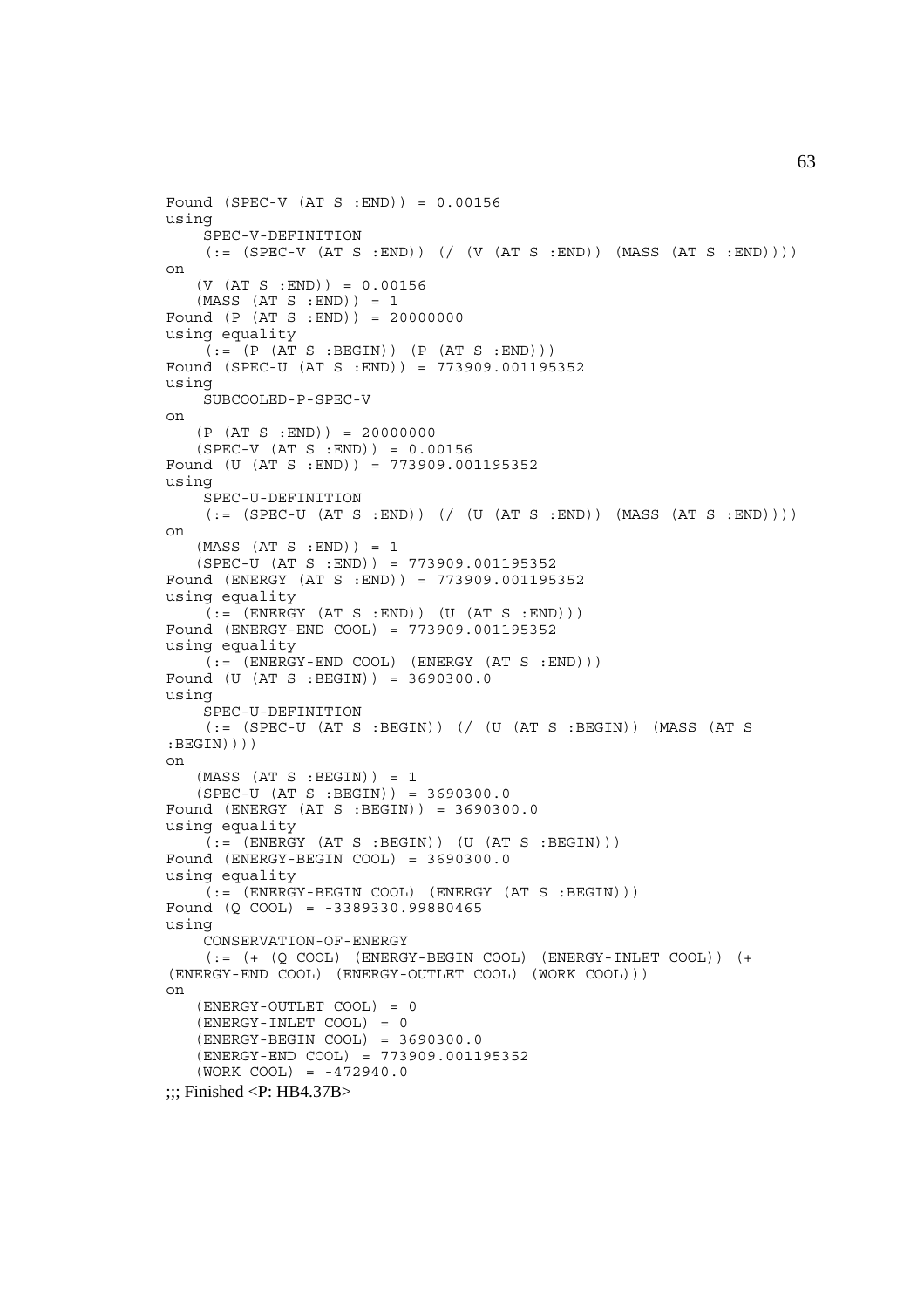4.39 Water is contained in the frictionless piston-cylinder device shown. The  $H_2O$ is cooled from an initial temperature of  $300^{\circ}$ C and pressure of 0.8 MPa to a final pressure of 0.06 MPa. Plot and label the processes on a *T*-*v* diagram. Determine (*a*) the mass of the H<sub>2</sub>O, and (*b*) the total work done in joules.

```
(add-problem-description :hb4.39
  :givens '((piston (at can :begin))
            (static-thermodynamic-stuff (at S :begin))
            (inside (at S :begin) (at can :begin))
 (direction (at can :begin) :up)
 (substance-of (at s :begin) water)
            (circular-cylinder (at can :begin))
            (nvalue (radius (top (at can :begin))) 0.35 m)
            (nvalue (height (at can :begin)) 0.40 m)
            (nvalue (P (at s :begin)) 0.8 Mpa)
            (nvalue (T (at S :begin)) 300 C)
            (contained-process cool (at s :begin) (at s :end))
            (nvalue (height (at can :end)) 0.08 m)
            (nvalue (P (at s :end)) 0.06 Mpa)))
(add-problem-goal :hb4.39a
   :description :hb4.39
   :goal '(find (nvalue (mass (at s :begin))))
   :answer '(0.475 kg))
(add-problem-goal :hb4.39b
   :description :hb4.39
   :goal '(find (nvalue (work cool)))
   :answer '(-98.53 kJ))
(add-problem-goal :hb4.39c
   :description :hb4.39
   :goal '(plot-graph (T spec-v) cool))
;;; Answer-for :HB4.39A: 0.474970811557852
;;; Answer is correct! Given (0.475 KG) =~ 0.474970811557852
;;; (NVALUE (MASS (AT S :BEGIN)) 0.474970811557852)
Found (AREA (TOP (AT CAN :BEGIN))) = 0.38484510006475
using equality
     (:= (AREA (TOP (AT CAN :BEGIN))) (* PI (RADIUS (TOP (AT CAN
:BEGIN))) (RADIUS (TOP (AT CAN :BEGIN)))))
Found (V (AT CAN :BEGIN)) = 0.1539380400259
using
     V-OF-CYLINDER
     (:= (V (AT CAN :BEGIN)) (* (AREA (TOP (AT CAN :BEGIN))) (HEIGHT
(AT CAN :BEGIN))))
on
   (HEIGHT (AT CAN : BEGIN)) = 0.4 (AREA (TOP (AT CAN :BEGIN))) = 0.38484510006475
Found (V (AT S :BEGIN)) = 0.1539380400259
using equality
    ( := (V (AT CAN : BEGIN)) (V (AT S : BEGIN)))Found (SPEC-V (AT S : BEGIN)) = 0.3241using
```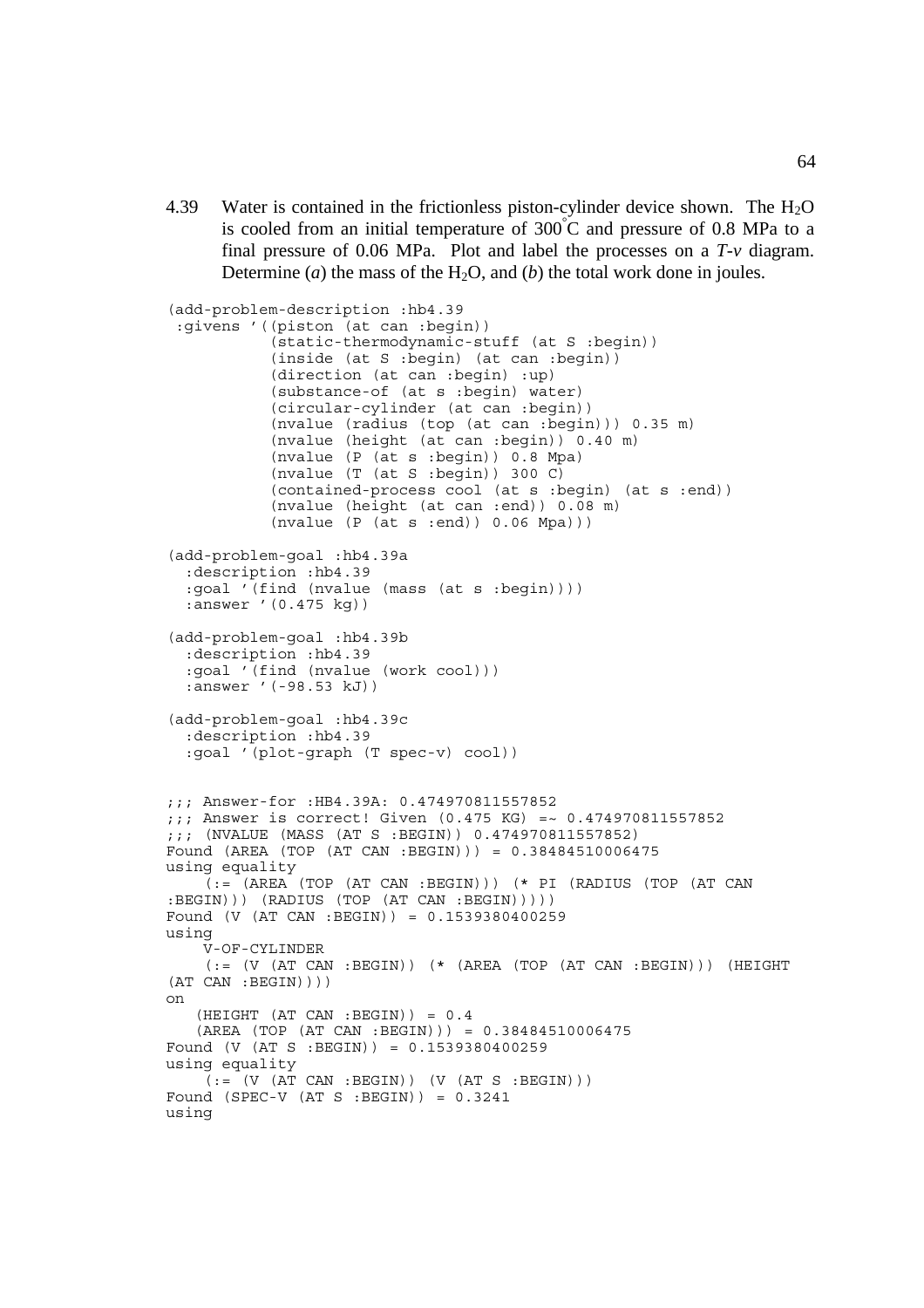```
 SUPERHEATED-P-T
on
   (P (AT S : BEGIN)) = 800000.0 (T (AT S :BEGIN)) = 573.15
Found (MASS (AT S :BEGIN)) = 0.474970811557852
using
     SPEC-V-DEFINITION
    (:= (SPEC-V (AT S :BEGIN)) (/ (V (AT S :BEGIN)) (MASS (AT S
:BEGIN))))
on
   (SPEC-V (AT S : BEGIN)) = 0.3241 (V (AT S :BEGIN)) = 0.1539380400259
\ldots: Finished <P: HB4.39A>
```


4.41 A piston-cylinder device with one set of stops has dimensions as shown. The piston is free to move. The H<sub>2</sub>O inside is initially a saturated vapor at 270<sup>°</sup>C. It is cooled until half the mass is a liquid. The piston requires a pressure of 5.4987 MPa to support it. Draw and label the processes on a *T*-*v* diagram. Determine (*a*) the initial and final mass of the  $H_2O$  and (*b*) the total work done, in kilojoules.

```
(add-problem-description :hb4.41
  :givens '((piston (at can :begin))
             (dual-thermodynamic-stuff (at S :begin))
             (dual-thermodynamic-stuff (at S :end))
             (inside (at S :begin) (at can :begin))
             (direction (at can :begin) :up)
             (substance-of (at s :begin) water)
             (saturated-vapor (at s :begin))
             (nvalue (T (at S :begin)) 270 C)
             (nvalue (P (at S :begin)) 5.4987 Mpa)
             (nvalue (area (top (at can :begin))) 0.00499 m^2)
             (nvalue (height (at can :begin)) 0.10 m)
             (cooling cool (at s :begin) (at s :end))
             (nvalue (dryness (at s :end)) 0.5)))
```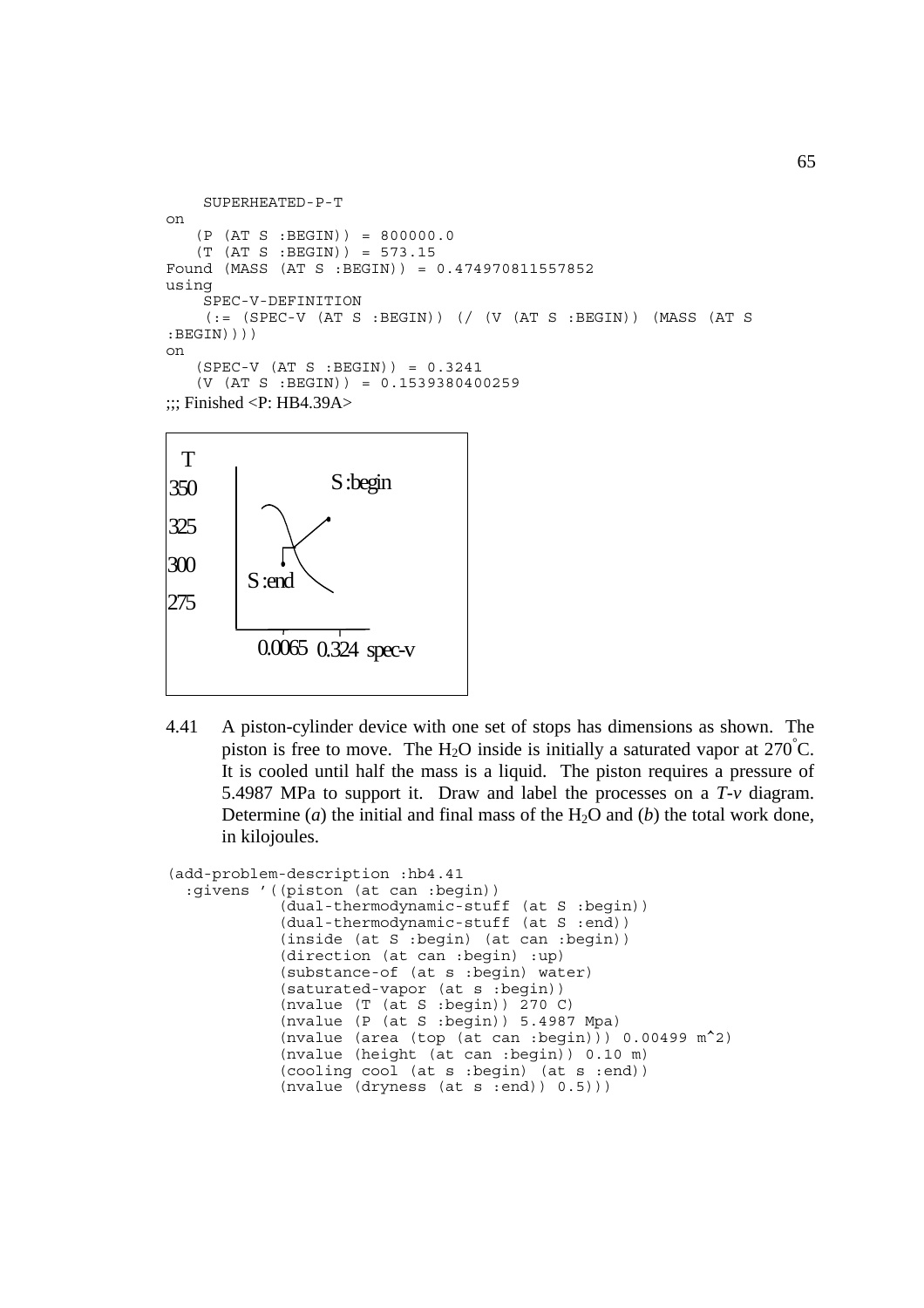```
(add-problem-goal :hb4.41a
   :description :hb4.41
   :goal '(find (nvalue (mass (at s :begin))))
   :answer '(0.014 kg))
(add-problem-goal :hb4.41b
   :description :hb4.41
   :goal '(find (nvalue (work cool)))
   :answer '(-1.322 kJ))
;;; Answer-for :HB4.41A: 0.0140166183704778
;;; Answer is correct! Given (0.014 KG) =~ 0.0140166183704778
;;; (NVALUE (MASS (AT S :BEGIN)) 0.0140166183704778)
Found (V (AT CAN : BEGIN)) = 4.99E-4
using
     V-OF-CYLINDER
     (:= (V (AT CAN :BEGIN)) (* (AREA (TOP (AT CAN :BEGIN))) (HEIGHT
(AT CAN :BEGIN))))
on
    (AREA (TOP (AT CAN :BEGIN))) = 0.00499
    (HEIGHT (AT CAN :BEGIN)) = 0.1
Found (V (AT S : BEGIN)) = 4.99E-4
using equality
    (:=(V (AT CAN : BEGIN)) (V (AT S : BEGIN)))Found (SPEC-VG (AT S :BEGIN)) = 0.0356005982905983
using
     SATURATED-TABLE-T
on
    (T (AT S :BEGIN)) = 543.15
Found (SPEC-V (AT S :BEGIN)) = 0.0356005982905983
using equality
    ( := (SPEC-V (AT S : BEGIN)) (SPEC-VG (AT S : BEGIN)))Found (DENSITY (AT S :BEGIN)) = 28.0894155720998
using equality
    (i = \text{[IDENTY (AT S : BEGIN)}) ((1 \text{ (SPEC-V (AT S : BEGIN)})))Found (MASS (AT S :BEGIN)) = 0.0140166183704778
using
     DENSITY-DEFINITION
     (:= (DENSITY (AT S :BEGIN)) (/ (MASS (AT S :BEGIN)) (V (AT S
:BEGIN))))
on
    (DENSITY (AT S :BEGIN)) = 28.0894155720998
    (V (AT S :BEGIN)) = 4.99E-4
;;; Finished <P: HB4.41A>
```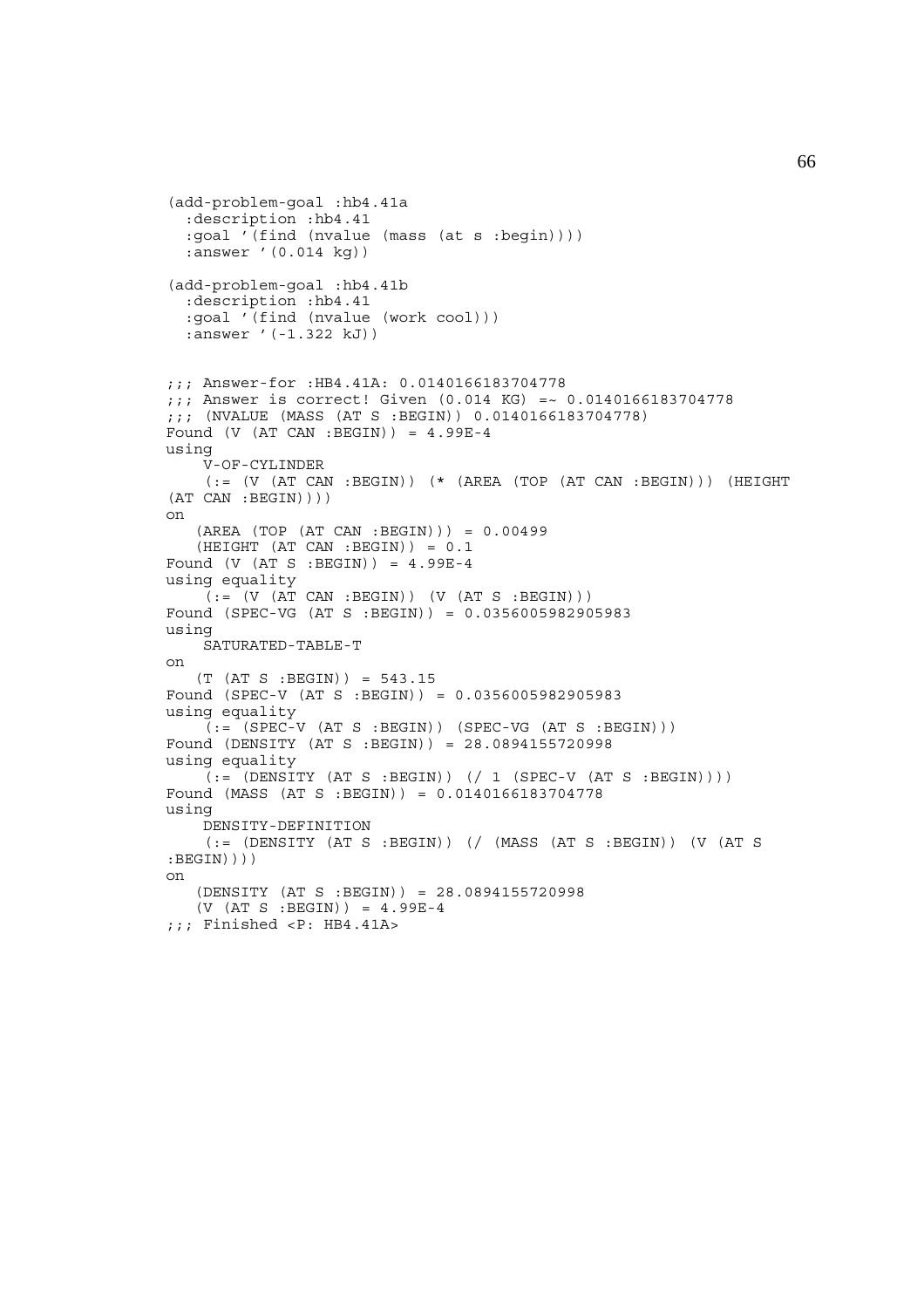

4.43 Water in the piston-cylinder device shown is initially 40 percent liquid and 60 percent vapor by mass and is at 0.2 MPa. A pressure of 0.4 MPa is required to raise the piston. The medium is heated to a final temperature of  $250^{\circ}$ C. Plot and label the process on a  $T$ - $\nu$  diagram. Determine (*a*) the mass of the H<sub>2</sub>O in the device and (*b*) the total work done in kilojoules.

```
(add-problem-description :hb4.43
  :givens '((piston (at can :begin))
            (dual-thermodynamic-stuff (at S :begin))
            (inside (at S :begin) (at can :begin))
            (direction (at can :begin) :up)
            (piston-stop-for (at can :begin) (at stop :begin))
            (under (at stop :begin) (top (at can :begin)))
            (nvalue (P (at s :begin)) 0.2 Mpa)
 (substance-of (at s :begin) water)
 (nvalue (dryness (at s :begin)) 0.6)
            (circular-cylinder (at can :begin))
            (nvalue (radius (top (at can :begin))) 0.06 m)
            (nvalue (height (at can :begin)) 0.30 m)
            (heating htr (at s :begin) (at s :end))
            (nvalue (P (at s :end)) 0.4 Mpa)
            (nvalue (T (at S :end)) 250 C)))
(add-problem-goal :hb4.43a
   :description :hb4.43
   :goal '(find (nvalue (mass (at s :begin))))
   :answer '(0.006379 kg))
(add-problem-goal :hb4.43b
   :description :hb4.43
   :goal '(find (nvalue (work htr)))
   :answer '(0.1613 kJ))
;;; Answer-for :HB4.43A: 0.00637809854758905
;;; Answer is correct! Given (0.006379 KG) =~ 0.00637809854758905
```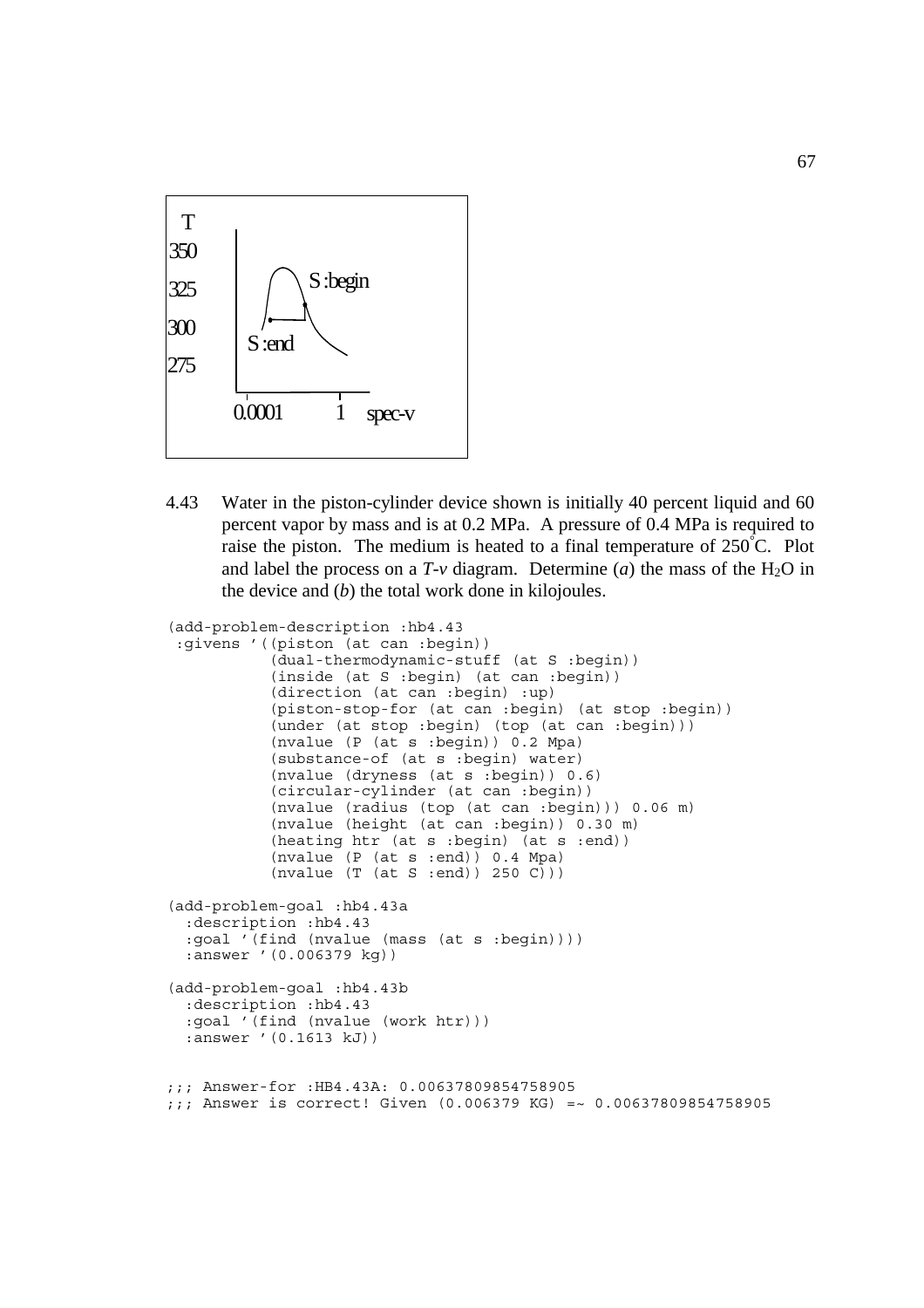```
;;; (NVALUE (MASS (AT S :BEGIN)) 0.00637809854758905)
Found (AREA (TOP (AT CAN :BEGIN))) = 0.0113097335529233
using equality
     \vec{a} := (AREA (TOP (AT CAN :BEGIN))) (* PI (RADIUS (TOP (AT CAN
:BEGIN))) (RADIUS (TOP (AT CAN :BEGIN)))))
Found (V (AT CAN :BEGIN)) = 0.00339292006587698
using
      V-OF-CYLINDER
     (:= (V (AT CAN : BEGIN)) ( * (AREA (TOP (AT CAN : BEGIN))) (HEIGHT)(AT CAN :BEGIN))))
on
     (HEIGHT (AT CAN :BEGIN)) = 0.3
     (AREA (TOP (AT CAN :BEGIN))) = 0.0113097335529233
Found (V (AT S :BEGIN)) = 0.00339292006587698
using equality
     (i = (V (AT CAN : BEGIN)) (V (AT S : BEGIN)))Found (SPEC-VF (AT S :BEGIN)) = 0.00106049
using
     SATURATED-TABLE-P
on
    (P (AT S : BEGIN)) = 200000.0Found (SPEC-VG (AT S : BEGIN)) = 0.8859using
     SATURATED-TABLE-P
on
     (P (AT S :BEGIN)) = 200000.0
Found (SPEC-V (AT S :BEGIN)) = 0.531964196
using
      V-SATURATED-STUFF
      (:= (SPEC-V (AT S :BEGIN)) (+ (SPEC-VF (AT S :BEGIN)) (* (DRYNESS
(AT S : BEGIN) ( - (SPEC-VG (AT S : BEGIN)) (SPEC-VF (AT S : BEGIN)))))on
    (DRYNESS (AT S : BEGIN)) = 0.6 (SPEC-VG (AT S :BEGIN)) = 0.8859
     (SPEC-VF (AT S :BEGIN)) = 0.00106049
Found (DENSITY (AT S :BEGIN)) = 1.87982576180747
using equality
     (i = \text{?}}(DEFedian) \cup (1 \text{?}}(F \text{ or } 1 \text{?}) \cup (1 \text{?}}(F \text{ or } 1 \text{?}) \cup (1 \text{?}}(F \text{ or } 1 \text{?}) \cup (1 \text{?}}(F \text{ or } 1 \text{?}) \cup (1 \text{?}}(F \text{ or } 1 \text{?}) \cup (1 \text{?}}(F \text{ or } 1 \text{?}) \cup (1 \text{?}}(F \text{ or } 1 \text{?}) \cup (1 \text{?}}(F \text{ or } 1 \text{?}) \cup (1 \text{?}}(F \text{ or } 1 \text{?}) \Found (MASS (AT S :BEGIN)) = 0.00637809854758905
using
      DENSITY-DEFINITION
      (:= (DENSITY (AT S :BEGIN)) (/ (MASS (AT S :BEGIN)) (V (AT S
:BEGIN))))
on
     (DENSITY (AT S :BEGIN)) = 1.87982576180747
     (V (AT S :BEGIN)) = 0.00339292006587698
;;; Finished <P: HB4.43A>
```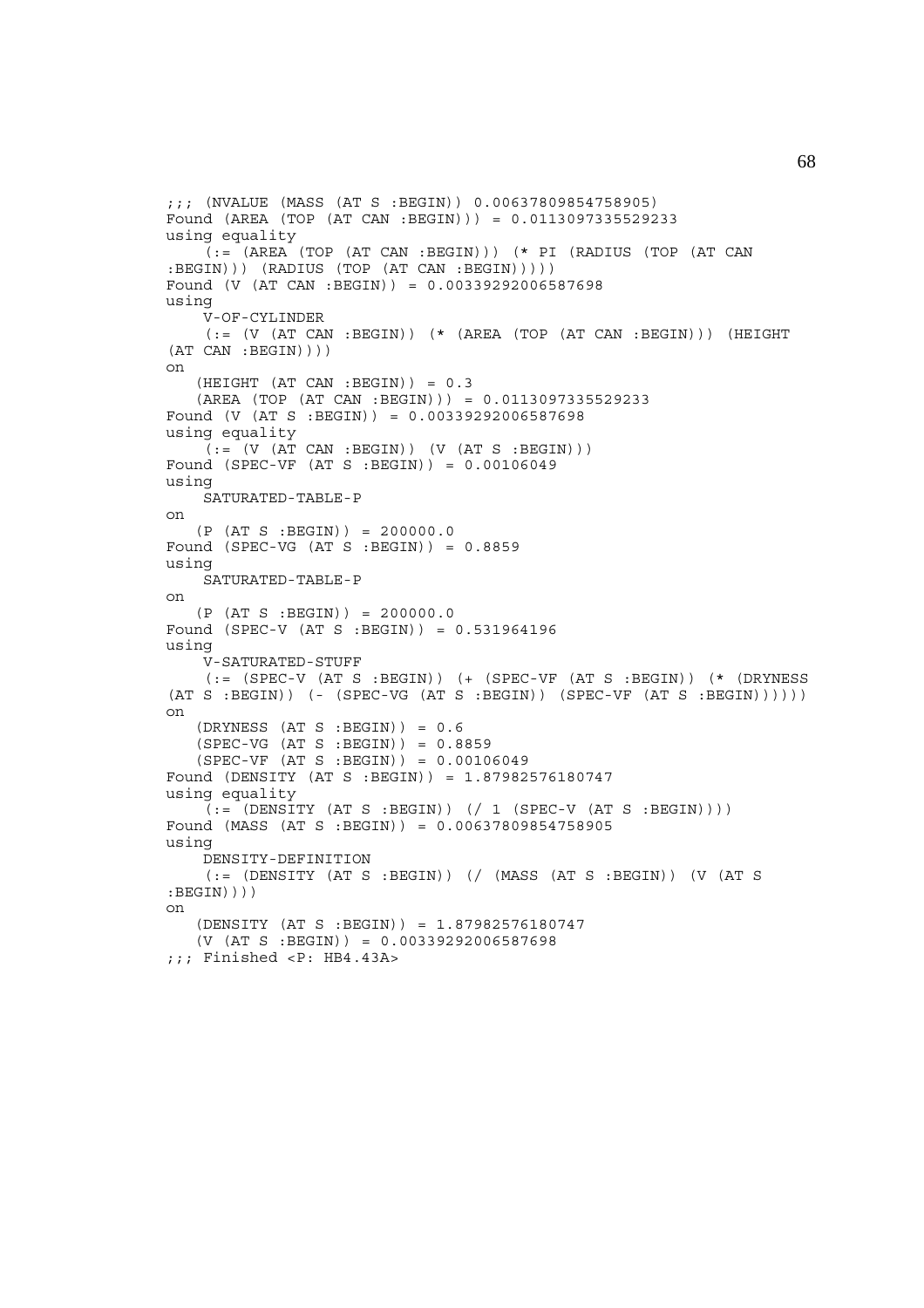

4.45 A frictionless piston-cylinder device containing H20 is shown. The initial conditions are  $P_1 = 80$  kPa and  $T_1 = 90$ °C. A pressure of 101.3 kPa is required to move the piston. If the H<sub>2</sub>O is heated to a final temperature of  $300^{\circ}$ C, calculate the heat transfer and work (in kilojoules per kilogram).

```
(add-problem-description :hb4.45
  :givens '((piston (at can :begin))
             (static-thermodynamic-stuff (at S :begin))
             (inside (at S :begin) (at can :begin))
            (direction (at can :begin) :up)
            (piston-stop-for (at can :begin) (at stop :begin))
            (under (at stop :begin) (top (at can :begin)))
            (substance-of (at s :begin) water)
            (nvalue (P (at s :begin)) 80 kPa)
             (nvalue (T (at s :begin)) 90 C)
             (heating htr (at s :begin) (at s :end))
             (nvalue (T (at s :end)) 300 C)
            (nvalue (P (at s :end)) 101.3 kPa)))
(add-problem-goal :hb4.45a
   :description :hb4.45
   :goal '(find (nvalue (spec-q htr)))
   :answer '(2697 kJ/kg))
(add-problem-goal :hb4.45b
   :description :hb4.45
   :goal '(find (nvalue (spec-work htr)))
   :answer '(263.7 kJ/kg))
;;; Answer-for :HB4.45A: 2671437.36831052
;;; Answer is correct! Given (2697 KJ/KG) =~ 2671.43736831052
;;; (NVALUE (SPEC-Q HTR) 2671437.36831052)
Found (SPEC-U (AT S :BEGIN)) = 376192.742671985
using
     SUBCOOLED-P-T
on
    (P (AT S :BEGIN)) = 80000
```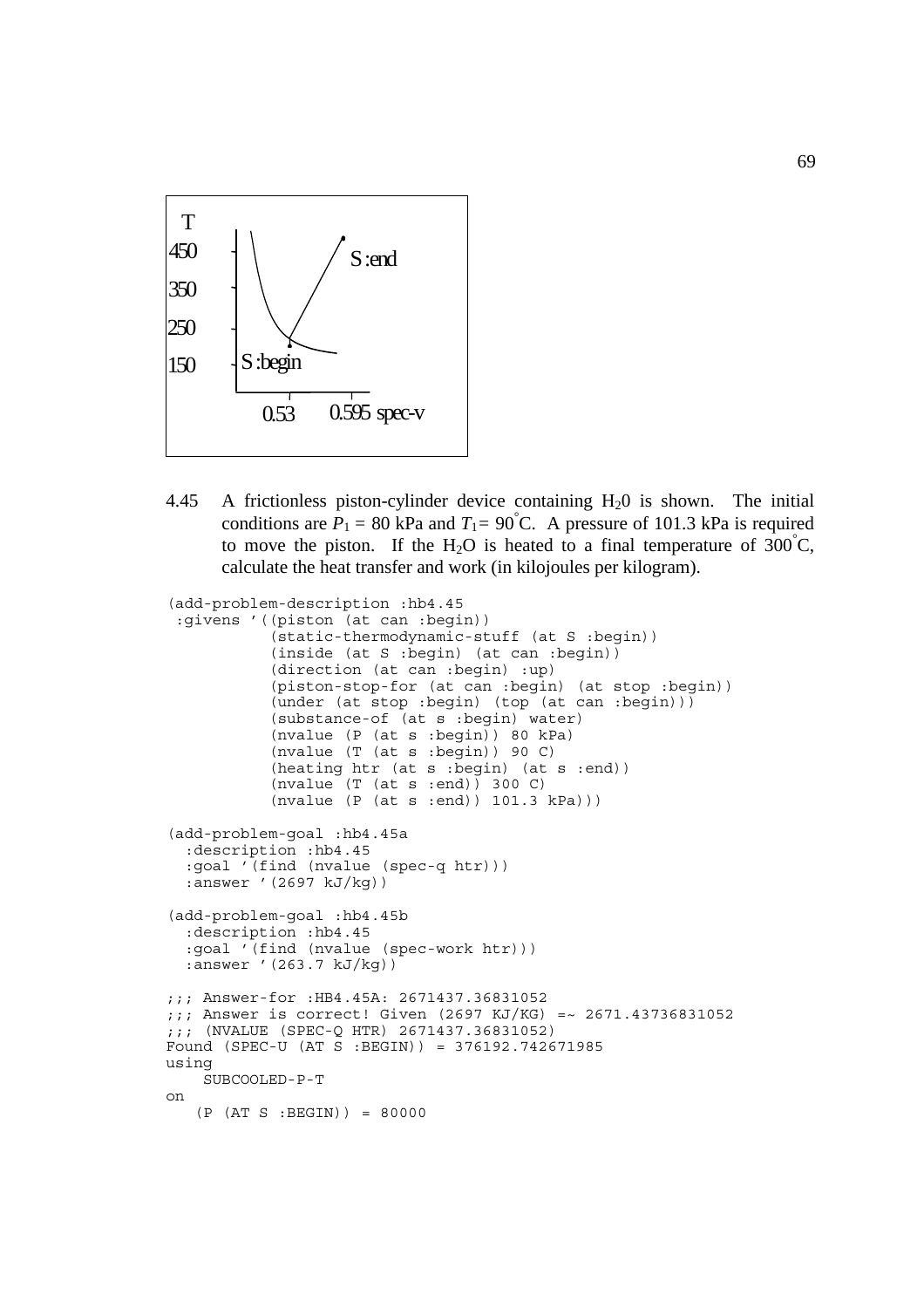```
 (T (AT S :BEGIN)) = 363.15
Found (SPEC-V (AT S :BEGIN)) = 0.00103465027557186
using
     SUBCOOLED-T-SPEC-U
on
    (T (AT S :BEGIN)) = 363.15
    (SPEC-U (AT S :BEGIN)) = 376192.742671985
Found (SPEC-U (AT S :END)) = 2810075.3
using
    SUPERHEATED-P-T
on
    (T (AT S :END)) = 573.15
   (P (AT S : END)) = 101300.0Found (SPEC-V (AT S :END)) = 2.62160619999987
using
     SUPERHEATED-T-SPEC-U
\capn
    (T (AT S :END)) = 573.15
    (SPEC-U (AT S :END)) = 2810075.3
Found (SPEC-WORK HTR) = 237554.810982508
using
     SPEC-WORK=PDV-LINEAR
    (:= (SPEC-WORK HTR) (* (* (+ (P (AT S :BEGIN)) (P (AT S :END)))
0.5) (- (SPEC-V (AT S :END)) (SPEC-V (AT S :BEGIN)))))
on
    (P (AT S :BEGIN)) = 80000
   (P (AT S : END)) = 101300.0(SPEC-V (AT S : END)) = 2.62160619999987(SPEC-V (AT S :BEGIN)) = 0.00103465027557186
Found (SPEC-ENERGY (AT S :END)) = 2810075.3
using equality
    (:= (SPEC-ENERGY (AT S : END)) (SPEC-U (AT S : END)))Found (SPEC-ENERGY-END HTR) = 2810075.3
using equality
    (i = (SPEC - ENERGY - END HTR) (SPEC-ENERGY (AT S :END)))
Found (SPEC-ENERGY (AT S :BEGIN)) = 376192.742671985
using equality
    ( := (SPEC - ENERGY (AT S : BEGIN)) (SPEC - U (AT S : BEGIN)))Found (SPEC-ENERGY-BEGIN HTR) = 376192.742671985
using equality
    (:= (SPEC-ENERGY-BEGIN HTR) (SPEC-ENERGY (AT S :BEGIN)))
Found (SPEC-Q HTR) = 2671437.36831052
using
     SPEC-CONSERVATION-OF-ENERGY
     (:= (+ (SPEC-Q HTR) (SPEC-ENERGY-BEGIN HTR) (SPEC-ENERGY-INLET
HTR)) (+ (SPEC-ENERGY-END HTR) (SPEC-ENERGY-OUTLET HTR) (SPEC-WORK
HTR)))
on
    (SPEC-ENERGY-OUTLET HTR) = 0
    (SPEC-ENERGY-INLET HTR) = 0
    (SPEC-ENERGY-BEGIN HTR) = 376192.742671985
    (SPEC-ENERGY-END HTR) = 2810075.3
    (SPEC-WORK HTR) = 237554.810982508
;;; Finished <P: HB4.45A>
```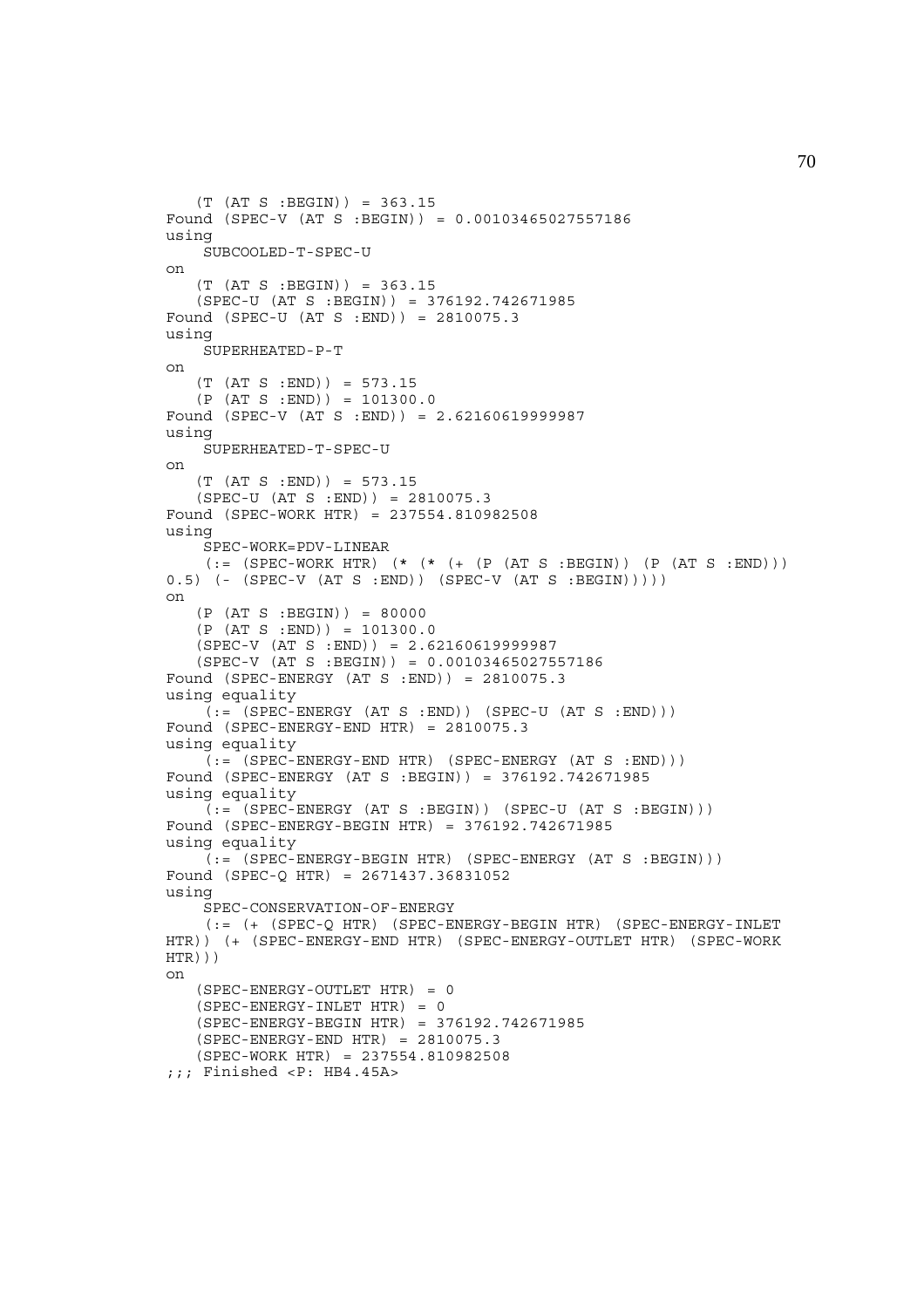```
;;; Answer-for :HB4.45B: 237554.594168299
;;; Answer is correct! Given (263.7 KJ/KG) =~ 237.554594168299
;;; (NVALUE (SPEC-WORK HTR) 237554.594168299)
Found (SPEC-V (AT S :BEGIN)) = 0.00103704204855044
using
     SUBCOOLED-P-T
on
    (P (AT S :BEGIN)) = 80000
   (T (AT S : BEGIN)) = 363.15Found (SPEC-V (AT S :END)) = 2.6216062
using
     SUPERHEATED-P-T
on
   (T (AT S : END)) = 573.15(P (AT S : END)) = 101300.0Found (SPEC-WORK HTR) = 237554.594168299
using
     SPEC-WORK=PDV-LINEAR
    (:= (SPEC-WORK HTR) (* (* (+ (P (AT S :BEGIN)) (P (AT S :END)))
0.5) (- (SPEC-V (AT S :END)) (SPEC-V (AT S :BEGIN)))))
on
    (P (AT S :BEGIN)) = 80000
   (P (AT S : END)) = 101300.0(SPEC-V (AT S : END)) = 2.6216062 (SPEC-V (AT S :BEGIN)) = 0.00103704204855044
;;; Finished <P: HB4.45B>
```
4.47 A frictionless piston-cylinder device containing  $H_2O$  is shown. The initial conditions are  $P = 400$  kPa and  $T = 800^{\circ}$ C. A pressure of 0.1 MPa is required to support the piston. There is a heat transfer from the device until  $T = 80^{\circ}$ C. Draw and label the process on a *T*-*v* plot, and calculate the heat transfer and work (kJ/kg) transferred.

```
(add-problem-description :hb4.47
 :givens '((piston (at can :begin))
            (static-thermodynamic-stuff (at S :begin))
            (inside (at S :begin) (at can :begin))
            (direction (at can :begin) :up)
            (piston-stop-for (at can :begin) (at stop :begin))
            (under (at stop :begin) (top (at can :begin)))
            (substance-of (at s :begin) water)
            (nvalue (P (at s :begin)) 400 kPa)
            (nvalue (T (at s :begin)) 800 C)
            (cooling cool (at s :begin) (at s :end))
            (nvalue (T (at s :end)) 80 C)
            (nvalue (P (at s :end)) 0.1 MPa)))
(add-problem-goal :hb4.47a
  :description :hb4.47
  :goal '(find (nvalue (spec-q cool)))
  :answer '(-3451 kJ/kg))
(add-problem-goal :hb4.47b
```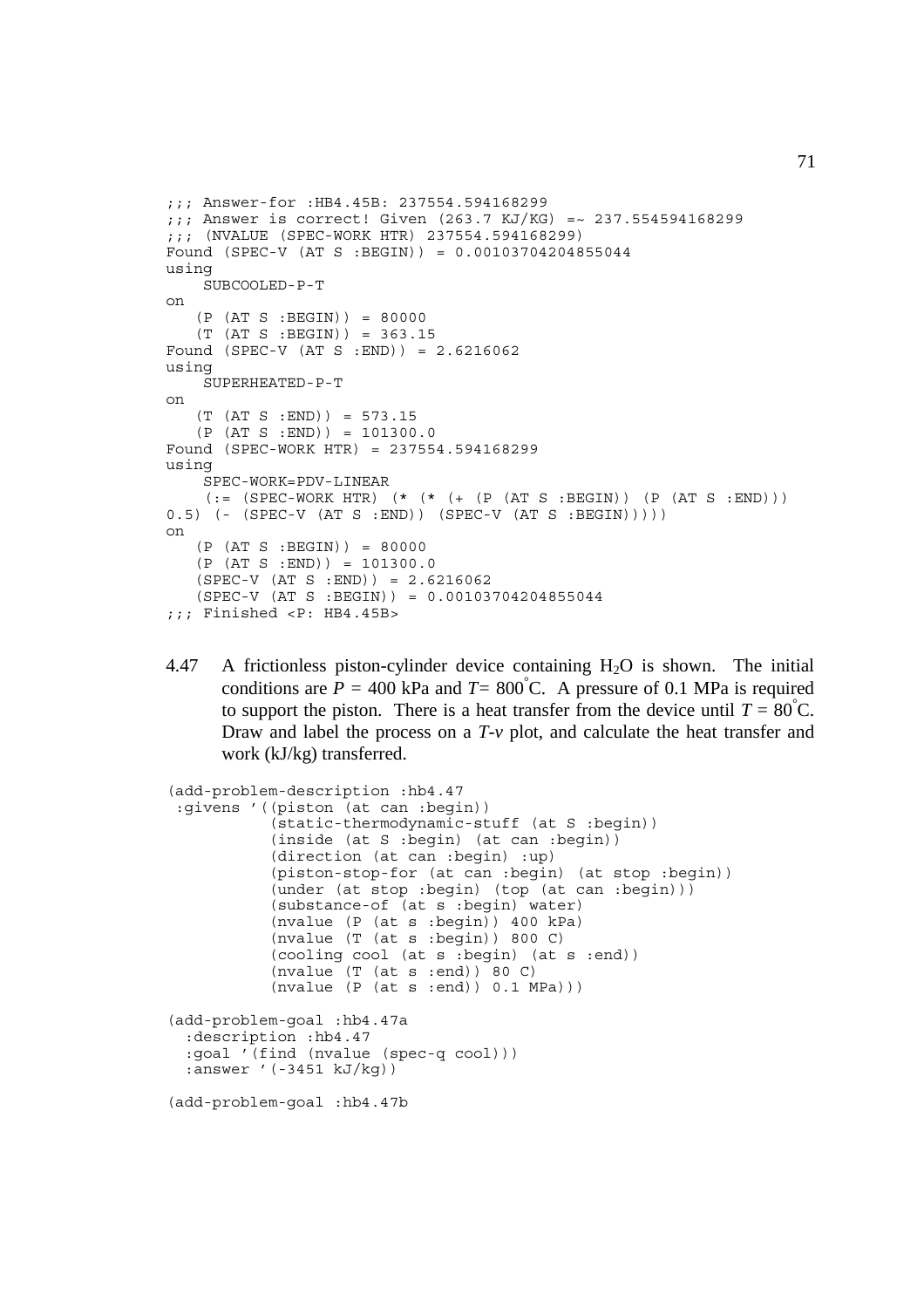```
 :description :hb4.47
   :goal '(find (nvalue (spec-work cool)))
   :answer '(-123.6 kJ/kg))
;;; Answer-for :HB4.47A: -3637607.75
;;; Answer is correct! Given (-3451 KJ/KG) =~ -3637.60775
;;; (NVALUE (SPEC-Q COOL) -3637607.75)
Found (SPEC-U (AT S :BEGIN)) = 3663400.0
using
     SUPERHEATED-P-T
on
    (P (AT S :BEGIN)) = 400000
    (T (AT S :BEGIN)) = 1073.15
Found (SPEC-V (AT S :BEGIN)) = 1.2373
using
     SUPERHEATED-T-SPEC-U
\capn
    (T (AT S :BEGIN)) = 1073.15
    (SPEC-U (AT S :BEGIN)) = 3663400.0
Found (SPEC-U (AT S :END)) = 334860.0
using
     SUBCOOLED-P-T
on
   (T (AT S : END)) = 353.15(P (AT S : END)) = 100000.0Found (SPEC-V (AT S :END)) = 0.001029
using
     SUBCOOLED-T-SPEC-U
on
    (T (AT S :END)) = 353.15
   (SPEC-U (AT S : END)) = 334860.0Found (SPEC-WORK COOL) = -309067.75
using
     SPEC-WORK=PDV-LINEAR
    (:= (SPEC-WORK COOL) (* (* (+ (P (AT S : BEGIN)) (P (AT S : END)))0.5) (- (SPEC-V (AT S :END)) (SPEC-V (AT S :BEGIN)))))
on
   (P (AT S : BEGIN)) = 400000(P (AT S : END)) = 100000.0(SPEC-V (AT S : END)) = 0.001029 (SPEC-V (AT S :BEGIN)) = 1.2373
Found (SPEC-ENERGY (AT S :END)) = 334860.0
using equality
    (:=(SPEC-ENERGY (AT S : END)) (SPEC-U (AT S : END)))Found (SPEC-ENERGY-END COOL) = 334860.0
using equality
    (:= (SPEC-ENERGY-END COOL) (SPEC-ENERGY (AT S :END)))
Found (SPEC-ENERGY (AT S :BEGIN)) = 3663400.0
using equality
    (:= (SPEC-ENERGY (AT S : BEGIN)) (SPEC-U (AT S : BEGIN)))Found (SPEC-ENERGY-BEGIN COOL) = 3663400.0
using equality
    (:= (SPEC-ENERGY-BEGIN COOL) (SPEC-ENERGY (AT S :BEGIN)))
Found (SPEC-Q COOL) = -3637607.75
using
     SPEC-CONSERVATION-OF-ENERGY
```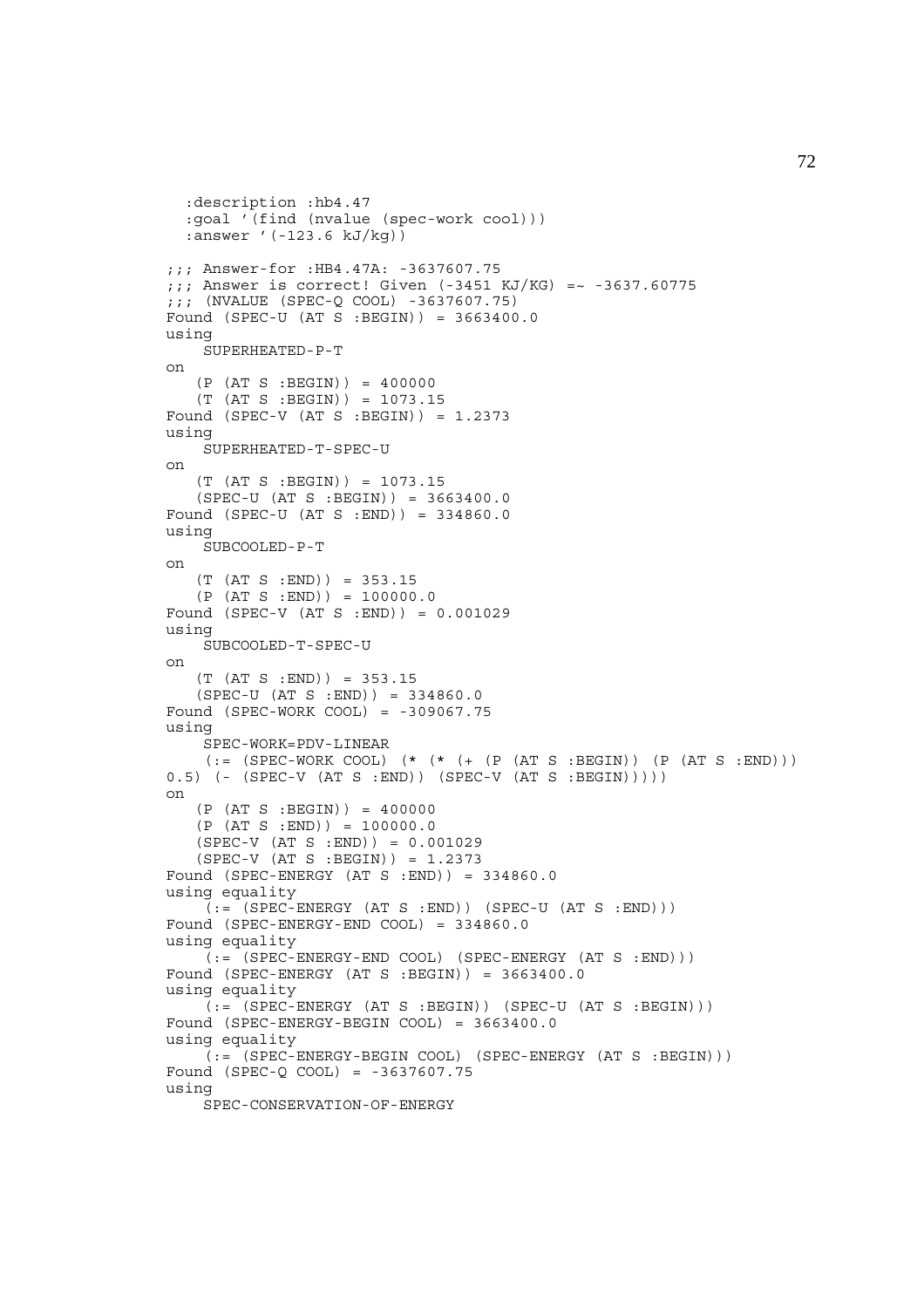```
 (:= (+ (SPEC-Q COOL) (SPEC-ENERGY-BEGIN COOL) (SPEC-ENERGY-INLET
COOL)) (+ (SPEC-ENERGY-END COOL) (SPEC-ENERGY-OUTLET COOL) (SPEC-WORK
COOL)))
on
    (SPEC-ENERGY-OUTLET COOL) = 0
    (SPEC-ENERGY-INLET COOL) = 0
    (SPEC-ENERGY-BEGIN COOL) = 3663400.0
    (SPEC-ENERGY-END COOL) = 334860.0
    (SPEC-WORK COOL) = -309067.75
;;; Finished <P: HB4.47A>
;;; Answer-for :HB4.47B: -309067.75
;;; (NVALUE (SPEC-WORK COOL) -309067.75)
Found (SPEC-V (AT S : BEGIN)) = 1.2373using
     SUPERHEATED-P-T
on
    (P (AT S :BEGIN)) = 400000
    (T (AT S :BEGIN)) = 1073.15
Found (SPEC-V (AT S :END)) = 0.001029
using
    SUBCOOLED-P-T
on
    (T (AT S :END)) = 353.15
   (P (AT S : END)) = 100000.0Found (SPEC-WORK COOL) = -309067.75
using
     SPEC-WORK=PDV-LINEAR
    ( := (SPEC-WORK COOL) (* (* ( + (P (AT S : BEGIN)) (P (AT S : END)))0.5) (- (SPEC-V (AT S :END)) (SPEC-V (AT S :BEGIN)))))
on
   (P (AT S : BEGIN)) = 400000(P (AT S : END)) = 100000.0 (SPEC-V (AT S :END)) = 0.001029
    (SPEC-V (AT S :BEGIN)) = 1.2373
;;; Finished <P: HB4.47B>
```
4.57S Water in a rigid vessel initially at the critical point is cooled until the pressure is 20 MPa. Determine the work and heat transfer (kJ/kg) for the process.

```
(add-problem-description :hb4.57
 :givens '((container (at can :begin))
            (static-thermodynamic-stuff (at S :begin))
            (inside (at S :begin) (at can :begin))
            (rigid (at can :begin))
            (substance-of (at s :begin) water)
            (= (P (at s :begin)) (P-critical water))
            (= (T (at s :begin)) (T-critical water))
            (cooling cool (at s :begin) (at s :end))
            (nvalue (P (at s :end)) 20 MPa)))
(add-problem-goal :hb4.57a
  :description :hb4.57
```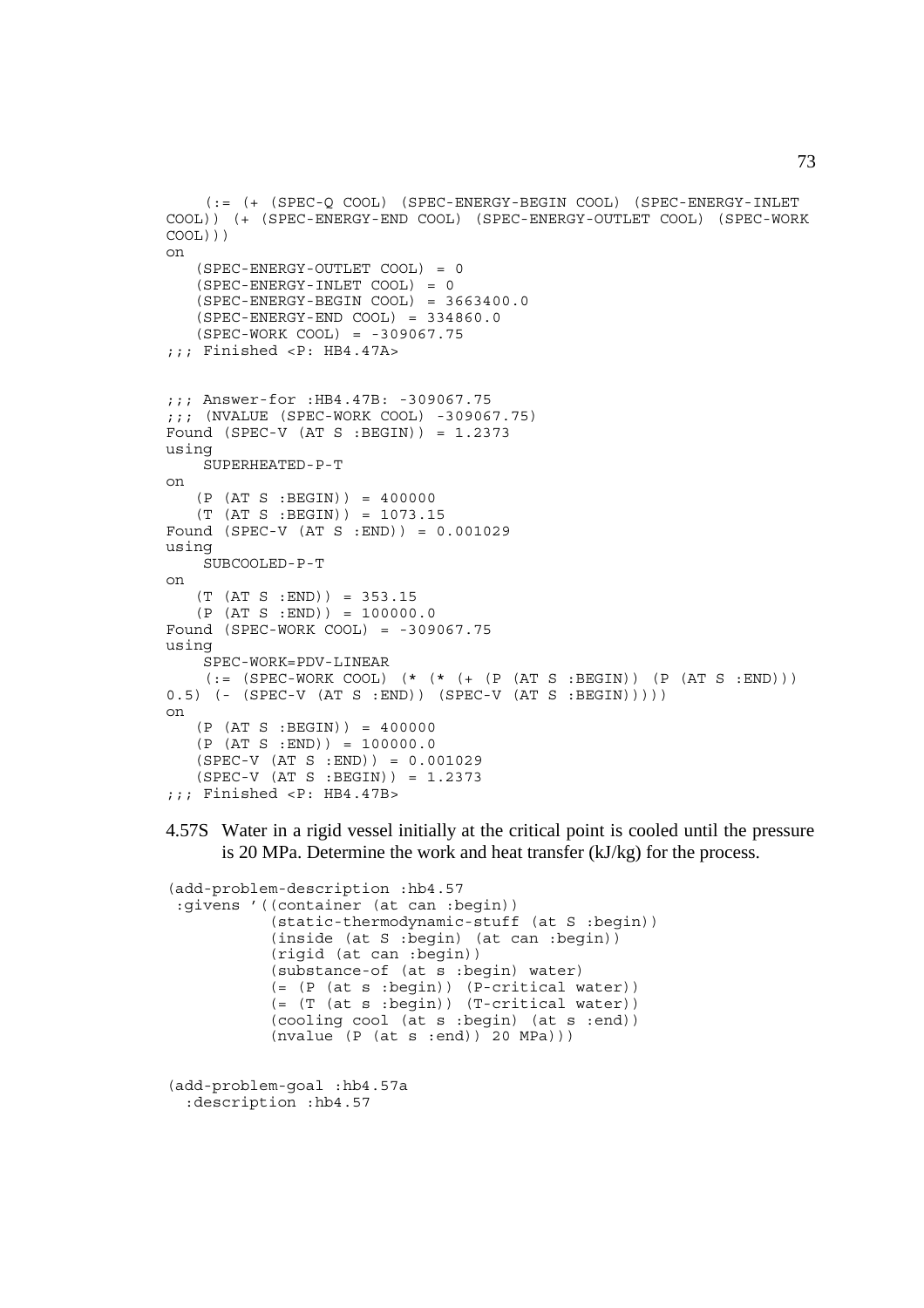```
 :goal '(find (nvalue (work cool)))
  :answer '(0))
(add-problem-goal :hb4.57b
   :description :hb4.57
   :goal '(find (nvalue (spec-q cool)))
  :answer '(-88.3 kj/kg))
;;; Answer-for :HB4.57A: 0
;;; Answer is correct! Given (0) =~ 0
;;; (NVALUE (WORK COOL) 0)
;;; There is no work in rigid containers
;;; Finished <P: HB4.57A>
```
4.65 Air in a nonflow device is heated isobarically from  $10^{\circ}$ C and 200 kPa to 400 $^{\circ}$ C. Determine the work (kJ/kg) and heat transferred (kJ/kg).

```
(add-problem :hb4.65
  :givens '((container (at can :begin))
            (static-thermodynamic-stuff (at S :begin))
            (inside (at S :begin) (at can :begin))
            (substance-of (at s :begin) air)
            (nvalue (P (at s :begin)) 200 kPa)
             (nvalue (T (at s :begin)) 10 C)
             (heating htr (at s :begin) (at s :end))
             (isobaric htr)
             (nvalue (T (at s :end)) 400 C))
  :goal '(find (nvalue (spec-work htr)))
  :answer '(111.93 kJ/kg))
;;; Answer-for :HB4.65: 111930.0
j;; Answer is correct! Given (111.93 KJ/KG) =~ 111.93
;;; (NVALUE (SPEC-WORK HTR) 111930.0)
Found (P (AT S :END)) = 200000
using equality
    ( := (P (AT S : BEGIN)) (P (AT S : END)))Found (SPEC-V (AT S :END)) = 0.96597025
using
     IDEAL-GAS-SPEC-VOLUME
    (:= (* (P (AT S :END)) (SPEC-V (AT S :END))) (* (R AIR) (T (AT S
:END))))
on
   (P (AT S : END)) = 200000 (T (AT S :END)) = 673.15
   (R AIR) = 287Found (SPEC-V (AT S :BEGIN)) = 0.40632025
using
     PSPEC-V/T=P2SPEC-V2/T2
    (:= \left(\frac{\ }{\ } (* \left(P (AT S :BEGIN)) (SPEC-V (AT S :BEGIN))) (T (AT S
:BEGIN))) (/ (* (P (AT S :END)) (SPEC-V (AT S :END))) (T (AT S
:END))))
on
   (P (AT S : BEGIN)) = 200000
```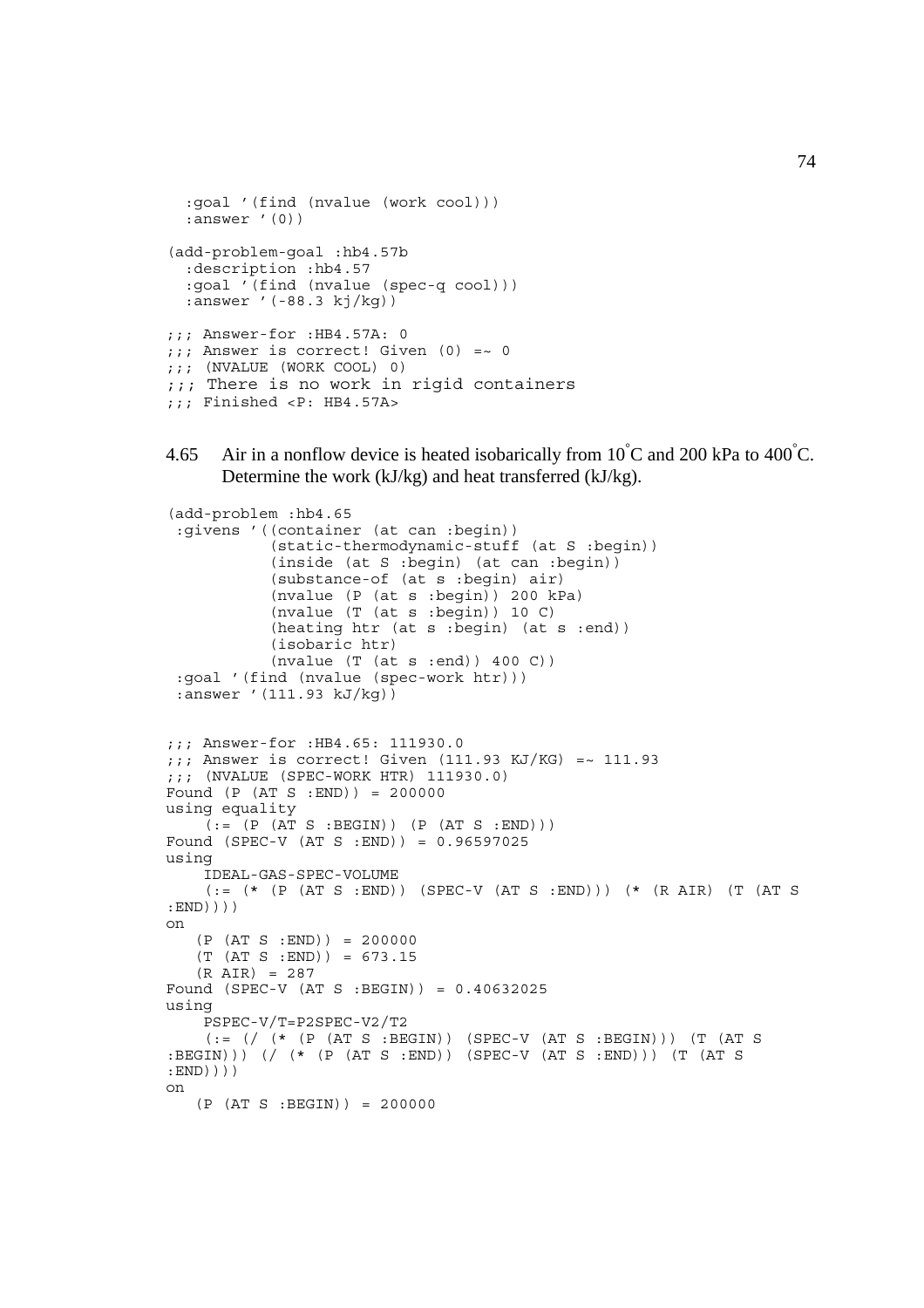```
 (T (AT S :BEGIN)) = 283.15
    (P (AT S :END)) = 200000
   (T (AT S : END)) = 673.15 (SPEC-V (AT S :END)) = 0.96597025
Found (SPEC-WORK HTR) = 111930.0using
     SPEC-WORK=PDV-ISOBARIC
    (:= (SPEC-WORK HTR) (* (P (AT S :BEGIN)) (- (SPEC-V (AT S :END))
(SPEC-V (AT S : BEGIN))))
on
   (P (AT S : BEGIN)) = 200000 (SPEC-V (AT S :END)) = 0.96597025
    (SPEC-V (AT S :BEGIN)) = 0.40632025
;;; Finished <P: HB4.65>
```
4.69 Oxygen (0.1 kg) is contained in a cylinder fitted with a piston. The initial conditions are 150 kPa and 20° C. Weights are then added to the piston, and the  $O<sub>2</sub>$  is slowly compressed isothermally until the final pressure is 500 kPa. Determine the change in internal energy ( $kJ/kg$ ) and the final volume (m<sup>3</sup>).

```
(add-problem-description :hb4.69
  :givens '((piston (at can :begin))
             (static-thermodynamic-stuff (at S :begin))
             (inside (at S :begin) (at can :begin))
             (direction (at can :begin) :up)
             (substance-of (at s :begin) oxygen)
             (nvalue (mass (at s :begin)) 0.1 kg)
             (nvalue (P (at s :begin)) 150 kPa)
             (nvalue (T (at s :begin)) 20 C)
             (compressing cmp (at s :begin) (at s :end))
             (isothermal cmp)
            (nvalue (P (at s :end)) 500 kPa)))
(add-problem-goal :hb4.69a
   :description :hb4.69
   :extras '((given-equation u-difference
               (:= (delta-U cmp)
                ( - (U (at s :end)) (U (at s :begin))))) :goal '(find (nvalue (delta-U cmp)))
  :answer '(0))
(add-problem-goal :hb4.69b
   :description :hb4.69
  :goal '(find (nvalue (V (at s :end))))
 :answer '(0.0152 m<sup>^</sup>3))
;;; Answer-for :HB4.69A: 0.0
::: Answer is correct! Given (0) = 0.0;;; (NVALUE (DELTA-U CMP) 0.0)
Found (SPEC-U (AT S :BEGIN)) = 193185.85
using
     IDEAL-GAS-INTERNAL-ENERGY
    (:=(SPEC-U (AT S : BEGIN)) (* (CV OXYGEN) (T (AT S : BEGIN))))
```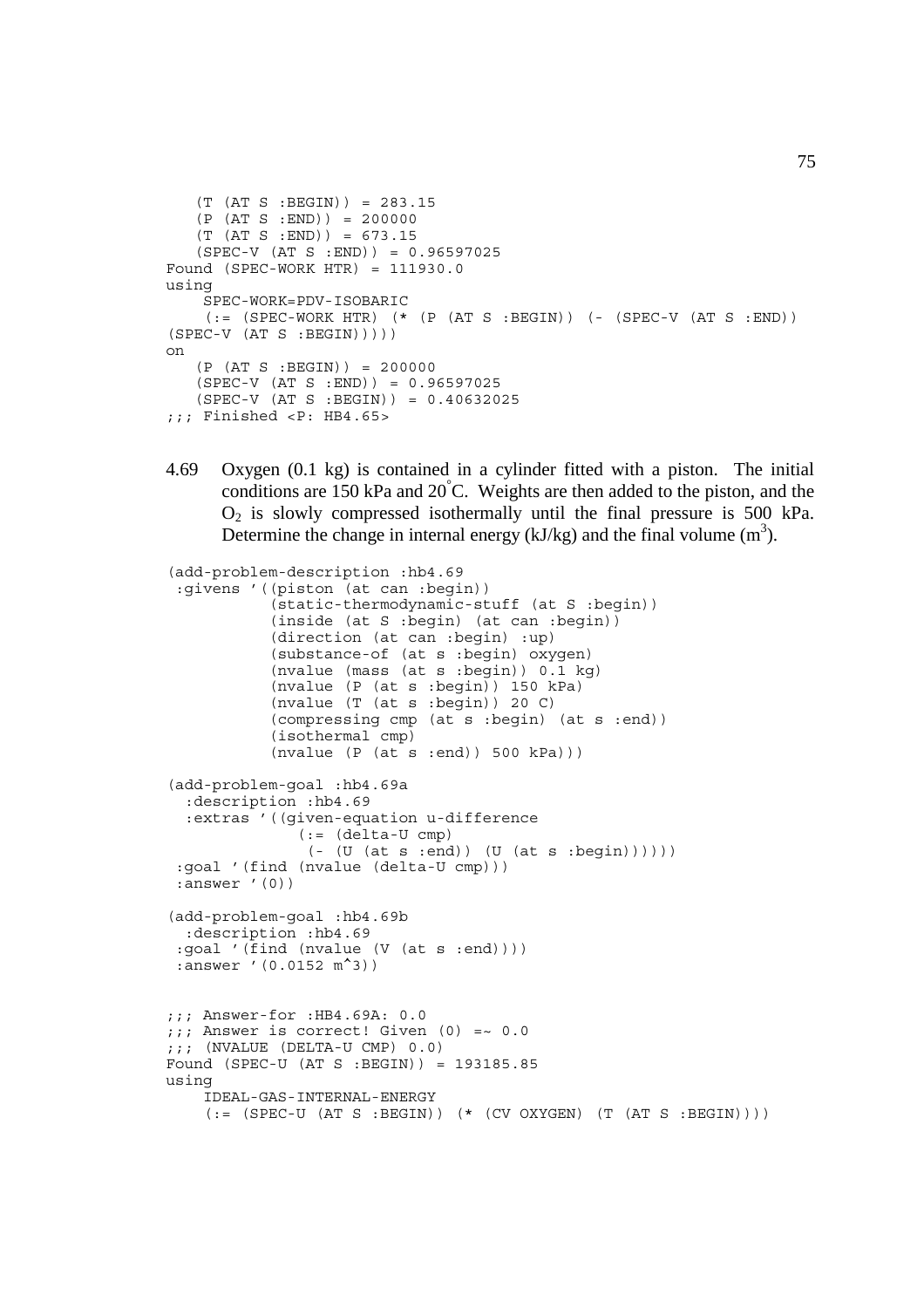```
on
   (T (AT S : BEGIN)) = 293.15(CV OXYGEN) = 659.0Found (U (AT S :BEGIN)) = 19318.585
using
     SPEC-U-DEFINITION
    (: (SPEC-U (AT S :BEGIN)) (/ (U (AT S :BEGIN)) (MASS (AT S
:BEGIN))))
on
   (MASS (AT S : BEGIN)) = 0.1 (SPEC-U (AT S :BEGIN)) = 193185.85
Found (MASS-BEGIN CMP) = 0.1
using equality
   (i = (MASS-BEGIN~\text{CMP}) (MASS (AT S : BEGIN)))Found (MASS-END CMP) = 0.1
using
     CONSERVATION-OF-MASS
     (:= (+ (MASS-BEGIN CMP) (MASS-INLET CMP)) (+ (MASS-END CMP)
(MASS-OUTLET CMP)))
on
    (MASS-BEGIN CMP) = 0.1
    (MASS-OUTLET CMP) = 0
    (MASS-INLET CMP) = 0
Found (MASS (AT S : END)) = 0.1
using equality
   ( := (MASS-END CMP) (MASS (AT S : END)))Found (T (AT S :END)) = 293.15
using equality
    (i = (T (AT S : BEGIN)) (T (AT S : END)))Found (SPEC-U (AT S :END)) = 193185.85
using
     IDEAL-GAS-INTERNAL-ENERGY
    (:= (SPEC-U (AT S : END)) ( * (CV OXYZEN) (T (AT S : END)))))on
   (T (AT S : END)) = 293.15(CV OXYGEN) = 659.0Found (U (AT S :END)) = 19318.585
using
    SPEC-U-DEFINITION
    (:=(SPEC-U (AT S : END)) ((U (AT S : END)) (MAS S (AT S : END))))on
    (SPEC-U (AT S :END)) = 193185.85
    (MASS (AT S :END)) = 0.1
Found (DELTA-U CMP) = 0.0
using
     U-DIFFERENCE
    (:=[[[[L]T A-U CMP] ( - [U (AT S : END)) (U (AT S : BEGIN)]))on
    (U (AT S :END)) = 19318.585
    (U (AT S :BEGIN)) = 19318.585
;;; Finished <P: HB4.69A>
;;; Answer-for :HB4.69B: 0.0152438
;;; Answer is correct! Given (0.0152 M^3) =~ 0.0152438
;;; (NVALUE (V (AT S :END)) 0.0152438)
```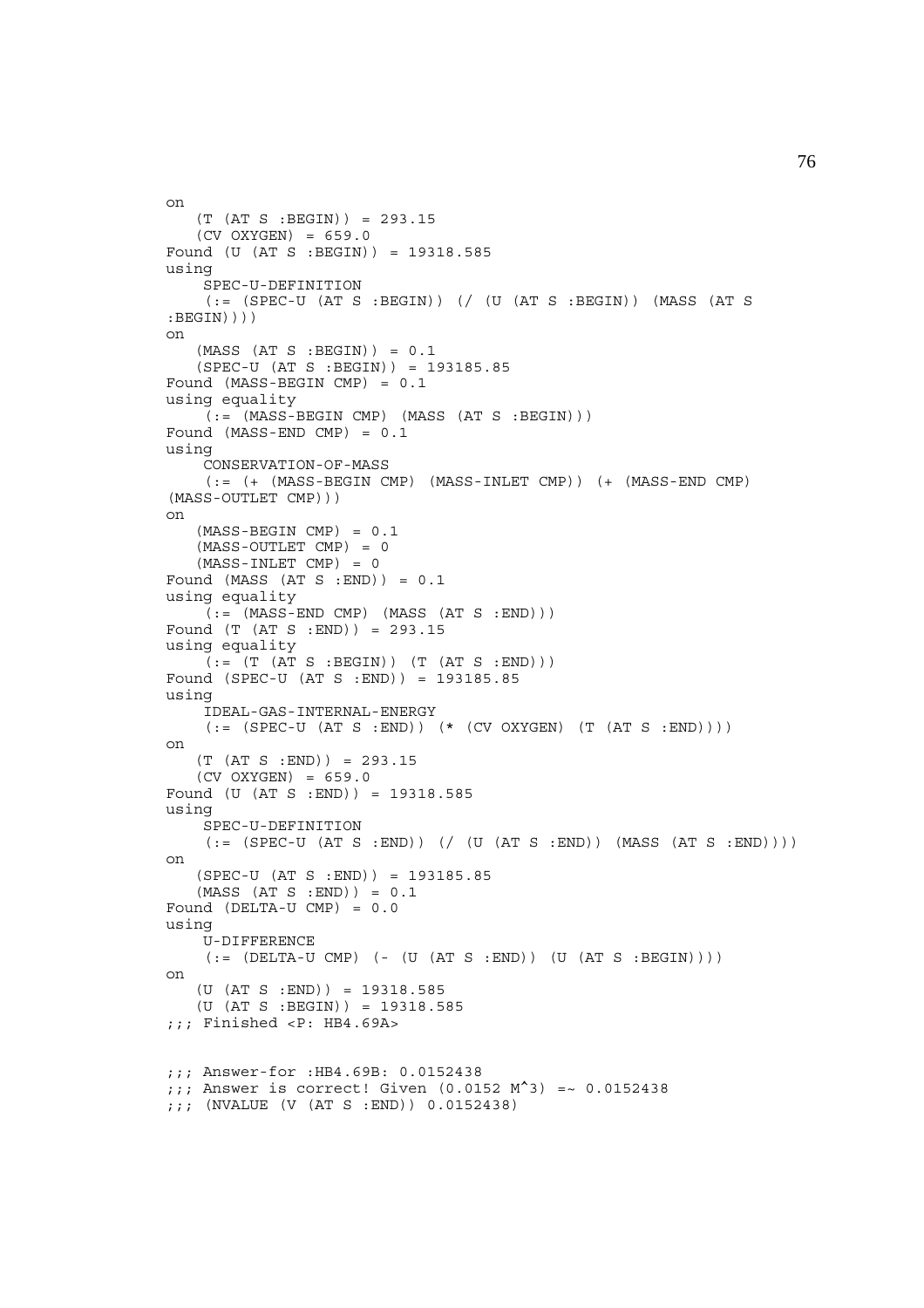```
Found (R OXYZEN) = 260.0using
     CP-CV-R-RELATION
    (:= (CP OXYGEN) (+ (CV OXYGEN) (R OXYGEN)))on
    (CV OXYGEN) = 659.0
    (CP OXYGEN) = 919.0
Found (V (AT S :BEGIN)) = 0.0508126666666667
using
     IDEAL-GAS-LAW
     (:= (* (P (AT S :BEGIN)) (V (AT S :BEGIN))) (* (MASS (AT S
:BEGIN)) (R OXYGEN) (T (AT S :BEGIN))))
on
   (MASS (AT S : BEGIN)) = 0.1(P (AT S : BEGIN)) = 150000 (T (AT S :BEGIN)) = 293.15
    (R OXYGEN) = 260.0
Found (T (AT S :END)) = 293.15
using equality
    (:=(T (AT S : BEGIN)) (T (AT S : END)))Found (V (AT S :END)) = 0.0152438
using
     PV/T=P2V2/T2
    (:= ( / (* (P (AT S :BEGIN)) (V (AT S :BEGIN))) (T (AT S :BEGIN)))
\left(\begin{array}{ccc} \ast & (P & (AT S : END)) & (V & (AT S : END))) & (T & (AT S : END))) \end{array}\right)on
    (P (AT S :BEGIN)) = 150000
    (T (AT S :BEGIN)) = 293.15
   (T (AT S : END)) = 293.15(P (AT S : END)) = 500000(V (AT S : BEGIN)) = 0.0508126666666667;;; Finished <P: HB4.69B>
```
4.71 One kilogram of air in a closed, rigid container under goes a process such that its temperature increases from 10 to  $50^{\circ}$ C. The volume of the container is  $25,000 \text{ cm}^3$ . Find the amount of work done during the process.

```
(add-problem :hb4.71
  :givens '((container (at can :begin))
            (static-thermodynamic-stuff (at S :begin))
            (inside (at S :begin) (at can :begin))
            (rigid (at can :begin))
            (closed (at can :begin))
            (substance-of (at s :begin) AIR)
            (nvalue (T (at s :begin)) 10 C)
           (nvalue (V (at can : begin)) 25000 cm^23)
 (contained-process mystery (at s :begin) (at s :end))
 (nvalue (T (at s :end)) 50 C))
  :goal '(find (nvalue (work mystery)))
  :answer '(0))
;;; Answer-for :HB4.71: 0
;;; Answer is correct! Given (0) =~ 0
```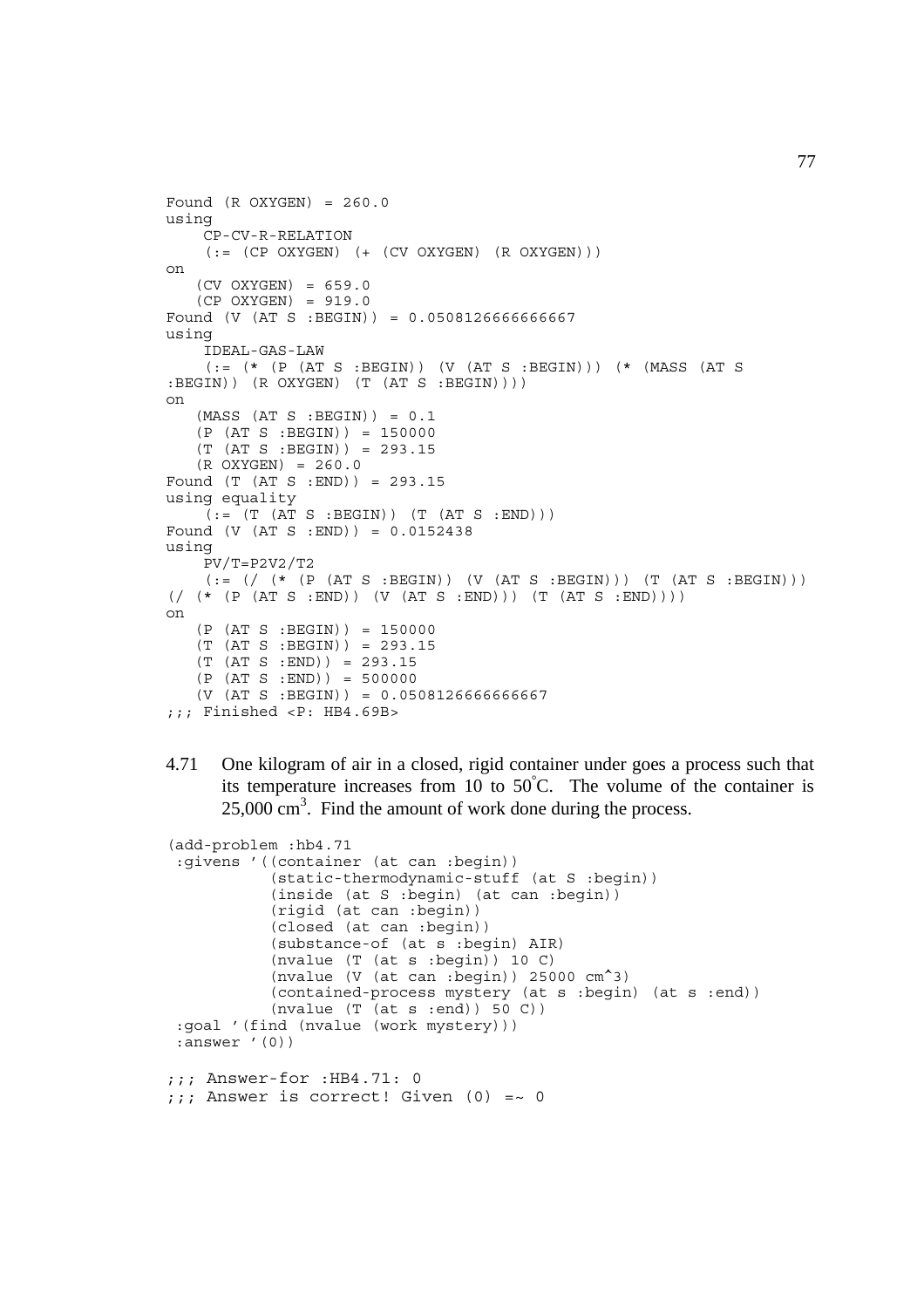```
;;; (NVALUE (WORK MYSTERY) 0)
;;; There is no work in rigid containers
;;; Finished <P: HB4.71>
```
4.73 Oxygen in a system undergoes the process shown on the *P*-*v* diagram. Find the work done. Is it work done on or by the system?

```
(add-problem :hb4.73
 :givens '((static-thermodynamic-stuff (at S :begin))
            (substance-of (at s :begin) oxygen)
            (process cmp (at s :begin) (at s :end))
            (given-graph P-v-4.73))
 :goal '(find (nvalue (spec-work cmp)))
 :answer '(175 kJ/kg))
```
- 4.79 Air is cooled in a closed rigid vessel from a temperature of  $600^{\circ}$ C and pressure of 4.0 MPa to a temperature of  $100^{\circ}$ C.
- (*a*) How much work is done?

```
(b) What is the final pressure?
(add-problem-description :hb4.79
  :givens '((container (at can :begin))
            (static-thermodynamic-stuff (at S :begin))
            (inside (at S :begin) (at can :begin))
            (rigid (at can :begin))
             (closed (at can :begin))
             (substance-of (at s :begin) air)
            (nvalue (P (at s :begin)) 4.0 MPa)
            (nvalue (T (at s :begin)) 600 C)
            (cooling cool (at s :begin) (at s :end))
            (nvalue (T (at s :end)) 100 C)))
(add-problem-goal :hb4.79a
   :description :hb4.79
   :goal '(find (nvalue (work cool)))
   :answer '(0))
(add-problem-goal :hb4.79b
   :description :hb4.79
   :extras '((given-equation constant-spec-v
              (:=(spec-v (at s :end)) (spec-v (at s :begin))))) :goal '(find (nvalue (P (at s :end))))
   :answer '(1.709 MPa))
;;; Answer-for :HB4.79B: 1709442.82196644
;;; Answer is correct! Given (1.709 MPA) =~ 1.70944282196644
;;; (NVALUE (P (AT S :END)) 1709442.82196644)
Found (SPEC-V (AT S :BEGIN)) = 0.0626485125
using
```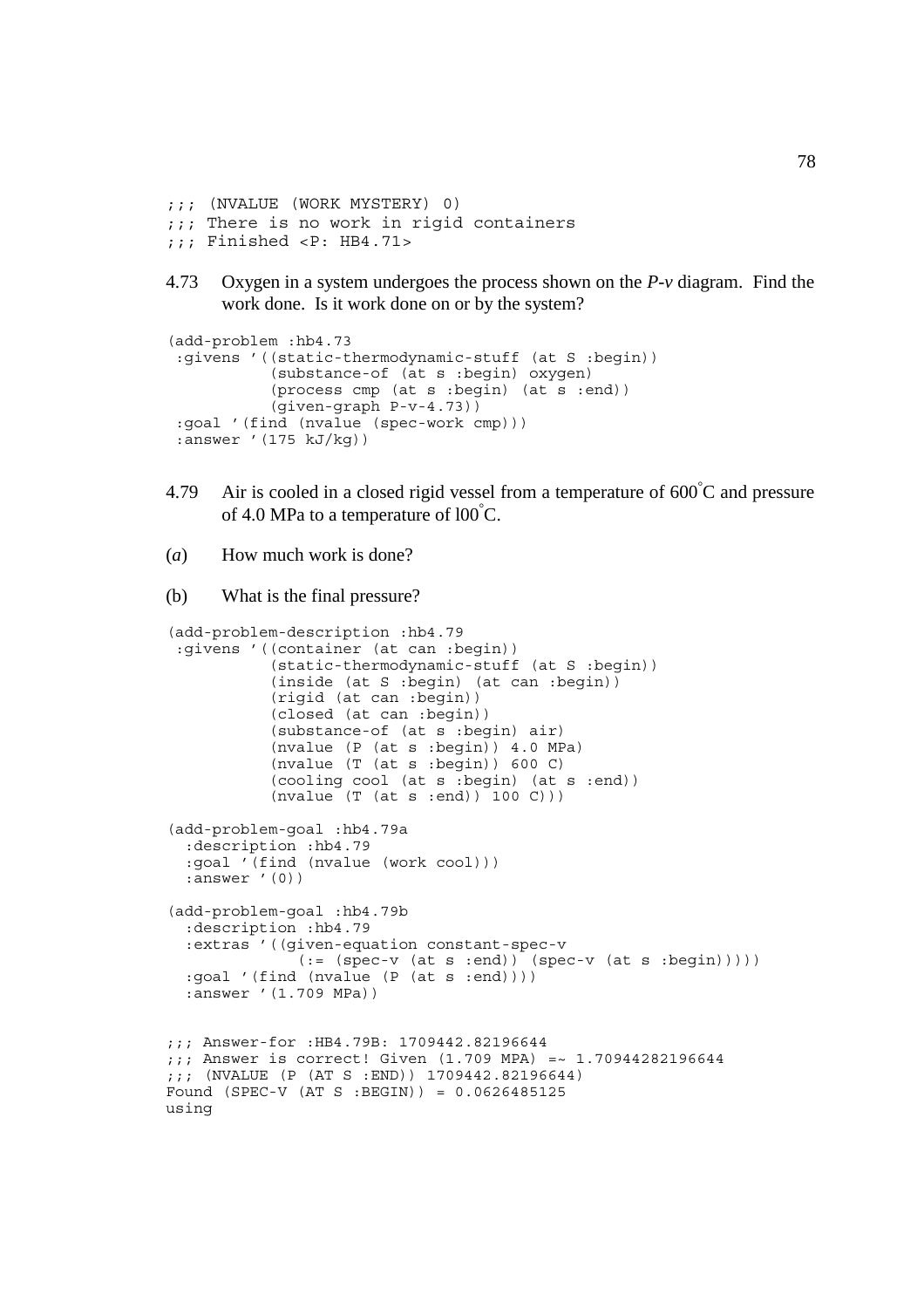```
 IDEAL-GAS-SPEC-VOLUME
    (:= (* (P (AT S :BEGIN)) (SPEC-V (AT S :BEGIN))) (* (R AIR) (T
(AT S : BEGIN))on
   (P (AT S : BEGIN)) = 4000000.0 (T (AT S :BEGIN)) = 873.15
   (R AIR) = 287Found (SPEC-V (AT S :END)) = 0.0626485125
using equality
   (i = (SPEC-V (AT S : END)) (SPEC-V (AT S : BEGIN)))Found (P (AT S :END)) = 1709442.82196644
using
     PSPEC-V/T=P2SPEC-V2/T2
    (:= \left(\frac{\ }{\ } (* (P (AT S :BEGIN)) (SPEC-V (AT S :BEGIN))) (T (AT S
:BEGIN))) (/ (* (P (AT S :END)) (SPEC-V (AT S :END))) (T (AT S
:END))))
on
    (P (AT S :BEGIN)) = 4000000.0
    (T (AT S :BEGIN)) = 873.15
    (T (AT S :END)) = 373.15
    (SPEC-V (AT S :BEGIN)) = 0.0626485125
   (SPEC-V (AT S : END)) = 0.0626485125;;; Finished <P: HB4.79B>
```
4.81 Oxygen is contained in a piston-cylinder device, and the piston is free to move. Initially the oxygen is at a pressure of 0.6 MPa and a temperature of 188.9°C. The oxygen is cooled until the specific volume is 0.15  $m^3$ /kg. Determine the work done on the system (kJ/kg) and the mass of the oxygen, if the total work done on the system is 30 kJ.

```
(add-problem-description :hb4.81
  :givens '((piston (at can :begin))
             (static-thermodynamic-stuff (at S :begin))
            (inside (at S :begin) (at can :begin))
            (direction (at can :begin) :up)
            (substance-of (at s :begin) oxygen)
            (nvalue (P (at s :begin)) 0.6 MPa)
            (nvalue (T (at s :begin)) 188.9 C)
             (cooling cool (at s :begin) (at s :end))
           (nvalue (spec-v (at s :end)) 0.15 m<sup>2</sup>(kq)))(add-problem-goal :hb4.81a
   :description :hb4.81
   :goal '(find (nvalue (spec-work cool)))
  : answer ' (-30 kj/kg))
(add-problem-goal :hb4.81b
   :description :hb4.81
   :extras '((nvalue (work cool) -30 kJ))
   :goal '(find (nvalue (mass (at s :begin))))
   :answer '(1 kg))
;;; Answer-for :HB4.81A: -30133.0
```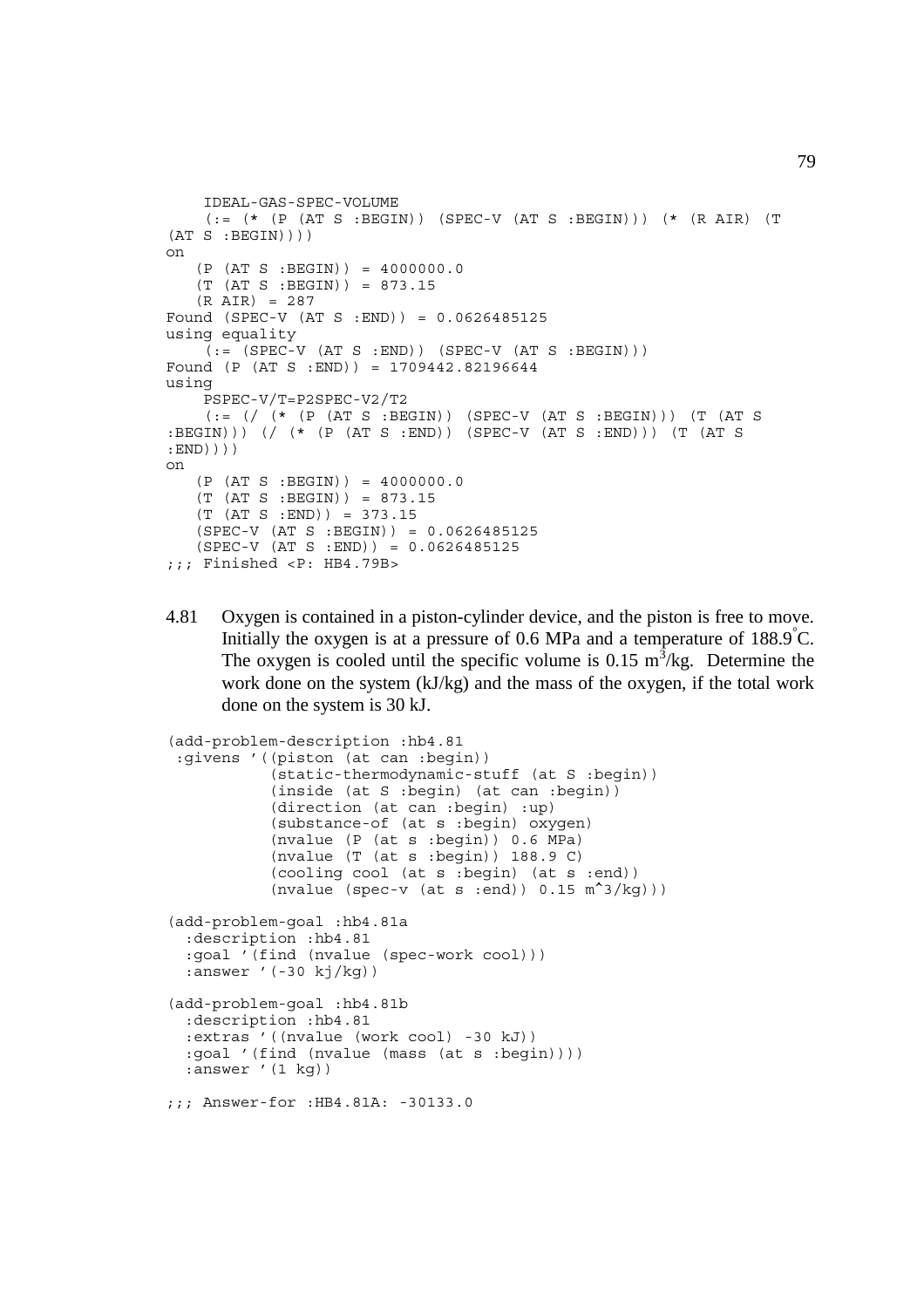```
j;; Answer is correct! Given (-30 KJ/KG) = ~ -30.133
;;; (NVALUE (SPEC-WORK COOL) -30133.0)
Found (R OXYZEN) = 260.0using
     CP-CV-R-RELATION
    ( := (CP OXYGEN) (+ (CV OXYGEN) (R OXYGEN)))on
    (CV OXYGEN) = 659.0
    (CP OXYGEN) = 919.0
Found (SPEC-V (AT S :BEGIN)) = 0.200221666666667
using
     IDEAL-GAS-SPEC-VOLUME
    (:= (* (P (AT S :BEGIN)) (SPEC-V (AT S :BEGIN))) (* (R OXYGEN) (T
(AT S : BEGIN))on
   (P (AT S : BEGIN)) = 600000.0(T (AT S : BEGIN)) = 462.05 (R OXYGEN) = 260.0
Found (SPEC-WORK COOL) = -30133.0using
     SPEC-WORK=PDV-ISOBARIC
    (:= (SPEC-WORK COOL) (* (P (AT S :BEGIN)) (- (SPEC-V (AT S :END))
(SPEC-V (AT S : BEGIN))))on
   (P (AT S : BEGIN)) = 600000.0 (SPEC-V (AT S :END)) = 0.15
   (SPEC-V (AT S : BEGIN)) = 0.200221666666667\ldots: Finished <P: HB4.81A>
;;; Answer-for :HB4.81B: 0.995586234361
;;; Answer is correct! Given (1 KG) =~ 0.995586234361
;;; (NVALUE (MASS (AT S :BEGIN)) 0.995586234361)
Found (R OXYZEN) = 260.0using
     CP-CV-R-RELATION
    ( := (CP OXYGEN) (+ (CV OXYGEN) (R OXYGEN)))on
    (CV OXYGEN) = 659.0
   (CP OXYZEN) = 919.0Found (SPEC-V (AT S :BEGIN)) = 0.200221666666667
using
     IDEAL-GAS-SPEC-VOLUME
    (:= (* (P (AT S : BEGIN)) (SPEC-V (AT S : BEGIN)) (* (R OXYGEN) (T(AT S : BEGIN))on
   (P (AT S : BEGIN)) = 600000.0(T (AT S : BERTN)) = 462.05(R OXYZEN) = 260.0Found (SPEC-WORK COOL) = -30133.0using
     SPEC-WORK=PDV-ISOBARIC
    (:= (SPEC-WORK COOL) (* (P (AT S :BEGIN)) (- (SPEC-V (AT S :END))
(SPEC-V (AT S : BEGIN)))
on
    (P (AT S :BEGIN)) = 600000.0
   (SPEC-V (AT S : END)) = 0.15
```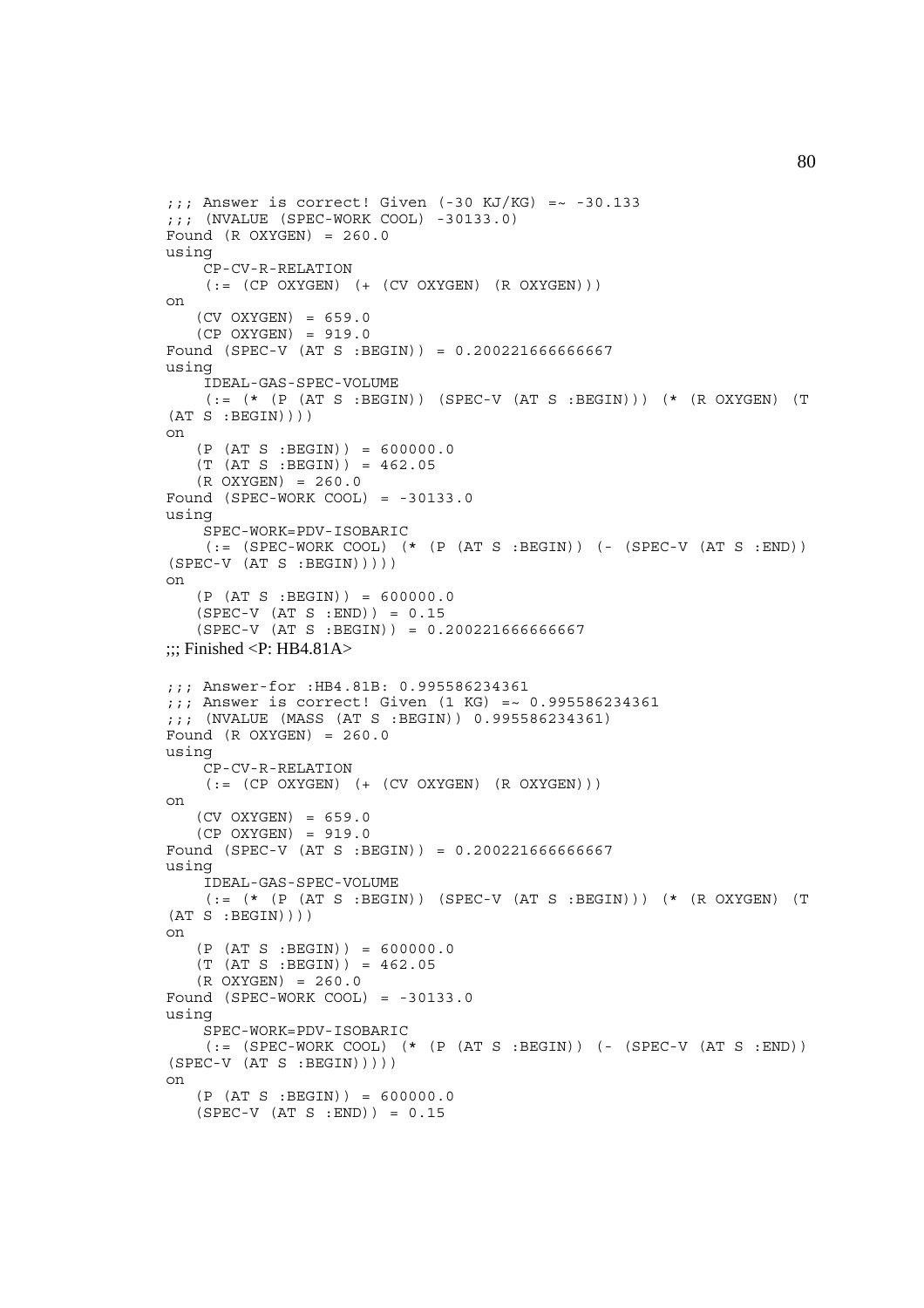```
 (SPEC-V (AT S :BEGIN)) = 0.200221666666667
Found (MASS-BEGIN COOL) = 0.995586234361
using
     WORK-DEFINITION
    (:= (WORK COOL) (* (SPEC-WORK COOL) (MASS-BEGIN COOL)))
on
    (WORK COOL) = -30000
    (SPEC-WORK COOL) = -30133.0
Found (MASS (AT S :BEGIN)) = 0.995586234361
using equality
    ( := (MASS-BEGIN COOL) (MASS (AT S : BEGIN)))\ldots Finished <P: HB4.81B>
```
4.83 A rigid aluminum container with a volume of 0.755  $m<sup>3</sup>$  contains 25 kg of carbon dioxide at an initial pressure of 2.0 MPa. If the manufacturer's specifications state that the container will rupture at 20.09 MPa Pressure, what is the total heat transfer required to rupture the container? Show the process on a *P*-*v* diagram.

```
(add-problem-description :hb4.83
  :givens '((container (at can :begin))
             (static-thermodynamic-stuff (at S :begin))
            (inside (at S :begin) (at can :begin))
            (closed (at can :begin))
            (rigid (at can :begin))
            (nvalue (V (at can :begin)) 0.755 m^3)
            (nvalue (mass (at S :begin)) 25 kg)
            (nvalue (P (at S :begin)) 2.0 MPa)
            (substance-of (at s :begin) co2)
            (heating htr (at s :begin) (at s :end))
            (nvalue (P (at s :end)) 20.09 Mpa)))
(add-problem-goal :hb4.83a
   :description :hb4.83
   :goal '(find (nvalue (q htr)))
   :answer '(47288 kJ))
(add-problem-goal :hb4.83b
   :description :hb4.83
   :goal '(plot-graph (P spec-v) htr))
;;; Answer-for :HB4.83A: 4.72013315424518E7
;;; Answer is correct! Given (47288 KJ) =~ 47201.3315424518
;;; (NVALUE (Q HTR) 4.72013315424518E7)
Found (V (AT S : BEGIN)) = 0.755using equality
    ( := (V (AT CAN : BEGIN)) (V (AT S : BEGIN)))Found (T (AT S :BEGIN)) = 319.712047427483
using
     IDEAL-GAS-LAW
     (:= (* (P (AT S :BEGIN)) (V (AT S :BEGIN))) (* (MASS (AT S
:BEGIN)) (R CO2) (T (AT S :BEGIN))))
on
   (V (AT S : BEGIN)) = 0.755
```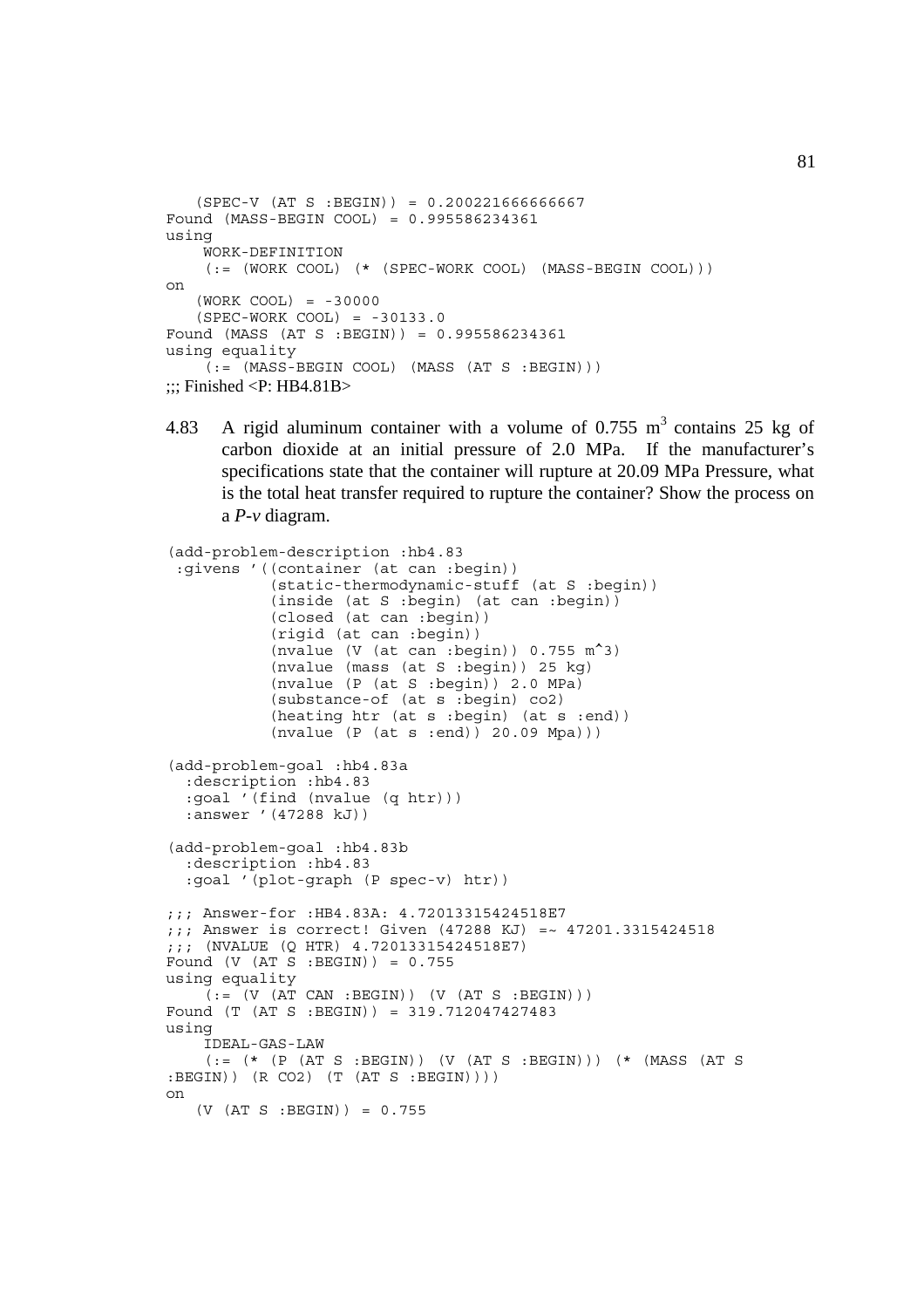```
(MASS (AT S : BEGIN)) = 25(P (AT S : BEGIN)) = 2000000.0(R CO2) = 188.92Found (V (AT CAN :END)) = 0.755
using equality
    (i = (V (AT CAN : BEGIN)) (V (AT CAN : END)))Found (V (AT S :END)) = 0.755
using equality
    ( := (V (AT CAN : END)) (V (AT S : END)))Found (T (AT S :END)) = 3211.50751640906
using
     PV/T=P2V2/T2
    (:= // (* (P (AT S :BEGIN)) (V (AT S :BEGIN))) (T (AT S :BEGIN)))
( ( ( \star ( P (AT S : END)) ( V ( AT S : END))) ( T ( AT S : END)))on
   (V (AT S : BEGIN)) = 0.755(P (AT S : BEGIN)) = 2000000.0 (P (AT S :END)) = 2.009E7
    (V (AT S :END)) = 0.755
    (T (AT S :BEGIN)) = 319.712047427483
Found (MASS (AT S :END)) = 25.0
using
     IDEAL-GAS-LAW
    (:= (* (P (AT S : END)) (V (AT S : END))) (* (MASS (AT S : END)) (R
CO2) (T (AT S : END))on
   (P (AT S : END)) = 2.009E7(V (AT S : END)) = 0.755(R CO2) = 188.92 (T (AT S :END)) = 3211.50751640906
Found (SPEC-U (AT S :END)) = 2096793.25746348
using
     IDEAL-GAS-INTERNAL-ENERGY
    (:=(SPEC-U (AT S : END)) (*(CV CO2) (T (AT S : END))))on
   (CV CO2) = 652.9(T (AT S : END)) = 3211.50751640906Found (U (AT S :END)) = 5.24198314365869E7
using
     SPEC-U-DEFINITION
    (:= (SPEC-U (AT S :END)) (/ (U (AT S :END)) (MASS (AT S :END))))
on
    (SPEC-U (AT S :END)) = 2096793.25746348
    (MASS (AT S :END)) = 25.0
Found (ENERGY (AT S :END)) = 5.24198314365869E7
using equality
    ( := (ENTERGY (AT S : END)) (U (AT S : END)))Found (ENERGY-END HTR) = 5.24198314365869E7
using equality
    ( := (ENERGY - END HTR) (ENERGY (AT S : END)))Found (SPEC-U (AT S :BEGIN)) = 208739.995765403
using
     IDEAL-GAS-INTERNAL-ENERGY
    (:= (SPEC-U (AT S : BEGIN)) (* (CV CO2) (T (AT S : BEGIN))))on
   (CV CO2) = 652.9
```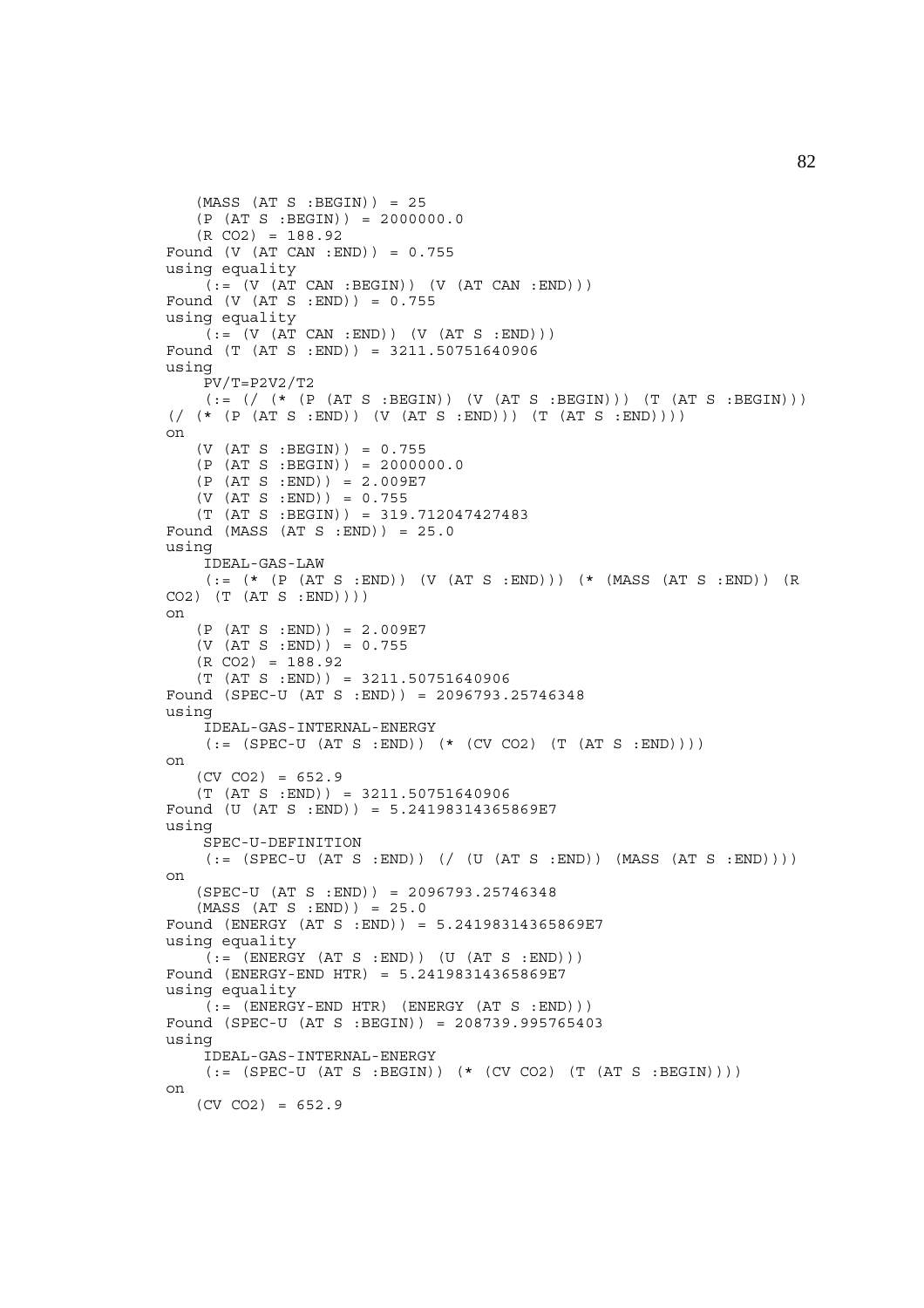```
 (T (AT S :BEGIN)) = 319.712047427483
Found (U (AT S :BEGIN)) = 5218499.89413508
using
     SPEC-U-DEFINITION
    (: (SPEC-U (AT S :BEGIN)) (/ (U (AT S :BEGIN)) (MASS (AT S
:BEGIN))))
on
   (MASS (AT S : BEGIN)) = 25 (SPEC-U (AT S :BEGIN)) = 208739.995765403
Found (ENERGY (AT S :BEGIN)) = 5218499.89413508
using equality
    (i = (ENERGY (AT S : BEGIN)) (U (AT S : BEGIN)))Found (ENERGY-BEGIN HTR) = 5218499.89413508
using equality
    (i; = (ENERGY-BEGIN HTR) (ENERGY (AT S :BEGIN)))
Found (Q HTR) = 4.72013315424518E7
using
     CONSERVATION-OF-ENERGY
    (:= (+ (Q HTR) (ENERGY-BEGIN HTR) (ENERGY-INLET HTR)) (+ (ENERGY-END HTR) (ENERGY-OUTLET HTR) (WORK HTR)))
on
   (WORK HTR) = 0 (ENERGY-OUTLET HTR) = 0
    (ENERGY-INLET HTR) = 0
    (ENERGY-BEGIN HTR) = 5218499.89413508
    (ENERGY-END HTR) = 5.24198314365869E7
;;; Finished <P: HB4.83A>
```


4.89 A sealed rigid container has a volume of 8.03 x  $10^{-2}$  m<sup>3</sup>. It contains carbon monoxide at an initial temperature and pressure of 500°C and 20 MPa. It is then cooled to 200°C. Determine (*a*) the mass of the carbon monoxide, (*b*) the work done during the process, and (*c*) the total heat transfer.

```
(add-problem-description :hb4.89
 :givens '((container (at can :begin))
```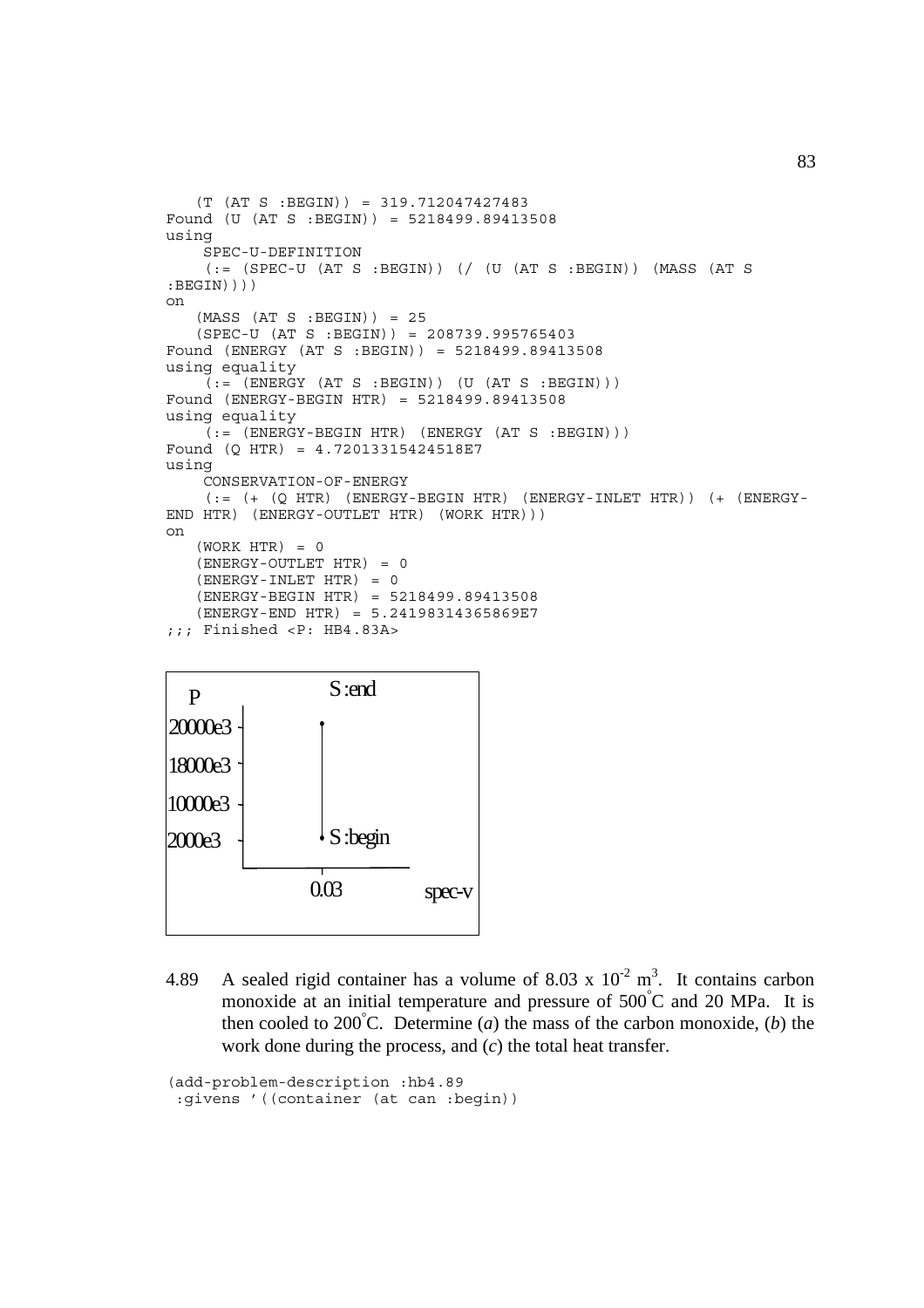```
 (static-thermodynamic-stuff (at S :begin))
            (inside (at S :begin) (at can :begin))
             (rigid (at can :begin))
           (nvalue (V (at can :begin)) 0.0803 m<sup>2</sup>) (substance-of (at s :begin) carbon-monoxide)
            (nvalue (P (at s :begin)) 20 MPa)
            (nvalue (T (at s :begin)) 500 C)
            (cooling cool (at s :begin) (at s :end))
            (nvalue (T (at s :end)) 200 C)))
(add-problem-goal :hb4.89a
   :description :hb4.89
  :goal '(find (nvalue (mass (at s :begin))))
 :answer '(7 kg))
(add-problem-goal :hb4.89b
   :description :hb4.89
   :goal '(find (nvalue (work cool)))
   :answer '(0))
(add-problem-goal :hb4.89c
   :description :hb4.89
   :goal '(find (nvalue (Q cool)))
   :answer '(-1563 kJ))
;;; Answer-for :HB4.89A: 6.99800081365485
;;; Answer is correct! Given (7 KG) =~ 6.99800081365485
;;; (NVALUE (MASS (AT S :BEGIN)) 6.99800081365485)
Found (V (AT S :BEGIN)) = 0.0803
using equality
    ( := (V (AT CAN : BEGIN)) (V (AT S : BEGIN)))Found (MASS (AT S :BEGIN)) = 6.99800081365485
using
     IDEAL-GAS-LAW
    (:= (* (P (AT S :BEGIN)) (V (AT S :BEGIN))) (* (MASS (AT S
:BEGIN)) (R CARBON-MONOXIDE) (T (AT S :BEGIN))))
on
    (P (AT S :BEGIN)) = 20000000
    (T (AT S :BEGIN)) = 773.15
   (V (AT S : BEGIN)) = 0.0803 (R CARBON-MONOXIDE) = 296.83
;;; Finished <P: HB4.89A>
;;; Answer-for :HB4.89B: 0
j;; Answer is correct! Given (0) =~ 0
;;; (NVALUE (WORK COOL) 0)
;;; Finished <P: HB4.89B>
;;; Solving <P: HB4.89C>
;;; Aborted :HB4.89C with SOLVED
;;; Time spent: 13 seconds
;;; Answer-for :HB4.89C: -1562163.72163217
;;; Answer is correct! Given (-1563 KJ) =~ -1562.16372163217
;;; (NVALUE (Q COOL) -1562163.72163217)
Found (V (AT CAN :END)) = 0.0803
```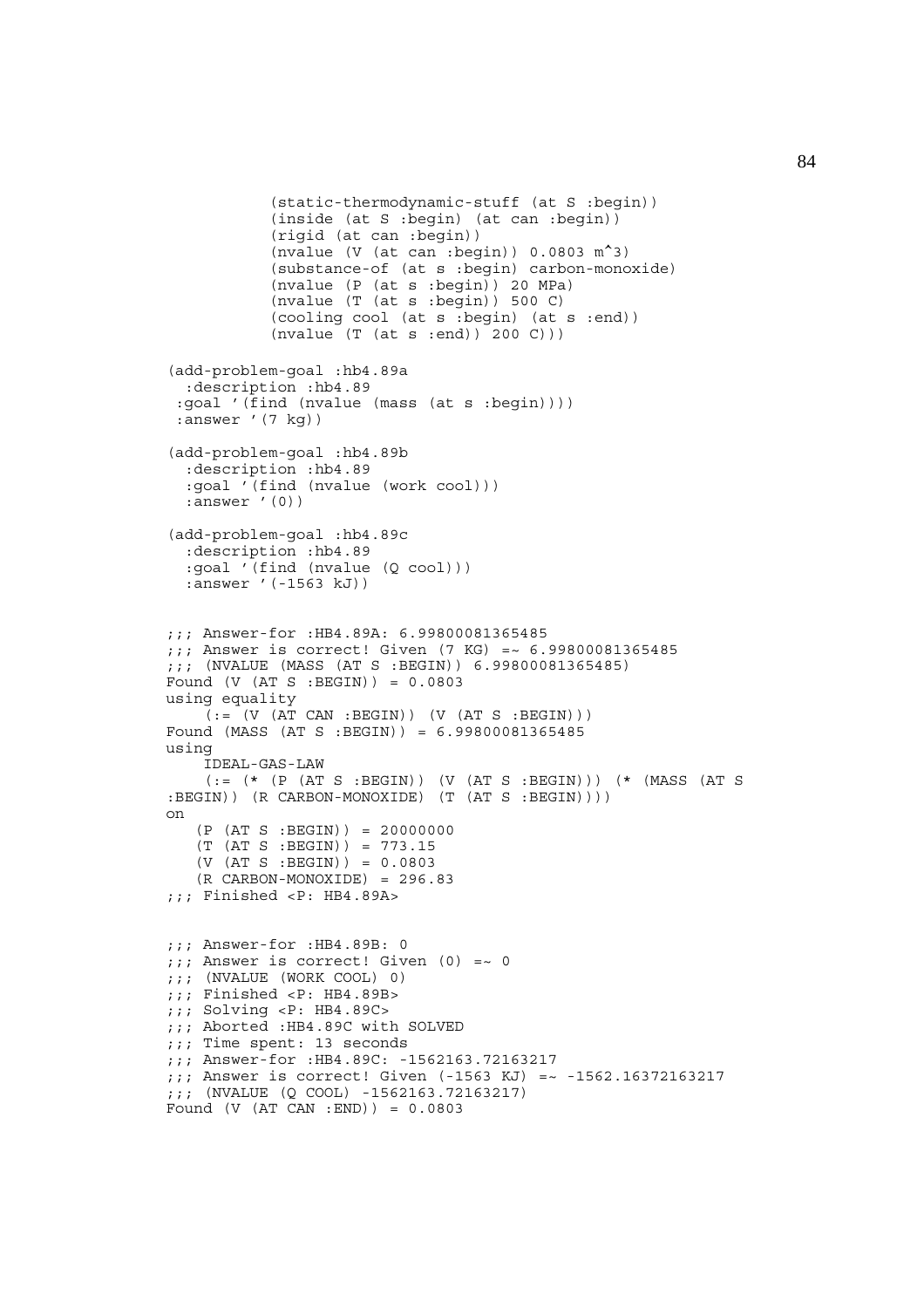```
using equality
    ( := (V (AT CAN : BEGIN)) (V (AT CAN : END)))Found (V (AT S : END)) = 0.0803using equality
    \tilde{I} := (V (AT CAN : END)) (V (AT S : END)))Found (V (AT S :BEGIN)) = 0.0803
using equality
    ( := (V (AT CAN : BEGIN)) (V (AT S : BEGIN)))Found (P (AT S :END)) = 1.22395395460131E7
using
     PV/T=P2V2/T2
    (:= // (* (P (AT S : BEGIN)) (V (AT S : BEGIN))) (T (AT S : BEGIN)))( ( ( \star ( P (AT S : END )) ( V ( AT S : END )) ( T ( AT S : END )) )on
   (P (AT S : BEGIN)) = 20000000 (T (AT S :BEGIN)) = 773.15
   (T (AT S : END)) = 473.15 (V (AT S :BEGIN)) = 0.0803
    (V (AT S :END)) = 0.0803
Found (MASS (AT S :END)) = 6.99800081365485
using
     IDEAL-GAS-LAW
     (:= (* (P (AT S :END)) (V (AT S :END))) (* (MASS (AT S :END)) (R
CARBON-MONOXIDE) (T (AT S :END))))
on
    (T (AT S :END)) = 473.15
   (V (AT S : END)) = 0.0803(R CARBON-MONOXIDE) = 296.83
    (P (AT S :END)) = 1.22395395460131E7
Found (SPEC-U (AT S :END)) = 352070.915
using
     IDEAL-GAS-INTERNAL-ENERGY
     (:= (SPEC-U (AT S :END)) (* (CV CARBON-MONOXIDE) (T (AT S
:END))))
on
   (T (AT S : END)) = 473.15 (CV CARBON-MONOXIDE) = 744.1
Found (U (AT S :END)) = 2463792.54963421
using
     SPEC-U-DEFINITION
    (:= (SPEC-U (AT S :END)) (/ (U (AT S :END)) (MASS (AT S :END))))
on
    (SPEC-U (AT S :END)) = 352070.915
    (MASS (AT S :END)) = 6.99800081365485
Found (ENERGY (AT S :END)) = 2463792.54963421
using equality
    ( := (ENTERGY (AT S : END)) (U (AT S : END)))Found (ENERGY-END COOL) = 2463792.54963421
using equality
    ( := (ENERGY - END COOL) (ENERGY (AT S : END)))Found (MASS (AT S :BEGIN)) = 6.99800081365485
using
     IDEAL-GAS-LAW
 (:= (* (P (AT S :BEGIN)) (V (AT S :BEGIN))) (* (MASS (AT S
:BEGIN)) (R CARBON-MONOXIDE) (T (AT S :BEGIN))))
on
```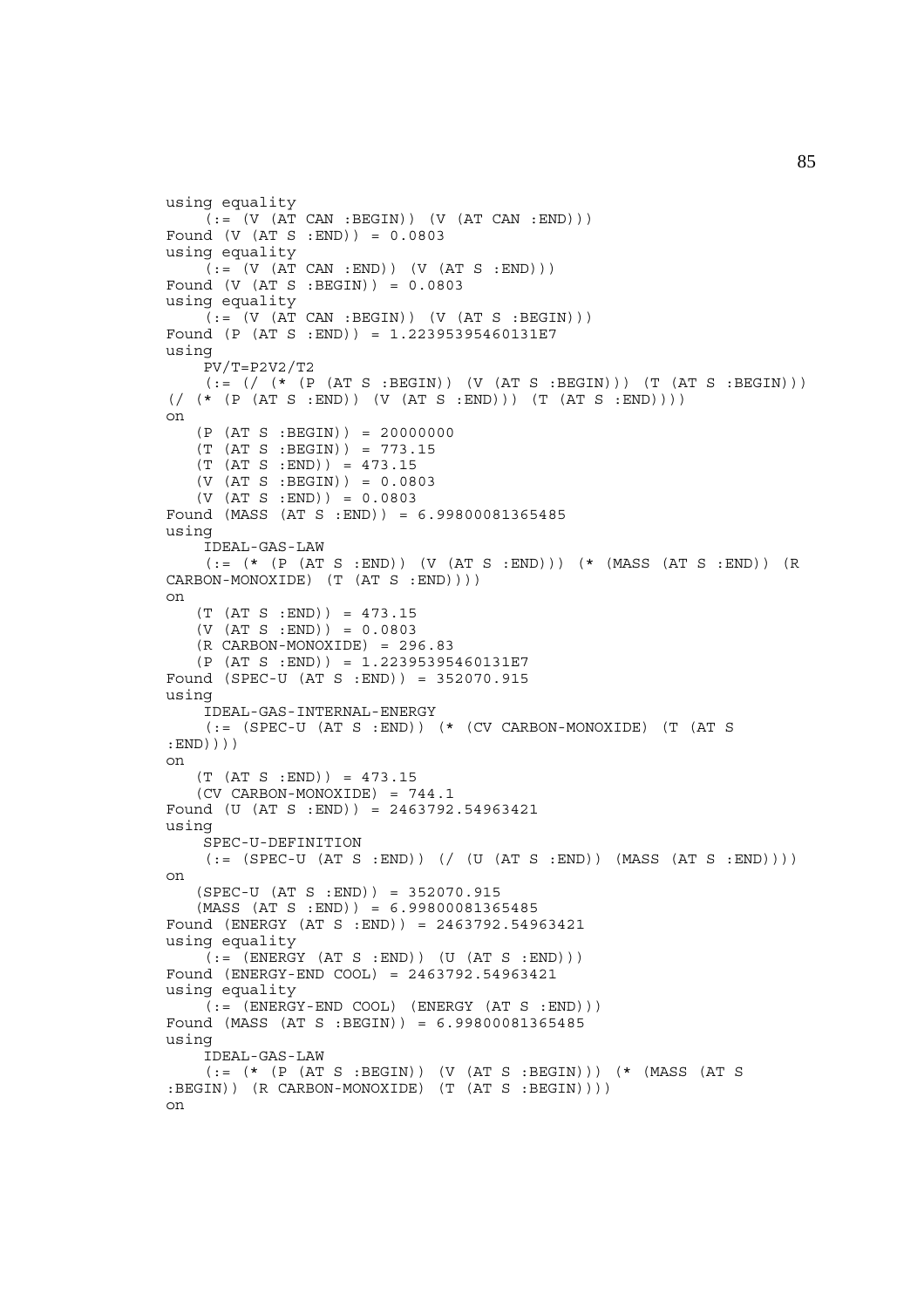```
(P (AT S : BEGIN)) = 20000000 (T (AT S :BEGIN)) = 773.15
   (V (AT S : BEGIN)) = 0.0803 (R CARBON-MONOXIDE) = 296.83
Found (SPEC-U (AT S :BEGIN)) = 575300.915
using
     IDEAL-GAS-INTERNAL-ENERGY
     (:= (SPEC-U (AT S :BEGIN)) (* (CV CARBON-MONOXIDE) (T (AT S
:BEGIN))))
on
    (T (AT S :BEGIN)) = 773.15
    (CV CARBON-MONOXIDE) = 744.1
Found (U (AT S :BEGIN)) = 4025956.27126638
using
     SPEC-U-DEFINITION
     (:= (SPEC-U (AT S :BEGIN)) (/ (U (AT S :BEGIN)) (MASS (AT S
:BEGIN))))
on
    (SPEC-U (AT S :BEGIN)) = 575300.915
    (MASS (AT S :BEGIN)) = 6.99800081365485
Found (ENERGY (AT S :BEGIN)) = 4025956.27126638
using equality
    ( := (ENERGY (AT S : BEGIN)) (U (AT S : BEGIN)))Found (ENERGY-BEGIN COOL) = 4025956.27126638
using equality
     (:= (ENERGY-BEGIN COOL) (ENERGY (AT S :BEGIN)))
Found (Q COOL) = -1562163.72163217
using
     CONSERVATION-OF-ENERGY
     (:= (+ (Q COOL) (ENERGY-BEGIN COOL) (ENERGY-INLET COOL)) (+
(ENERGY-END COOL) (ENERGY-OUTLET COOL) (WORK COOL)))
on
   (WORK COOL) = 0 (ENERGY-OUTLET COOL) = 0
    (ENERGY-INLET COOL) = 0
    (ENERGY-BEGIN COOL) = 4025956.27126638
    (ENERGY-END COOL) = 2463792.54963421
;;; Finished <P: HB4.89C>
```
4.91 A rigid spherical container has a volume of 1 m<sup>3</sup>. It is filled with 46.14 g of hydrogen initially at 260°C. The medium is heated to a temperature of 300°C. Plot the process on a *P*-*v* diagram and determine (*a*) the work done (kJ/kg) and (*b*) the change in pressure (kPa).

```
(add-problem-description :hb4.91
 :givens '((container (at can :begin))
            (static-thermodynamic-stuff (at S :begin))
            (inside (at S :begin) (at can :begin))
            (sphere (at can :begin))
            (rigid (at can :begin))
            (nvalue (V (at can :begin)) 1 m^3)
            (nvalue (mass (at s :begin)) 46.14 g)
            (substance-of (at s :begin) hydrogen)
           (nvalue (T (at s :begin)) 260 C)
```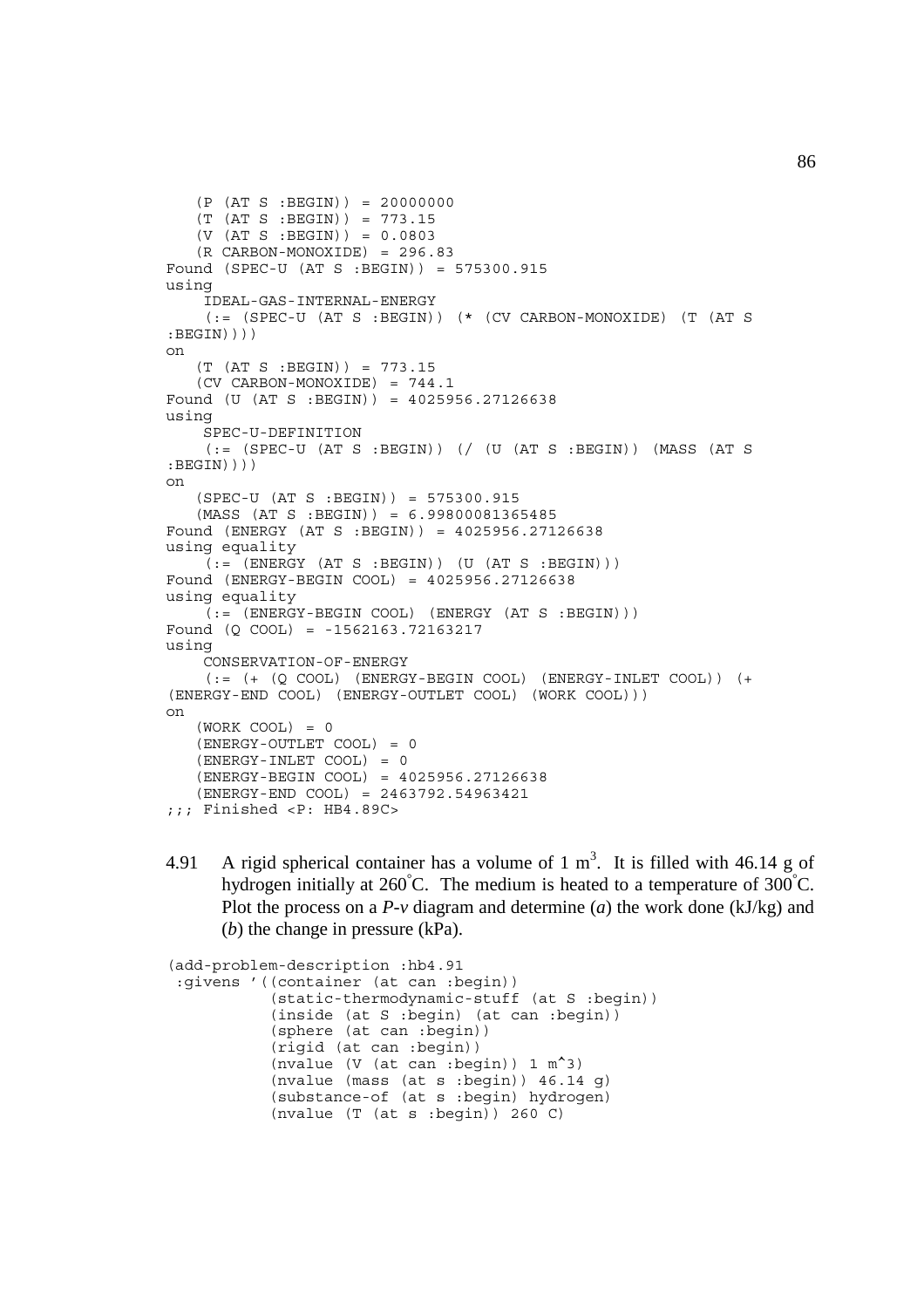```
 (heating htr (at s :begin) (at s :end))
             (nvalue (T (at s :end)) 300 C)))
(add-problem-goal :hb4.91a
   :description :hb4.91
   :goal '(find (nvalue (spec-work htr)))
  :answer '(0 kJ/kg))
(add-problem-goal :hb4.91b
   :description :hb4.91
   :goal '(find (nvalue (delta-P htr)))
  :answer '(7.6 kPa))
;;; Answer-for :HB4.91A: 0
;;; Answer is correct! Given (0 KJ/KG) =~ 0
;;; (NVALUE (SPEC-WORK HTR) 0)
;;; Finished <P: HB4.91A>
;;; Answer-for :HB4.91B: 7611.586608
;;; Answer is correct! Given (7.6 KPA) =~ 7.611586608
;;; (NVALUE (DELTA-P HTR) 7611.586608)
Found (V (AT S : BEGIN)) = 1using equality
    (:=(V (AT CAN : BEGIN)) (V (AT S : BEGIN)))Found (P (AT S :BEGIN)) = 101452.93500138
using
     IDEAL-GAS-LAW
     (:= (* (P (AT S :BEGIN)) (V (AT S :BEGIN))) (* (MASS (AT S
:BEGIN)) (R HYDROGEN) (T (AT S :BEGIN))))
on
   (V (AT S : BEGIN)) = 1(MASS (AT S : BEGIN)) = 0.04614(T (AT S : BEGIN)) = 533.15 (R HYDROGEN) = 4124.18
Found (V (AT CAN : END)) = 1using equality
    (t; = (V (AT CAN : BEGIN)) (V (AT CAN : END)))Found (V (AT S : END)) = 1using equality
    ( := (V (AT CAN : END)) (V (AT S : END)))Found (P (AT S :END)) = 109064.52160938
using
     PV/T=P2V2/T2
    (:= \left(\frac{\ast}{\ast} \left(P \left(\text{AT S : BEGIN}\right)\right) \left(V \left(\text{AT S : BEGIN}\right)\right)\right) (T (AT S :BEGIN)))
(\frac{\# (P (AT S : END)) (V (AT S :END))) (T (AT S :END)))on
   (V (AT S : BEGIN)) = 1 (T (AT S :BEGIN)) = 533.15
    (T (AT S :END)) = 573.15
   (V (AT S : END)) = 1 (P (AT S :BEGIN)) = 101452.93500138
Found (DELTA-P HTR) = 7611.586608
using
     DELTA-P-DEFINITION
    (:=[[[[L]T A-P HTR] (-[P (AT S :END)) (P (AT S : BEGIN)]))
```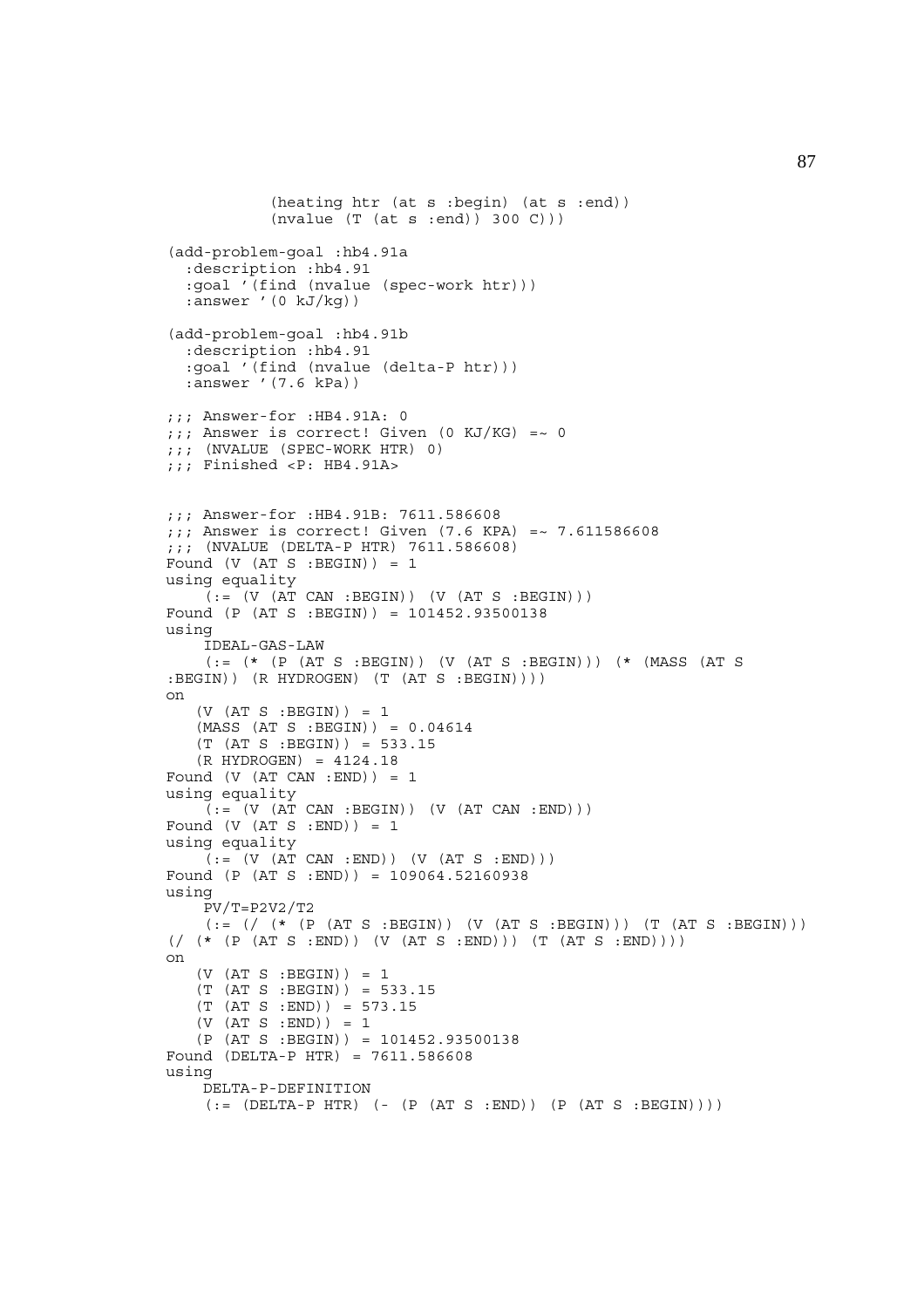on (P (AT S :BEGIN)) = 101452.93500138  $(P (AT S : END)) = 109064.52160938$  $\ldots$ : Finished <P: HB4.91B>

4.93 A closed rigid container has 6 kg of air at an initial pressure of 100 kPa and volume of  $25 \text{ m}^3$ . The air undergoes a process to a final pressure of 20 kPa. In what form (heat transfer or work) did the energy transfer take place? How much energy was transferred? Was it into or out of the system?

```
(add-problem-description :hb4.93
  :givens '((container (at can :begin))
            (static-thermodynamic-stuff (at S :begin))
            (inside (at S :begin) (at can :begin))
             (rigid (at can :begin))
             (nvalue (mass (at s :begin)) 6 kg)
             (substance-of (at s :begin) air)
             (nvalue (P (at s :begin)) 100 kPa)
            (nvalue (V (at s :begin)) 25 m^3)
            (contained-process mystery (at s :begin) (at s :end))
           (nvalue (P (at s :end)) 20 kPa)))(add-problem-goal :hb4.93a
   :description :hb4.93
   :goal '(find (nvalue (Q mystery)))
  :answer '(-5004 kJ))
(add-problem-goal :hb4.93b
   :description :hb4.93
   :goal '(find (nvalue (work mystery)))
  :answer '(0 kJ))
;;; Answer-for :HB4.93A: -4993031.35888502
;;; Answer is correct! Given (-5004 KJ) =~ -4993.03135888502
;;; (NVALUE (Q MYSTERY) -4993031.35888502)
Found (T (AT S :BEGIN)) = 1250000/861
using
     IDEAL-GAS-LAW
     (:= (* (P (AT S :BEGIN)) (V (AT S :BEGIN))) (* (MASS (AT S
:BEGIN)) (R AIR) (T (AT S :BEGIN))))
on
   (MASS (AT S : BEGIN)) = 6 (P (AT S :BEGIN)) = 100000
   (V (AT S : BEGIN)) = 25(R AIR) = 287Found (V (AT CAN :BEGIN)) = 25
using equality
    (:= (V (AT CAN : BEGIN)) (V (AT S : BEGIN)))Found (V (AT CAN :END)) = 25
using equality
    (t = (V (AT CAN : BEGIN)) (V (AT CAN : END)))Found (V (AT S : END)) = 25using equality
```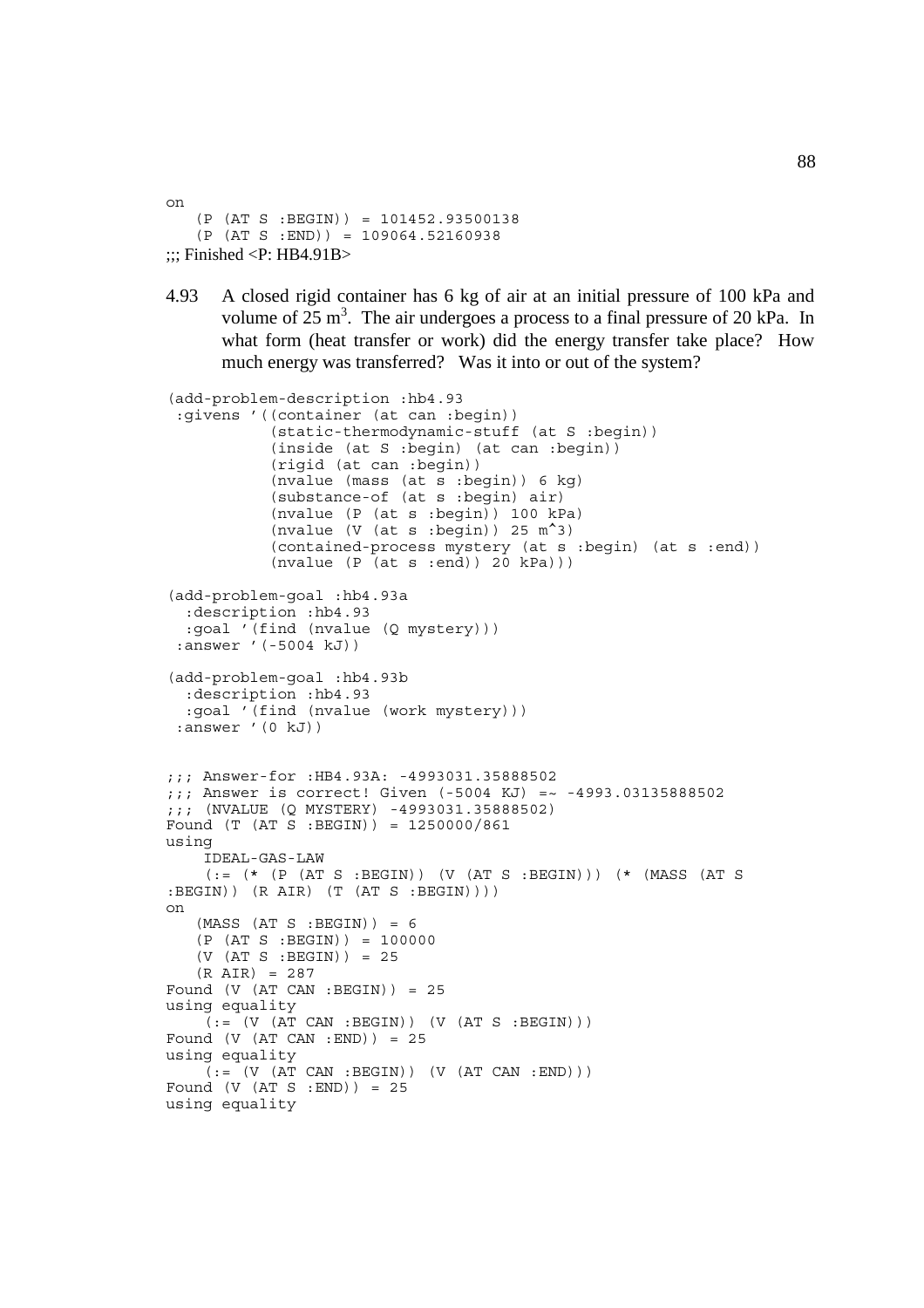```
( := (V (AT CAN : END)) (V (AT S : END)))Found (T (AT S :END)) = 250000/861
using
    PV/T = P2V2/T2(:= {}/ {*( * (P (AT S : BEGIN)) (V (AT S : BEGIN)) (T (AT S : BEGIN)))(\text{}/ (\star (\text{PT } S : END)))(V (AT S : END))) (T (AT S : END)))on
    (P (AT S :BEGIN)) = 100000
   (V (AT S : BEGIN)) = 25(P (AT S : END)) = 20000 (V (AT S :END)) = 25
    (T (AT S :BEGIN)) = 1250000/861
Found (MASS (AT S : END)) = 6
using
     IDEAL-GAS-LAW
    (:= (* (P (AT S :END)) (V (AT S :END))) (* (MASS (AT S :END)) (R
AIR) (T (AT S : END))on
    (P (AT S :END)) = 20000
    (V (AT S :END)) = 25
    (R AIR) = 287
   (T (AT S : END)) = 250000/861Found (SPEC-U (AT S :END)) = 208042.973286876
using
     IDEAL-GAS-INTERNAL-ENERGY
    (:= (SPEC-U (AT S : END)) ( * (CV AIR) (T (AT S : END)))))on
   (CV AIR) = 716.5(T (AT S : END)) = 250000/861Found (U (AT S :END)) = 1248257.83972125
using
     SPEC-U-DEFINITION
    (:= (SPEC-U (AT S : END)) ) ( ( U (AT S :END)) ( MASS (AT S : END)) ))on
    (SPEC-U (AT S :END)) = 208042.973286876
   (MASS (AT S : END)) = 6Found (ENERGY (AT S :END)) = 1248257.83972125
using equality
    (i = (ENTERGY (AT S : END)) (U (AT S : END)))Found (ENERGY-END MYSTERY) = 1248257.83972125
using equality
    (:=(ENERGY-END MYSTERY) (ENERGY (AT S : END)))Found (SPEC-U (AT S :BEGIN)) = 1040214.86643438
using
     IDEAL-GAS-INTERNAL-ENERGY
    (:= (SPEC-U (AT S : BEGIN)) (* (CV AIR) (T (AT S : BEGIN))))on
   (CV AIR) = 716.5(T (AT S : BEGIN)) = 1250000/861Found (U (AT S :BEGIN)) = 6241289.19860627
using
     SPEC-U-DEFINITION
    (:= (SPEC-U (AT S :BEGIN)) (/ (U (AT S :BEGIN)) (MASS (AT S
:BEGIN))))
on
   (MASS (AT S : BEGIN)) = 6
```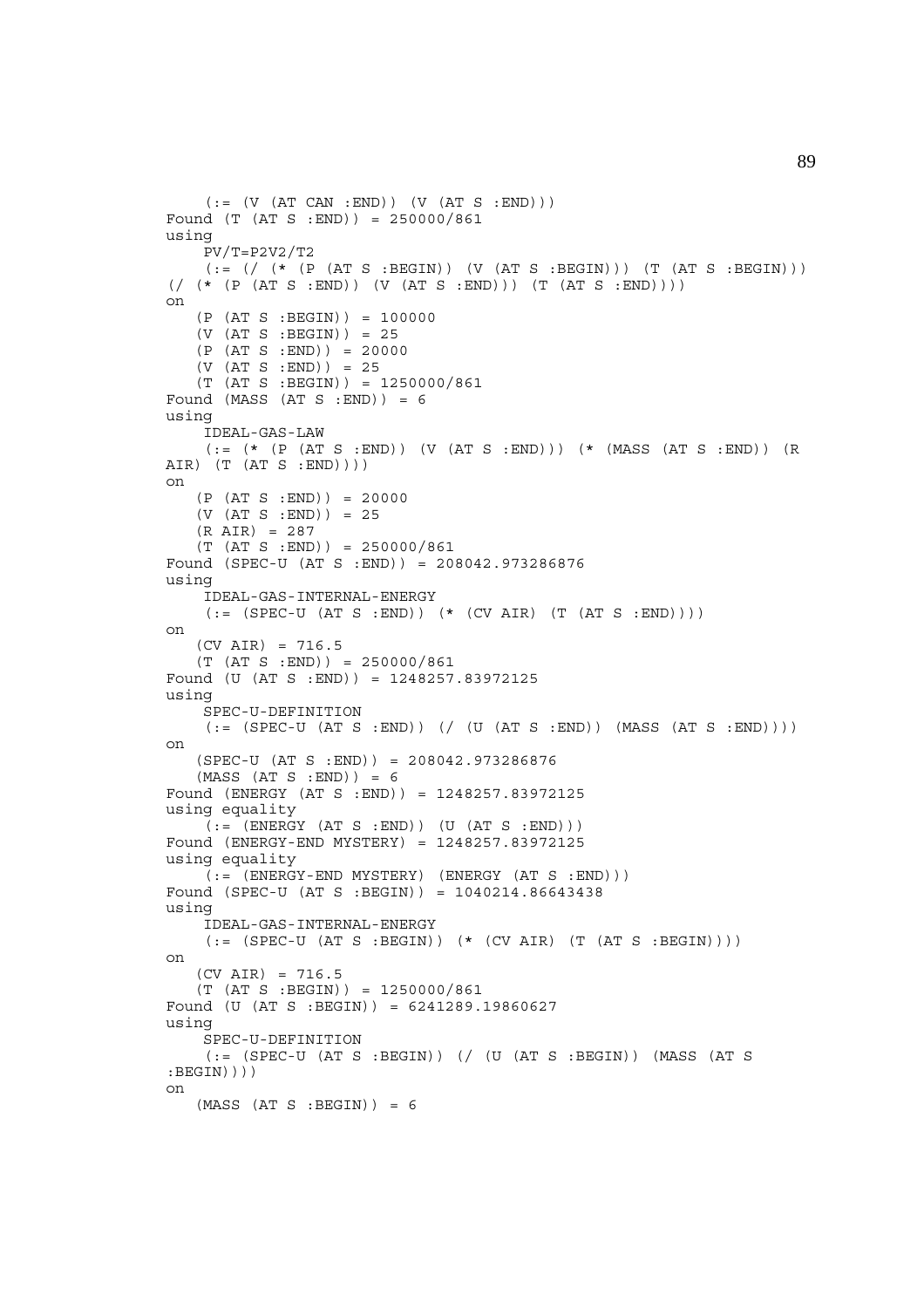```
 (SPEC-U (AT S :BEGIN)) = 1040214.86643438
Found (ENERGY (AT S :BEGIN)) = 6241289.19860627
using equality
    (t, t) = (ENERGY (AT S : BEGIN)) (U (AT S : BEGIN)))Found (ENERGY-BEGIN MYSTERY) = 6241289.19860627
using equality
    (:= (ENERGY-BEGIN MYSTERY) (ENERGY (AT S :BEGIN)))
Found (Q MYSTERY) = -4993031.35888502
using
     CONSERVATION-OF-ENERGY
     (:= (+ (Q MYSTERY) (ENERGY-BEGIN MYSTERY) (ENERGY-INLET MYSTERY))
(+ (ENERGY-END MYSTERY) (ENERGY-OUTLET MYSTERY) (WORK MYSTERY)))
on
    (WORK MYSTERY) = 0
    (ENERGY-OUTLET MYSTERY) = 0
    (ENERGY-INLET MYSTERY) = 0
    (ENERGY-BEGIN MYSTERY) = 6241289.19860627
    (ENERGY-END MYSTERY) = 1248257.83972125
;;; Finished <P: HB4.93A>
```
4.99 Helium in a rigid vessel initially at  $T_1 = 20^{\circ}$ C and  $P_1 = 150$  kPa is cooled until the pressure is 100 kPa. Determine the work and heat transfer (kJ/kg) for the process.

```
(add-problem-description :hb4.99
   :givens '((container (at can :begin))
             (static-thermodynamic-stuff (at S :begin))
             (inside (at S :begin) (at can :begin))
             (rigid (at can :begin))
              (closed (at can :begin))
             (substance-of (at s :begin) helium)
             (nvalue (T (at s :begin)) 20 C)
             (nvalue (P (at s :begin)) 150 kPa)
             (cooling cool (at s :begin) (at s :end))
            (nvalue (P (at s :end)) 100 kPa)))
(add-problem-goal :hb4.99a
   :description :hb4.99
   :goal '(find (nvalue (spec-work cool)))
   :answer '(0))
(add-problem-goal :hb4.99b
   :description :hb4.99
   :goal '(find (nvalue (spec-q cool)))
   :answer '(-304.4 kj/kg))
;;; Answer-for :HB4.99B: -304446.046666667
;;; Answer is correct! Given (-304.4 KJ/KG) =~ -304.446046666667
;;; (NVALUE (SPEC-Q COOL) -304446.046666667)
Found (T (AT S :END)) = 195.433333333333
using
     PSPEC-V/T=P2SPEC-V2/T2-RIGID
```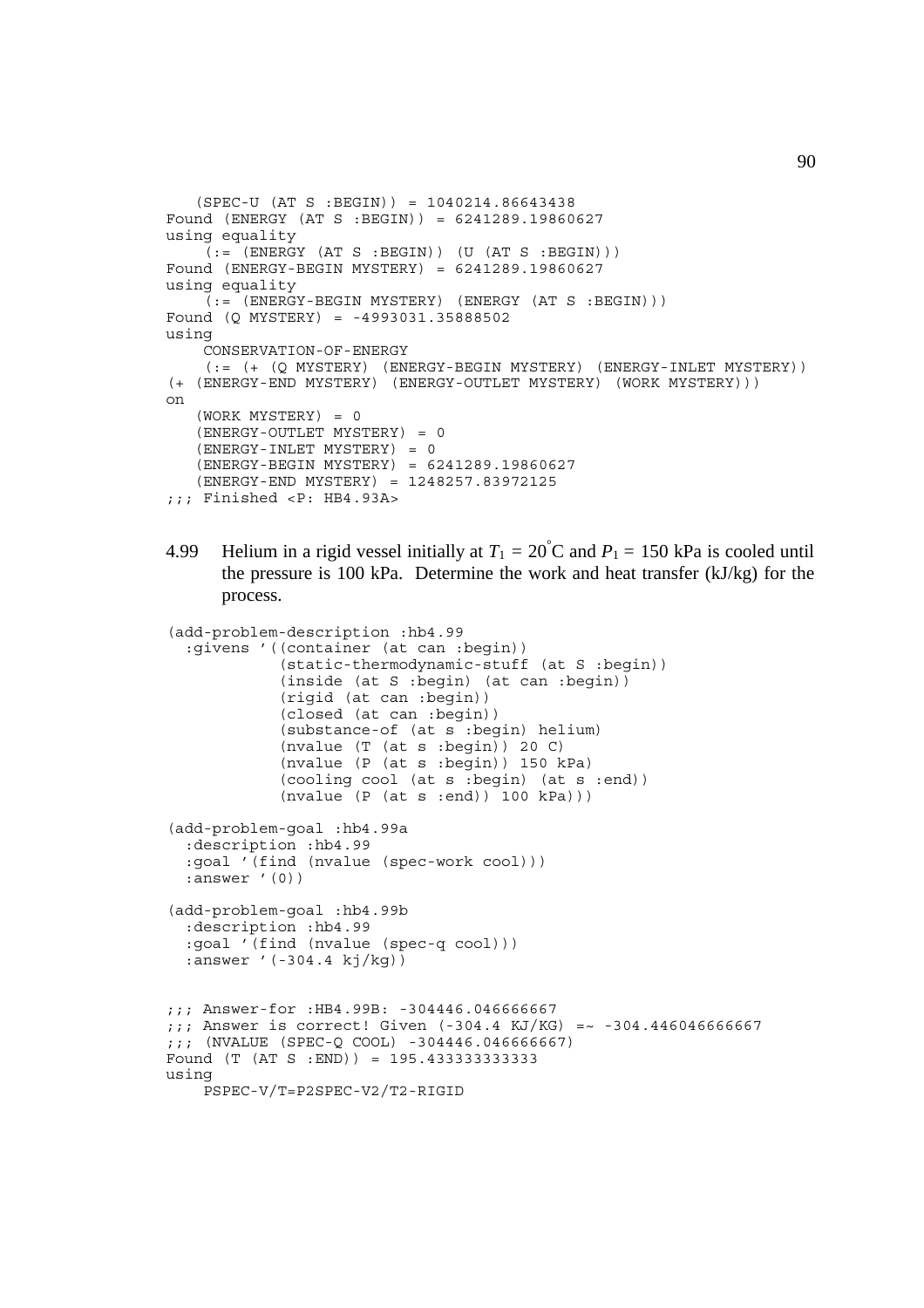```
(:.=(/ (P (AT S : BEGIN)) (T (AT S : BEGIN)))(/ (P (AT S : END)) (T(AT S : END))))
on
   (T (AT S : BEGIN)) = 293.15(P (AT S : BEGIN)) = 150000(P (AT S : END)) = 100000Found (SPEC-U (AT S :END)) = 608892.093333333
using
     IDEAL-GAS-INTERNAL-ENERGY
    (:=(SPEC-U (AT S : END)) (* (CV HELIUM) (T (AT S : END))))on
    (CV HELIUM) = 3115.6
    (T (AT S :END)) = 195.433333333333
Found (SPEC-ENERGY (AT S :END)) = 608892.093333333
using equality
    (i = (SPEC-ENERGY (AT S : END)) (SPEC-U (AT S : END)))Found (SPEC-ENERGY-END COOL) = 608892.093333333
using equality
     (:= (SPEC-ENERGY-END COOL) (SPEC-ENERGY (AT S :END)))
Found (SPEC-U (AT S :BEGIN)) = 913338.14
using
     IDEAL-GAS-INTERNAL-ENERGY
    (:= (SPEC-U (AT S :BEGIN)) (* (CV HELIUM) (T (AT S :BEGIN))))
on
    (T (AT S :BEGIN)) = 293.15
    (CV HELIUM) = 3115.6
Found (SPEC-ENERGY (AT S :BEGIN)) = 913338.14
using equality
    \overline{Q} := (SPEC-ENERGY (AT S :BEGIN)) (SPEC-U (AT S :BEGIN)))
Found (SPEC-ENERGY-BEGIN COOL) = 913338.14
using equality
     (:= (SPEC-ENERGY-BEGIN COOL) (SPEC-ENERGY (AT S :BEGIN)))
Found (SPEC-Q COOL) = -304446.046666667
using
     SPEC-CONSERVATION-OF-ENERGY
     (:= (+ (SPEC-Q COOL) (SPEC-ENERGY-BEGIN COOL) (SPEC-ENERGY-INLET
COOL)) (+ (SPEC-ENERGY-END COOL) (SPEC-ENERGY-OUTLET COOL) (SPEC-WORK
COOL)))
on
   (SPEC-WORK COOL) = 0 (SPEC-ENERGY-OUTLET COOL) = 0
    (SPEC-ENERGY-INLET COOL) = 0
    (SPEC-ENERGY-BEGIN COOL) = 913338.14
    (SPEC-ENERGY-END COOL) = 608892.093333333
;;; Finished <P: HB4.99B>
```
4.101 Nitrogen (2.5 kg) is contained in a frictionless piston-cylinder device at  $30^{\circ}$ C and 250 kPa. If there is a heat transfer until the total volume of  $N_2$  is 1.2 m<sup>3</sup>, find the work (kJ/kg) and total heat transfer in the process.

```
(add-problem-description :hb4.101
  :givens '((piston (at can :begin))
             (static-thermodynamic-stuff (at S :begin))
             (:NOT (use-superheated-tables (at S :begin)))
```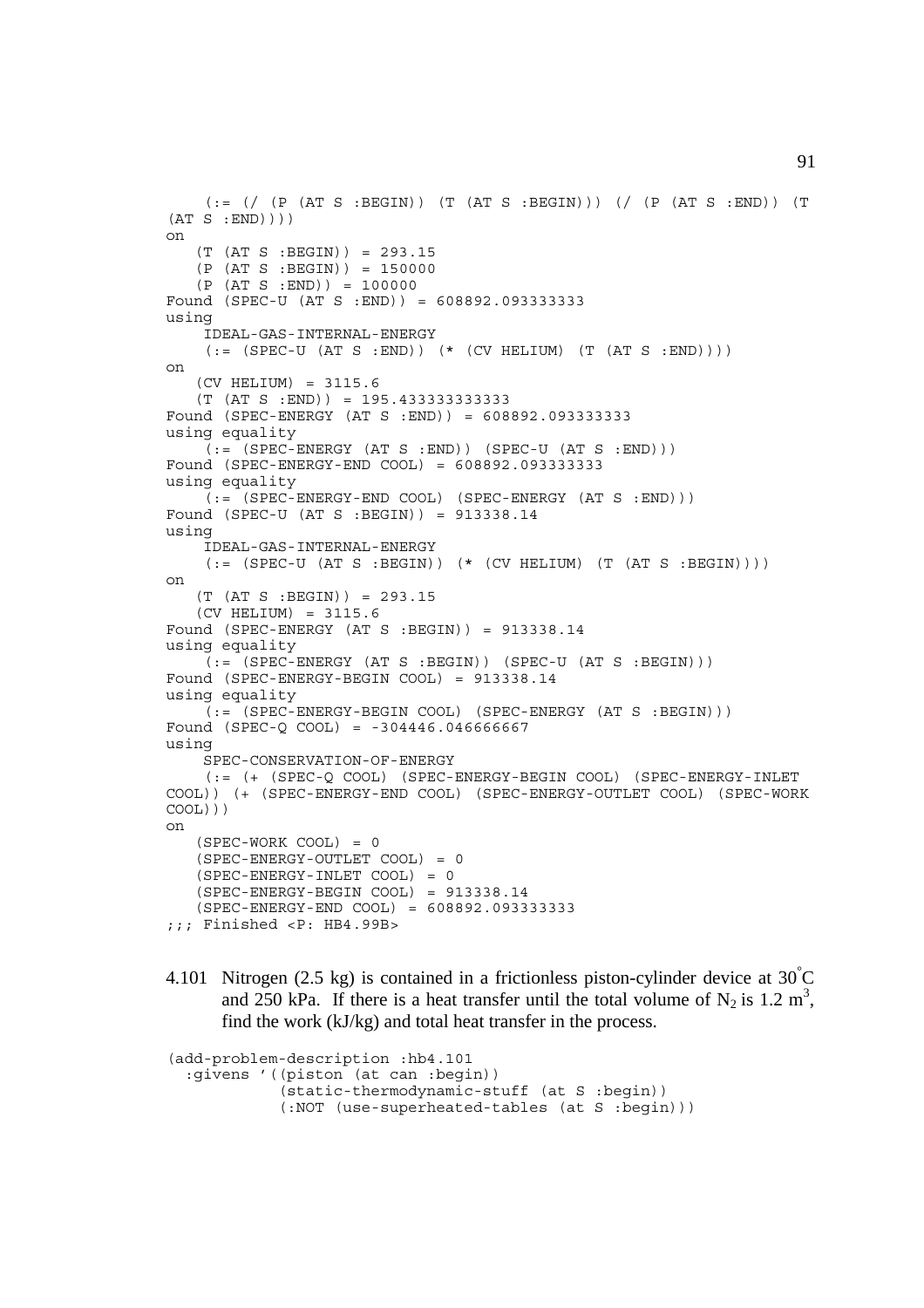```
 (:NOT (use-superheated-tables (at S :end)))
              (inside (at S :begin) (at can :begin))
              (direction (at can :begin) :up)
              (substance-of (at s :begin) nitrogen)
              (nvalue (mass (at s :begin)) 2.5 kg)
              (nvalue (P (at s :begin)) 250 kPa)
              (nvalue (T (at s :begin)) 30 C)
              (heating htr (at s :begin) (at s :end))
             (nvalue (V (at s :end)) 1.2 m<sup>2</sup>))(add-problem-goal :hb4.101a
   :description :hb4.101
   :goal '(find (nvalue (spec-work htr)))
   :answer '(30.08 kJ/kg))
(add-problem-goal :hb4.101b
   :description :hb4.101
   :goal '(find (nvalue (Q htr)))
   :answer '(263.5 kJ))
;;; Answer-for :HB4.101A: 30025.08
j;; Answer is correct! Given (30.08 KJ/KG) =~ 30.02508
;;; (NVALUE (SPEC-WORK HTR) 30025.08)
Found (V (AT S :BEGIN)) = 0.8997492
using
     IDEAL-GAS-LAW
     (:= (* (P (AT S :BEGIN)) (V (AT S :BEGIN))) (* (MASS (AT S
:BEGIN) (R NITROGEN) (T (AT S :BEGIN)))
on
   (MASS (AT S : BEGIN)) = 2.5 (P (AT S :BEGIN)) = 250000
    (T (AT S :BEGIN)) = 303.15
    (R NITROGEN) = 296.8
Found (P (AT S :END)) = 250000
using equality
    ( := (P (AT S : BEGIN)) (P (AT S : END)))Found (T (AT S :END)) = 404.312668463612
using
    PV/T = P2V2/T2(:= {}/ { (* (P (AT S : BEGIN)) (V (AT S : BEGIN))) (T (AT S : BEGIN)))(\, / \, (* \, (P \, (AT \, S \, :END)) \, (V \, (AT \, S \, :END))) \, (T \, (AT \, S \, :END)))on
    (P (AT S :BEGIN)) = 250000
    (T (AT S :BEGIN)) = 303.15
    (V (AT S :END)) = 1.2
   (P (AT S : END)) = 250000(V (AT S : BEGIN)) = 0.8997492Found (SPEC-V (AT S : END)) = 0.48using
     IDEAL-GAS-SPEC-VOLUME
    (:= (* (P (AT S : END)) (SPEC-V (AT S : END))) (*) (* (R NITROGEN) (T S)(AT S : END)))
on
   (P (AT S : END)) = 250000 (R NITROGEN) = 296.8
```
92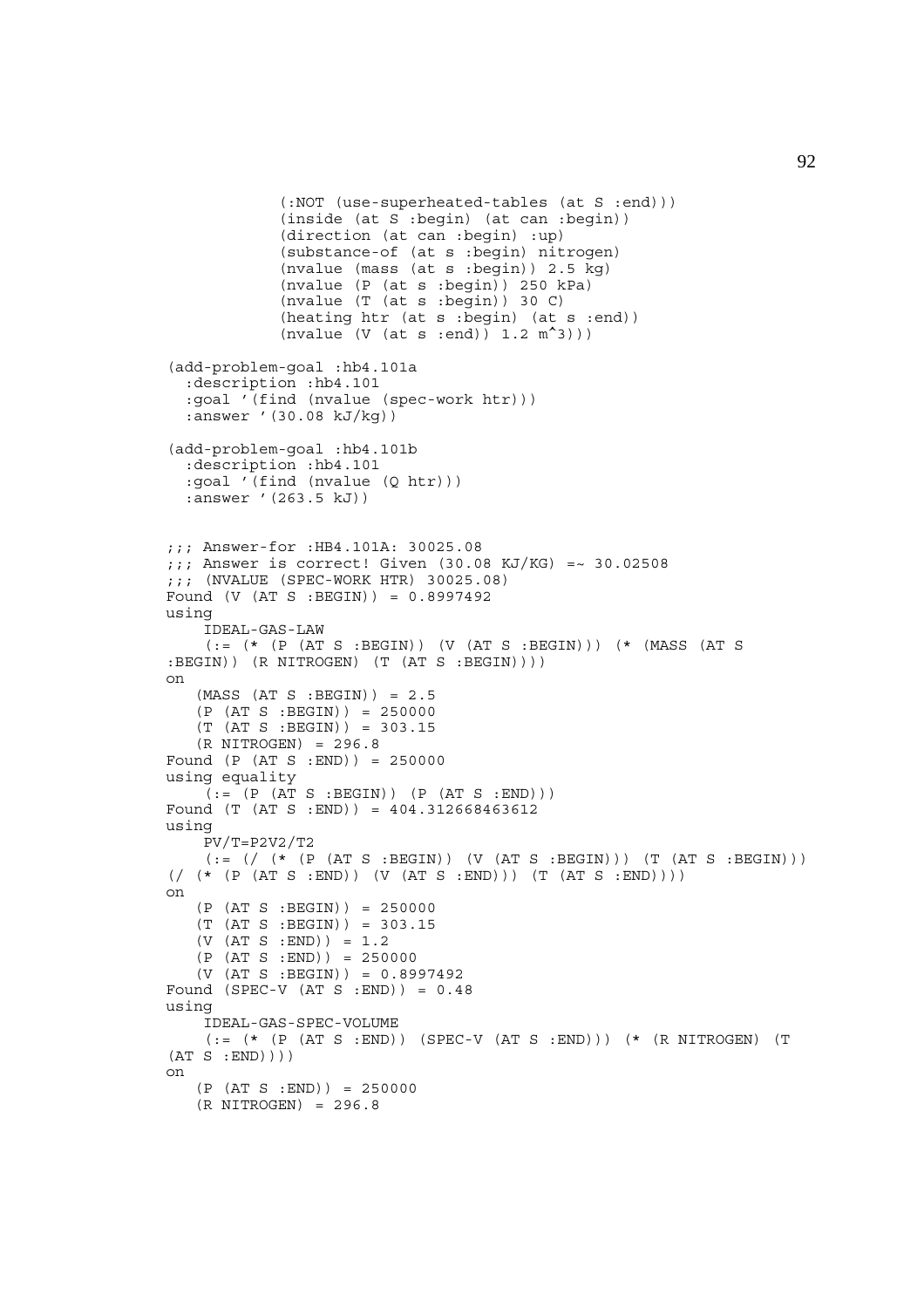```
(T (AT S : END)) = 404.312668463612Found (SPEC-V (AT S :BEGIN)) = 0.35989968
using
     IDEAL-GAS-SPEC-VOLUME
    (:= (* (P (AT S :BEGIN)) (SPEC-V (AT S :BEGIN))) (* (R NITROGEN)
(T (AT S : BEGIN))on
   (P (AT S : BEGIN)) = 250000 (T (AT S :BEGIN)) = 303.15
   (R NITROGEN) = 296.8Found (SPEC-WORK HTR) = 30025.08using
     SPEC-WORK=PDV-ISOBARIC
    (:= (SPEC-WORK HTR) (* (P (AT S :BEGIN)) (- (SPEC-V (AT S :END))
(SPEC-V (AT S : BEGIN))))on
   (P (AT S : BEGIN)) = 250000 (SPEC-V (AT S :BEGIN)) = 0.35989968
    (SPEC-V (AT S :END)) = 0.48
;;; Finished <P: HB4.101A>
;;; Answer-for :HB4.101B: 263427.588679245
;;; Answer is correct! Given (263.5 KJ) =~ 263.427588679245
;;; (NVALUE (Q HTR) 263427.588679245)
Found (V (AT S :BEGIN)) = 0.8997492
using
     IDEAL-GAS-LAW
     (:= (* (P (AT S :BEGIN)) (V (AT S :BEGIN))) (* (MASS (AT S
:BEGIN)) (R NITROGEN) (T (AT S :BEGIN))))
on
   (MASS (AT S : BEGIN)) = 2.5(P (AT S : BEGIN)) = 250000 (T (AT S :BEGIN)) = 303.15
    (R NITROGEN) = 296.8
Found (WORK HTR) = 75062.7
using
     WORK=PDV-ISOBARIC
    (:= (WORK HTR) (* (P (AT S :BEGIN)) (- (V (AT S :END)) (V (AT S
: BEGIN)))))
on
    (P (AT S :BEGIN)) = 250000
    (V (AT S :END)) = 1.2
    (V (AT S :BEGIN)) = 0.8997492
Found (P (AT S :END)) = 250000
using equality
   ( := (P (AT S : BEGIN)) (P (AT S : END)))Found (T (AT S :END)) = 404.312668463612
using
     PV/T=P2V2/T2
    (:= / (* (P (AT S :BEGIN)) (V (AT S :BEGIN))) (T (AT S :BEGIN)))
(\text{}/ (\star (\text{PT } S : END)))(V (AT S : END))) (T (AT S : END)))on
   (P (AT S : BEGIN)) = 250000 (T (AT S :BEGIN)) = 303.15
    (V (AT S :END)) = 1.2
```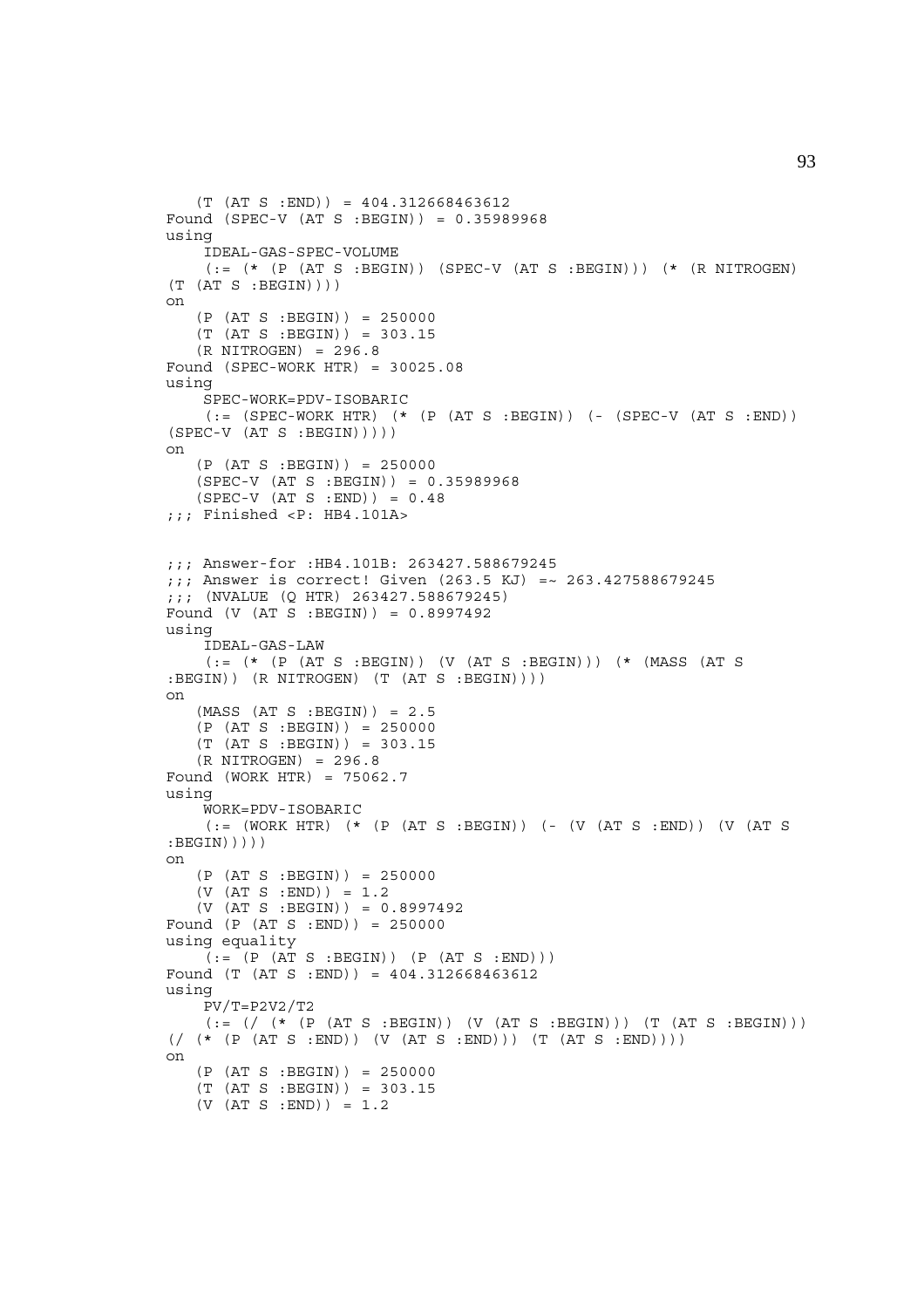```
(P (AT S : END)) = 250000 (V (AT S :BEGIN)) = 0.8997492
Found (MASS (AT S :END)) = 2.5
using
     IDEAL-GAS-LAW
    (:= (* (P (AT S :END)) (V (AT S :END))) (* (MASS (AT S :END)) (R
NITROGEN) (T (AT S :END))))
on
   (V (AT S : END)) = 1.2(P (AT S : END)) = 250000 (R NITROGEN) = 296.8
   (T (AT S : END)) = 404.312668463612Found (SPEC-U (AT S :END)) = 301132.075471698
using
     IDEAL-GAS-INTERNAL-ENERGY
    (:= (SPEC-U (AT S : END)) ( * (CV NITROGEN) (T (AT S : END)))))\capn
    (CV NITROGEN) = 744.8
    (T (AT S :END)) = 404.312668463612
Found (U (AT S :END)) = 752830.188679245
using
     SPEC-U-DEFINITION
    (:= (SPEC-U (AT S : END)) ) ( ( (UT S : END)) ) (MASS (AT S :END)) ))on
    (SPEC-U (AT S :END)) = 301132.075471698
   (MASS (AT S : END)) = 2.5Found (ENERGY (AT S :END)) = 752830.188679245
using equality
    (t;=[(ENERGY (AT S : END)) (U (AT S : END)))Found (ENERGY-END HTR) = 752830.188679245
using equality
    ( := (ENTERGY-END HTR) (ENERGY (AT S : END)))Found (SPEC-U (AT S :BEGIN)) = 225786.12
using
     IDEAL-GAS-INTERNAL-ENERGY
    (:= (SPEC-U (AT S : BEGIN)) (* (CV NITROGEN) (T (AT S : BEGIN))))on
    (T (AT S :BEGIN)) = 303.15
    (CV NITROGEN) = 744.8
Found (U (AT S :BEGIN)) = 564465.3
using
     SPEC-U-DEFINITION
     (:= (SPEC-U (AT S :BEGIN)) (/ (U (AT S :BEGIN)) (MASS (AT S
:BEGIN))))
on
   (MASS (AT S : BEGIN)) = 2.5 (SPEC-U (AT S :BEGIN)) = 225786.12
Found (ENERGY (AT S :BEGIN)) = 564465.3
using equality
    (:=(ENERGY (AT S : BEGIN)) (U (AT S : BEGIN)))Found (ENERGY-BEGIN HTR) = 564465.3
using equality
    (t) = (ENERGY-BEGIN HTR) (ENERGY (AT S :BEGIN)))
Found (Q HTR) = 263427.588679245
using
     CONSERVATION-OF-ENERGY
```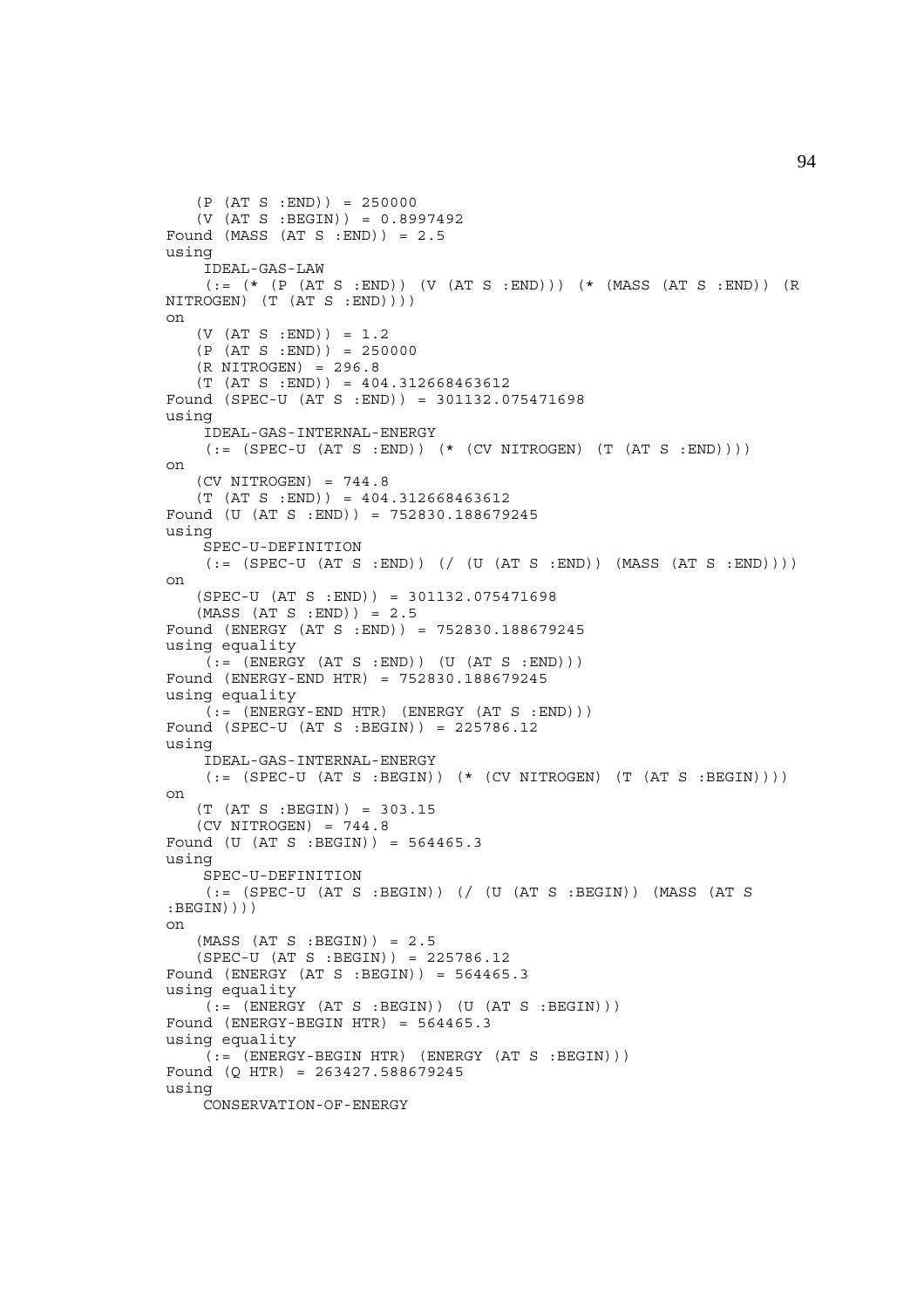```
 (:= (+ (Q HTR) (ENERGY-BEGIN HTR) (ENERGY-INLET HTR)) (+ (ENERGY-
END HTR) (ENERGY-OUTLET HTR) (WORK HTR)))
on
    (ENERGY-OUTLET HTR) = 0
   (ENERGY-INLET HTR) = 0(ENERGY-BEGIN HTR) = 564465.3 (ENERGY-END HTR) = 752830.188679245
    (WORK HTR) = 75062.7
;;; Finished <P: HB4.101B>
```
4.103 Shaft work (500 kJ/kg) is transferred to the air-filled frictionless pistoncylinder device shown. Determine the heat transfer (kJ/kg). The initial and final states of the air are  $T_1 = 200^{\circ}$ C,  $P_1 = 400$  kPa and  $T_2 = 250^{\circ}$  $-250^{\circ}$ C. respectively.

```
(add-problem :hb4.103
  :givens '((piston-with-block-fan
              (at can :begin) (at can :begin)
             (top (at can :begin)) (at F :begn))
             (static-thermodynamic-stuff (at S :begin))
             (inside (at S :begin) (at can :begin))
             (direction (at can :begin) :up)
             (substance-of (at s :begin) air)
             (nvalue (P (at s :begin)) 400 kPa)
             (nvalue (T (at s :begin)) 200 C)
             (contained-process spin (at s :begin) (at s :end))
             (nvalue (spec-work spin) 500 kJ/kg)
             (nvalue (T (at s :end)) 250 C))
  :goal '(find (nvalue (spec-q spin)))
  :answer '(-449.8 kJ/kg))
;;; Answer-for :HB4.103: 535825.0
;;; (NVALUE (SPEC-Q SPIN) 535825.0)
Found (SPEC-U (AT S :END)) = 374836.975
using
     IDEAL-GAS-INTERNAL-ENERGY
    (:= (SPEC-U (AT S :END)) (* (CV AIR) (T (AT S :END))))
on
   (T (AT S : END)) = 523.15 (CV AIR) = 716.5
Found (SPEC-ENERGY (AT S :END)) = 374836.975
using equality
    ( := (SPEC-ENERGY (AT S : END)) (SPEC-U (AT S :END)))Found (SPEC-ENERGY-END SPIN) = 374836.975
using equality
    (:=(SPEC-ENERGY-END SPIN) (SPEC-ENERGY (AT S : END)))Found (SPEC-U (AT S :BEGIN)) = 339011.975
using
     IDEAL-GAS-INTERNAL-ENERGY
    (:=(SPEC-U (AT S : BEGIN)) (* (CV AIR) (T (AT S : BEGIN))))on
    (T (AT S :BEGIN)) = 473.15
```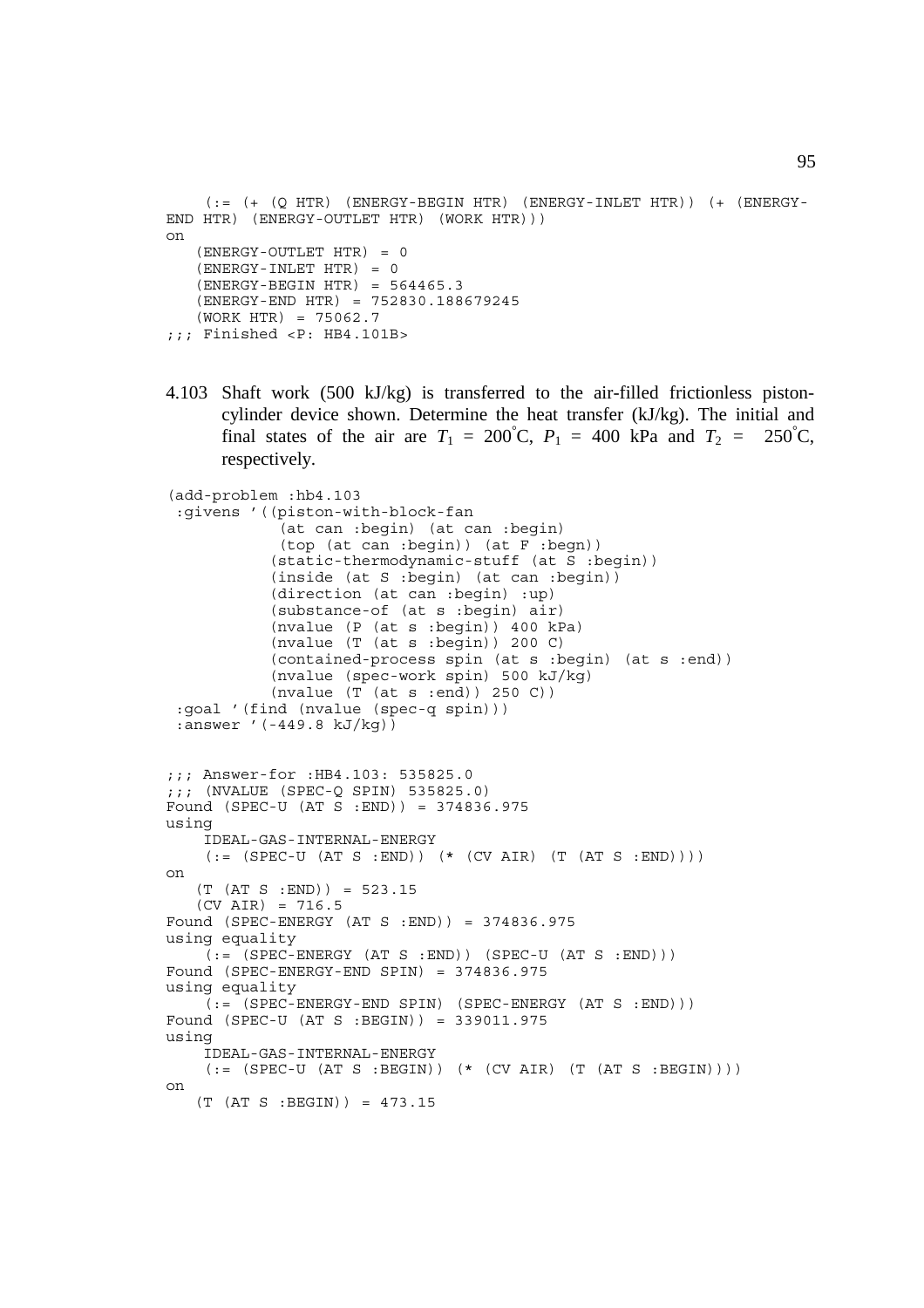```
(CV AIR) = 716.5Found (SPEC-ENERGY (AT S :BEGIN)) = 339011.975
using equality
    \tilde{f}: (SPEC-ENERGY (AT S :BEGIN)) (SPEC-U (AT S :BEGIN)))
Found (SPEC-ENERGY-BEGIN SPIN) = 339011.975
using equality
    (i = (SPEC - ENERGY - BEGIN SPIN) (SPEC - ENERGY (AT S : BEGIN)))Found (SPEC-Q SPIN) = 535825.0
using
     SPEC-CONSERVATION-OF-ENERGY
     (:= (+ (SPEC-Q SPIN) (SPEC-ENERGY-BEGIN SPIN) (SPEC-ENERGY-INLET
SPIN)) (+ (SPEC-ENERGY-END SPIN) (SPEC-ENERGY-OUTLET SPIN) (SPEC-WORK
SPIN)))
on
   (SPEC-WORK SPIN) = 500000 (SPEC-ENERGY-OUTLET SPIN) = 0
    (SPEC-ENERGY-INLET SPIN) = 0
    (SPEC-ENERGY-BEGIN SPIN) = 339011.975
    (SPEC-ENERGY-END SPIN) = 374836.975
;;; Finished <P: HB4.103>
```
4.115S A steam turbine is designed to operate at a mass flow rate of 1.5 kg/s. The inlet conditions are  $P_1 = 2 \text{ MPa}$ ,  $T_1 = 400^{\circ} \text{C}$  and  $V_1 = 60 \text{ m/s}$ ; the outlet conditions are  $P_2$ = 0.1 MPa,  $x_2$  = 0.98, and  $V_2$ = 150 m/s. The change in elevation from inlet to outlet is a drop of 1 m, and the heat loss is 50 kW. Evaluate the power output of the turbine.

```
(add-problem :hb4.115
   :givens '((turbine tur (at s :begin) (at s :end))
             (complex-thermodynamic-stuff (at s :begin))
             (complex-thermodynamic-stuff (at s :end))
             (substance-of (at s :begin) water)
            (nvalue (P (at s :begin)) 2 MPa) (nvalue (T (at s :begin)) 400 C)
             (nvalue (velocity (at s :begin)) 60 m/s)
             (nvalue (height (at s :begin)) 2 m)
             (nvalue (mass (at s :begin)) 1.5 kg/s)
             (nvalue (P (at s :end)) 0.1 MPa)
             (nvalue (dryness (at s :end)) 0.98)
             (nvalue (velocity (at s :end)) 150 m/s)
 (nvalue (height (at s :end)) 1 m)
 (nvalue (Q tur) -50 kW))
   :goal '(find (nvalue (work tur)))
   :answer '(862.2 kw))
;;; Answer-for :HB4.115: 862167.4105
;;; Answer is correct! Given (862.2 KW) =~ 862.1674105
;;; (NVALUE (WORK TUR) 862167.4105)
Found (SPEC-HG (AT S :END)) = 2675100.0
using
    SATURATED-TABLE-P
on
```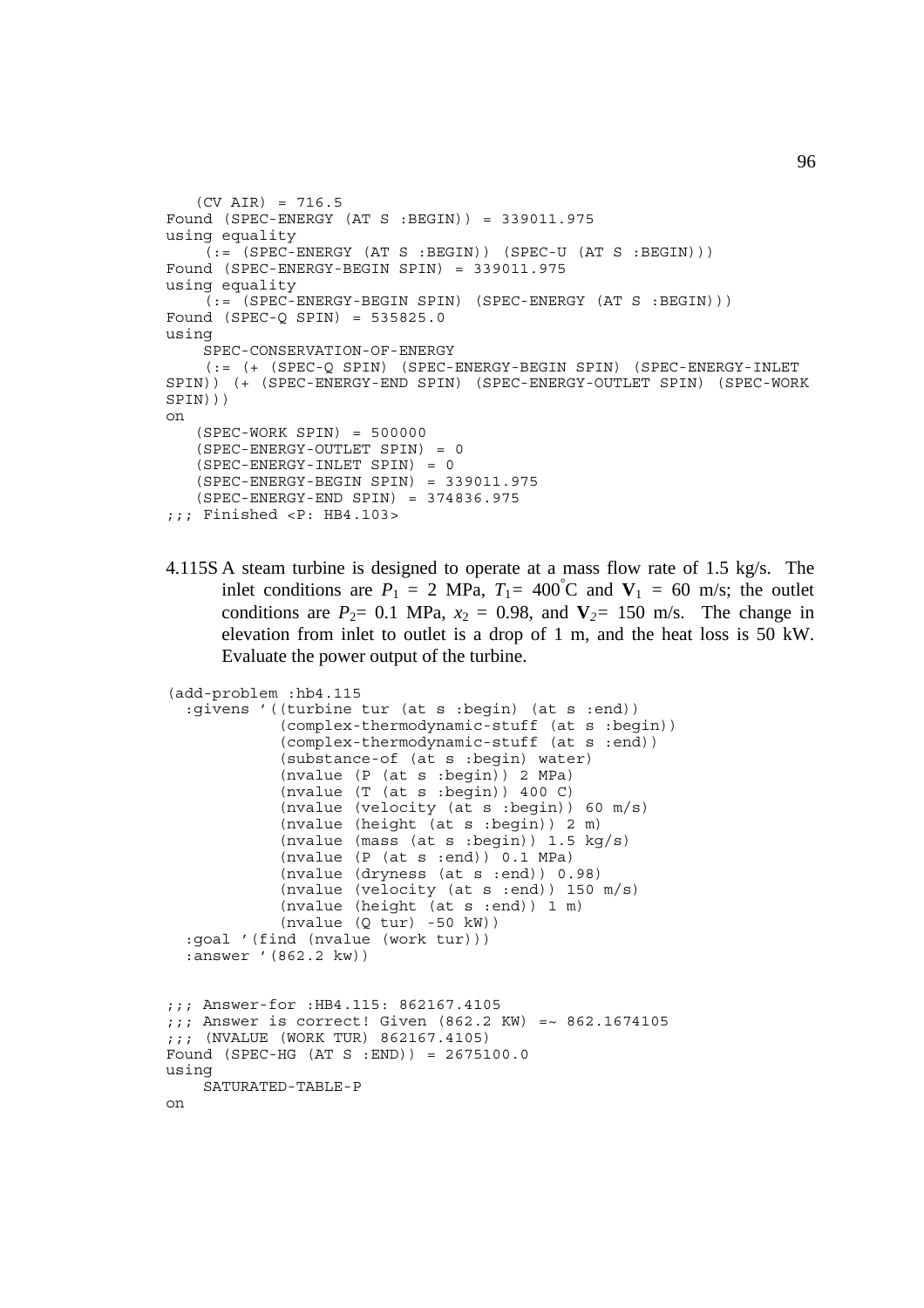```
(P (AT S : END)) = 100000.0Found (SPEC-HF (AT S : END)) = 417510.0using
     SATURATED-TABLE-P
on
   (P (AT S : END)) = 100000.0Found (SPEC-H (AT S :END)) = 2629948.2
using
     H-SATURATED-STUFF
    (:= (SPEC-H (AT S :END)) (+) (SPEC-HF (AT S :END)) ( * (DRYNESS (AT
S : END() (- (SPEC-HG (AT S : END)) (SPEC-HF (AT S : END)))))
on
    (DRYNESS (AT S :END)) = 0.98
    (SPEC-HF (AT S :END)) = 417510.0
   (SPEC-HG (AT S : END)) = 2675100.0Found (SPEC-ENERGY (AT S :END)) = 2641208.007
using
     SS-THERMODYNAMIC-STUFF
     (:= (SPEC-ENERGY (AT S :END)) (+ (* (ACCELERATION GRAVITY)
(HEIGHT (AT S :END))) (/ (SQR (VELOCITY (AT S :END))) 2) (SPEC-H (AT
S :END))))
on
   (VELOCITY (AT S : END)) = 150(HEIGHT (AT S : END)) = 1 (ACCELERATION GRAVITY) = 9.807
    (SPEC-H (AT S :END)) = 2629948.2
Found (SPEC-ENERGY-OUTLET TUR) = 2641208.007
using equality
    (:= (SPEC-ENERGY-OUTLET TUR) (SPEC-ENERGY (AT S :END)))
Found (SPEC-H (AT S :BEGIN)) = 3247500.0
using
    SUPERHEATED-P-T
on
   (P (AT S : BEGIN)) = 2000000(T (AT S : BEGIN)) = 673.15Found (SPEC-ENERGY (AT S :BEGIN)) = 3249319.614
using
     SS-THERMODYNAMIC-STUFF
    (:= (SPEC-ENERGY (AT S :BEGIN)) ( + (* (ACCELERATION GRAVITY)
(HEIGHT (AT S :BEGIN))) (/ (SQR (VELOCITY (AT S :BEGIN))) 2) (SPEC-H
(AT S : BEGIN))on
    (VELOCITY (AT S :BEGIN)) = 60
   (HEIGHT (AT S : BEGIN)) = 2 (ACCELERATION GRAVITY) = 9.807
    (SPEC-H (AT S :BEGIN)) = 3247500.0
Found (SPEC-ENERGY-INLET TUR) = 3249319.614
using equality
    (:= (SPEC-ENERGY-INLET TUR) (SPEC-ENERGY (AT S :BEGIN)))
Found (MASS-INLET TUR) = 1.5
using equality
    (i := (MASS-INLET TUR) (MASS (AT S : BEGIN)))Found (SPEC-Q TUR) = -33333.3333333333
using
     Q-DEFINITION
    (:=(Q TUR) (* (SPEC-Q TUR) (MASS-INLET TUR)))
```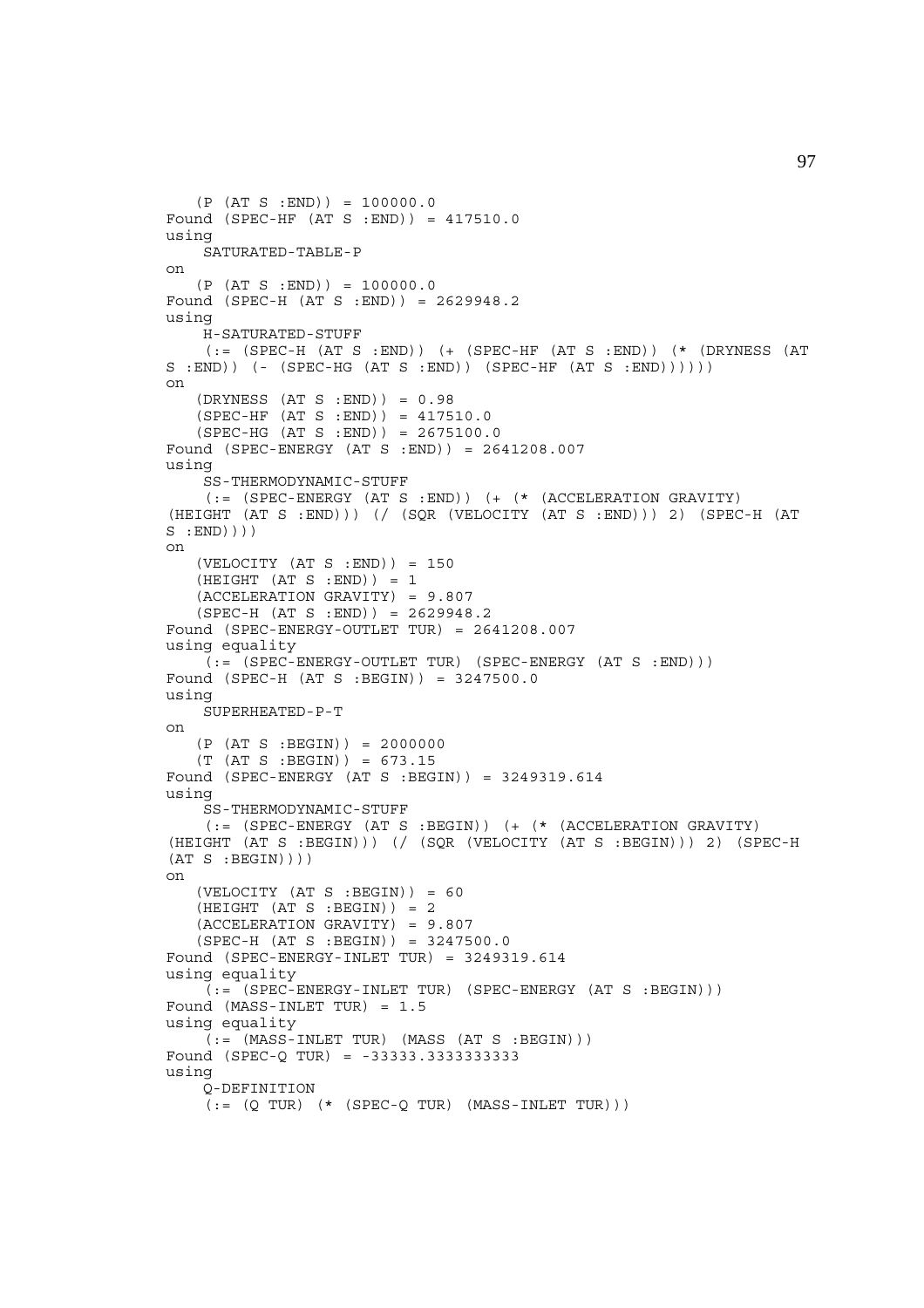```
on
   (0 TUR) = -50000(MASS-INLET TUR) = 1.5Found (SPEC-WORK TUR) = 574778.273666666
using
     SPEC-CONSERVATION-OF-ENERGY
     (:= (+ (SPEC-Q TUR) (SPEC-ENERGY-BEGIN TUR) (SPEC-ENERGY-INLET
TUR)) (+ (SPEC-ENERGY-END TUR) (SPEC-ENERGY-OUTLET TUR) (SPEC-WORK
TUR)))
on
    (SPEC-ENERGY-END TUR) = 0
    (SPEC-ENERGY-BEGIN TUR) = 0
    (SPEC-Q TUR) = -33333.3333333333
    (SPEC-ENERGY-INLET TUR) = 3249319.614
   (SPEC-ENERGY-OUTLET TUR) = 2641208.007Found (WORK TUR) = 862167.4105
using
     WORK-DEFINITION
    (:= (WORK TUR) (* (SPEC-WORK TUR) (MASS-INLET TUR)))on
    (MASS-INLET TUR) = 1.5
    (SPEC-WORK TUR) = 574778.273666666
;;; Finished <P: HB4.115>
```
4.117 Steam enters an adiabatic turbine as saturated vapor at a pressure of 2.5 MPa. It exists at  $x_4 = 0.98$  and a pressure of 0.15 MPa. If *m* is 72 kg/s, what is the turbine power output?

```
(add-problem :hb4.117
  :givens '((turbine tur (at s :begin) (at s :end))
             (substance-of (at s :begin) water)
             (adiabatic tur)
            (nvalue (mass (at s :begin)) 72 kg/s)
             (saturated-vapor (at s :begin))
             (nvalue (P (at s :begin)) 2.5 Mpa)
             (saturated (at s :end))
             (nvalue (P (at s :end)) 0.15 Mpa)
             (nvalue (dryness (at s :end)) 0.98))
   :goal '(find (nvalue (work tur)))
   :answer '(11030 kW))
;;; Answer-for :HB4.117: 1.10393568E7
;;; Answer is correct! Given (11030 KW) =~ 11039.3568
;;; (NVALUE (WORK TUR) 1.10393568E7)
Found (SPEC-HG (AT S :END)) = 2693400.0
using
     SATURATED-TABLE-P
on
   (P (AT S : END)) = 150000.0Found (SPEC-HF (AT S :END)) = 467180.0
using
     SATURATED-TABLE-P
on
```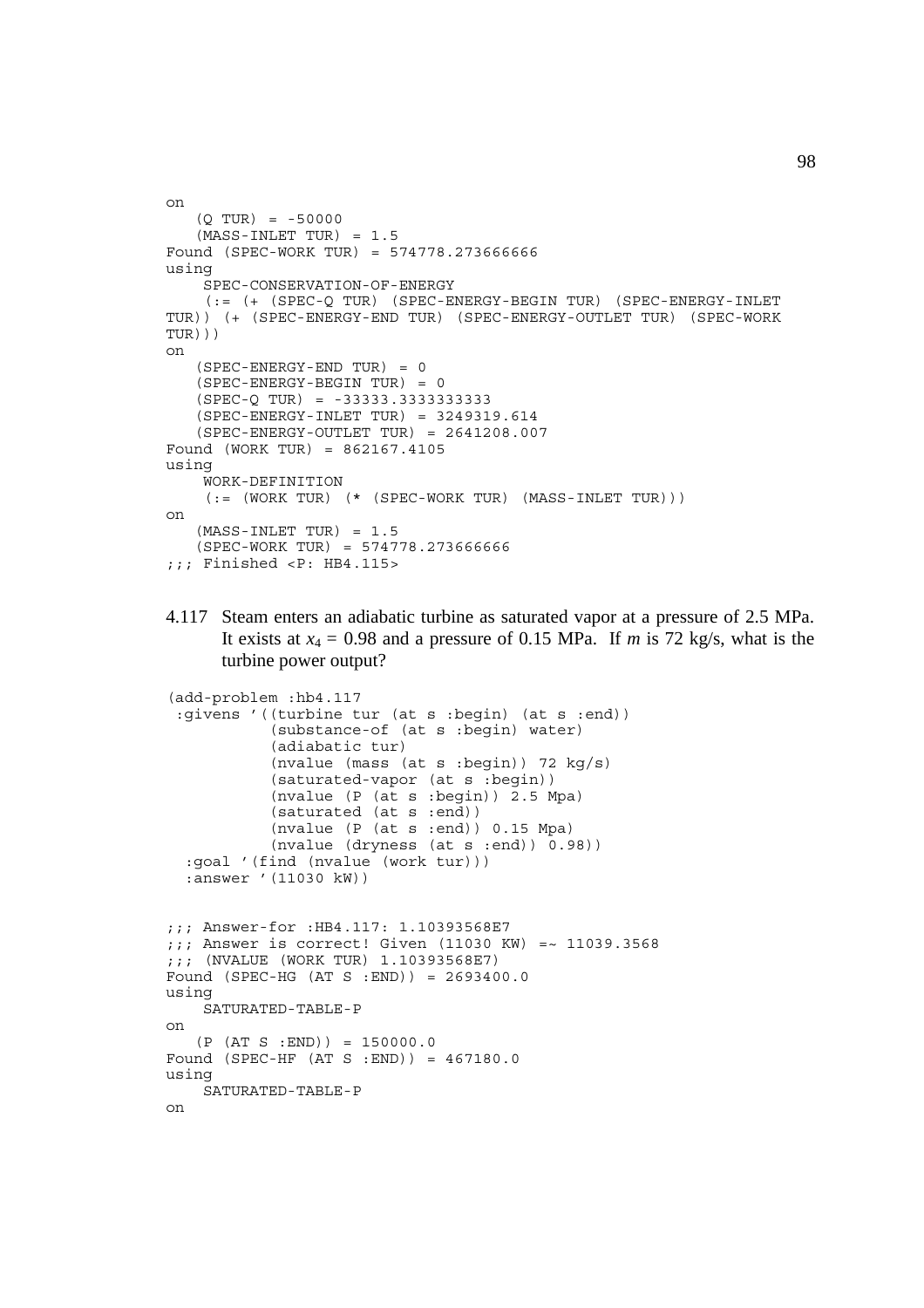```
(P (AT S : END)) = 150000.0Found (SPEC-H (AT S :END)) = 2648875.6
using
     H-SATURATED-STUFF
    (:= (SPEC-H (AT S :END)) ( + (SPEC-HF (AT S :END)) (* (DRYNESS (AT
S : END) ) (- (SPEC-HG (AT S :END)) (SPEC-HF (AT S :END)))))
on
   (DRYNESS (AT S : END)) = 0.98(SPEC-HF (AT S : END)) = 467180.0 (SPEC-HG (AT S :END)) = 2693400.0
Found (SPEC-ENERGY (AT S :END)) = 2648875.6
using equality
    (i = (SPEC - ENERGY (AT S : END)) (SPEC - H (AT S : END)))Found (SPEC-ENERGY-OUTLET TUR) = 2648875.6
using equality
    (i = (SPEC - ENERGY - OUTLET TUR) (SPEC - ENERGY (AT S : END)))Found (SPEC-HG (AT S :BEGIN)) = 2802200.0
using
    SATURATED-TABLE-P
on
   (P (AT S : BEGIN)) = 2500000.0Found (SPEC-HF (AT S :BEGIN)) = 961980.0
using
    SATURATED-TABLE-P
on
   (P (AT S : BEGIN)) = 2500000.0Found (SPEC-H (AT S :BEGIN)) = 2802200.0
using
     H-SATURATED-STUFF
     (:= (SPEC-H (AT S :BEGIN)) (+ (SPEC-HF (AT S :BEGIN)) (* (DRYNESS
(AT S : BEGIN) ( - (SPEC-HG (AT S : BEGIN)) (SPEC-HF (AT S : BEGIN)))))on
   (DRYNESS (AT S : BEGIN)) = 1 (SPEC-HF (AT S :BEGIN)) = 961980.0
    (SPEC-HG (AT S :BEGIN)) = 2802200.0
Found (SPEC-ENERGY (AT S :BEGIN)) = 2802200.0
using equality
    (t, \epsilon) (SPEC-ENERGY (AT S :BEGIN)) (SPEC-H (AT S :BEGIN)))
Found (SPEC-ENERGY-INLET TUR) = 2802200.0
using equality
    (:= (SPEC-ENERGY-INLET TUR) (SPEC-ENERGY (AT S :BEGIN)))
Found (SPEC-WORK TUR) = 153324.4
using
     SPEC-CONSERVATION-OF-ENERGY
     (:= (+ (SPEC-Q TUR) (SPEC-ENERGY-BEGIN TUR) (SPEC-ENERGY-INLET
TUR)) (+ (SPEC-ENERGY-END TUR) (SPEC-ENERGY-OUTLET TUR) (SPEC-WORK
TUR)))
on
   (SPEC-Q TUR) = 0 (SPEC-ENERGY-END TUR) = 0
    (SPEC-ENERGY-BEGIN TUR) = 0
   (SPEC-ENERGY-INLET TUR) = 2802200.0 (SPEC-ENERGY-OUTLET TUR) = 2648875.6
Found (MASS-INLET TUR) = 72
using equality
    (:=(MASS-INLET TUR) (MASS (AT S : BEGIN)))
```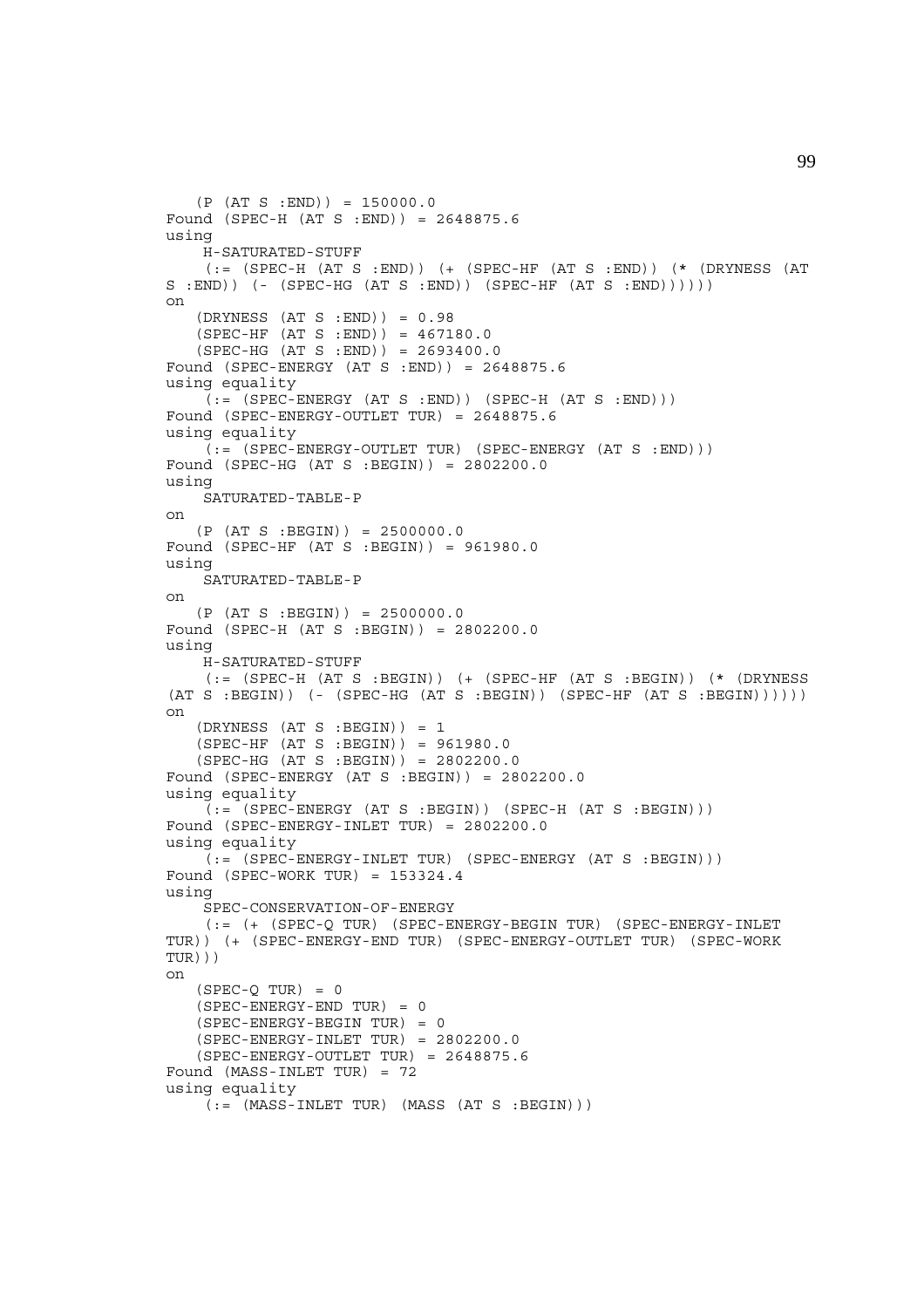```
Found (WORK TUR) = 1.10393568E7
using
     WORK-DEFINITION
    (:= (WORK TUR) (* (SPEC-WORK TUR) (MASS-INLET TUR)))
on
   (MASS-INLET TUR) = 72 (SPEC-WORK TUR) = 153324.4
;;; Finished <P: HB4.117>
```
4.119 Steam enters a turbine at a temperature of  $300^{\circ}$ C and a pressure of 0.4 MPa. If it leaves as a saturated vapor at 0.03 MPa, what is the change in enthalpy between the two state points?

```
(add-problem :hb4.119
  :givens '((turbine tur (at s :begin) (at s :end))
            (substance-of (at s :begin) water)
             (nvalue (P (at s :begin)) 0.4 Mpa)
             (nvalue (T (at s :begin)) 300 C)
             (saturated-vapor (at s :end))
             (nvalue (P (at s :end)) 0.03 Mpa))
  :goal '(find (nvalue (delta-spec-h tur)))
  :answer '(-441.7 kJ/kg))
;;; Answer-for :HB4.119: -441700.0
;;; Answer is correct! Given (-441.7 \text{ KJ/KG}) = ~-441.7;;; (NVALUE (DELTA-SPEC-H TUR) -441700.0)
Found (SPEC-H (AT S :BEGIN)) = 3066300.0
using
     SUPERHEATED-P-T
on
   (P (AT S : BEGIN)) = 400000.0 (T (AT S :BEGIN)) = 573.15
Found (SPEC-HG (AT S :END)) = 2624600.0
using
     SATURATED-TABLE-P
on
   (P (AT S : END)) = 30000.0Found (SPEC-HF (AT S :END)) = 289280.0
using
     SATURATED-TABLE-P
on
   (P (AT S : END)) = 30000.0Found (SPEC-H (AT S :END)) = 2624600.0
using
     H-SATURATED-STUFF
    (:= (SPEC-H (AT S :END)) ( + (SPEC-HF (AT S :END)) (* (DRYNESS (AT
S : END) ) (- (SPEC-HG (AT S :END)) (SPEC-HF (AT S :END)))))
on
   (DRYNESS (AT S : END)) = 1 (SPEC-HF (AT S :END)) = 289280.0
    (SPEC-HG (AT S :END)) = 2624600.0
Found (DELTA-SPEC-H TUR) = -441700.0using
```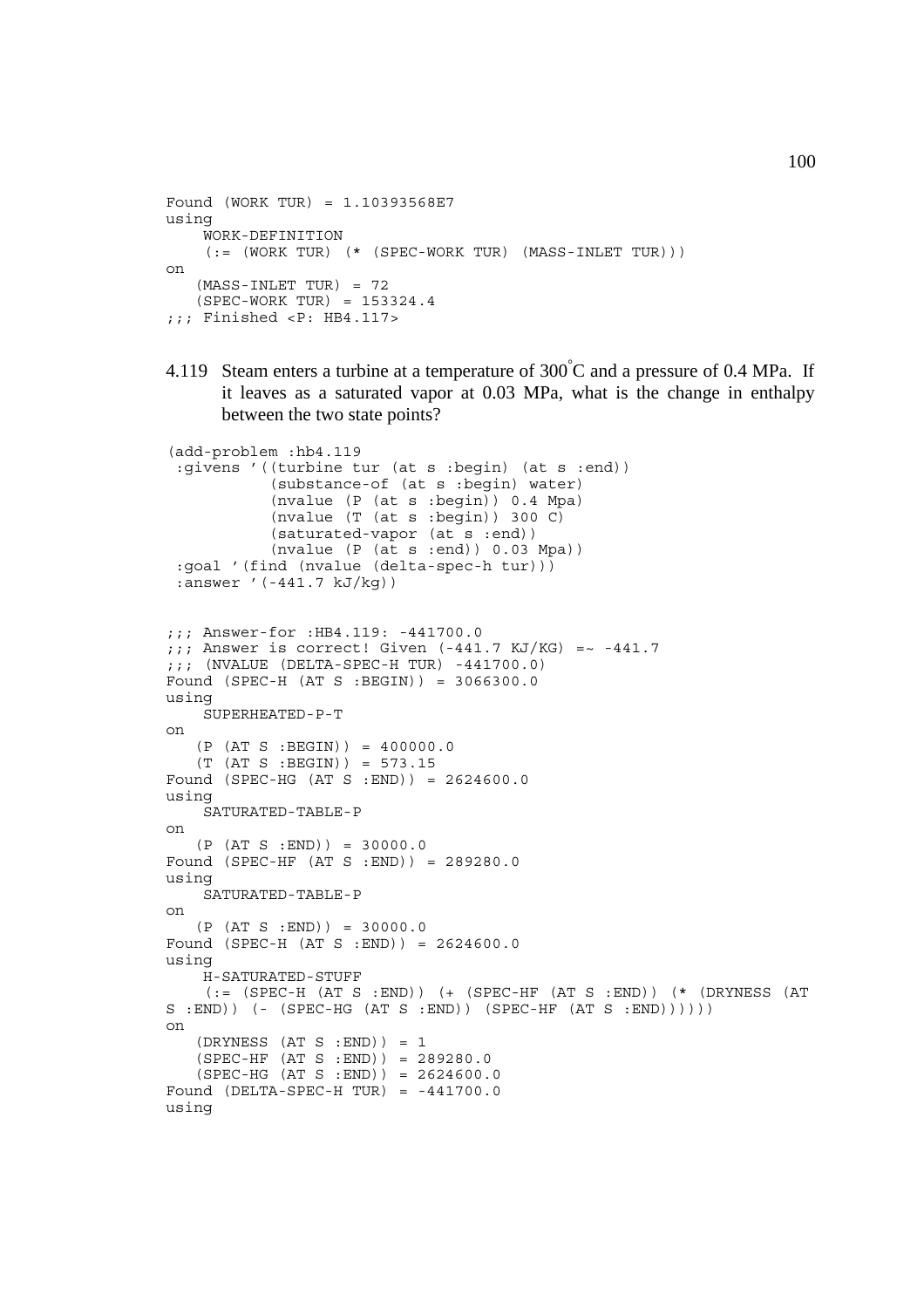```
 DELTA-SPEC-H-DEFINITION
    (: (DELTA-SPEC-H TUR) (- (SPEC-H (AT S : END)) (SPEC-H (AT S: BEGIN))))
on
   (SPEC-H (AT S : END)) = 2624600.0(SPEC-H (AT S : BEGIN)) = 3066300.0;;; Finished <P: HB4.119>
```

```
4.121 A nonadiabatic steam turbine operates as shown. Determine the rate of heat
       transfer (kW).
```

```
(add-problem :hb4.121
  :givens '((turbine tur (at s :begin) (at s :end))
            (substance-of (at s :begin) water)
            (nvalue (P (at s :begin)) 6 Mpa)
            (nvalue (T (at s :begin)) 500 C)
            (nvalue (mass (at s :begin)) 2 kg/s)
            (nvalue (work tur) 1500 kW)
            (nvalue (P (at s :end)) 40 kPa)
            (nvalue (dryness (at s :end)) 0.96)
) :goal '(find (nvalue (q tur)))
   :answer '(-257.8 kW))
;;; Answer-for :HB4.121: -257877.600000001
;;; Answer is correct! Given (-257.8 KW) =~ -257.877600000001
;;; (NVALUE (Q TUR) -257877.600000001)
Found (MASS-INLET TUR) = 2
using equality
    (t) = (MASS-INLET TUR) (MASS (AT S :BEGIN)))
Found (MASS-OUTLET TUR) = 2
using
     CONSERVATION-OF-MASS
    (:= (+ (MASS-BEGIN TUR) (MASS-INLET TUR)) (+ (MASS-END TUR))(MASS-OUTLET TUR)))
on
   (MASS-END TUR) = 0 (MASS-BEGIN TUR) = 0
    (MASS-INLET TUR) = 2
Found (MASS (AT S : END)) = 2
using equality
    (i = (MASS-CUTETTUR) (MASS (AT S : END)))
Found (SPEC-HG (AT S :END)) = 2636100.0
using
     SATURATED-TABLE-P
on
   (P (AT S : END)) = 40000Found (SPEC-HF (AT S :END)) = 317630.0
using
    SATURATED-TABLE-P
on
   (P (AT S : END)) = 40000
```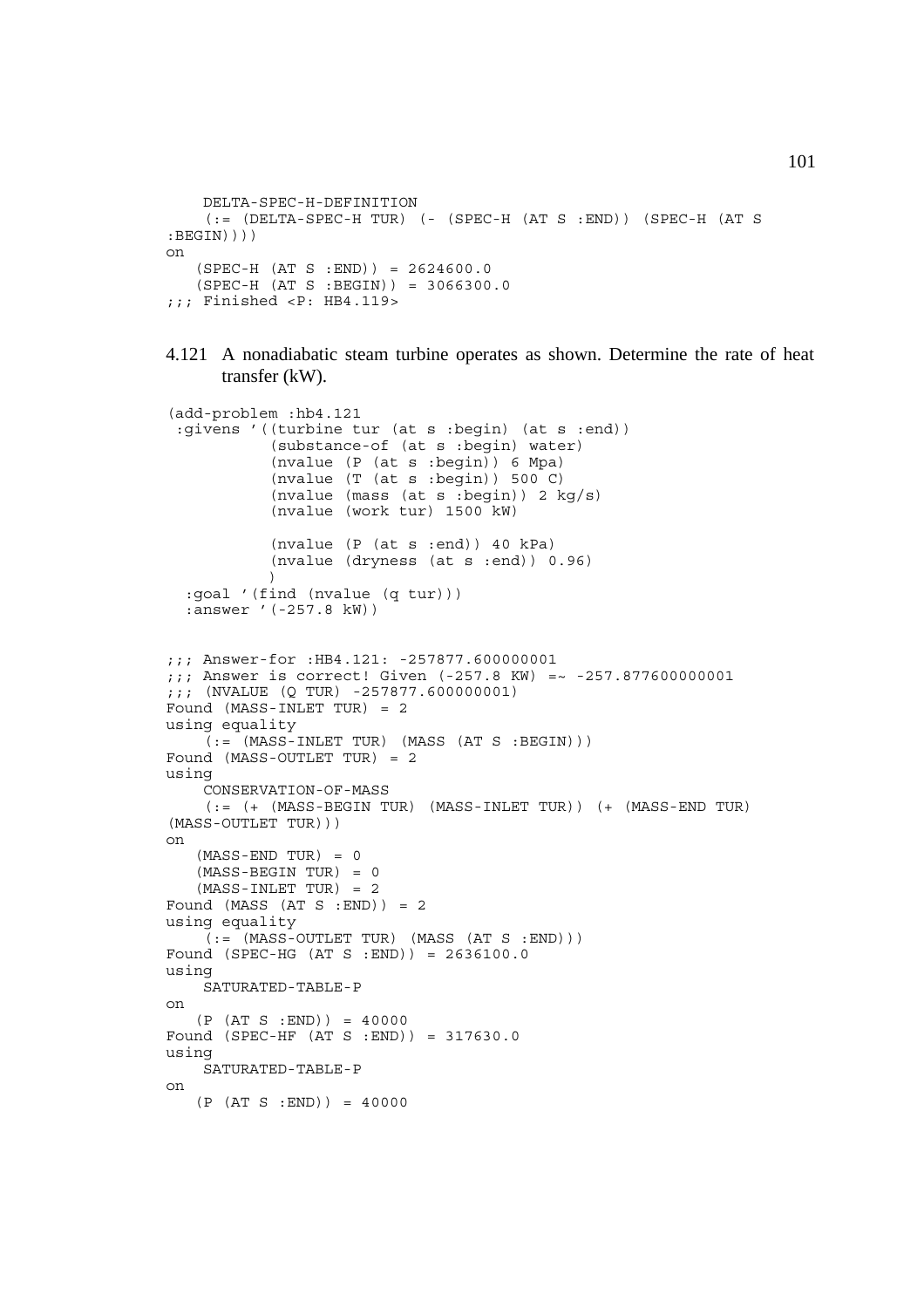```
Found (SPEC-H (AT S :END)) = 2543361.2
using
     H-SATURATED-STUFF
     (:= (SPEC-H (AT S :END)) (+ (SPEC-HF (AT S :END)) (* (DRYNESS (AT
S : END)) (- (SPEC-HG (AT S :END)) (SPEC-HF (AT S :END))))))
on
   (DRYNESS (AT S :END)) = 0.96 (SPEC-HF (AT S :END)) = 317630.0
   (SPEC-HG (AT S : END)) = 2636100.0Found (H (AT S :END)) = 5086722.4
using
     SPEC-H-DEFINITION
    (:= (SPEC-H (AT S : END)) ) ( ( ( (AT S : END)) ) ( MASS (AT S : END)) ))on
   (SPEC-H (AT S : END)) = 2543361.2(MASS (AT S : END)) = 2Found (ENERGY (AT S :END)) = 5086722.4
using equality
    (:=(ENERGY (AT S : END)) (H (AT S : END)))Found (ENERGY-OUTLET TUR) = 5086722.4
using equality
    (:=(ENERGY-OUTLET TUR) (ENERGY (AT S : END)))Found (SPEC-H (AT S :BEGIN)) = 3422300.0
using
    SUPERHEATED-P-T
on
   (P (AT S : BEGIN)) = 6000000(T (AT S : BEGIN)) = 773.15Found (H (AT S : BEGIN)) = 6844600.0using
     SPEC-H-DEFINITION
    (:=(SPEC-H (AT S : BEGIN)) ( (H (AT S : BEGIN)) (MASS (AT S:BEGIN))))
on
   (MASS (AT S : BEGIN)) = 2 (SPEC-H (AT S :BEGIN)) = 3422300.0
Found (ENERGY (AT S : BEGIN)) = 6844600.0using equality
    (i = (ENTERGY (AT S : BEGIN)) (H (AT S : BEGIN)))Found (ENERGY-INLET TUR) = 6844600.0using equality
   (:=(ENERGY-INLET TUR) (ENERGY (AT S : BEGIN)))Found (Q TUR) = -257877.600000001
using
     CONSERVATION-OF-ENERGY
    (:= (+) (Q) TUR) (BNERGY-BEGIN) (CENERGY-INLET) (+) (+) (CENERGY-END TUR) (ENERGY-OUTLET TUR) (WORK TUR)))
on
    (WORK TUR) = 1500000
   (ENERGY-END TUR) = 0 (ENERGY-BEGIN TUR) = 0
    (ENERGY-INLET TUR) = 6844600.0
   (ENERGY-OUTLET TUR) = 5086722.4;;; Finished <P: HB4.121>
```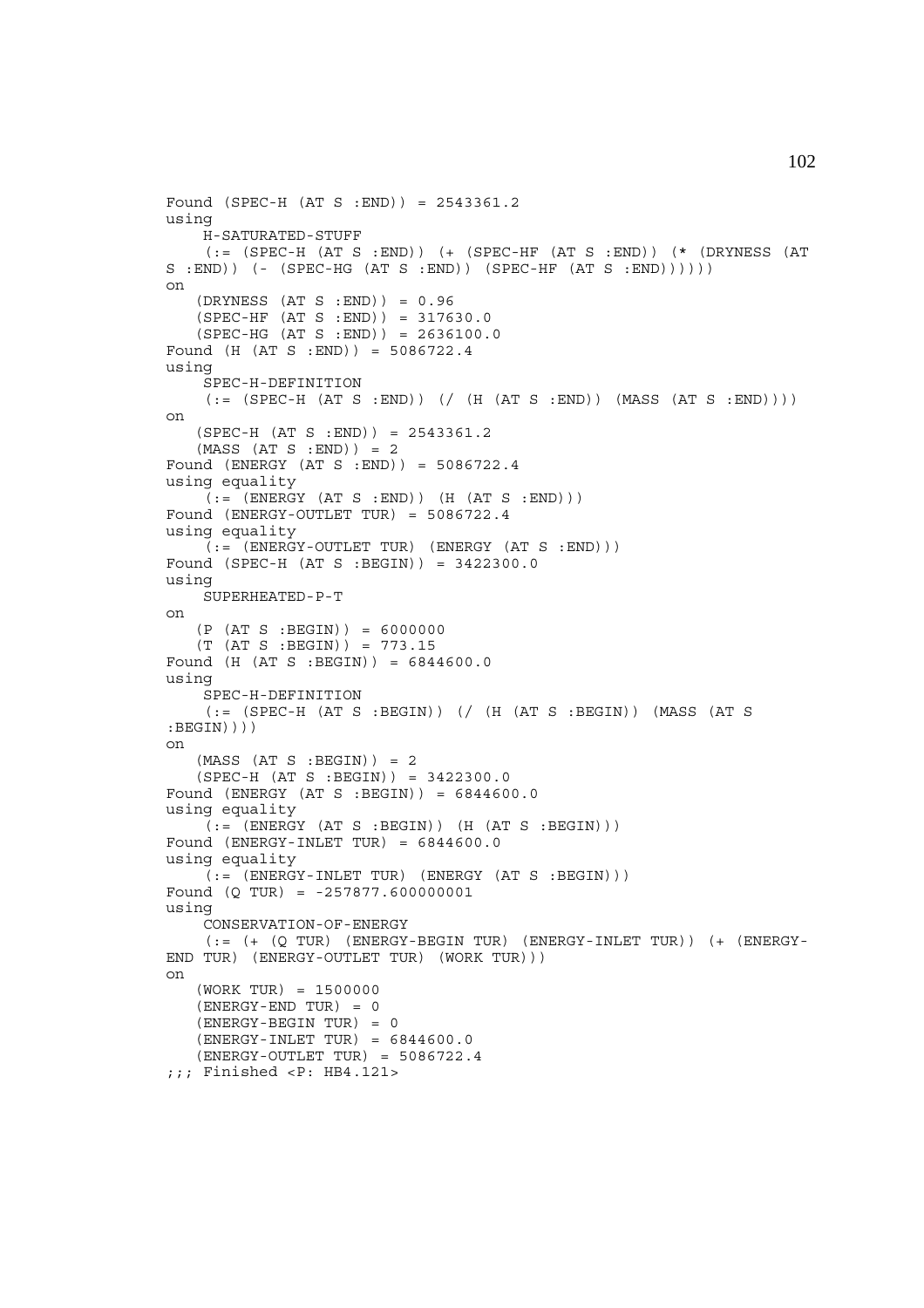4.123 Determine the work (kJ/kg) output of the adiabatic steam turbine operating as shown.

```
(add-problem :hb4.123
  :givens '((turbine tur (at s :begin) (at s :end))
            (adiabatic tur)
             (substance-of (at s :begin) water)
             (nvalue (P (at s :begin)) 1 Mpa)
            (nvalue (T (at s :begin)) 600 C) (nvalue (P (at s :end)) 40 kPa)
            (nvalue (T (at s :end)) 150 C))
   :goal '(find (nvalue (spec-work tur)))
   :answer '(917.7 kW/kg))
;;; Answer-for :HB4.123: 917700.0
;;; Answer is correct! Given (917.7 KW/KG) =~ 917.7
;j; (NVALUE (SPEC-WORK TUR) 917700.0)
Found (SPEC-H (AT S :END)) = 2780400.0
using
     SUPERHEATED-P-T
on
    (P (AT S :END)) = 40000
    (T (AT S :END)) = 423.15
Found (SPEC-ENERGY (AT S :END)) = 2780400.0
using equality
    (i = (SPEC - ENERGY (AT S : END)) (SPEC - H (AT S : END)))Found (SPEC-ENERGY-OUTLET TUR) = 2780400.0
using equality
    (:=(SPEC-ENERGY-OUTLET TUR) (SPEC-ENERGY (AT S : END)))Found (SPEC-H (AT S :BEGIN)) = 3698100.0
using
     SUPERHEATED-P-T
on
    (P (AT S :BEGIN)) = 1000000
    (T (AT S :BEGIN)) = 873.15
Found (SPEC-ENERGY (AT S :BEGIN)) = 3698100.0
using equality
    ( := (SPEC-ENERGY (AT S : BEGIN)) (SPEC-H (AT S : BEGIN)))Found (SPEC-ENERGY-INLET TUR) = 3698100.0
using equality
     (:= (SPEC-ENERGY-INLET TUR) (SPEC-ENERGY (AT S :BEGIN)))
Found (SPEC-WORK TUR) = 917700.0
using
     SPEC-CONSERVATION-OF-ENERGY
     (:= (+ (SPEC-Q TUR) (SPEC-ENERGY-BEGIN TUR) (SPEC-ENERGY-INLET
TUR)) (+ (SPEC-ENERGY-END TUR) (SPEC-ENERGY-OUTLET TUR) (SPEC-WORK
TUR)))
on
   (SPEC-O TUR) = 0(SPEC-ENERGY-END TUR) = 0 (SPEC-ENERGY-BEGIN TUR) = 0
   (SPEC-ENERGY-INLET TUR) = 3698100.0 (SPEC-ENERGY-OUTLET TUR) = 2780400.0
;;; Finished <P: HB4.123>
```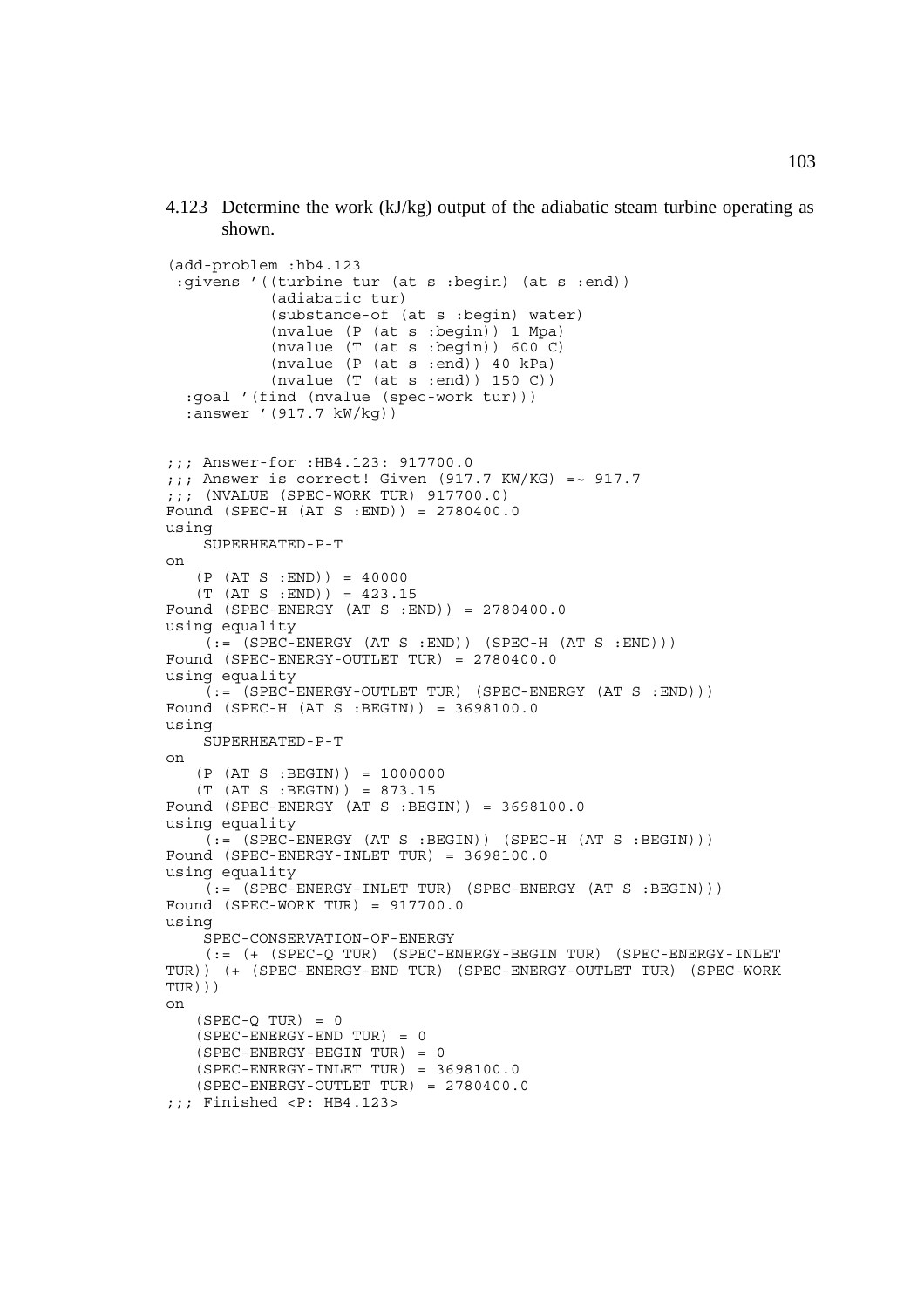4.125 Determine the power output (kW) of the air turbine operating as shown.

```
(add-problem :hb4.125
  :givens '((turbine tur (at s :begin) (at s :end))
            (substance-of (at s :begin) AIR)
            (nvalue (P (at s :begin)) 2 Mpa)
            (nvalue (T (at s :begin)) 600 C)
            (nvalue (mass (at s :begin)) 0.1 kg/s)
             (nvalue (q tur) -6 kW)
            (nvalue (P (at s :end)) 101.3 kPa)
            (nvalue (T (at s :end)) 100 C))
   :goal '(find (nvalue (work tur)))
   :answer '(44.26 kW))
;;; Answer-for :HB4.125: 44175.0
;;; Answer is correct! Given (44.26 KW) = -44.175;;; (NVALUE (WORK TUR) 44175.0)
Found (SPEC-H (AT S :END)) = 374456.025
using
     IDEAL-GAS-ENTHALPY
    (:=(SPEC-H (AT S : END)) (* (CP AIR) (T (AT S : END)))on
    (T (AT S :END)) = 373.15
    (CP AIR) = 1003.5
Found (SPEC-ENERGY (AT S :END)) = 374456.025
using equality
    (i = (SPEC - ENERGY (AT S : END)) (SPEC - H (AT S : END)))Found (SPEC-ENERGY-OUTLET TUR) = 374456.025
using equality
    (:= (SPEC-ENERGY-OUTLET TUR) (SPEC-ENERGY (AT S : END)))Found (SPEC-H (AT S :BEGIN)) = 876206.025
using
     IDEAL-GAS-ENTHALPY
    (:=(SPEC-H (AT S : BEGIN)) (* (CP AIR) (T (AT S : BEGIN))))on
    (T (AT S :BEGIN)) = 873.15
   (CP AIR) = 1003.5Found (SPEC-ENERGY (AT S :BEGIN)) = 876206.025
using equality
    (:= (SPEC-ENERGY (AT S :BEGIN)) (SPEC-H (AT S :BEGIN)))
Found (SPEC-ENERGY-INLET TUR) = 876206.025
using equality
     (:= (SPEC-ENERGY-INLET TUR) (SPEC-ENERGY (AT S :BEGIN)))
Found (MASS-INLET TUR) = 0.1
using equality
    (:=(MASS-INLET TUR) (MASS (AT S : BEGIN)))Found (SPEC-Q TUR) = -60000.0using
     Q-DEFINITION
    (:= (Q TUR) (* (SPEC-Q TUR) (MASS-INLET TUR)))on
   (0 TUR) = -6000
```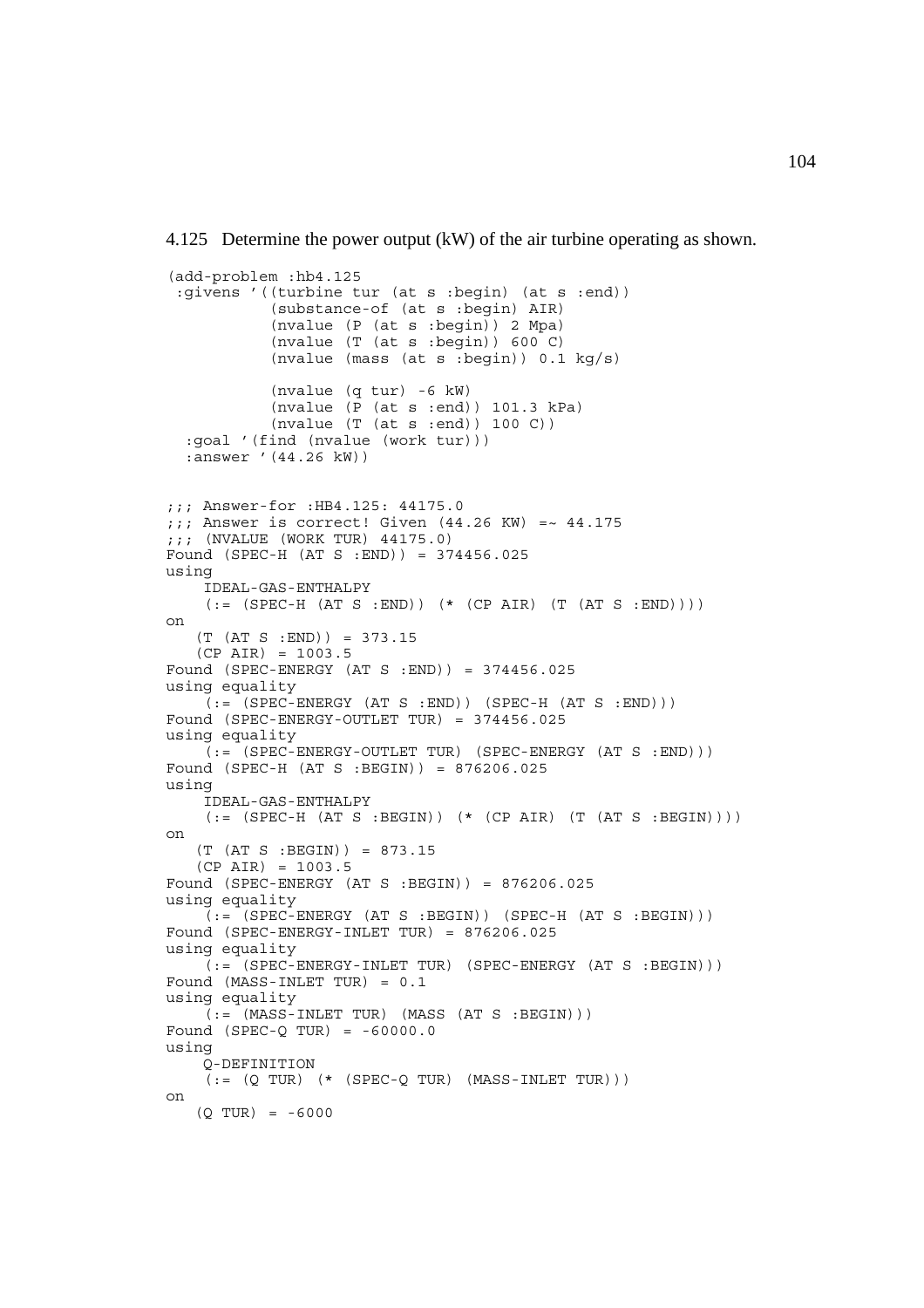```
(MASS-INLET TUR) = 0.1Found (SPEC-WORK TUR) = 441750.0using
     SPEC-CONSERVATION-OF-ENERGY
     (:= (+ (SPEC-Q TUR) (SPEC-ENERGY-BEGIN TUR) (SPEC-ENERGY-INLET
TUR)) (+ (SPEC-ENERGY-END TUR) (SPEC-ENERGY-OUTLET TUR) (SPEC-WORK
TUR)))
on
    (SPEC-ENERGY-END TUR) = 0
    (SPEC-ENERGY-BEGIN TUR) = 0
   (SPEC-O TUR) = -60000.0 (SPEC-ENERGY-INLET TUR) = 876206.025
    (SPEC-ENERGY-OUTLET TUR) = 374456.025
Found (WORK TUR) = 44175.0
using
     WORK-DEFINITION
    (:=(WORK TUR) (* (SPEC-WORK TUR) (MASS-INLET TUR)))on
    (MASS-INLET TUR) = 0.1
    (SPEC-WORK TUR) = 441750.0
j;; Finished <P: HB4.125>
```
## 4.127 Determine the work (kJ/kg) required to operate the adiabatic helium compressor operating as shown.

```
(add-problem :hb4.127
  :givens '((turbine tur (at s :begin) (at s :end))
            (substance-of (at s :begin) HELIUM)
            (adiabatic tur)
            (nvalue (P (at s :begin)) 40 kPa)
            (nvalue (T (at s :begin)) 150 C)
           (nvalue (P (at s :end)) 1.0 MPa)(nvalue (T (at s :end)) 550 C)) :goal '(find (nvalue (spec-work tur)))
   :answer '(-2077 kW/kg))
;;; Answer-for :HB4.127: -2077040.0
j;; Answer is correct! Given (-2077 KW/KG) = ~ -2077.04
;;; (NVALUE (SPEC-WORK TUR) -2077040.0)
Found (SPEC-H (AT S :END)) = 4274288.69
using
     IDEAL-GAS-ENTHALPY
    (:=(SPEC-H (AT S : END)) (*) (CP HELIUM) (T (AT S : END)))
on
   (T (AT S : END)) = 823.15 (CP HELIUM) = 5192.6
Found (SPEC-ENERGY (AT S :END)) = 4274288.69
using equality
    (:=(SPEC-ENERGY (AT S : END)) (SPEC-H (AT S : END)))Found (SPEC-ENERGY-OUTLET TUR) = 4274288.69
using equality
    (:= (SPEC-ENERGY-OUTLET TUR) (SPEC-ENERGY (AT S : END)))Found (SPEC-H (AT S :BEGIN)) = 2197248.69
```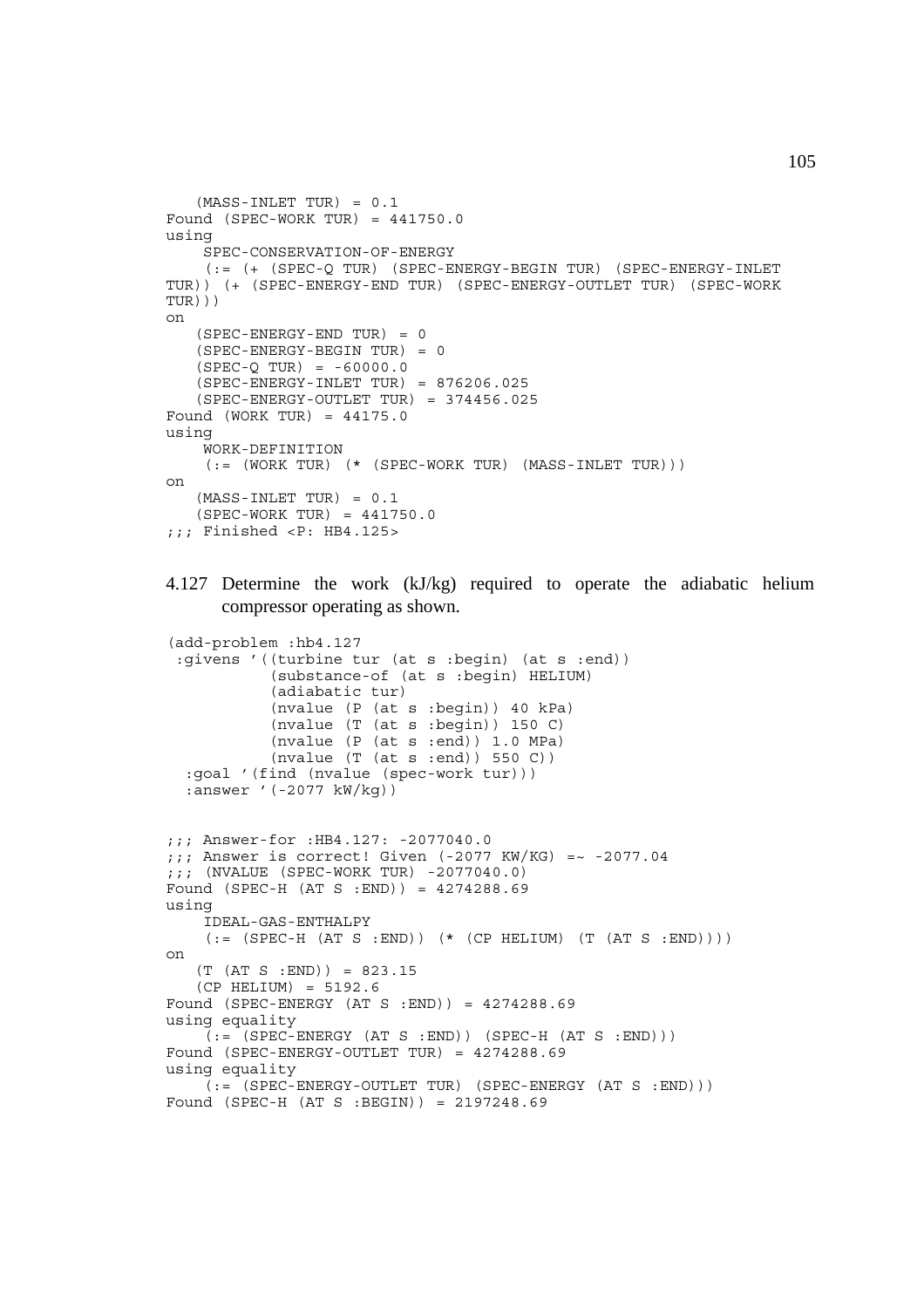```
using
     IDEAL-GAS-ENTHALPY
    (:=(SPEC-H (AT S : BEGIN)) (*) (CP HELIUM) (T (AT S : BEGIN)))on
   (T (AT S : BEGIN)) = 423.15(CP HELIUM) = 5192.6Found (SPEC-ENERGY (AT S :BEGIN)) = 2197248.69
using equality
    (:= (SPEC-ENERGY (AT S :BEGIN)) (SPEC-H (AT S :BEGIN)))
Found (SPEC-ENERGY-INLET TUR) = 2197248.69
using equality
     (:= (SPEC-ENERGY-INLET TUR) (SPEC-ENERGY (AT S :BEGIN)))
Found (SPEC-WORK TUR) = -2077040.0using
     SPEC-CONSERVATION-OF-ENERGY
     (:= (+ (SPEC-Q TUR) (SPEC-ENERGY-BEGIN TUR) (SPEC-ENERGY-INLET
TUR)) (+ (SPEC-ENERGY-END TUR) (SPEC-ENERGY-OUTLET TUR) (SPEC-WORK
TUR)))
on
   (SPEC-Q TUR) = 0 (SPEC-ENERGY-END TUR) = 0
    (SPEC-ENERGY-BEGIN TUR) = 0
    (SPEC-ENERGY-INLET TUR) = 2197248.69
   (SPEC-ENERGY-OUTLET TUR) = 4274288.69;;; Finished <P: HB4.127>
```
- 4.129 A compressor is to be purchased for the new mechanical engineering building. It must compress air from atmospheric pressure and  $25^{\circ}$ C to 10 atm and 600 $^{\circ}$ C; and the outlet velocity from the compressor must not exceed 10 m/s. Assume the compressor to be adiabatic and frictionless.
- (*a*) How much work is required for each kilogram of air that is compressed?
- (*b*) What power is required to drive the compressor if 2 kg/s of air is to be compressed?

```
(add-problem-goal :hb4.129a
   :description :hb4.129
   :goal '(find (nvalue (spec-work comp)))
   :answer '(-605 kW/kg))
(add-problem-goal :hb4.129b
   :description :hb4.129
   :extras '((nvalue (mass (at s :begin)) 2 kg/s))
   :goal '(find (nvalue (work comp)))
   :answer '(-1210 kW))
;;; Answer-for :HB4.129A: -604643.075
;;; Answer is correct! Given (-605 KW/KG) =~ -604.643075
;;; (NVALUE (SPEC-WORK COMP) -604643.075)
Found (SPEC-H (AT S :END)) = 902925.675
using
```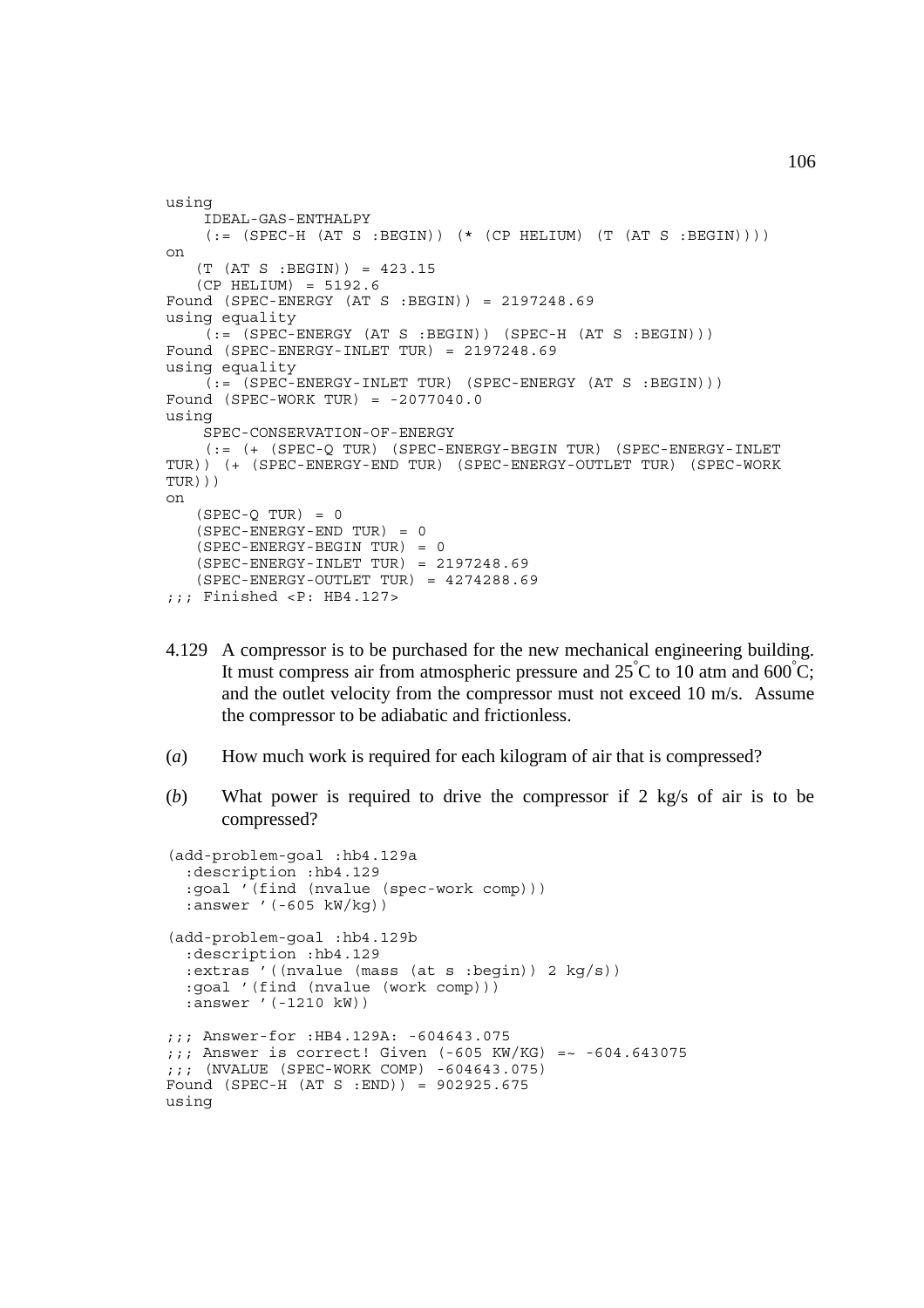```
 IDEAL-T-LOOKUP
on
   (T (AT S : END)) = 873.15Found (SPEC-ENERGY (AT S :END)) = 902975.675
using
    SS-THERMODYNAMIC-STUFF
    (:= (SPEC-ENERGY (AT S : END)) (+ // (SQR (VELOCITY (AT S : END)))2) (SPEC-H (AT S :END))))
on
   (VELOCITY (AT S : END)) = 10 (SPEC-H (AT S :END)) = 902925.675
Found (SPEC-ENERGY-OUTLET COMP) = 902975.675
using equality
   (i; = (SPEC-ENERGY-OUTLET COMP) (SPEC-ENERGY (AT S : END)))Found (SPEC-H (AT S :BEGIN)) = 298332.6
using
    IDEAL-T-LOOKUP
on
    (T (AT S :BEGIN)) = 298.15
Found (SPEC-ENERGY (AT S :BEGIN)) = 298332.6
using equality
    (:=(SPEC-ENERGY (AT S : BEGIN)) (SPEC-H (AT S : BEGIN)))Found (SPEC-ENERGY-INLET COMP) = 298332.6
using equality
    (:= (SPEC-ENERGY-INLET COMP) (SPEC-ENERGY (AT S :BEGIN)))
Found (SPEC-WORK COMP) = -604643.075using
     SPEC-CONSERVATION-OF-ENERGY
     (:= (+ (SPEC-Q COMP) (SPEC-ENERGY-BEGIN COMP) (SPEC-ENERGY-INLET
COMP)) (+ (SPEC-ENERGY-END COMP) (SPEC-ENERGY-OUTLET COMP) (SPEC-WORK
COMP)))
on
   (SPEC-O COMP) = 0 (SPEC-ENERGY-END COMP) = 0
   (SPEC-ENERGY-BEGIN COMP) = 0 (SPEC-ENERGY-INLET COMP) = 298332.6
    (SPEC-ENERGY-OUTLET COMP) = 902975.675
;;; Finished <P: HB4.129A>
;;; Answer-for :HB4.129B: -1209286.15
;;; Answer is correct! Given (-1210 KW) =~ -1209.28615
;;; (NVALUE (WORK COMP) -1209286.15)
Found (SPEC-H (AT S :END)) = 902925.675
using
     IDEAL-T-LOOKUP
on
    (T (AT S :END)) = 873.15
Found (SPEC-ENERGY (AT S :END)) = 902975.675
using
     SS-THERMODYNAMIC-STUFF
    (:= (SPEC-ENERGY (AT S :END)) (+ (/ (SQR (VELOCITY (AT S :END)))
2) (SPEC-H (AT S :END))))
on
   (VELOCITY (AT S : END)) = 10 (SPEC-H (AT S :END)) = 902925.675
```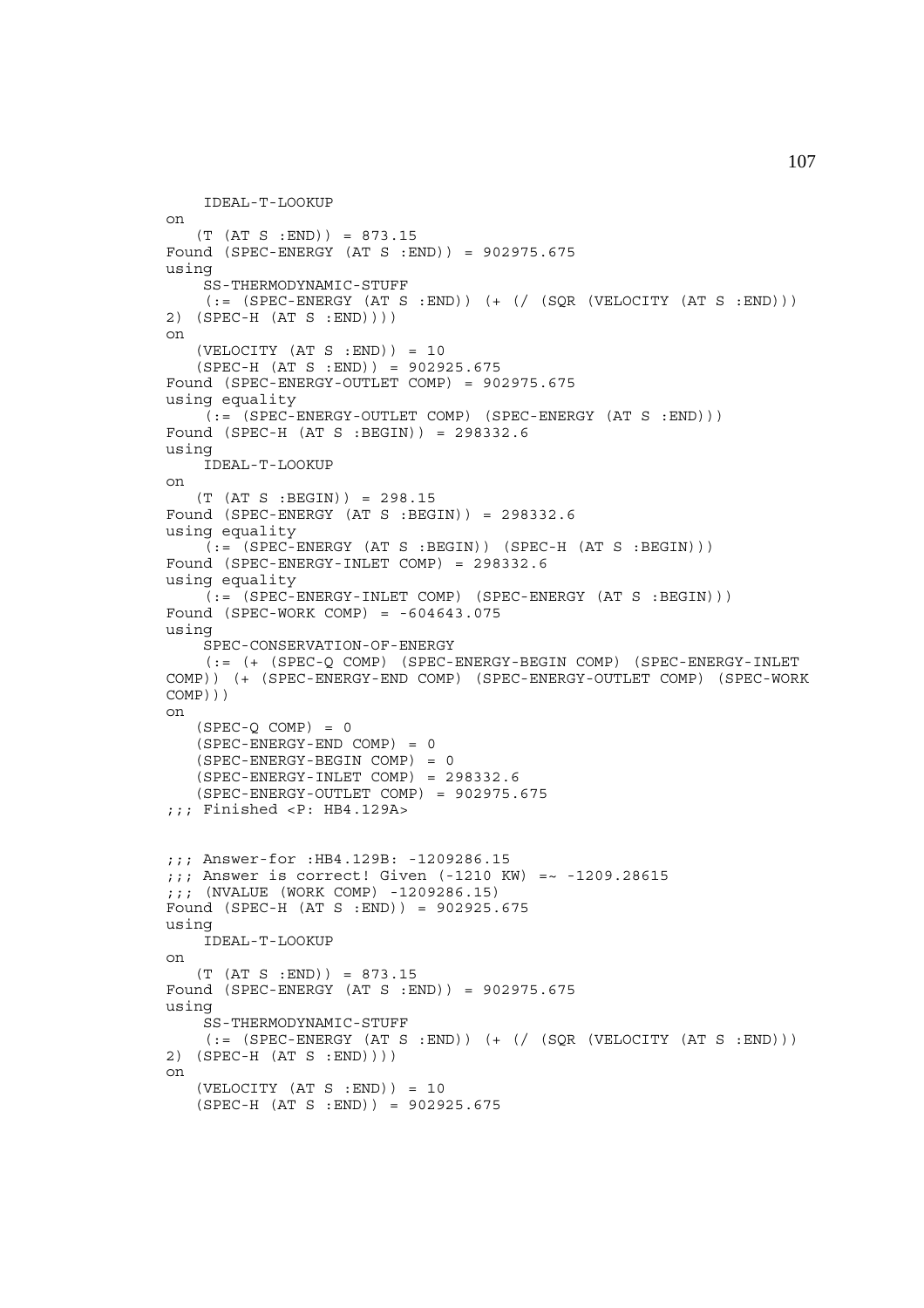```
Found (SPEC-ENERGY-OUTLET COMP) = 902975.675
using equality
    (:= (SPEC-ENERGY-OUTLET COMP) (SPEC-ENERGY (AT S :END)))
Found (SPEC-H (AT S :BEGIN)) = 298332.6
using
     IDEAL-T-LOOKUP
on
    (T (AT S :BEGIN)) = 298.15
Found (SPEC-ENERGY (AT S :BEGIN)) = 298332.6
using equality
    (:= (SPEC-ENERGY (AT S :BEGIN)) (SPEC-H (AT S :BEGIN)))
Found (SPEC-ENERGY-INLET COMP) = 298332.6
using equality
    (i = (SPEC - ENERGY - INLET COMP) (SPEC - ENERGY (AT S : BEGIN)))Found (SPEC-WORK COMP) = -604643.075using
     SPEC-CONSERVATION-OF-ENERGY
     (:= (+ (SPEC-Q COMP) (SPEC-ENERGY-BEGIN COMP) (SPEC-ENERGY-INLET
COMP)) (+ (SPEC-ENERGY-END COMP) (SPEC-ENERGY-OUTLET COMP) (SPEC-WORK
COMP)))
on
   (SPEC-Q COMP) = 0(SPEC-ENERGY-END COMP) = 0 (SPEC-ENERGY-BEGIN COMP) = 0
   (SPEC-ENERGY-INLET COMP) = 298332.6 (SPEC-ENERGY-OUTLET COMP) = 902975.675
Found (MASS-INLET COMP) = 2
using equality
    (i = (MASS-INLET COMP) (MASS (AT S : BEGIN)))Found (WORK COMP) = -1209286.15
using
     WORK-DEFINITION
    (:= (WORK COMP) (* (SPEC-WORK COMP) (MASS-INLET COMP)))
on
    (MASS-INLET COMP) = 2
   (SPEC-WORK COMP) = -604643.075;;; Finished <P: HB4.129B>
```
4.131 Steam enters an isothermal compressor at  $400^{\circ}$ C and 0.1013 MPa. If the exit pressure is 10 MPa, determine the change in enthalpy.

```
(add-problem :hb4.131
 :givens '((compressor comp (at s :begin) (at s :end))
            (substance-of (at s :begin) water)
            (isothermal comp)
            (substance-of (at s :begin) water)
            (nvalue (P (at s :begin)) 101.3 kPa)
            (nvalue (T (at s :begin)) 400 C)
            (nvalue (P (at s :end)) 10 MPa))
  :goal '(find (nvalue (delta-spec-h comp)))
  :answer '(-181.9 kJ/kg))
```
;;; Answer-for :HB4.131: -181879.2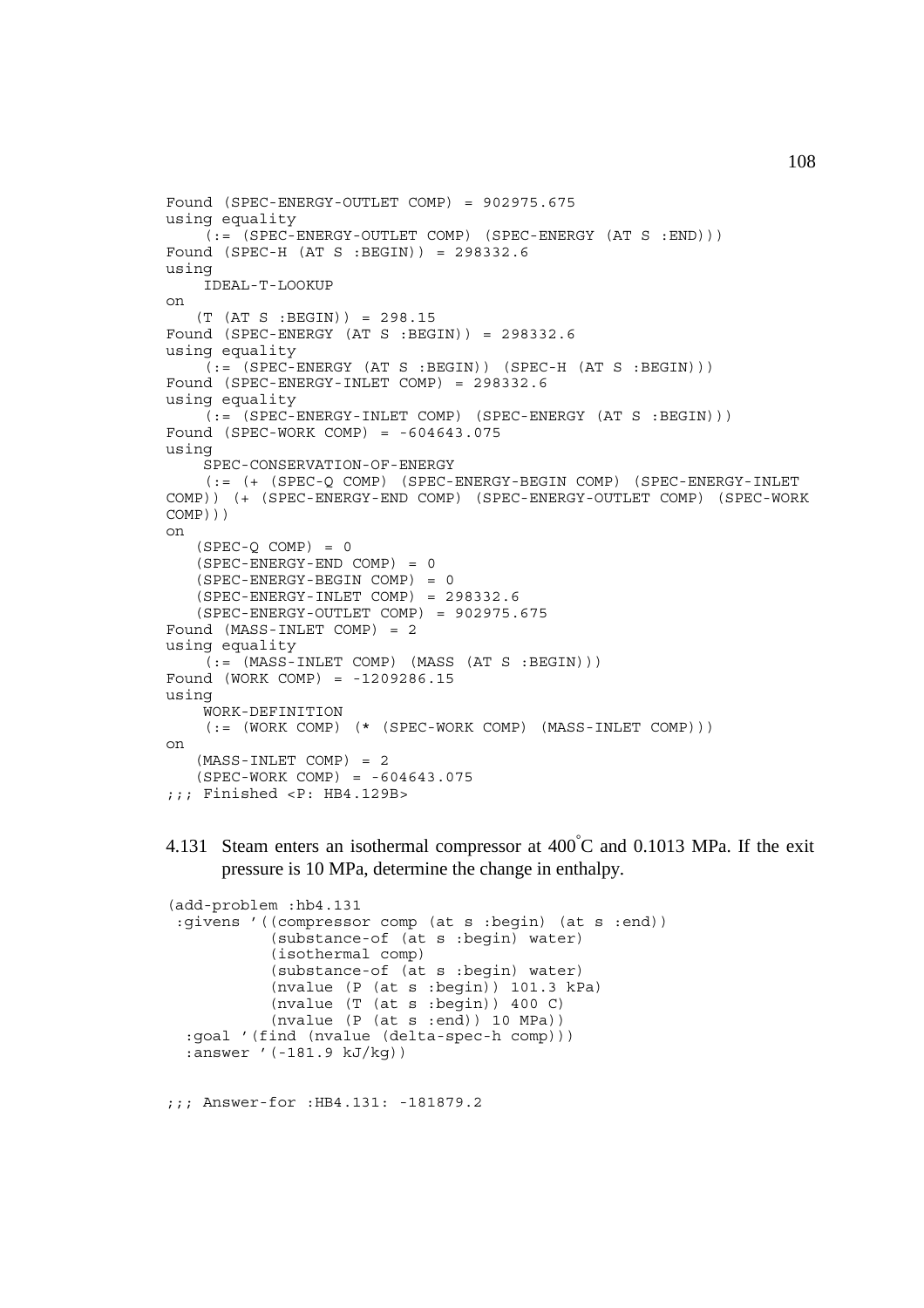```
j;; Answer is correct! Given (-181.9 KJ/KG) = ~ -181.8792
;;; (NVALUE (DELTA-SPEC-H COMP) -181879.2)
Found (SPEC-H (AT S :BEGIN)) = 3277979.2
using
      SUPERHEATED-P-T
on
     (P (AT S :BEGIN)) = 101300.0
     (T (AT S :BEGIN)) = 673.15
Found (T (AT S :END)) = 673.15
using equality
     (C) (C) \mathbf{A} \mathbf{C} \mathbf{A} \mathbf{C} \mathbf{A} \mathbf{C} \mathbf{A} \mathbf{C} \mathbf{A} \mathbf{C} \mathbf{A} \mathbf{C} \mathbf{A} \mathbf{C} \mathbf{A} \mathbf{C} \mathbf{A} \mathbf{C} \mathbf{A} \mathbf{C} \mathbf{A} \mathbf{C} \mathbf{A} \mathbfFound (SPEC-H (AT S :END)) = 3096100.0
using
      SUPERHEATED-P-T
on
    (T (AT S : END)) = 673.15(P (AT S : END)) = 10000000Found (DELTA-SPEC-H COMP) = -181879.2
using
      DELTA-SPEC-H-DEFINITION
       (:= (DELTA-SPEC-H COMP) (- (SPEC-H (AT S :END)) (SPEC-H (AT S
:BEGIN))))
on
    (SPEC-H (AT S : END)) = 3096100.0 (SPEC-H (AT S :BEGIN)) = 3277979.2
;;; Finished <P: HB4.131>
```
## 4.135 A nonadiabatic air compressor operates as shown. What is the exit temperature?

```
(add-problem :hb4.135
   :givens '((compressor comp (at s :begin) (at s :end))
              (substance-of (at s :begin) AIR)
              (nvalue (P (at s :begin)) 0.3 Mpa)
              (nvalue (T (at s :begin)) 127 C)
              (nvalue (spec-work comp) -350 kW/kg)
              (nvalue (spec-q comp) -25 kJ/kg)
              (nvalue (P (at s :end)) 4 MPa))
   :goal '(find (nvalue (T (at s :end))))
   :answer '(448.3 C))
;;; Answer-for :HB4.135: 724.016467364225
;;; Answer is correct! Given (448.3 C) =~ 450.866467364225
;;; (NVALUE (T (AT S :END)) 724.016467364225)
Found (SPEC-H (AT S :BEGIN)) = 401550.525
using
     IDEAL-GAS-ENTHALPY
    (:=(SPEC-H (AT S : BEGIN)) (* (CP AIR) (T (AT S : BEGIN))))on
    (T (AT S :BEGIN)) = 400.15
   (CP AIR) = 1003.5Found (SPEC-ENERGY (AT S :BEGIN)) = 401550.525
using equality
```
109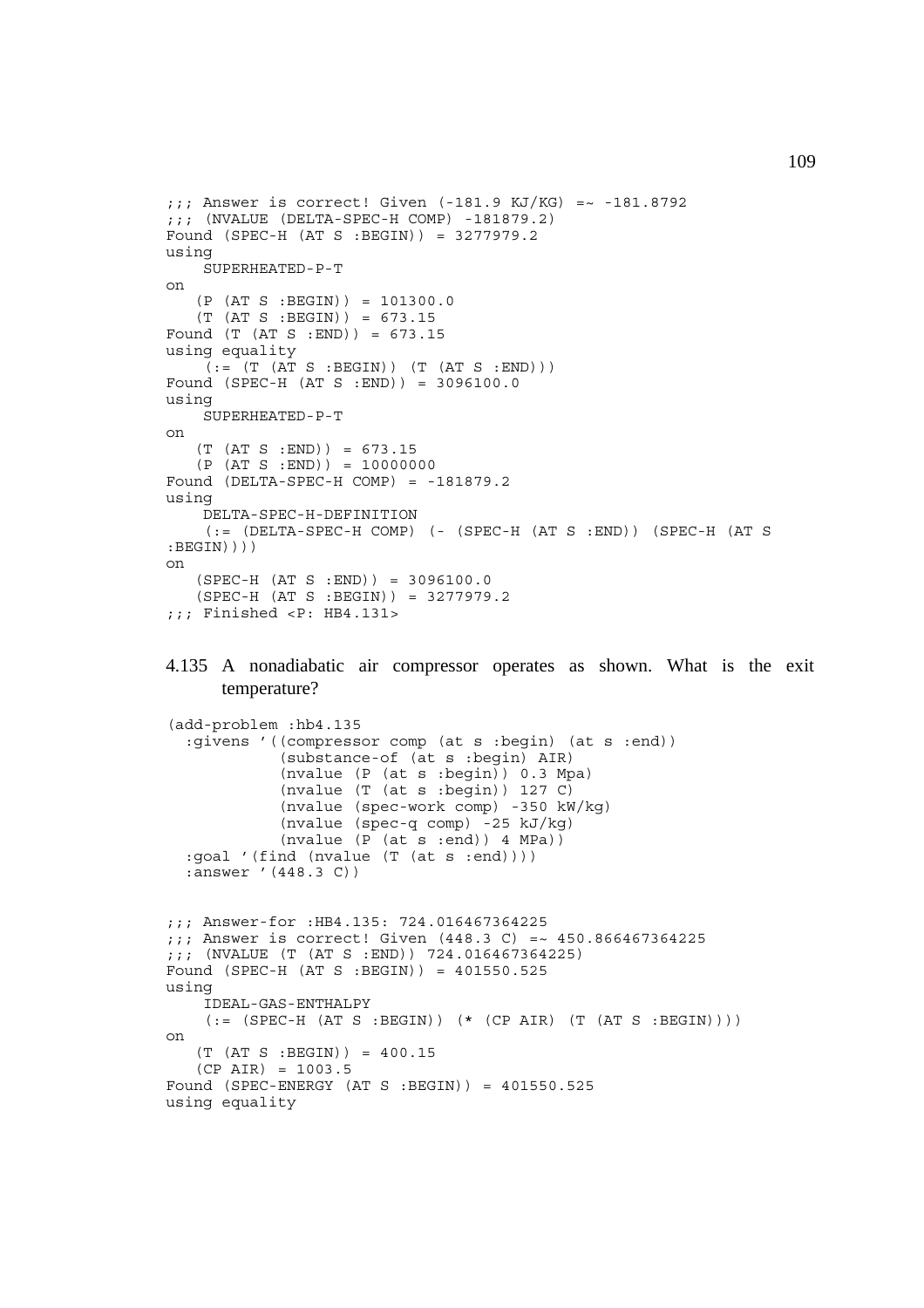```
(:=(SPEC-ENERGY (AT S : BEGIN)) (SPEC-H (AT S : BEGIN)))Found (SPEC-ENERGY-INLET COMP) = 401550.525
using equality
    (t, t) = (SPEC - ENERGY - INLET COMP) (SPEC-ENERGY (AT S :BEGIN)))
Found (SPEC-ENERGY-OUTLET COMP) = 726550.525
using
     SPEC-CONSERVATION-OF-ENERGY
     (:= (+ (SPEC-Q COMP) (SPEC-ENERGY-BEGIN COMP) (SPEC-ENERGY-INLET
COMP)) (+ (SPEC-ENERGY-END COMP) (SPEC-ENERGY-OUTLET COMP) (SPEC-WORK
COMP)))
on
    (SPEC-WORK COMP) = -350000
   (SPEC-Q COMP) = -25000 (SPEC-ENERGY-END COMP) = 0
    (SPEC-ENERGY-BEGIN COMP) = 0
    (SPEC-ENERGY-INLET COMP) = 401550.525
Found (SPEC-ENERGY (AT S :END)) = 726550.525
using equality
     (:= (SPEC-ENERGY-OUTLET COMP) (SPEC-ENERGY (AT S :END)))
Found (SPEC-H (AT S :END)) = 726550.525
using equality
    (:=(SPEC-ENERGY (AT S : END)) (SPEC-H (AT S :END)))Found (T (AT S :END)) = 724.016467364225
using
     IDEAL-GAS-ENTHALPY
    (:=(SPEC-H (AT S : END)) (* (CP AIR) (T (AT S : END)))))on
   (CP AIR) = 1003.5(SPEC-H (AT S : END)) = 726550.525;;; Finished <P: HB4.135>
```
- 4.137 An air compressor requires a power input of 100 kW to take air at  $25^{\circ}$ C and 1 atm and compress it adiabatically to a final pressure of 20 atm and a final temperature of 400° C.
	- (a) What mass flow rate of air is being compressed (kg/s)?
	- (b) What is the work produced by the compressor?

```
(add-problem-description :hb4.137
 :givens '((compressor comp (at s :begin) (at s :end))
            (substance-of (at s :begin) AIR)
            (nvalue (work comp) -100 kW)
            (nvalue (P (at s :begin)) 101.3 kPa)
            (nvalue (T (at s :begin)) 25 C)
            (adiabatic comp)
            (nvalue (P (at s :end)) 2026 kPa)
           (nvalue (T (at s :end)) 400 C)))(add-problem-goal :hb4.137a
  :description :hb4.137
  :goal '(find (nvalue (mass (at s :begin))))
  :answer '(0.258 kg/s))
```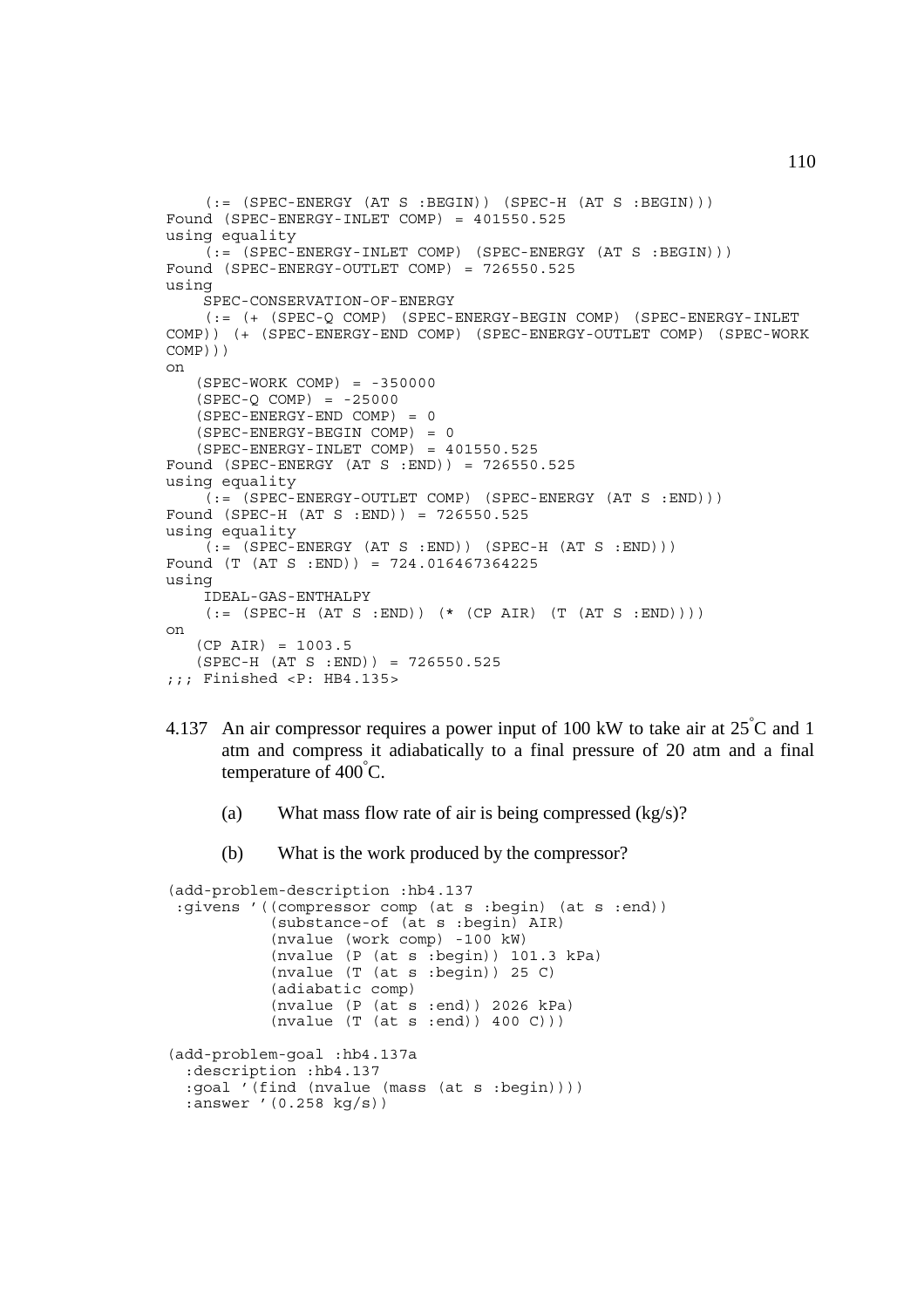```
(add-problem-goal :hb4.137b
   :description :hb4.137
   :goal '(find (nvalue (work comp)))
  :answer '(-100 kW))
;;; Answer-for :HB4.137A: 0.265736588606544
;;; Answer is correct! Given (0.258 KG/S) =~ 0.265736588606544
;;; (NVALUE (MASS (AT S :BEGIN)) 0.265736588606544)
Found (SPEC-H (AT S :END)) = 675506.025
using
     IDEAL-GAS-ENTHALPY
    (:=(SPEC-H (AT S :END)) (* (CP AIR) (T (AT S :END))))on
   (T (AT S : END)) = 673.15(CP AIR) = 1003.5Found (SPEC-ENERGY (AT S :END)) = 675506.025
using equality
    (:=(SPEC-ENERGY (AT S : END)) (SPEC-H (AT S :END)))Found (SPEC-ENERGY-OUTLET COMP) = 675506.025
using equality
   (:= (SPEC-ENERGY-OUTLET COMP) (SPEC-ENERGY (AT S : END)))Found (SPEC-H (AT S :BEGIN)) = 299193.525
using
     IDEAL-GAS-ENTHALPY
    (:=(SPEC-H (AT S : BEGIN)) (* (CP AIR) (T (AT S : BEGIN))))on
    (T (AT S :BEGIN)) = 298.15
   (CP AIR) = 1003.5Found (SPEC-ENERGY (AT S :BEGIN)) = 299193.525
using equality
    (:= (SPEC-ENERGY (AT S :BEGIN)) (SPEC-H (AT S :BEGIN)))
Found (SPEC-ENERGY-INLET COMP) = 299193.525
using equality
     (:= (SPEC-ENERGY-INLET COMP) (SPEC-ENERGY (AT S :BEGIN)))
Found (SPEC-WORK COMP) = -376312.5using
    SPEC-CONSERVATION-OF-ENERGY
     (:= (+ (SPEC-Q COMP) (SPEC-ENERGY-BEGIN COMP) (SPEC-ENERGY-INLET
COMP)) (+ (SPEC-ENERGY-END COMP) (SPEC-ENERGY-OUTLET COMP) (SPEC-WORK
COMP)))
on
   (SPEC-Q COMP) = 0 (SPEC-ENERGY-END COMP) = 0
    (SPEC-ENERGY-BEGIN COMP) = 0
    (SPEC-ENERGY-INLET COMP) = 299193.525
    (SPEC-ENERGY-OUTLET COMP) = 675506.025
Found (MASS-INLET COMP) = 0.265736588606544
using
     WORK-DEFINITION
    (:= (WORK COMP) (* (SPEC-WORK COMP) (MASS-INLET COMP)))
on
    (WORK COMP) = -100000
    (SPEC-WORK COMP) = -376312.5
Found (MASS (AT S :BEGIN)) = 0.265736588606544
```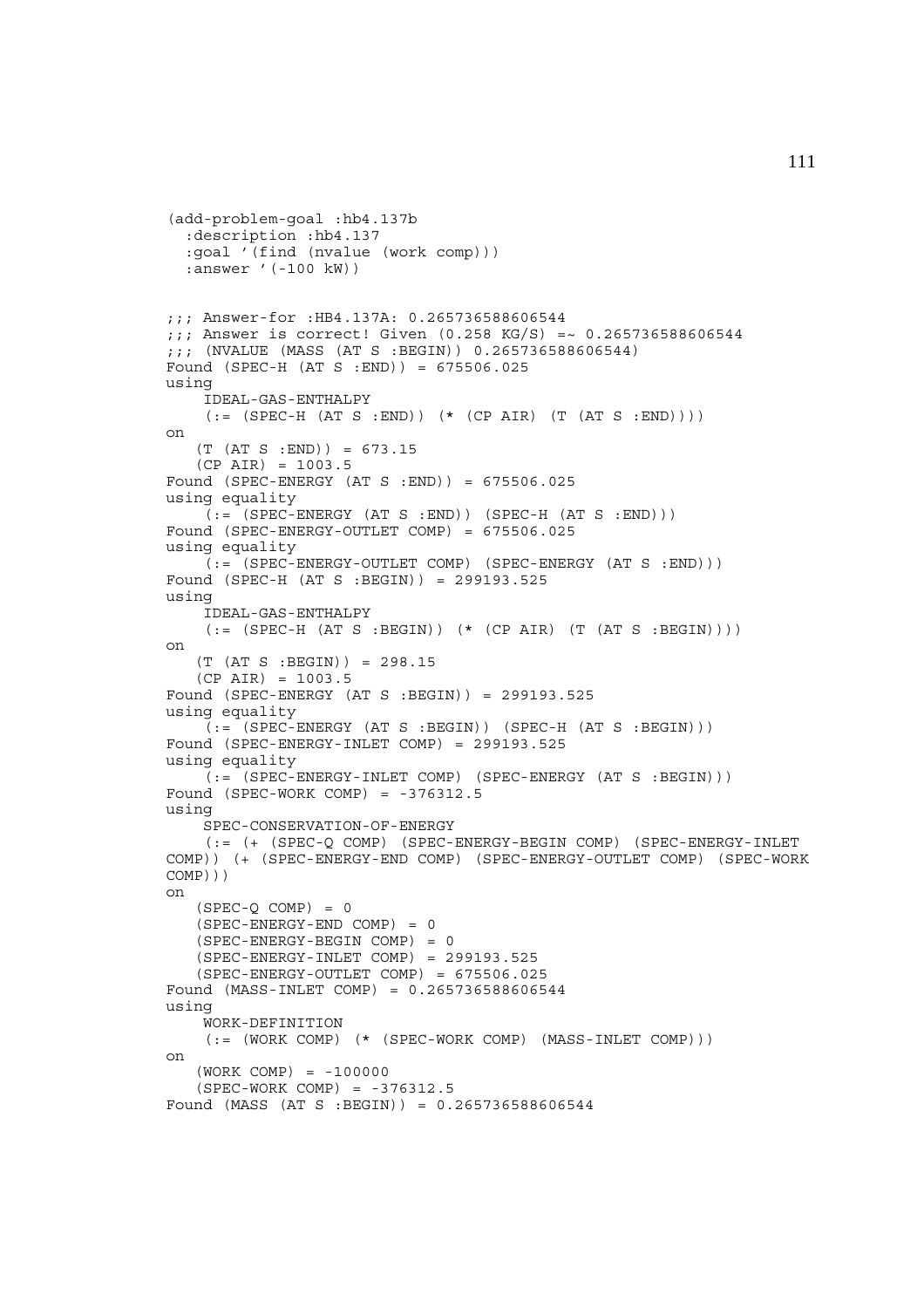```
using equality
    ( := (MASS-INLET COMP) (MASS (AT S : BEGIN)));;; Finished <P: HB4.137A>
```
4.413 Steam enters an isobaric device with a quality of 100 percent and a pressure of 1.5 MPa. If the exit temperature is  $350^{\circ}$ C, determine the change in enthalpy.

```
(add-problem :hb4.143
  :givens '((cycle-process dev (at s :begin) (at s :end))
            (substance-of (at s :begin) water)
            (isobaric dev)
            (nvalue (P (at s :begin)) 1.5 MPa)
            (nvalue (dryness (at s :begin)) 1)
            (nvalue (T (at s :end)) 350 C))
   :goal '(find (nvalue (delta-spec-h dev)))
   :answer '(355.6 kJ/kg))
;;; Answer-for :HB4.143: 355450.0
:: Answer is correct! Given (355.6 KJ/KG) =~ 355.45
;;; (NVALUE (DELTA-SPEC-H DEV) 355450.0)
Found (SPEC-HG (AT S :BEGIN)) = 2791500.0
using
     SATURATED-TABLE-P
on
   (P (AT S : BEGIN)) = 1500000.0Found (SPEC-HF (AT S :BEGIN)) = 844860.0
using
     SATURATED-TABLE-P
on
   (P (AT S : BEGIN)) = 1500000.0Found (SPEC-H (AT S :BEGIN)) = 2791500.0
using
     H-SATURATED-STUFF
     (:= (SPEC-H (AT S :BEGIN)) (+ (SPEC-HF (AT S :BEGIN)) (* (DRYNESS
(AT S : BEGIN) ( - (SPEC-HG (AT S : BEGIN)) (SPEC-HF (AT S : BEGIN)))))on
   (DRYNESS (AT S : BEGIN)) = 1 (SPEC-HF (AT S :BEGIN)) = 844860.0
    (SPEC-HG (AT S :BEGIN)) = 2791500.0
Found (P (AT S :END)) = 1500000.0
using equality
    (:=(P (AT S : BEGIN)) (P (AT S : END)))Found (SPEC-H (AT S :END)) = 3146950.0
using
     SUPERHEATED-P-T
on
   (P (AT S : END)) = 1500000.0 (T (AT S :END)) = 623.15
Found (DELTA-SPEC-H DEV) = 355450.0
using
     DELTA-SPEC-H-DEFINITION
     (:= (DELTA-SPEC-H DEV) (- (SPEC-H (AT S :END)) (SPEC-H (AT S
:BEGIN))))
on
```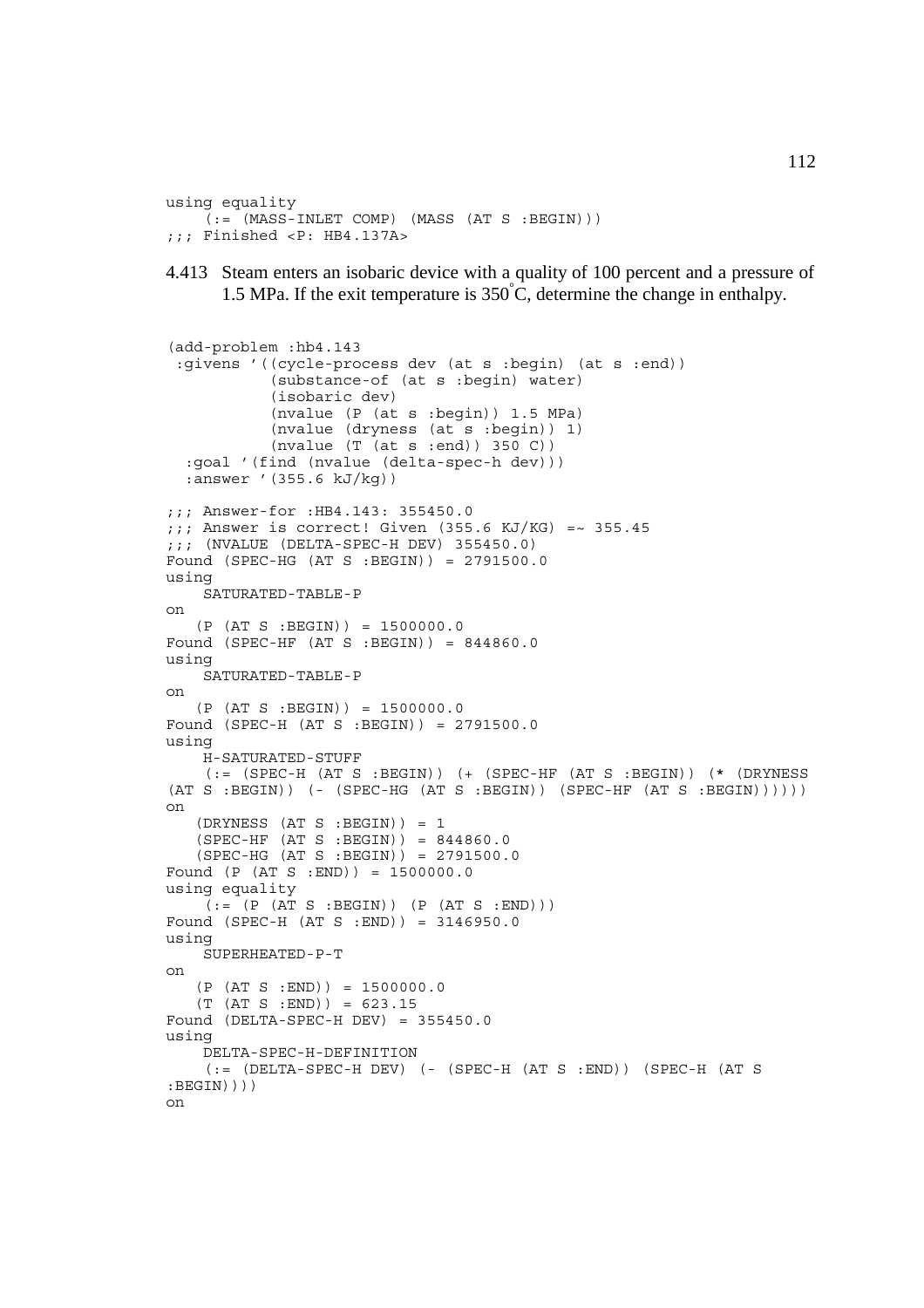```
 (SPEC-H (AT S :END)) = 3146950.0
    (SPEC-H (AT S :BEGIN)) = 2791500.0
;;; Finished <P: HB4.143>
```
4.145 An inventor has proposed the insulated device shown with air as the medium. Determine  $T_3$ .

```
(add-problem :hb4.145
  :givens '((splitter splt (at s :init) (at s :part1) (at s :part2))
            (substance-of (at s :init) air)
            (nvalue (mass (at s :init)) 3.0 kg/s)
            (nvalue (P (at s :init)) 4 Mpa)
            (nvalue (T (at s :init)) 600 C)
            (nvalue (P (at s :part1)) 0.2 Mpa)
           (nvalue (T (at s :part1)) 6 C) (nvalue (mass (at s :part1)) 0.5 kg/s)
             (nvalue (P (at s :part2)) 0.2 Mpa))
 :goal '(find (nvalue (T (at s :part2)))) :answer '(991.8 K))
;;; Answer-for :HB4.145: 594.0
;;; (NVALUE (T (AT S :PART2)) 594.0)
Found (SPEC-H (AT S :PART1)) = 280127.025
using
     IDEAL-GAS-ENTHALPY
    (:=(SPEC-H (AT S : PART1)) (* (CP AIR) (T (AT S : PART1))))on
    (T (AT S :PART1)) = 279.15
   (CP AIR) = 1003.5Found (SPEC-ENERGY (AT S :PART1)) = 280127.025
using equality
    (:= (SPEC-ENERGY (AT S :PART1)) (SPEC-H (AT S :PART1)))
Found (SPEC-H (AT S :INIT)) = 876206.025
using
     IDEAL-GAS-ENTHALPY
    (:=(SPEC-H (AT S :INIT)) (* (CP AIR) (T (AT S :INIT))))on
    (T (AT S :INIT)) = 873.15
    (CP AIR) = 1003.5
Found (SPEC-ENERGY (AT S :INIT)) = 876206.025
using equality
    (:=(SPEC-ENERGY (AT S :INIT)) (SPEC-H (AT S :INIT)))Found (SPEC-ENERGY-INLET SPLT) = 876206.025
using equality
    (:= (SPEC-ENERGY-INLET SPLT) (SPEC-ENERGY (AT S :INIT)))
Found (SPEC-ENERGY-OUTLET SPLT) = 876206.025
using
     SPEC-CONSERVATION-OF-ENERGY
     (:= (+ (SPEC-Q SPLT) (SPEC-ENERGY-BEGIN SPLT) (SPEC-ENERGY-INLET
SPLT)) (+ (SPEC-ENERGY-END SPLT) (SPEC-ENERGY-OUTLET SPLT) (SPEC-WORK
SPLT)))
on
    (SPEC-ENERGY-END SPLT) = 0
    (SPEC-ENERGY-BEGIN SPLT) = 0
```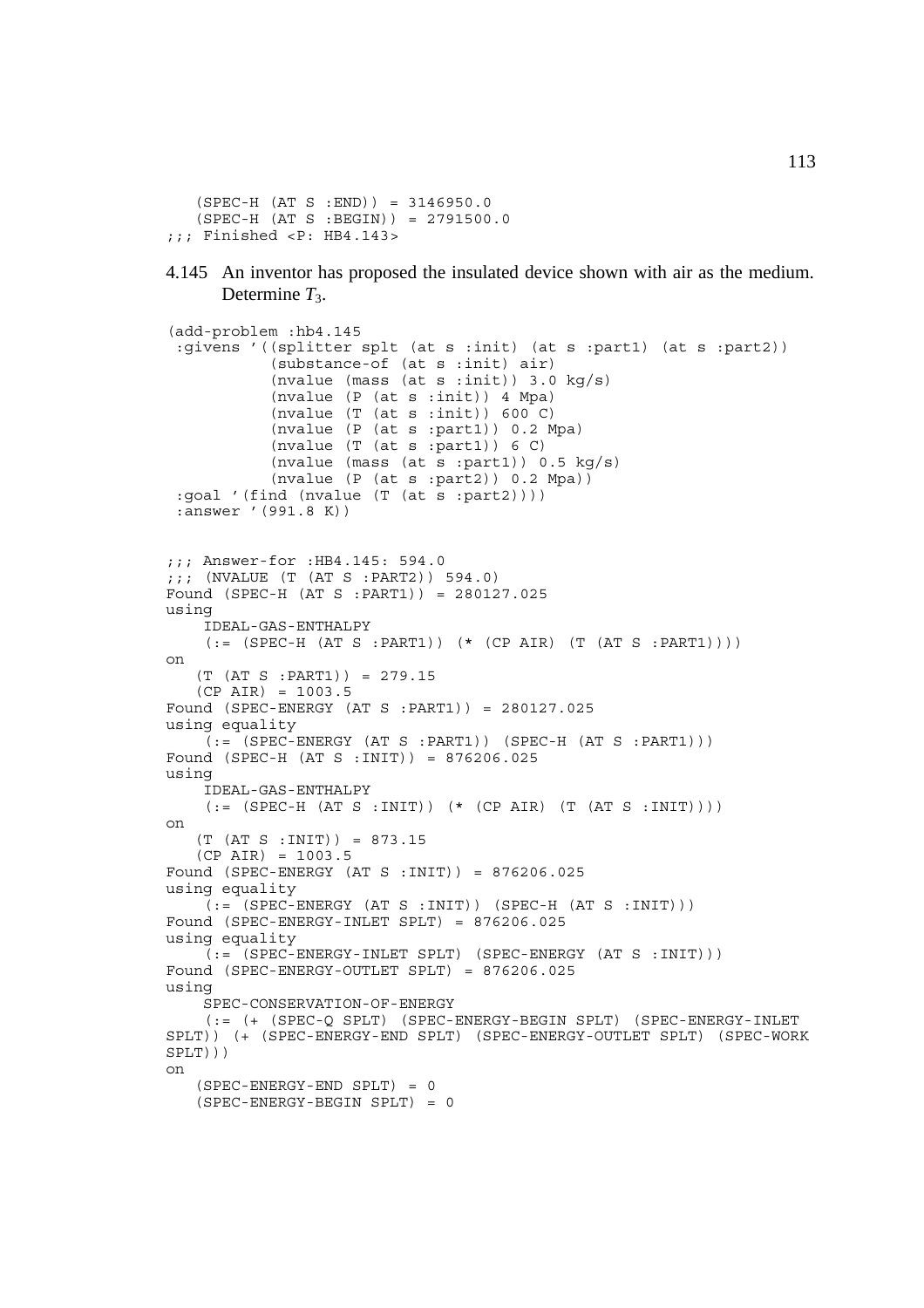```
(SPEC-O SPLT) = 0
   (SPEC-WORK SPLT) = 0 (SPEC-ENERGY-INLET SPLT) = 876206.025
Found (SPEC-ENERGY (AT S :PART2)) = 596079.0
using
     BASIC-PROCESS-ENERGY-OUTLET
     (:= (SPEC-ENERGY-OUTLET SPLT) (+ (SPEC-ENERGY (AT S :PART1))
(SPEC-ENERGY (AT S :PART2))))
on
    (SPEC-ENERGY-OUTLET SPLT) = 876206.025
    (SPEC-ENERGY (AT S :PART1)) = 280127.025
Found (SPEC-H (AT S :PART2)) = 596079.0
using equality
    (i = (SPEC - ENERGY (AT S : PART2)) (SPEC - H (AT S : PART2)))Found (T (AT S :PART2)) = 594.0
using
     IDEAL-GAS-ENTHALPY
     (:= (SPEC-H (AT S :PART2)) (* (CP AIR) (T (AT S :PART2))))
on
   (CP AIR) = 1003.5 (SPEC-H (AT S :PART2)) = 596079.0
j;; Finished <P: HB4.145>
```

```
4.147 Determine the total rate of change of enthalpy from the inlets to the exit of the
       isobaric device shown.
```

```
(add-problem :hb4.147
  :givens '((mixer mix (at s :part1) (at s :part2) (at s :out))
             (substance-of (at s :part1) air)
            (isobaric mix)
            (:not (adiabatic mix))
            (nvalue (mass (at s : part1)) 6 \text{ kg/s} (nvalue (T (at s :part1)) 20 C)
             (nvalue (P (at s :part1)) 200 kPa)
            (NVALUE (CP AIR) 1005.2)
            (nvalue (mass (at s :part2)) 4 kg/s)
            (nvalue (T (at s :part2)) 300 C)
            (nvalue (T (at s :out)) 150 C)))
   ;; :goal '(find (nvalue (mass (at s :out))))
   :goal '(find (nvalue (delta-h mix)))
   :answer '(180.9 kW))
;;; Answer-for :HB4.147: 180936.0
;;; Answer is correct! Given (180.9 KW) =~ 180.936
;;; (NVALUE (DELTA-H MIX) 180936.0)
Found (SPEC-H (AT S :PART2)) = 576130.38
using
     IDEAL-GAS-ENTHALPY
    (:=(SPEC-H (AT S : PART2)) (* (CP AIR) (T (AT S : PART2))))on
   (CP AIR) = 1005.2 (T (AT S :PART2)) = 573.15
Found (H (AT S :PART2)) = 2304521.52
```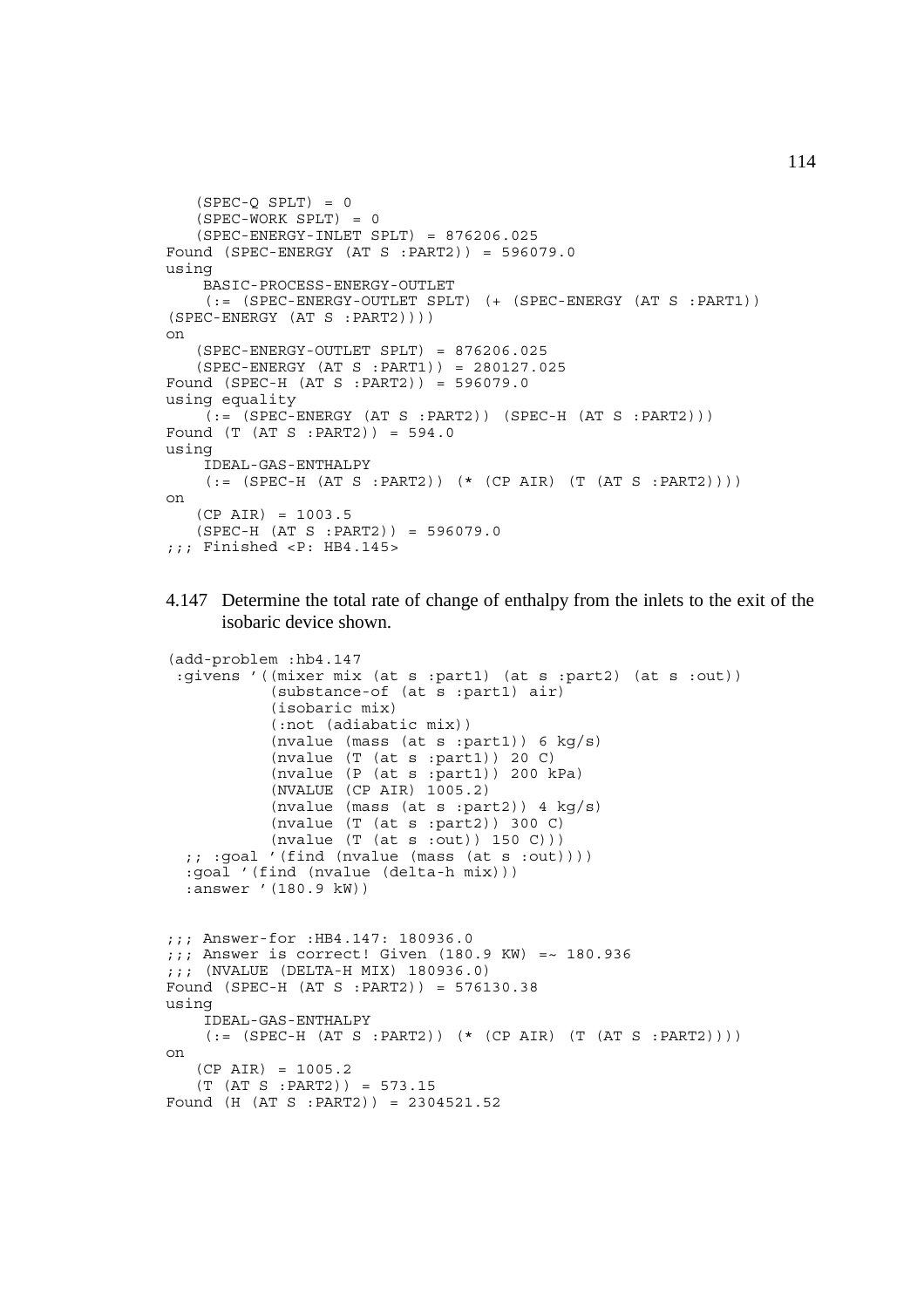```
using
     SPEC-H-DEFINITION
    (:= (SPEC-H (AT S : PART2)) (/ (H (AT S : PART2)) (MASS (AT S
:PART2))))
on
   (MASS (AT S : PART2)) = 4 (SPEC-H (AT S :PART2)) = 576130.38
Found (SPEC-H (AT S :PART1)) = 294674.38
using
     IDEAL-GAS-ENTHALPY
    (:= (SPEC-H (AT S : PART1)) ( * (CP AIR) (T (AT S : PART1))))on
    (T (AT S :PART1)) = 293.15
   (CP AIR) = 1005.2Found (H (AT S :PART1)) = 1768046.28
using
     SPEC-H-DEFINITION
     (:= (SPEC-H (AT S :PART1)) (/ (H (AT S :PART1)) (MASS (AT S
:PART1))))
on
    (MASS (AT S :PART1)) = 6
    (SPEC-H (AT S :PART1)) = 294674.38
Found (MASS-INLET MIX) = 10
using
     BASIC-PROCESS-ENERGY-INLET
     (:= (MASS-INLET MIX) (+ (MASS (AT S :PART1)) (MASS (AT S
:PART2))))
on
   (MASS (AT S : PART1)) = 6(MASS (AT S : PART2)) = 4Found (MASS-OUTLET MIX) = 10
using
     CONSERVATION-OF-MASS
    (:= (+) (MASS-BEGIN MIX) (MASS-INLET MIX)) (+) (MASS-END MIX)
(MASS-OUTLET MIX)))
on
   (MASS-END MIX) = 0(MASS-BEGIN MIX) = 0(MASS-INLET MIX) = 10Found (MASS (AT S :OUT)) = 10
using equality
     (:= (MASS-OUTLET MIX) (MASS (AT S :OUT)))
Found (SPEC-H (AT S :OUT)) = 425350.38
using
     IDEAL-GAS-ENTHALPY
    (:=(SPEC-H (AT S : OUT)) (* (CP AIR) (T (AT S : OUT)))on
   (CP AIR) = 1005.2(T (AT S : OUT)) = 423.15Found (H (AT S :OUT)) = 4253503.8
using
     SPEC-H-DEFINITION
    (:=(SPEC-H (AT S : OUT)) (/(H (AT S : OUT)) (MASS (AT S : OUT)))on
    (SPEC-H (AT S :OUT)) = 425350.38
    (MASS (AT S :OUT)) = 10
```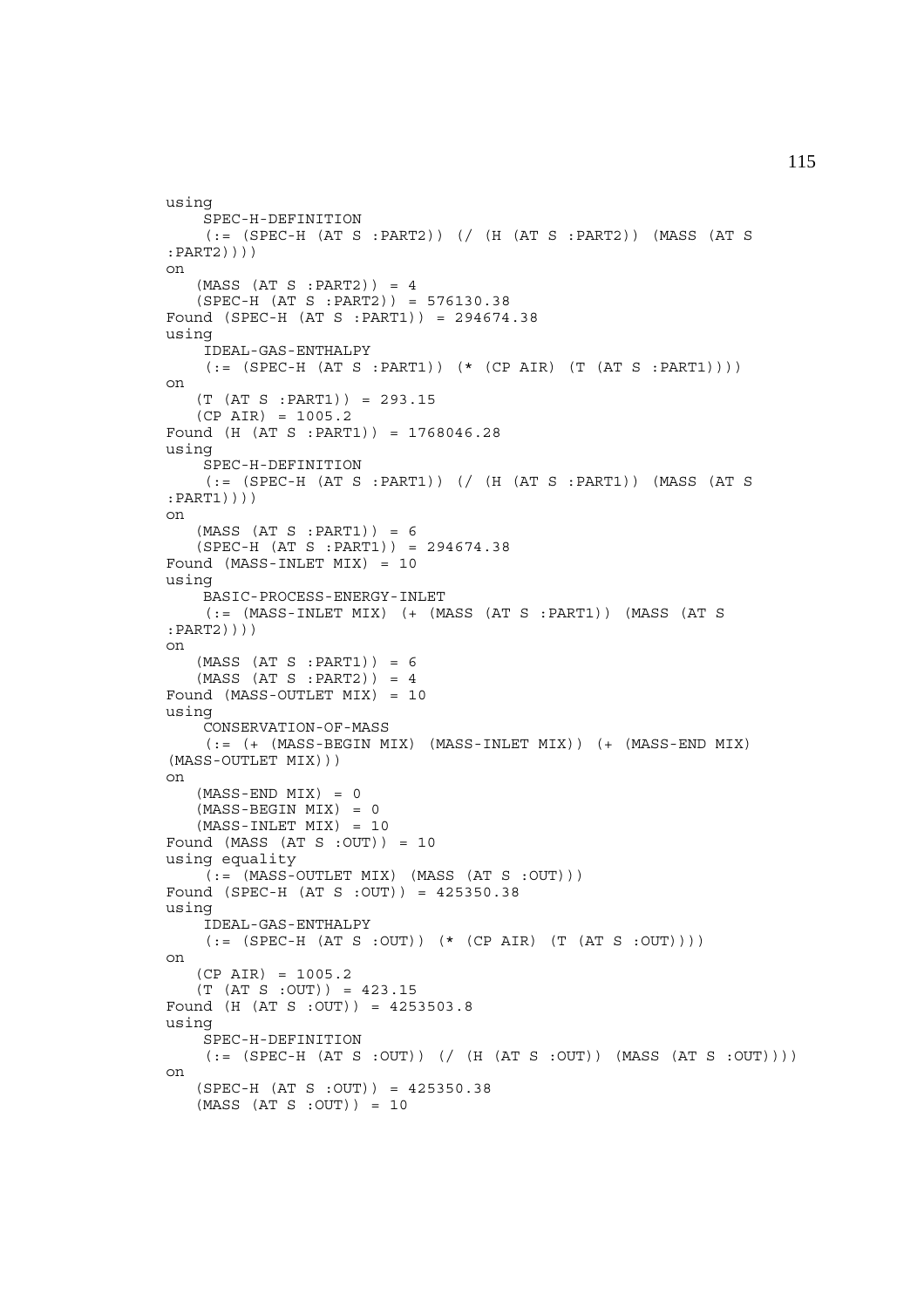```
Found (DELTA-H MIX) = 180936.0
using
     DELTA-H
    (:= (DELTA-H MIX) (- (H (AT S : OUT)) (+ (H (AT S : PART1)) (H (AT
S : PART2)))))
on
   (H (AT S : OUT)) = 4253503.8 (H (AT S :PART1)) = 1768046.28
   (H (AT S : PART2)) = 2304521.52;;; Finished <P: HB4.147>
```
4.149 Find the rate of change of enthalpy from the inlet to the exits of the  $CO<sub>2</sub>$  device shown.

```
(add-problem :hb4.149
  :givens '((splitter splt (at s :init) (at s :part1) (at s :part2))
            (substance-of (at s :init) Co2)
           (nvalue (mass (at s :init)) 0.4 \text{ kg/s})
            (nvalue (P (at s :init)) 150 kPa)
           (nvalue (T (at s :init)) 200 C) (nvalue (P (at s :part1)) 100 kPa)
            (nvalue (T (at s :part1)) 200 C)
             (nvalue (mass (at s :part1)) 0.1 kg/s)
             (nvalue (P (at s :part2)) 50 kPa)
             (nvalue (T (at s :part2)) 100 C)
           (nvalue (mass (at s :part2)) 0.3 kg/s)) :goal '(find (nvalue (delta-h splt)))
   :answer '(-25.39 kW))
;;; Answer-for :HB4.149: -25254.0
;;; Answer is correct! Given (-25.39 KW) =~ -25.254
;;; (NVALUE (DELTA-H SPLT) -25254.0)
Found (SPEC-H (AT S :INIT)) = 398297.67
using
     IDEAL-GAS-ENTHALPY
    (:=(SPEC-H (AT S :INIT)) (* (CP CO2) (T (AT S :INIT)))on
    (T (AT S :INIT)) = 473.15
   (CP CO2) = 841.8Found (H (AT S :INIT)) = 159319.068
using
     SPEC-H-DEFINITION
     (:= (SPEC-H (AT S :INIT)) (/ (H (AT S :INIT)) (MASS (AT S
:INTT)))
on
   (MASS (AT S :INIT)) = 0.4 (SPEC-H (AT S :INIT)) = 398297.67
Found (SPEC-H (AT S :PART2)) = 314117.67
using
     IDEAL-GAS-ENTHALPY
    (:=[SPEC-H (AT S : PART2)) (* (CP CO2) (T (AT S : PART2))])on
    (T (AT S :PART2)) = 373.15
   (CP CO2) = 841.8
```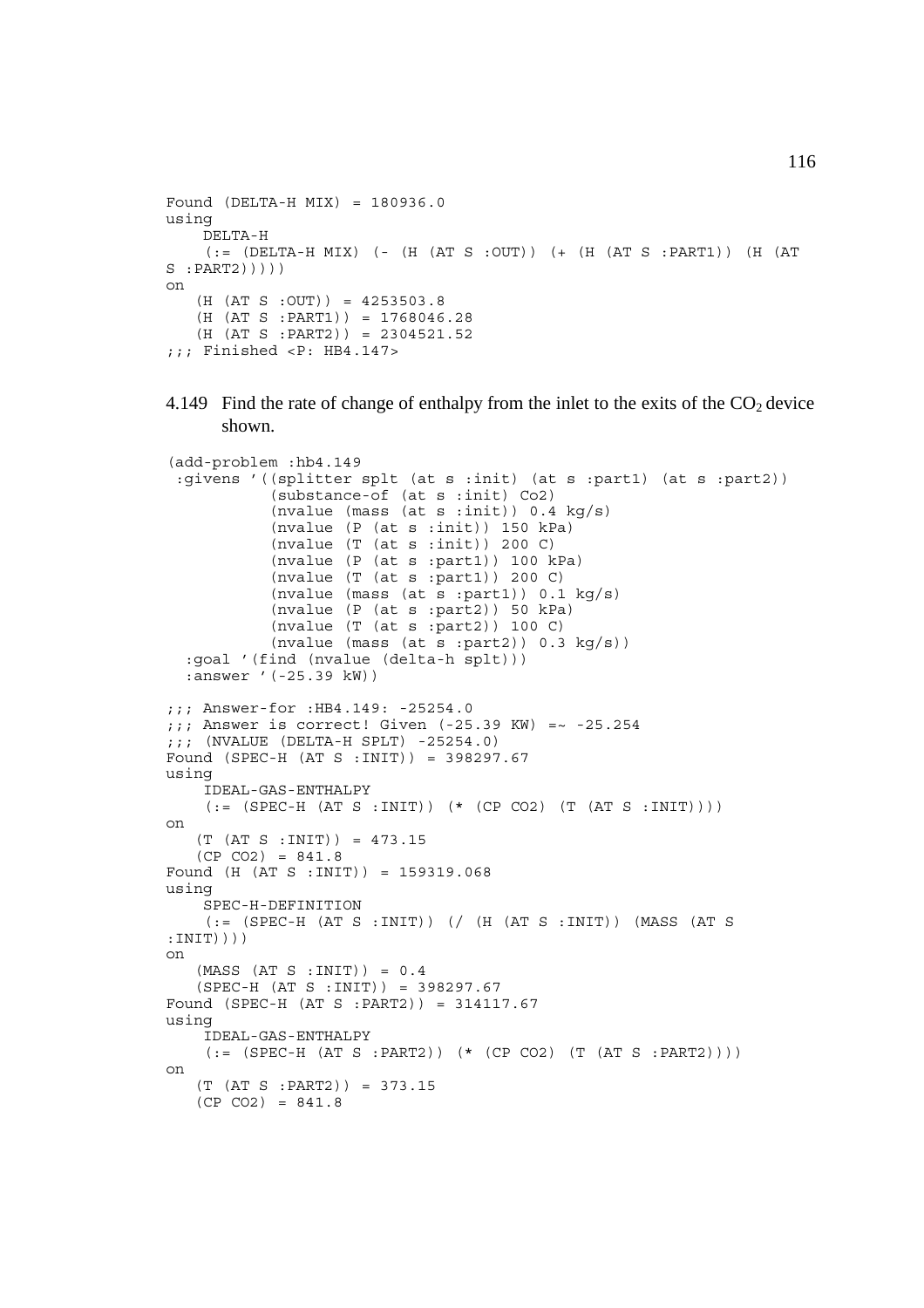```
Found (H (AT S :PART2)) = 94235.301
using
     SPEC-H-DEFINITION
    (: (SPEC-H (AT S :PART2)) (/ (H (AT S :PART2)) (MASS (AT S
:PART2))))
on
   (MASS (AT S : PART2)) = 0.3 (SPEC-H (AT S :PART2)) = 314117.67
Found (SPEC-H (AT S :PART1)) = 398297.67
using
     IDEAL-GAS-ENTHALPY
     (:= (SPEC-H (AT S :PART1)) (* (CP CO2) (T (AT S :PART1))))
on
    (T (AT S :PART1)) = 473.15
   (CP CO2) = 841.8Found (H (AT S :PART1)) = 39829.767
using
     SPEC-H-DEFINITION
     (:= (SPEC-H (AT S :PART1)) (/ (H (AT S :PART1)) (MASS (AT S
:PART1))))
on
   (MASS (AT S : PART1)) = 0.1 (SPEC-H (AT S :PART1)) = 398297.67
Found (DELTA-H SPLT) = -25254.0using
    DELTA-H
     (:= (DELTA-H SPLT) (- (+ (H (AT S :PART1)) (H (AT S :PART2))) (H
(AT S : INT))))
on
    (H (AT S :PART1)) = 39829.767
    (H (AT S :PART2)) = 94235.301
    (H (AT S :INIT)) = 159319.068
;;; Finished <P: HB4.149>
```
4.151 Determine the mass flow rate and temperature of the air at the exit of the adiabatic device shown.

```
(add-problem-description :hb4.151
 :givens '((mixer mix (at s :part1) (at s :part2) (at s :out))
            (substance-of (at s :part1) air)
            (ke-thermodynamic-stuff (at s :part1))
            (ke-thermodynamic-stuff (at s :out))
            (nvalue (mass (at s :part1)) 10 kg/s)
            (nvalue (P (at s :part1)) 400 kPa)
            (nvalue (T (at s :part1)) 200 C)
            (nvalue (velocity (at s :part1)) 150 m/s)
            (nvalue (P (at s :part2)) 400 kPa)
            (nvalue (T (at s :part2)) 400 C)
            (nvalue (mass (at s :part2)) 2 kg/s)
            (nvalue (P (at s :out)) 100 kPa)
           (nvalue (velocity (at s :out)) 300 m/s)))(add-problem-goal :hb4.151a
  :description :hb4.151
```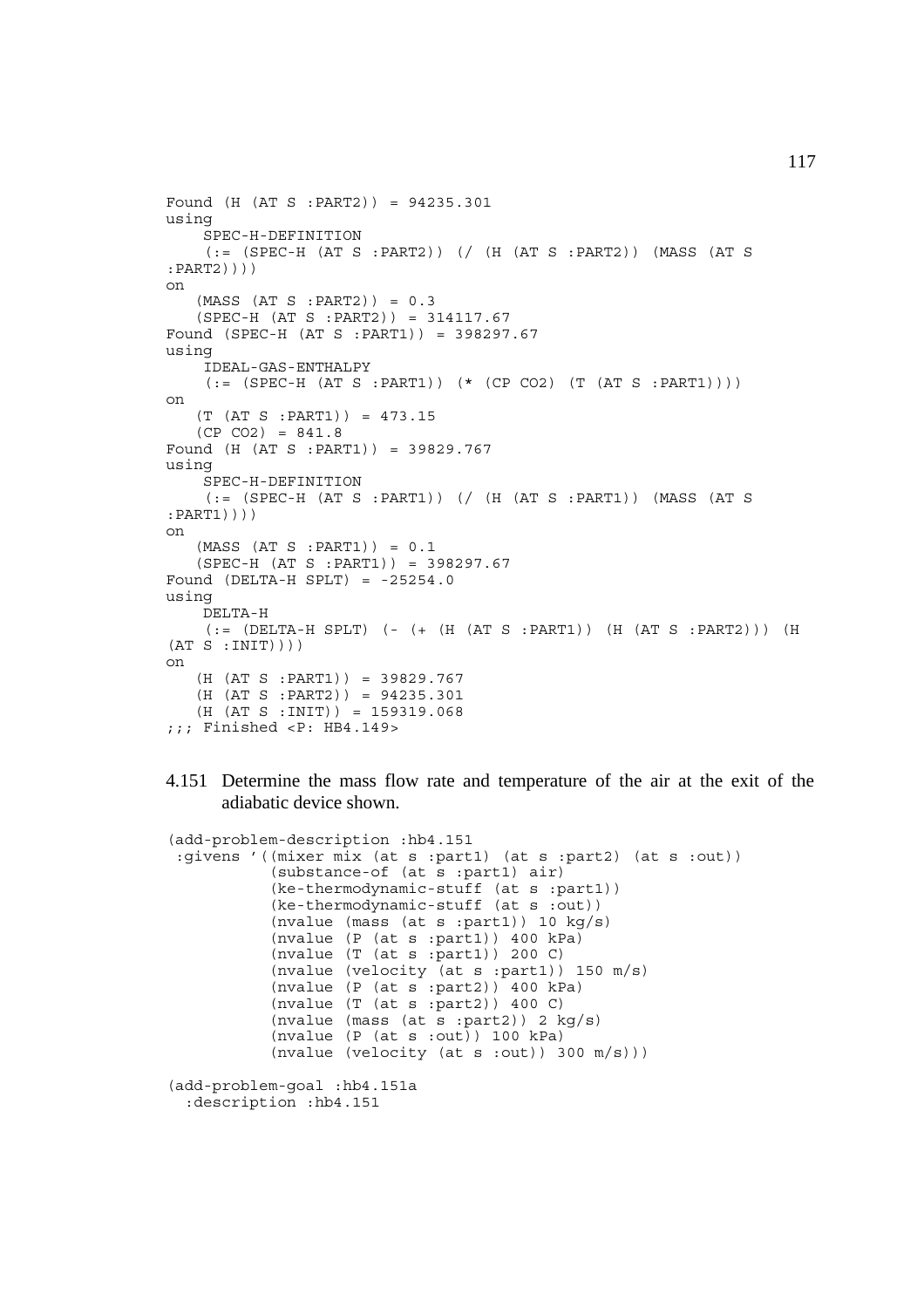```
 :goal '(find (nvalue (mass (at s :out))))
  :answer '(12 kg/s))
(add-problem-goal :hb4.151b
   :description :hb4.151
   :goal '(find (nvalue (T (at s :out))))
   :answer '(197.9 C))
;;; Answer-for :HB4.151A: 12
;; Answer is correct! Given (12 KG/S) =~ 12
;;; (NVALUE (MASS (AT S :OUT)) 12)
Found (MASS-INLET MIX) = 12
using
     BASIC-PROCESS-ENERGY-INLET
     (:= (MASS-INLET MIX) (+ (MASS (AT S :PART1)) (MASS (AT S
:PART2))))
on
    (MASS (AT S :PART1)) = 10
   (MASS (AT S : PART2)) = 2Found (MASS-OUTLET MIX) = 12
using
     CONSERVATION-OF-MASS
    (:= (+ (MASS-BEGIN MIX) (MASS-INLET MIX)) (+ (MASS-END MIX))(MASS-OUTLET MIX)))
on
   (MASS-END MIX) = 0(MASS-BEGIN MIX) = 0(MASS-INLET MIX) = 12Found (MASS (AT S :OUT)) = 12
using equality
    (i := (MASS-CUTLET MIX) (MASS (AT S : OUT)));;; Finished <P: HB4.151A>
;;; Answer-for :HB4.151B: 1112.66771300448
;;; (NVALUE (T (AT S :OUT)) 1112.66771300448)
Found (SPEC-H (AT S :PART2)) = 675506.025
using
     IDEAL-GAS-ENTHALPY
    (:= (SPEC-H (AT S : PART2)) ( * (CP AIR) (T (AT S : PART2))))on
    (T (AT S :PART2)) = 673.15
    (CP AIR) = 1003.5
Found (SPEC-ENERGY (AT S :PART2)) = 675506.025
using equality
    (:= (SPEC-ENERGY (AT S :PART2)) (SPEC-H (AT S :PART2)))
Found (SPEC-H (AT S :PART1)) = 474806.025
using
     IDEAL-GAS-ENTHALPY
    (:=(SPEC-H (AT S : PART1)) (* (CP AIR) (T (AT S : PART1))))on
    (T (AT S :PART1)) = 473.15
    (CP AIR) = 1003.5
Found (SPEC-ENERGY (AT S :PART1)) = 486056.025
using
```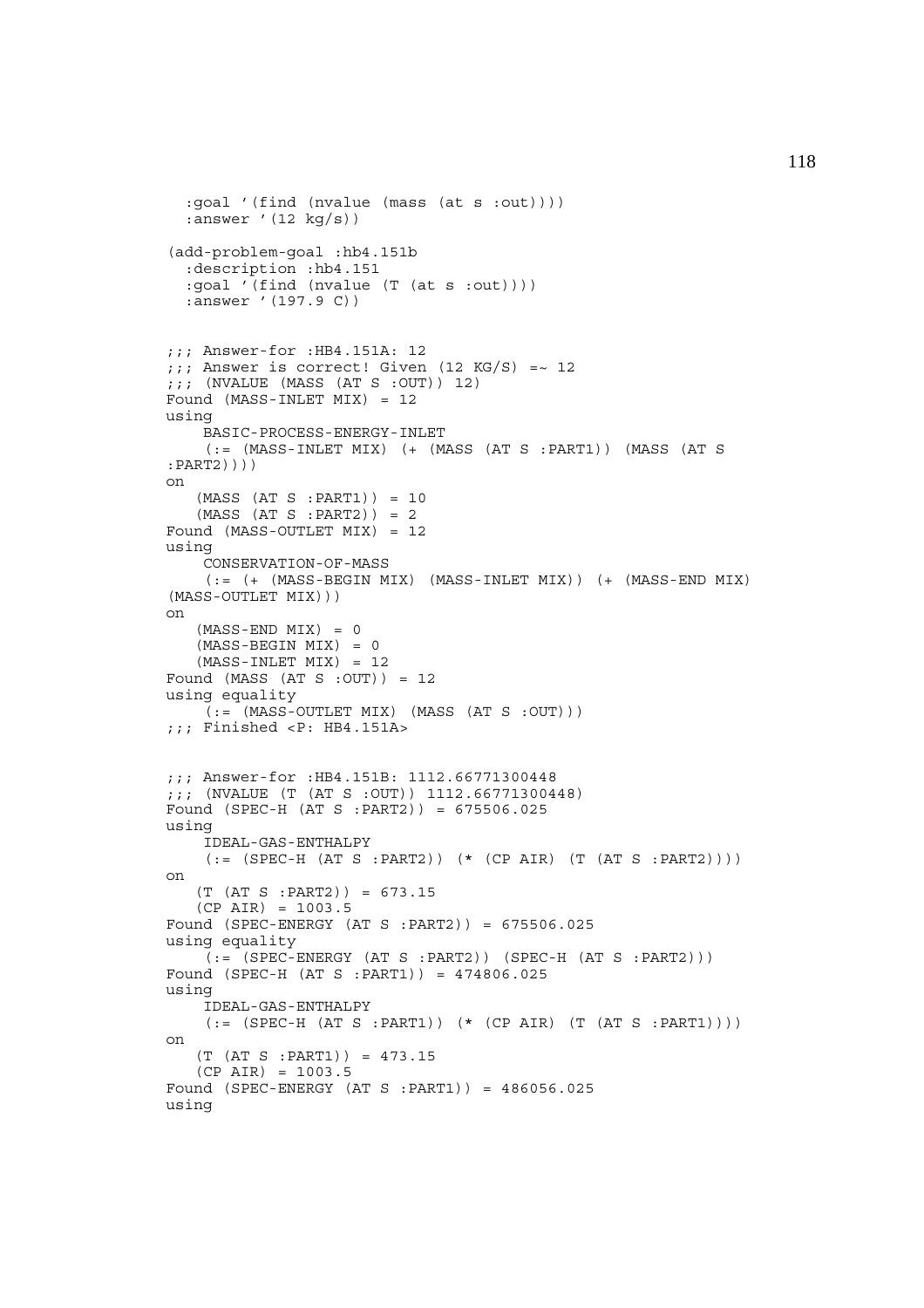```
 SS-THERMODYNAMIC-STUFF
     (:= (SPEC-ENERGY (AT S :PART1)) (+ (/ (SQR (VELOCITY (AT S
:PART1))) 2) (SPEC-H (AT S :PART1))))
on
    (VELOCITY (AT S :PART1)) = 150
    (SPEC-H (AT S :PART1)) = 474806.025
Found (SPEC-ENERGY-INLET MIX) = 1161562.05
using
     BASIC-PROCESS-ENERGY-INLET
     (:= (SPEC-ENERGY-INLET MIX) (+ (SPEC-ENERGY (AT S :PART1)) (SPEC-
ENERGY (AT S : PART2))))
on
    (SPEC-ENERGY (AT S :PART1)) = 486056.025
    (SPEC-ENERGY (AT S :PART2)) = 675506.025
Found (SPEC-ENERGY-OUTLET MIX) = 1161562.05
using
     SPEC-CONSERVATION-OF-ENERGY
     (:= (+ (SPEC-Q MIX) (SPEC-ENERGY-BEGIN MIX) (SPEC-ENERGY-INLET
MIX)) (+ (SPEC-ENERGY-END MIX) (SPEC-ENERGY-OUTLET MIX) (SPEC-WORK
MIX)))
on
   (SPEC-ENERGY-END MIX) = 0(SPEC-ENERGY-BEGIN MIX) = 0(SPEC-O MIX) = 0(SPEC-WORK MIX) = 0 (SPEC-ENERGY-INLET MIX) = 1161562.05
Found (SPEC-ENERGY (AT S :OUT)) = 1161562.05
using equality
    (:= (SPEC-ENERGY-OUTLET MIX) (SPEC-ENERGY (AT S : OUT)))
Found (SPEC-H (AT S :OUT)) = 1116562.05
using
     SS-THERMODYNAMIC-STUFF
    (:= (SPEC-ENERGY (AT S : OUT)) (+ (/ (SOR (VELOCITY (AT S : OUT)))2) (SPEC-H (AT S :OUT))))
on
   (VELOCITY (AT S : OUT)) = 300 (SPEC-ENERGY (AT S :OUT)) = 1161562.05
Found (T (AT S : OUT)) = 1112.66771300448using
     IDEAL-GAS-ENTHALPY
    (:=(SPEC-H (AT S : OUT)) (* (CP AIR) (T (AT S : OUT)))on
    (CP AIR) = 1003.5
    (SPEC-H (AT S :OUT)) = 1116562.05
;;; Finished <P: HB4.151B>
```

```
4.153 Find the heat transfer to or from the following device. (Hint: The inlet velocity
       is not zero.) The medium is air.
```

```
(add-problem :hb4.153
 :givens '((splitter splt (at s :init) (at s :part1) (at s :part2))
            (ke-thermodynamic-stuff (at s :init))
            (:not (adiabatic splt))
            (substance-of (at s :init) air)
```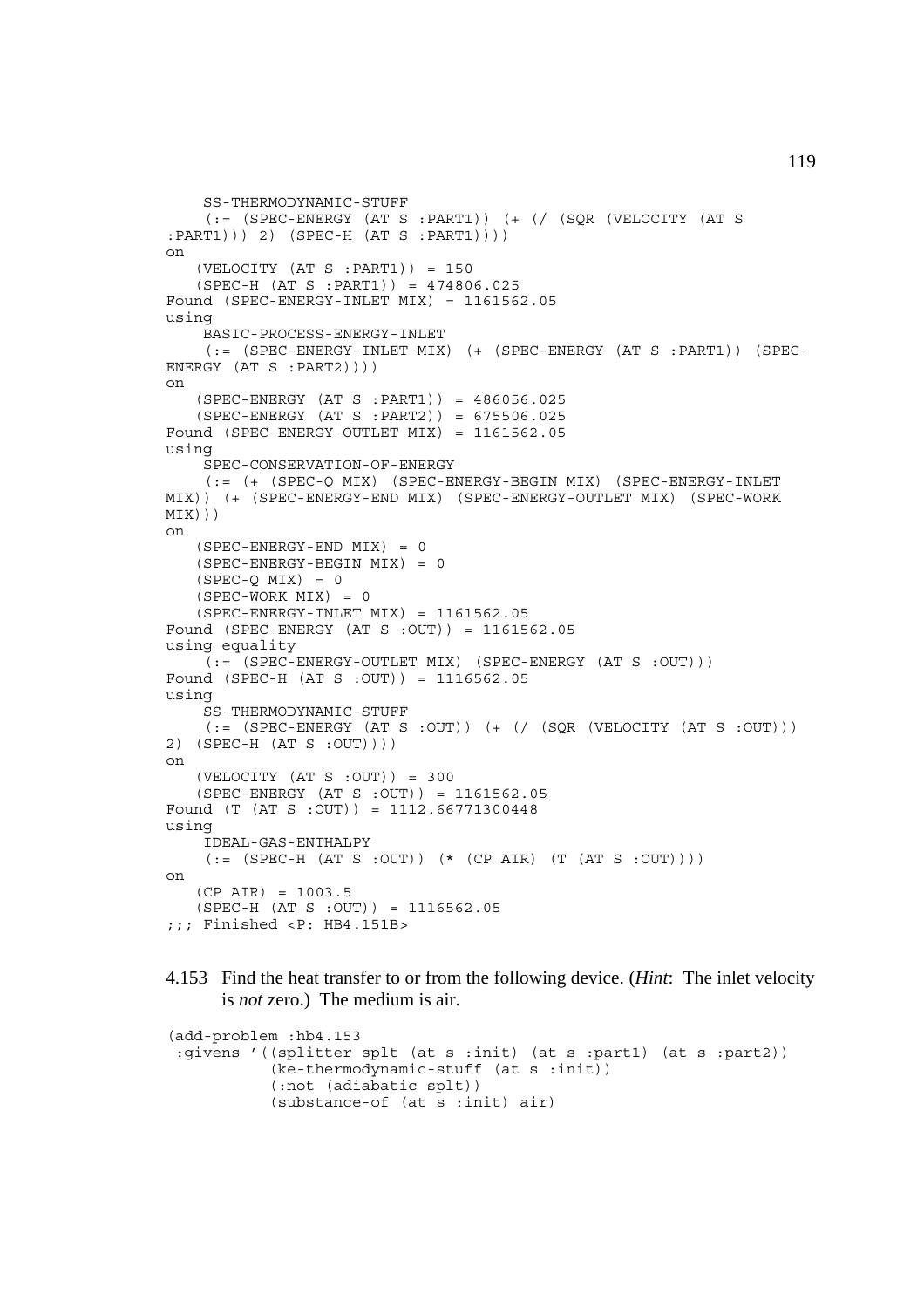```
(nvalue (mass (at s :init)) 7.0 kg/s)
            (nvalue (P (at s :init)) 500 kPa)
            (nvalue (T (at s :init)) 100 C)(nvalue (x-area (at s :init)) 0.01 \text{ m}^2)
            (nvalue (P (at s :part1)) 101.3 kPa)
            (nvalue (T (at s :part1)) 150 C)
           (nvalue (mass (at s :part1)) 5.0 \text{ kg/s})
            (nvalue (P (at s :part2)) 101.3 kPa)
           (nvalue (T (at s :part2)) 0 C)) :goal '(find (nvalue (q splt)))
  :answer '(-28.39 kW))
;;; Answer-for :HB4.153: -28503.269841461
;;; Answer is correct! Given (-28.39 KW) =~ -28.503269841461
;;; (NVALUE (Q SPLT) -28503.269841461)
Found (MASS-INLET SPLT) = 7.0
using equality
    (:=(MASS-INLET SPLT) (MASS (AT S :INIT)))Found (MASS-OUTLET SPLT) = 7.0
using
     CONSERVATION-OF-MASS
     (:= (+ (MASS-BEGIN SPLT) (MASS-INLET SPLT)) (+ (MASS-END SPLT)
(MASS-OUTLET SPLT)))
on
   (MASS-END SPLT) = 0 (MASS-BEGIN SPLT) = 0
    (MASS-INLET SPLT) = 7.0
Found (MASS (AT S : PART2)) = 2.0
using
     BASIC-PROCESS-ENERGY-OUTLET
     (:= (MASS-OUTLET SPLT) (+ (MASS (AT S :PART1)) (MASS (AT S
:PART2))))
on
    (MASS (AT S :PART1)) = 5.0
    (MASS-OUTLET SPLT) = 7.0
Found (SPEC-H (AT S :PART2)) = 274106.025
using
    IDEAL-GAS-ENTHALPY
    (:=(SPEC-H (AT S : PART2)) (* (CP AIR) (T (AT S : PART2))))on
    (T (AT S :PART2)) = 273.15
    (CP AIR) = 1003.5
Found (H (AT S :PART2)) = 548212.05
using
     SPEC-H-DEFINITION
     (:= (SPEC-H (AT S :PART2)) (/ (H (AT S :PART2)) (MASS (AT S
:PART2))))
on
    (SPEC-H (AT S :PART2)) = 274106.025
   (MASS (AT S : PART2)) = 2.0Found (ENERGY (AT S :PART2)) = 548212.05
using equality
    (i = (ENTERGY (AT S : PART2)) (H (AT S : PART2)))Found (SPEC-H (AT S :PART1)) = 424631.025
using
```
120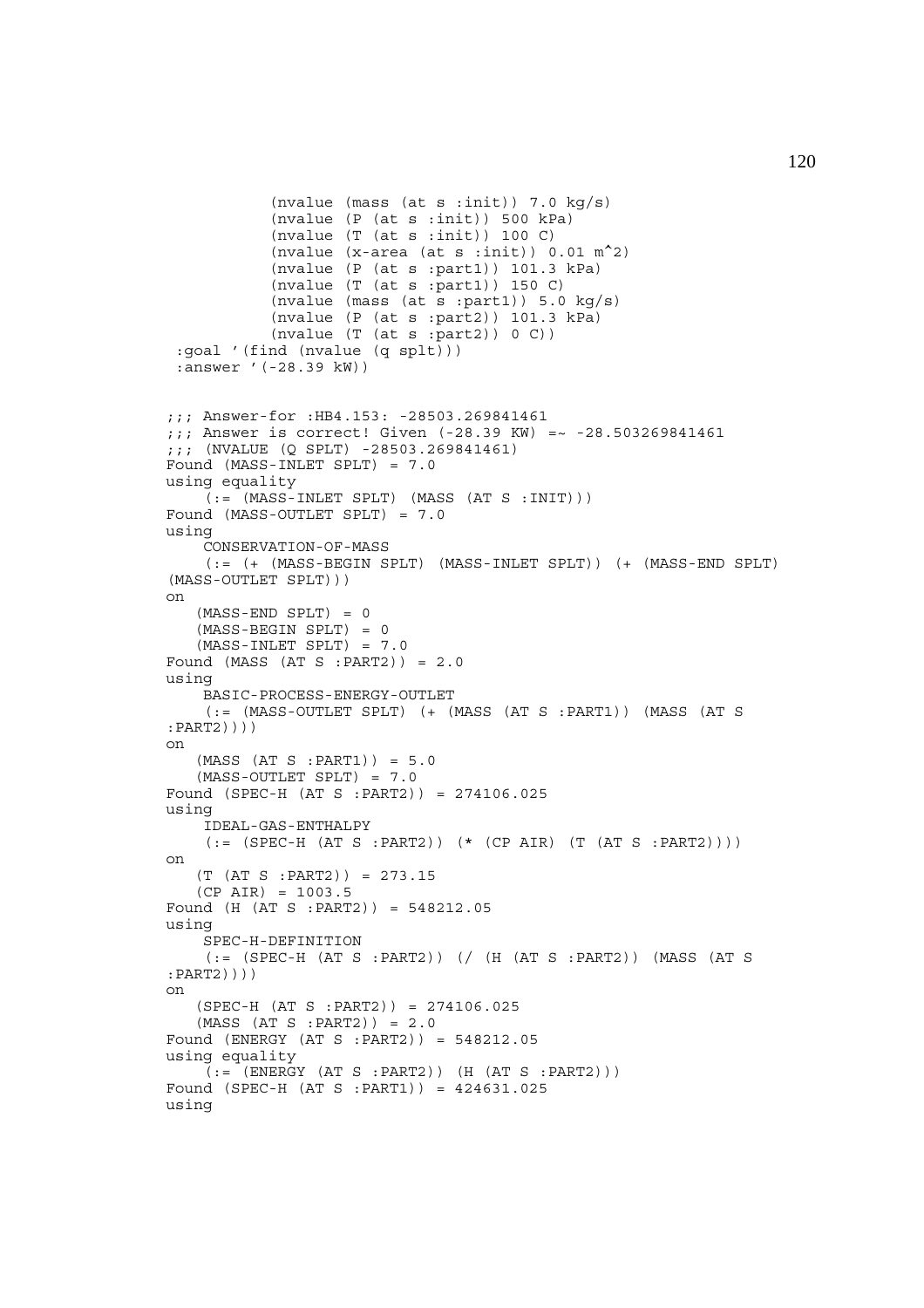```
 IDEAL-GAS-ENTHALPY
    (:=(SPEC-H (AT S : PART1)) (* (CP AIR) (T (AT S : PART1))))on
   (T (AT S : PART1)) = 423.15(CP AIR) = 1003.5Found (H (AT S :PART1)) = 2123155.125
using
    SPEC-H-DEFINITION
    (:=(SPEC-H (AT S : PART1)) ( (H (AT S : PART1)) (MASS (AT S:PART1))))
on
    (MASS (AT S :PART1)) = 5.0
    (SPEC-H (AT S :PART1)) = 424631.025
Found (ENERGY (AT S :PART1)) = 2123155.125
using equality
   (i; = (ENTERGY (AT S : PART1)) (H (AT S : PART1)))Found (ENERGY-OUTLET SPLT) = 2671367.175
using
    BASIC-PROCESS-ENERGY-OUTLET
     (:= (ENERGY-OUTLET SPLT) (+ (ENERGY (AT S :PART1)) (ENERGY (AT S
:PART2))))
on
    (ENERGY (AT S :PART1)) = 2123155.125
    (ENERGY (AT S :PART2)) = 548212.05
Found (SPEC-V (AT S :INIT)) = 0.2141881
using
     IDEAL-GAS-SPEC-VOLUME
    (:= (* (P (AT S :INIT)) (SPEC-V (AT S :INIT))) (* (R AIR) (T (AT
S : INT())))
on
   (P (AT S : INT)) = 500000 (T (AT S :INIT)) = 373.15
    (R AIR) = 287
Found (VELOCITY (AT S : INIT)) = 149.93167
using
    FLOW-VELOCITY-DEFINITION
    (:= (VELOCITY (AT S :INIT)) (/ (* (MASS (AT S :INIT)) (SPEC-V (AT
S : INT())) (X-AREA (AT S : INT())on
   (MASS (AT S :INIT)) = 7.0(X-AREA (AT S :INIT)) = 0.01 (SPEC-V (AT S :INIT)) = 0.2141881
Found (KINETIC-ENERGY (AT S :INIT)) = 78678.2698414611
using
    KE-DEFINITION
     (:= (KINETIC-ENERGY (AT S :INIT)) (/ (* (MASS (AT S :INIT)) (SQR
(VELOCITY (AT S :INIT)))) 2))
on
   (MASS (AT S :INIT)) = 7.0 (VELOCITY (AT S :INIT)) = 149.93167
Found (SPEC-H (AT S :INIT)) = 374456.025
using
     IDEAL-GAS-ENTHALPY
    (:=(SPEC-H (AT S :INIT)) (* (CP AIR) (T (AT S :INIT)))on
    (T (AT S :INIT)) = 373.15
```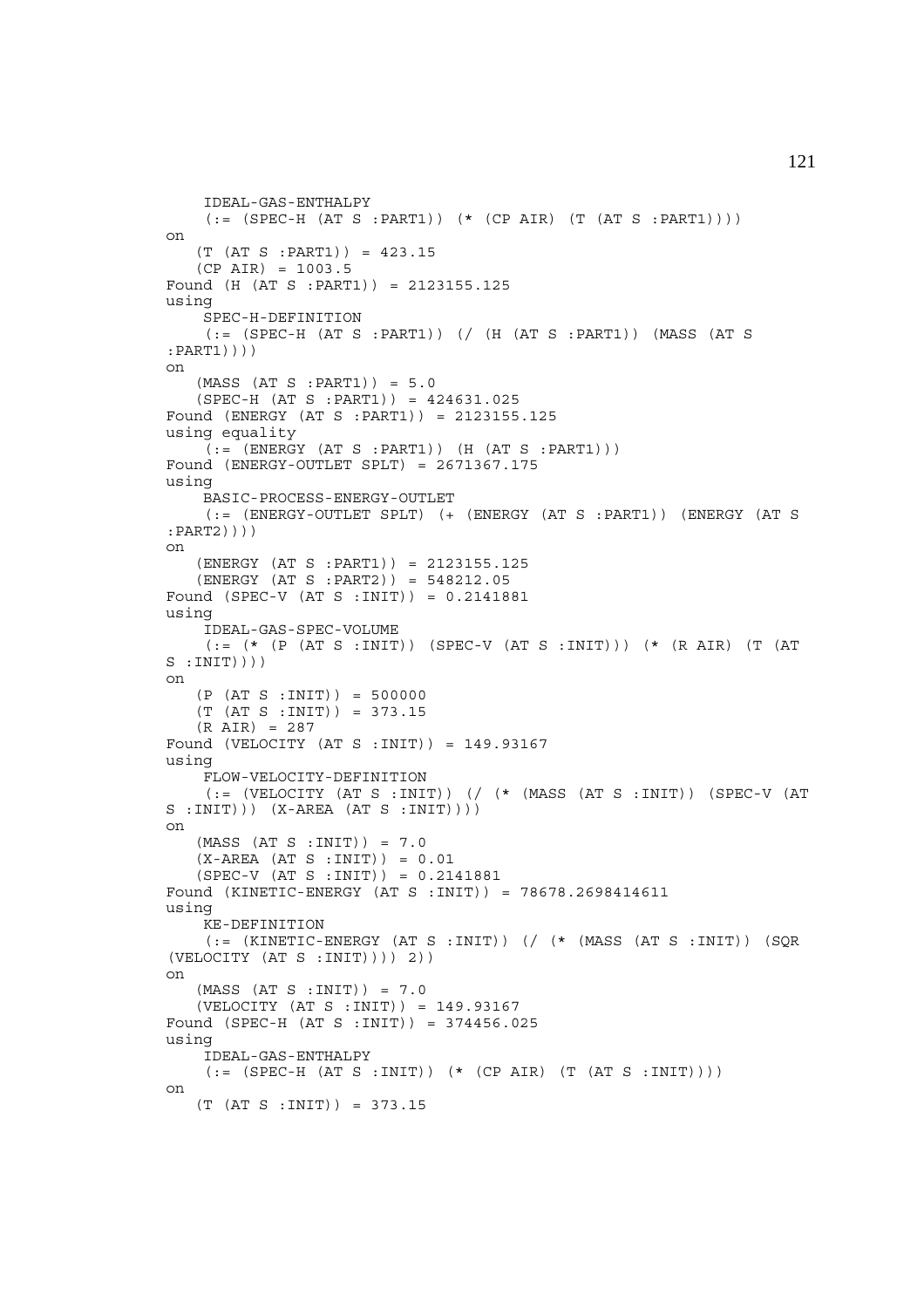```
(CP AIR) = 1003.5Found (H (AT S :INIT)) = 2621192.175
using
     SPEC-H-DEFINITION
    (: (SPEC-H (AT S :INIT)) (/ (H (AT S :INIT)) (MASS (AT S
:INIT))))
on
   (MASS (AT S :INIT)) = 7.0 (SPEC-H (AT S :INIT)) = 374456.025
Found (ENERGY (AT S :INIT)) = 2699870.44484146
using
     SS-THERMODYNAMIC-STUFF
     (:= (ENERGY (AT S :INIT)) (+ (H (AT S :INIT)) (KINETIC-ENERGY (AT
S :INIT))))
on
    (H (AT S :INIT)) = 2621192.175
    (KINETIC-ENERGY (AT S :INIT)) = 78678.2698414611
Found (ENERGY-INLET SPLT) = 2699870.44484146
using equality
    (:=(ENERGY-INLET SPIT) (ENERGY (AT S .INIT)))Found (Q SPLT) = -28503.269841461
using
     CONSERVATION-OF-ENERGY
    (:= (+) (5) (5) (5) (6) (6) (7) (8) (8) (7) (8) (8) (1) (1) (1) (1) (1) (1) (1) (1) (1) (1) (1) (1) (1) (1) (1) (1) (1) (1) (1) (1) (1) (1) (1) (1) (ENERGY-END SPLT) (ENERGY-OUTLET SPLT) (WORK SPLT)))
on
    (ENERGY-END SPLT) = 0
    (ENERGY-BEGIN SPLT) = 0
   (WORK SPLT) = 0 (ENERGY-INLET SPLT) = 2699870.44484146
    (ENERGY-OUTLET SPLT) = 2671367.175
;;; Finished <P: HB4.153>
```

```
4.157 Helium flows through the steady-state steady flow device shown in Fig.
       P4.157. Determine the rate of heat transfer (kW).
```

```
(add-problem :hb4.157
  :givens '((cycle-process dev (at s :in) (at s :out))
            (substance-of (at s :in) helium)
            (nvalue (mass (at s :in)) 10.0 kg/s)
            (nvalue (P (at s :in)) 100 kPa)
           (nvalue (T (at s : in)) 10 C)(=(P (at s :in)) (P (at s :out))) (nvalue (T (at s :out)) 200 C)
            (nvalue (work dev) -150 kW))
  :goal '(find (nvalue (q dev)))
  :answer '(9716 kW))
;;; Answer-for :HB4.157: 9715940.0
j;; Answer is correct! Given (9716 KW) =~ 9715.94
;;; (NVALUE (Q DEV) 9715940.0)
Found (MASS-INLET DEV) = 10.0
using equality
    (:=(MASS-INLET DEV) (MASS (AT S : IN)))
```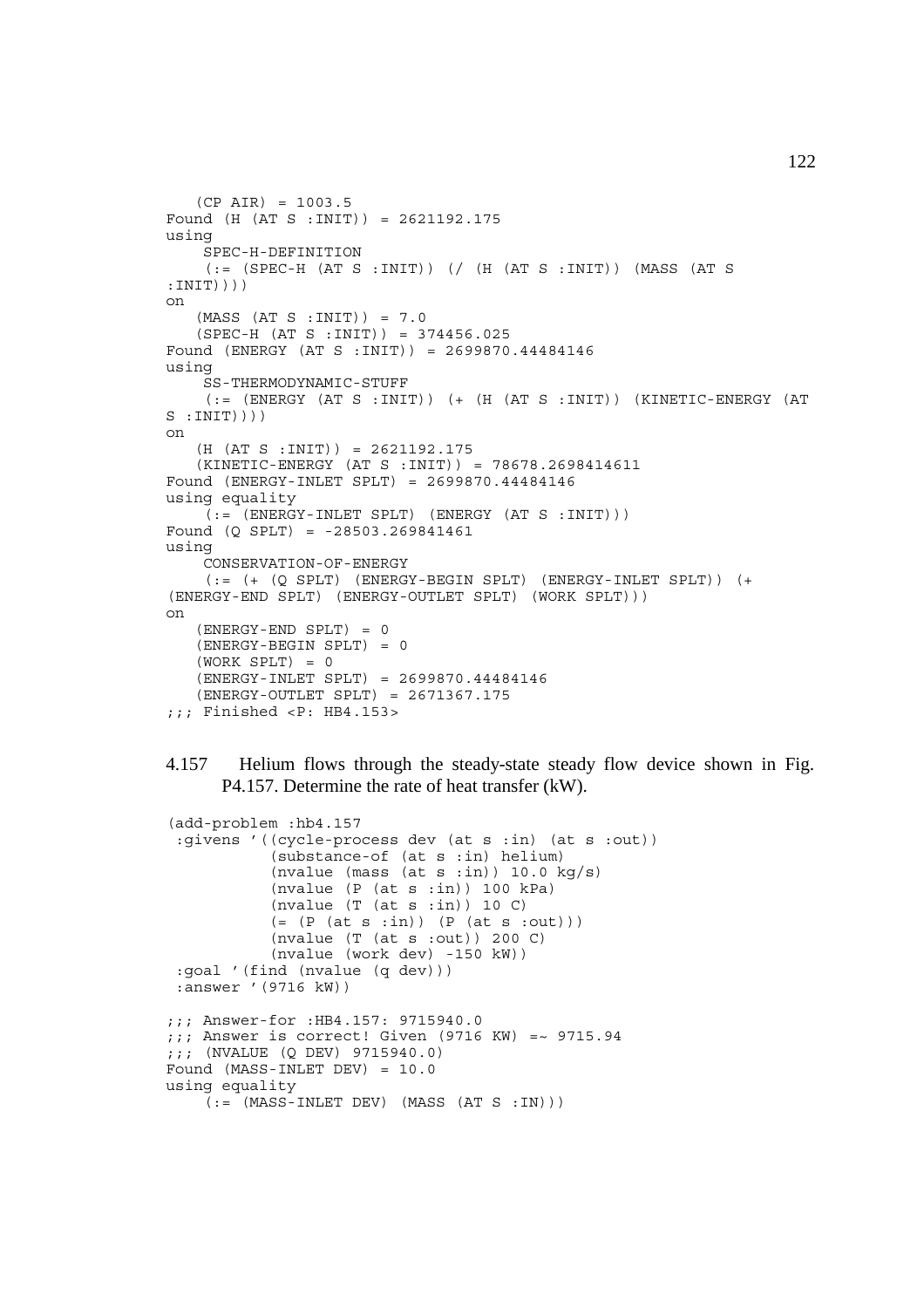```
Found (MASS-OUTLET DEV) = 10.0
using
     CONSERVATION-OF-MASS
    (:= ( + (MASS-BEGIN DEV) (MASS-INLET DEV) ( + (MASS-END DEV)
(MASS-OUTLET DEV)))
on
   (MASS-END DEV) = 0
    (MASS-BEGIN DEV) = 0
   (MASS-INLET DEV) = 10.0Found (MASS (AT S :OUT)) = 10.0
using equality
    ( := (MASS-OUTLET DEV) (MASS (AT S : OUT)))Found (SPEC-H (AT S :OUT)) = 2456878.69
using
     IDEAL-GAS-ENTHALPY
    (:= (SPEC-H (AT S : OUT)) (* (CP HELIUM) (T (AT S : OUT))))\capn
    (T (AT S :OUT)) = 473.15
    (CP HELIUM) = 5192.6
Found (H (AT S :OUT)) = 2.45687869E7
using
     SPEC-H-DEFINITION
    (:= (SPEC-H (AT S : OUT)) // (H (AT S : OUT)) (MASS (AT S : OUT))on
    (SPEC-H (AT S :OUT)) = 2456878.69
    (MASS (AT S :OUT)) = 10.0
Found (ENERGY (AT S :OUT)) = 2.45687869E7
using equality
    (t;=[(ENERGY (AT S : OUT)) (H (AT S : OUT))))Found (ENERGY-OUTLET DEV) = 2.45687869E7
using equality
    ( := (ENERGY - OUTLET DEV) (ENERGY (AT S : OUT)))Found (SPEC-H (AT S :IN)) = 1470284.69
using
     IDEAL-GAS-ENTHALPY
    (:= (SPEC-H (AT S :IN)) (* (CP HELIUM) (T (AT S :IN))))
on
   (T (AT S : IN)) = 283.15(CP HELIUM) = 5192.6Found (H (AT S :IN)) = 1.47028469E7
using
     SPEC-H-DEFINITION
    (:= (SPEC-H (AT S :IN)) ( ( H (AT S :IN)) (MASS (AT S :IN)) ))on
   (MASS (AT S :IN)) = 10.0 (SPEC-H (AT S :IN)) = 1470284.69
Found (ENERGY (AT S :IN)) = 1.47028469E7
using equality
    ( := (ENTERGY (AT S : IN)) (H (AT S : IN)))Found (ENERGY-INLET DEV) = 1.47028469E7
using equality
    (t,=\n\begin{bmatrix}\n\text{c} & \text{c} & \text{c} \\
\text{c} & \text{d} & \text{c} & \text{c}\n\end{bmatrix} (ENERGY (AT S : IN)))
Found (Q DEV) = 9715940.0
using
     CONSERVATION-OF-ENERGY
```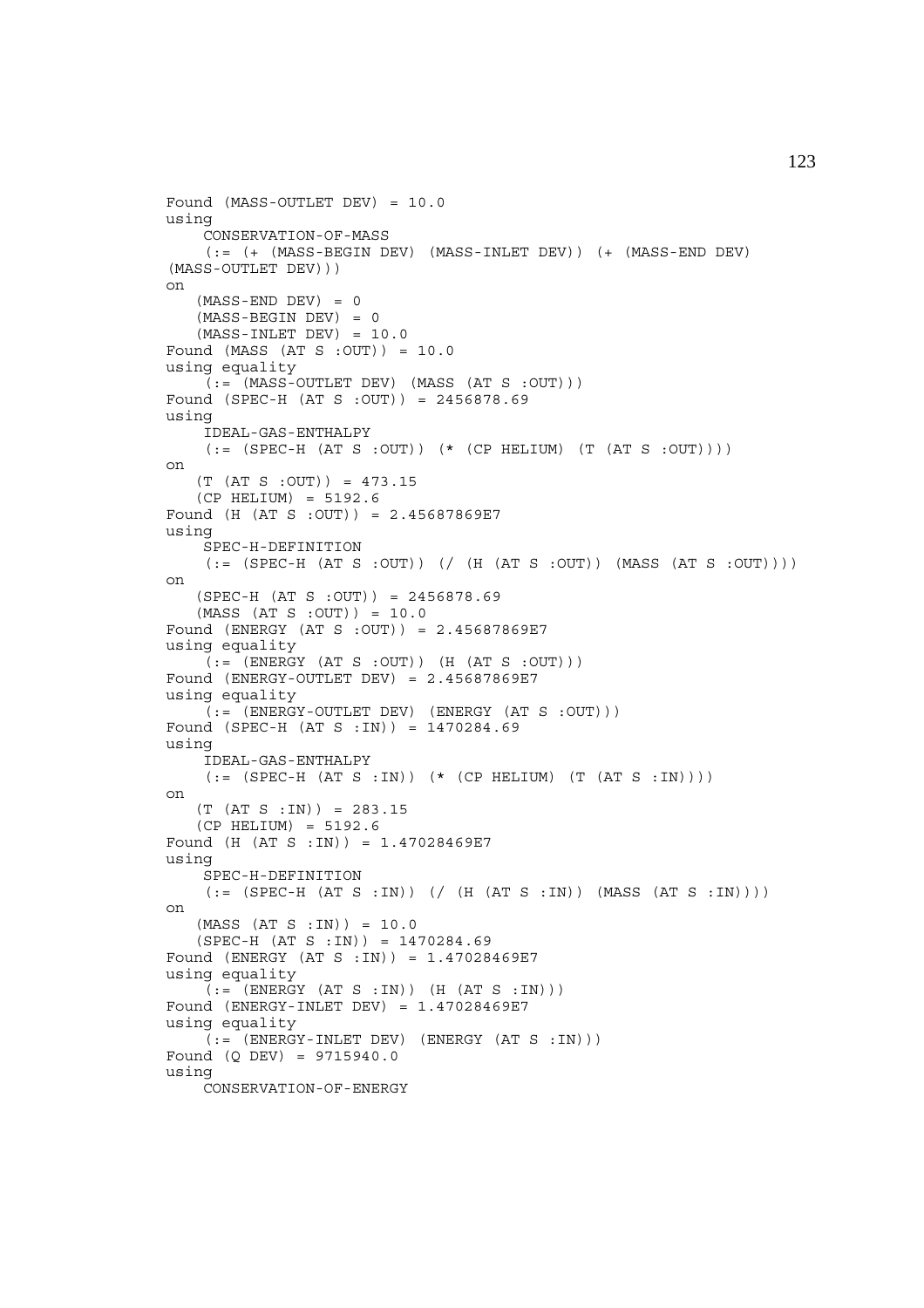```
(:= (+ (Q DEF) (ENERGY-BEGIN DEV) (ENERGY-INLET DEV)) (+ (ENERGY-END DEV) (ENERGY-OUTLET DEV) (WORK DEV)))
on
   (WORK DEV) = -150000(ENERGY-END DEV) = 0 (ENERGY-BEGIN DEV) = 0
    (ENERGY-INLET DEV) = 1.47028469E7
    (ENERGY-OUTLET DEV) = 2.45687869E7
;;; Finished <P: HB4.157>
```
4.159 Steam  $(H<sub>2</sub>O)$  enters and exits the nozzle as shown. Find the exit velocity in meters per second.

```
(add-problem :hb4.159
  :givens '((cycle-process nozzle (at s :in) (at s :out))
             (:not (work-device nozzle))
            (ke-thermodynamic-stuff (at s :in))
            (ke-thermodynamic-stuff (at s :out))
            (substance-of (at s :in) water)
            (nvalue (spec-q nozzle) -120 kj/kg)
            (nvalue (P (at s :in)) 1 Mpa)
            (nvalue (T (at s :in)) 300 C)
             (nvalue (velocity (at s :in)) 75)
             (nvalue (P (at s :out)) 0.08 Mpa)
            (nvalue (T (at s :out)) 200 C))
  :goal '(find (nvalue (velocity (at s :out))))
  :answer '(339.4 m/s))
;;; Answer-for :HB4.159: 339.565899347976
;;; Answer is correct! Given (339.4 M/S) =~ 339.565899347976
;;; (NVALUE (VELOCITY (AT S :OUT)) 339.565899347976)
Found (SPEC-H (AT S :IN)) = 3050600.0
using
     SUPERHEATED-P-T
on
    (P (AT S :IN)) = 1000000
   (T (AT S : IN)) = 573.15Found (SPEC-ENERGY (AT S :IN)) = 3053412.5
using
     SS-THERMODYNAMIC-STUFF
    (:= (SPEC-ENERGY (AT S :IN)) (+ (/ (SQR (VELOCITY (AT S :IN))) 2)
(SPEC-H (AT S : IN))on
   (VELOCITY (AT S : IN)) = 75 (SPEC-H (AT S :IN)) = 3050600.0
Found (SPEC-ENERGY-INLET NOZZLE) = 3053412.5
using equality
    (:= (SPEC-ENERGY-INLET NOZZLE) (SPEC-ENERGY (AT S :IN)))Found (SPEC-ENERGY-OUTLET NOZZLE) = 2933412.5
using
     SPEC-CONSERVATION-OF-ENERGY
```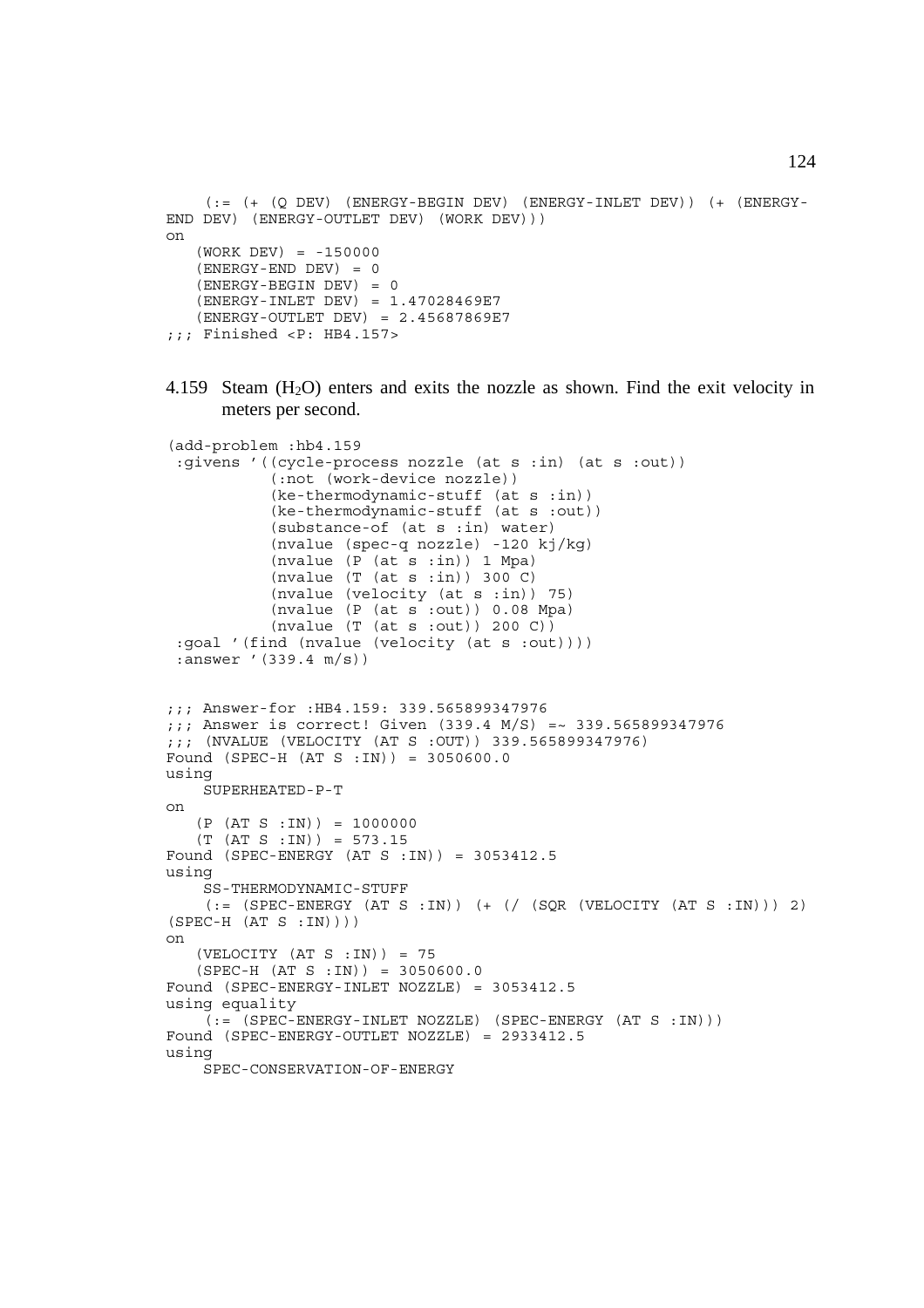```
 (:= (+ (SPEC-Q NOZZLE) (SPEC-ENERGY-BEGIN NOZZLE) (SPEC-ENERGY-
INLET NOZZLE)) (+ (SPEC-ENERGY-END NOZZLE) (SPEC-ENERGY-OUTLET
NOZZLE) (SPEC-WORK NOZZLE)))
on
   (SPEC-WORK NOZZLE) = 0(SPEC-O NOZZLE) = -120000 (SPEC-ENERGY-END NOZZLE) = 0
    (SPEC-ENERGY-BEGIN NOZZLE) = 0
    (SPEC-ENERGY-INLET NOZZLE) = 3053412.5
Found (SPEC-ENERGY (AT S :OUT)) = 2933412.5
using equality
     (:= (SPEC-ENERGY-OUTLET NOZZLE) (SPEC-ENERGY (AT S :OUT)))
Found (SPEC-H (AT S :OUT)) = 2875760.0
using
     SUPERHEATED-P-T
on
   (P (AT S : OUT)) = 80000.0 (T (AT S :OUT)) = 473.15
Found (VELOCITY (AT S :OUT)) = 339.565899347976
using
     SS-THERMODYNAMIC-STUFF
    (:= (SPEC-ENERGY (AT S : OUT)) (+ (/ (SQR (VELOCITY (AT S : OUT)))
2) (SPEC-H (AT S :OUT))))
on
    (SPEC-H (AT S :OUT)) = 2875760.0
    (SPEC-ENERGY (AT S :OUT)) = 2933412.5
;;; Finished <P: HB4.159>
```
4.161 Steam expands through the adiabatic steady-state steady flow nozzle shown. For the given conditions, find the exit velocity  $V_2$ .

```
(add-problem :hb4.161
  :givens '((cycle-process nozzle (at s :in) (at s :out))
             (adiabatic nozzle)
            (:not (work-device nozzle))
            (ke-thermodynamic-stuff (at s :in))
            (ke-thermodynamic-stuff (at s :out))
            (substance-of (at s :in) water)
            (adiabatic nozzle)
             (nvalue (P (at s :in)) 2 Mpa)
             (nvalue (T (at s :in)) 450 C)
             (nvalue (velocity (at s :in)) 0)
            (nvalue (P (at s :out)) 0.15 Mpa)
           (nvalue (T (at s : out)) 150 C) :goal '(find (nvalue (velocity (at s :out))))
 :answer '(1082 m/s))
;;; Answer-for :HB4.161: 1081.80404879997
;;; Answer is correct! Given (1082 M/S) =~ 1081.80404879997
;;; (NVALUE (VELOCITY (AT S :OUT)) 1081.80404879997)
Found (SPEC-H (AT S :IN)) = 3357500.0
using
     SUPERHEATED-P-T
```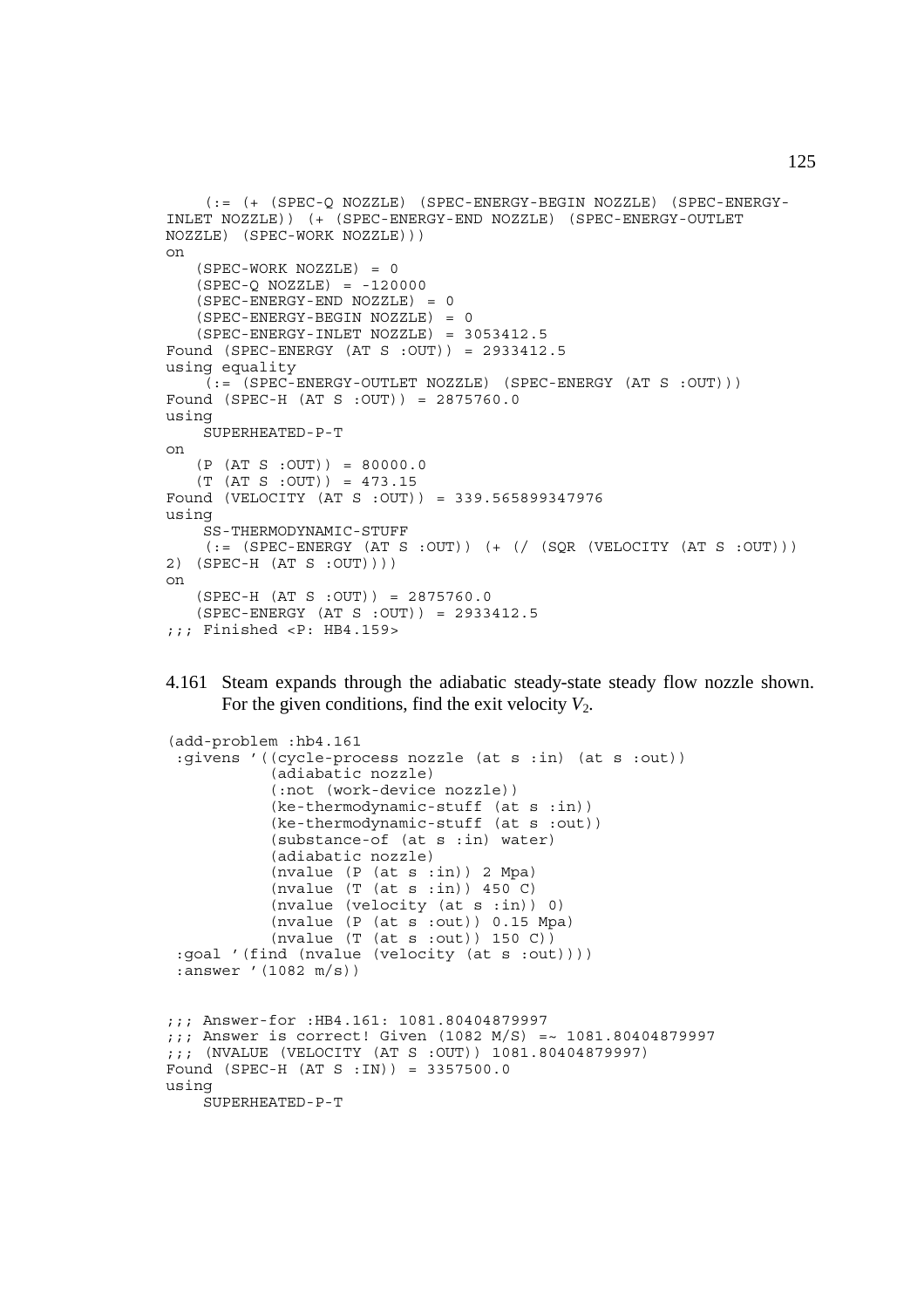```
on
   (P (AT S : IN)) = 2000000(T (AT S : IN)) = 723.15Found (SPEC-ENERGY (AT S : IN)) = 3357500.0using
     SS-THERMODYNAMIC-STUFF
    (:= (SPEC-ENERGY (AT S :IN)) (+ // (SQR (VELOCITY (AT S :IN))) 2)(SPEC-H (AT S : IN))on
   (VELOCITY (AT S : IN)) = 0(SPEC-H (AT S : IN)) = 3357500.0Found (SPEC-ENERGY-INLET NOZZLE) = 3357500.0
using equality
    (i = (SPEC - ENERGY - INLET NOZZLE) (SPEC - ENERGY (AT S : IN)))Found (SPEC-ENERGY-OUTLET NOZZLE) = 3357500.0
using
     SPEC-CONSERVATION-OF-ENERGY
     (:= (+ (SPEC-Q NOZZLE) (SPEC-ENERGY-BEGIN NOZZLE) (SPEC-ENERGY-
INLET NOZZLE)) (+ (SPEC-ENERGY-END NOZZLE) (SPEC-ENERGY-OUTLET
NOZZLE) (SPEC-WORK NOZZLE)))
on
   (SPEC-Q NOZZLE) = 0 (SPEC-WORK NOZZLE) = 0
    (SPEC-ENERGY-END NOZZLE) = 0
    (SPEC-ENERGY-BEGIN NOZZLE) = 0
    (SPEC-ENERGY-INLET NOZZLE) = 3357500.0
Found (SPEC-ENERGY (AT S :OUT)) = 3357500.0
using equality
    (:= (SPEC-ENERGY-OUTLET NOZZLE) (SPEC-ENERGY (AT S :OUT)))
Found (SPEC-H (AT S :OUT)) = 2772350.0
using
     SUPERHEATED-P-T
on
   (P (AT S : OUT)) = 150000.0 (T (AT S :OUT)) = 423.15
Found (VELOCITY (AT S :OUT)) = 1081.80404879997
using
     SS-THERMODYNAMIC-STUFF
    (:= (SPEC-ENERGY (AT S :OUT)) (+ (/ (SQR (VELOCITY (AT S :OUT)))
2) (SPEC-H (AT S :OUT))))
on
    (SPEC-H (AT S :OUT)) = 2772350.0
    (SPEC-ENERGY (AT S :OUT)) = 3357500.0
;;; Finished <P: HB4.161>
```

```
4.163 An air nozzle operates as shown below. Find the exit velocity (m/s).
```

```
(add-problem :hb4.163
 :givens '((cycle-process nozzle (at s :in) (at s :out))
           (:not (work-device nozzle))
 (ke-thermodynamic-stuff (at s :in))
 (ke-thermodynamic-stuff (at s :out))
           (substance-of (at s :in) air)
           (nvalue (spec-q nozzle) -125 kj/kg)
          (nvalue (P (at s.in)) 1 Mpa)
```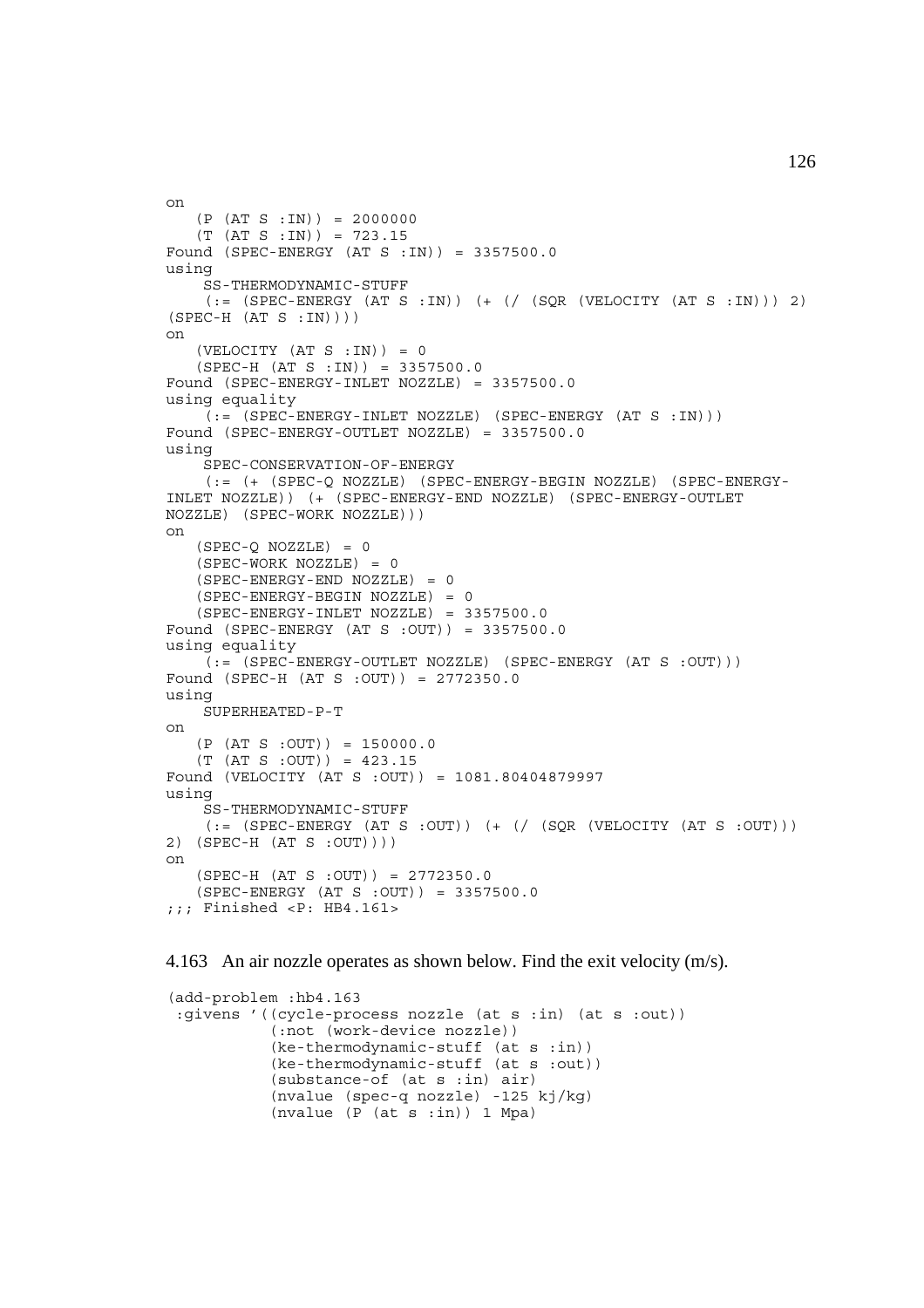```
 (nvalue (T (at s :in)) 300 C)
            (nvalue (velocity (at s :in)) 75)
            (nvalue (P (at s :out)) 0.08 Mpa)
            (nvalue (T (at s :out)) 150 C))
  :goal '(find (nvalue (velocity (at s :out))))
  :answer '(239.1 m/s))
;;; Answer-for :HB4.163: 238.065117142349
;;; Answer is correct! Given (239.1 M/S) =~ 238.065117142349
;;; (NVALUE (VELOCITY (AT S :OUT)) 238.065117142349)
Found (SPEC-H (AT S :IN)) = 575156.025
using
     IDEAL-GAS-ENTHALPY
    ( := (SPEC-H (AT S : IN)) ( * (CP AIR) (T (AT S :IN)))on
    (T (AT S :IN)) = 573.15
    (CP AIR) = 1003.5
Found (SPEC-ENERGY (AT S :IN)) = 577968.525
using
     SS-THERMODYNAMIC-STUFF
    (:= (SPEC-ENERGY (AT S :IN)) (+ (/ (SQR (VELOCITY (AT S :IN))) 2)(SPEC-H (AT S : IN))on
   (VELOCITY (AT S : IN)) = 75 (SPEC-H (AT S :IN)) = 575156.025
Found (SPEC-ENERGY-INLET NOZZLE) = 577968.525
using equality
    (:= (SPEC-ENERGY-INLET NOZZLE) (SPEC-ENERGY (AT S :IN)))
Found (SPEC-ENERGY-OUTLET NOZZLE) = 452968.525
using
    SPEC-CONSERVATION-OF-ENERGY
     (:= (+ (SPEC-Q NOZZLE) (SPEC-ENERGY-BEGIN NOZZLE) (SPEC-ENERGY-
INLET NOZZLE)) (+ (SPEC-ENERGY-END NOZZLE) (SPEC-ENERGY-OUTLET
NOZZLE) (SPEC-WORK NOZZLE)))
on
    (SPEC-WORK NOZZLE) = 0
   (SPEC-O NOZZLE) = -125000(SPEC-ENERGY-END NOZZLE) = 0 (SPEC-ENERGY-BEGIN NOZZLE) = 0
    (SPEC-ENERGY-INLET NOZZLE) = 577968.525
Found (SPEC-ENERGY (AT S :OUT)) = 452968.525
using equality
     (:= (SPEC-ENERGY-OUTLET NOZZLE) (SPEC-ENERGY (AT S :OUT)))
Found (SPEC-H (AT S :OUT)) = 424631.025
using
     IDEAL-GAS-ENTHALPY
    (:=(SPEC-H (AT S : OUT)) (* (CP AIR) (T (AT S : OUT))))on
    (T (AT S :OUT)) = 423.15
   (CP AIR) = 1003.5Found (VELOCITY (AT S :OUT)) = 238.065117142349
using
     SS-THERMODYNAMIC-STUFF
    (:=(SPEC-ENERGY (AT S .OUT)) (+ { / (SQR (VELOCITY (AT S .OUT)))2) (SPEC-H (AT S :OUT))))
```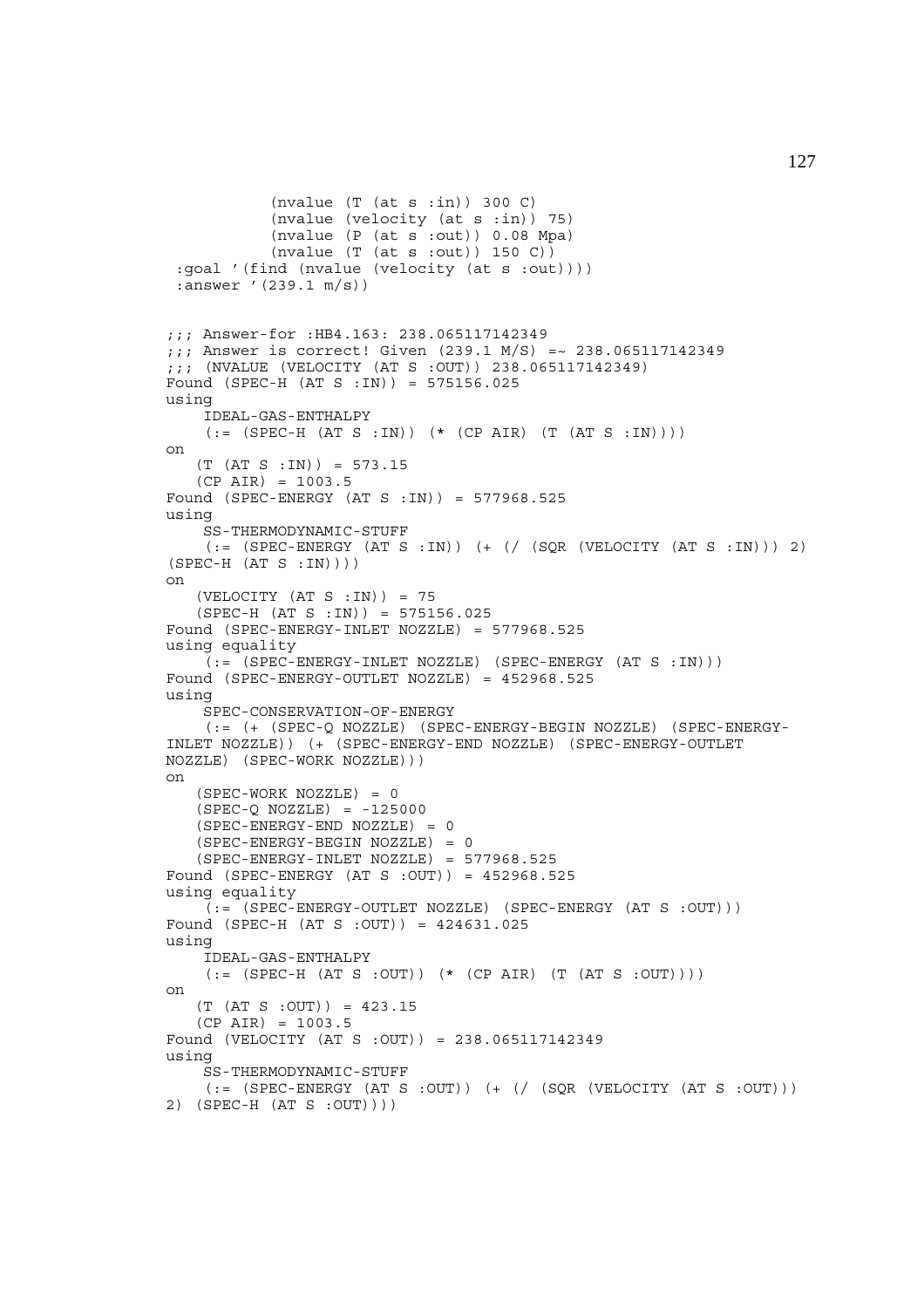on  $(SPEC-H (AT S : OUT)) = 424631.025$  (SPEC-ENERGY (AT S :OUT)) = 452968.525 ;;; Finished <P: HB4.163>

4.165 Determine the exit velocity and exit area of the carbon dioxide nozzle shown below.

```
(add-problem :hb4.165
   :givens '((cycle-process nozzle (at s :in) (at s :out))
              (ke-thermodynamic-stuff (at s :out))
              (:not (work-device nozzle))
              (substance-of (at s :in) water)
              (nvalue (cp water) 846.4)
              (nvalue (P (at s :in)) 0.6 Mpa)
             (nvalue (T (at s : in)) 350 C)(nvalue (mass (at s :in)) 5 kg/s)
            (nvalue (P (at s :out)) 0.1013 Mpa)
            (nvalue (T (at s :out)) 200 C)
            (nvalue (spec-q nozzle) -25 kJ/kg))
   :goal '(find (nvalue (Q nozzle)))
   :goal '(find (nvalue (velocity (at s :out))))
   :answer '(451.6 m/s))
;;; Answer-for :HB4.165: -125000
Found (MASS-INLET NOZZLE) = 5
using equality
    ( := (MASS-INLET NOZZLE) (MASS (AT S : IN)))Found (Q NOZZLE) = -125000using
     Q-DEFINITION
    (i = (Q NOZZLE) (* (SPEC-Q NOZZLE) (MASS-INLET NOZZLE)))
on
   (SPEC-Q NOZZLE) = -25000 (MASS-INLET NOZZLE) = 5
;;; Finished <P: HB4.165>
```
4.167 In an air conditioning system, saturated liquid refrigerant 12 at  $T = 40^{\circ}$ C flows through an expansion valve and reaches a final pressure of 300 kPa. What is the quality of the refrigerant 12 after the expansion?

```
(add-problem :hb4.167
:givens '((cycle-process valve (at s :in) (at s :out))
            (:not (work-device valve))
            (adiabatic valve)
            (:not (ideal-gas-substance refrigerant-12))
            (substance-of (at s :in) refrigerant-12)
            (saturated-liquid (at s :in))
           (nvalue (T (at s : in)) 40 C) (saturated (at s :out))
            (nvalue (P (at s :out)) 300 kPa))
```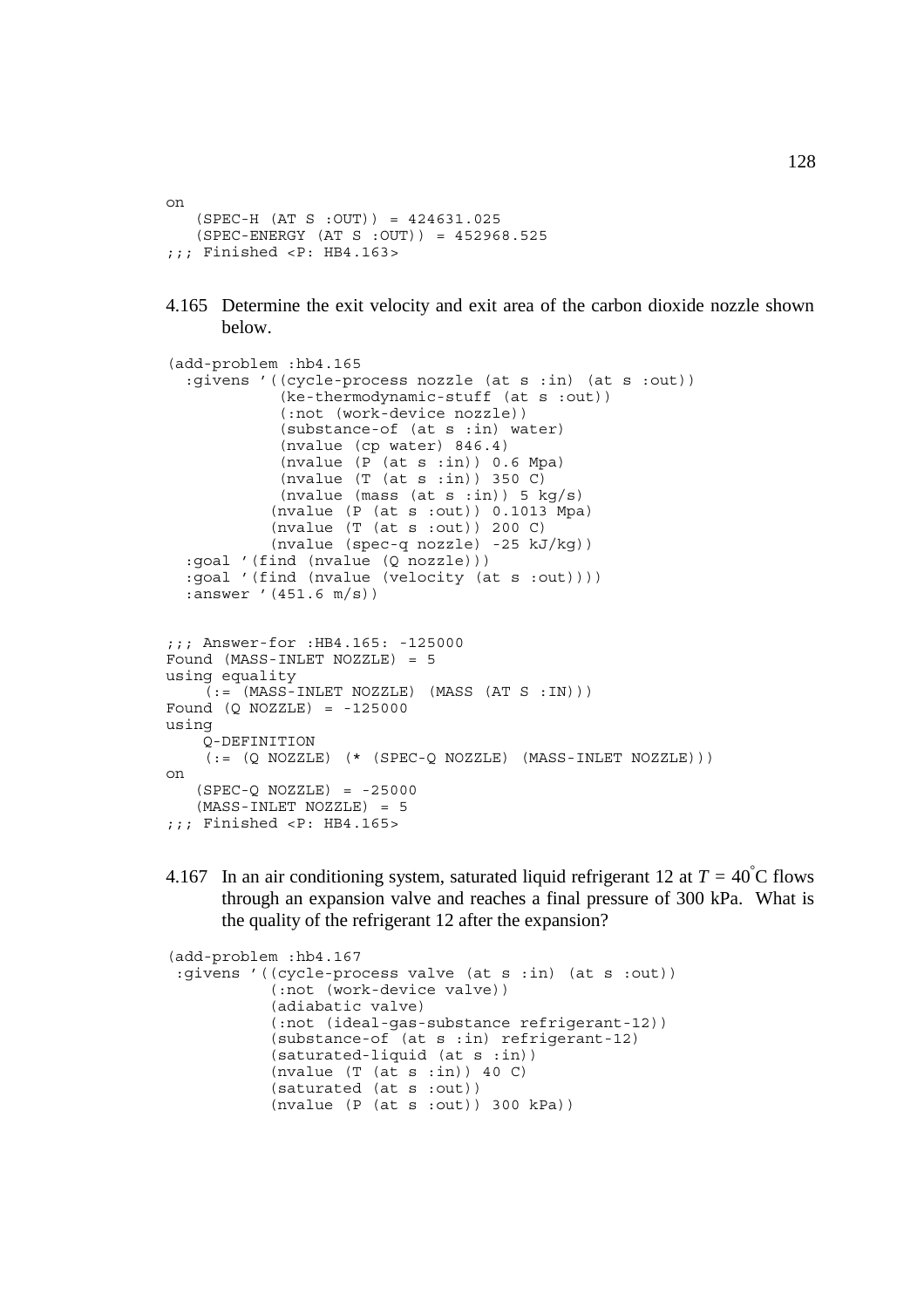```
 :goal '(find (nvalue (dryness (at s :out))))
  :answer '(0.26))
;;; Answer-for :HB4.167: 0.259155839433966
;;; Answer is correct! Given (0.26) =~ 0.259155839433966
;;; (NVALUE (DRYNESS (AT S :OUT)) 0.259155839433966)
Found (SPEC-HG (AT S :OUT)) = 187139.70409234
using
     SATURATED-TABLE-P
on
   (P (AT S : OUT)) = 300000Found (SPEC-HF (AT S :OUT)) = 35218.814270724
using
    SATURATED-TABLE-P
on
   (P (AT S : OUT)) = 300000Found (SPEC-HG (AT S :IN)) = 203200.0
using
     SATURATED-TABLE-T
on
   (T (AT S : IN)) = 313.15Found (SPEC-HF (AT S :IN)) = 74590.0
using
     SATURATED-TABLE-T
on
    (T (AT S :IN)) = 313.15
Found (SPEC-H (AT S :IN)) = 74590.0
using
     H-SATURATED-STUFF
     (:= (SPEC-H (AT S :IN)) (+ (SPEC-HF (AT S :IN)) (* (DRYNESS (AT S
:IN)) (- (SPEC-HG (AT S :IN)) (SPEC-HF (AT S :IN))))))
on
   (DRYNESS (AT S : IN)) = 0 (SPEC-HF (AT S :IN)) = 74590.0
    (SPEC-HG (AT S :IN)) = 203200.0
Found (SPEC-ENERGY (AT S : IN)) = 74590.0using equality
    (t) = (SPEC - ENERGY (AT S : IN)) (SPEC - H (AT S : IN)))Found (SPEC-ENERGY-INLET VALVE) = 74590.0
using equality
    (:= (SPEC-ENERGY-INLET VALVE) (SPEC-ENERGY (AT S :IN)))
Found (SPEC-ENERGY-OUTLET VALVE) = 74590.0
using
     SPEC-CONSERVATION-OF-ENERGY
     (:= (+ (SPEC-Q VALVE) (SPEC-ENERGY-BEGIN VALVE) (SPEC-ENERGY-
INLET VALVE)) (+ (SPEC-ENERGY-END VALVE) (SPEC-ENERGY-OUTLET VALVE)
(SPEC-WORK VALVE)))
on
    (SPEC-WORK VALVE) = 0
   (SPEC-Q VALUE) = 0 (SPEC-ENERGY-END VALVE) = 0
    (SPEC-ENERGY-BEGIN VALVE) = 0
    (SPEC-ENERGY-INLET VALVE) = 74590.0
Found (SPEC-ENERGY (AT S :OUT)) = 74590.0
using equality
     (:= (SPEC-ENERGY-OUTLET VALVE) (SPEC-ENERGY (AT S :OUT)))
```
129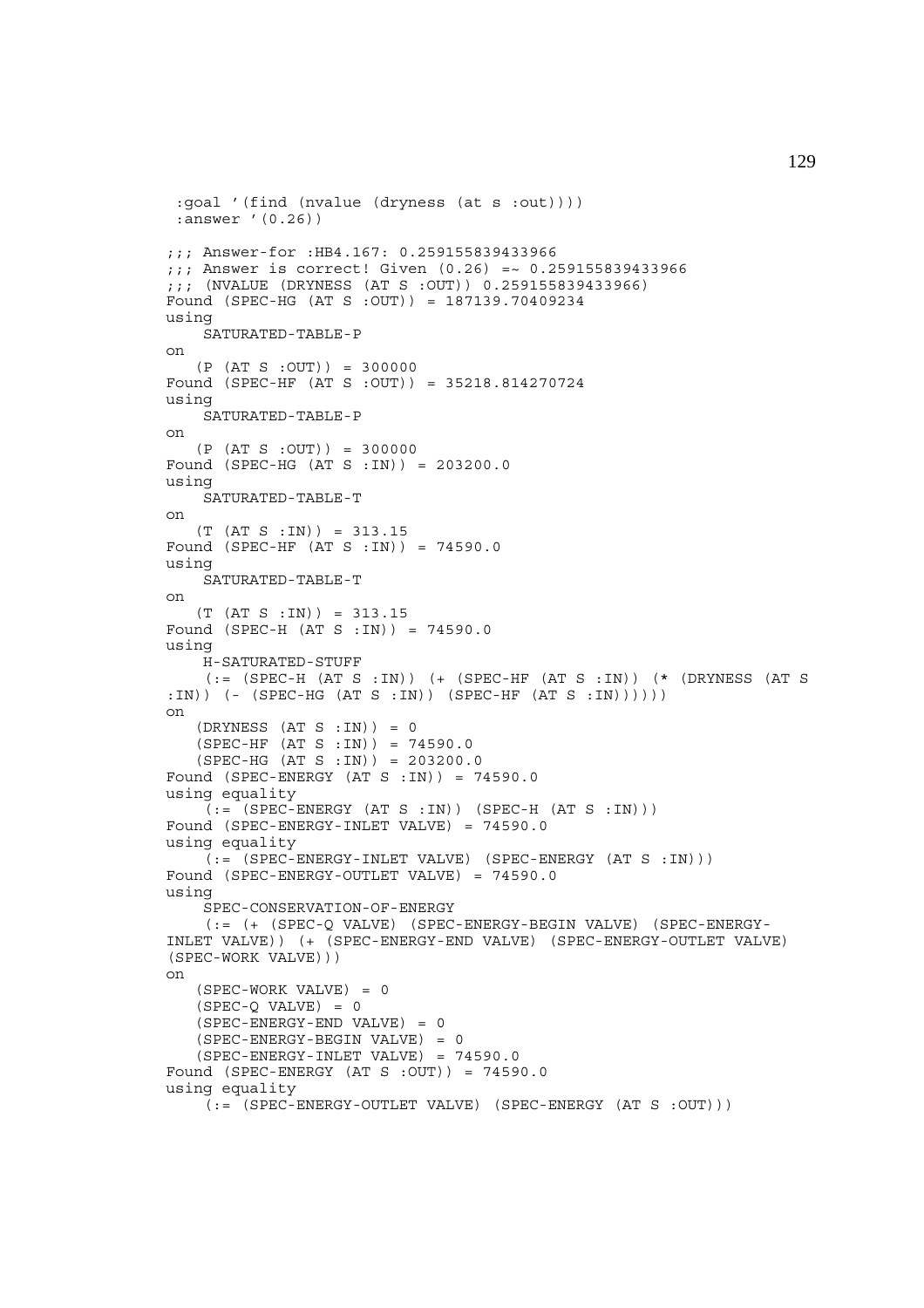```
Found (SPEC-H (AT S :OUT)) = 74590.0
using equality
    (:= (SPEC-ENERGY (AT S : OUT)) (SPEC-H (AT S : OUT)))
Found (DRYNESS (AT S :OUT)) = 0.259155839433966
using
     H-SATURATED-STUFF
     (:= (SPEC-H (AT S :OUT)) (+ (SPEC-HF (AT S :OUT)) (* (DRYNESS (AT
S :OUT)) (- (SPEC-HG (AT S :OUT)) (SPEC-HF (AT S :OUT))))))
on
    (SPEC-H (AT S :OUT)) = 74590.0
    (SPEC-HF (AT S :OUT)) = 35218.814270724
    (SPEC-HG (AT S :OUT)) = 187139.70409234
;;; Finished <P: HB4.167>
```
4.171S A fluid flows through a valve. The inlet conditions are 1.0 MPa and  $400^{\circ}$ C, and the exit pressure is 0.3 MPa. See Fig. P4.171. Evaluate the exit temperature for (*a*) steam and (*b*) air as the fluid.

```
(add-problem-description :hb4.171
 :givens '((cycle-process valve (at s :in) (at s :out))
             (:not (work-device valve))
            (adiabatic valve)
           (nvalue (P (at s.in)) 1.0 MPa)(nvalue (T (at s : in)) 400 C)(nvalue (P (at s :out)) 0.3 MPa))(add-problem-goal :hb4.171a
   :description :hb4.171
  :extras '((substance-of (at s :in) water)
            (gas (at s :in)) (gas (at s :out)))
  :goal '(find (nvalue (T (at s :out))))
  :answer '(395 C))
(add-problem-goal :hb4.171b
   :description :hb4.171
  :extras '((substance-of (at s :in) air))
  :goal '(find (nvalue (T (at s :out))))
  :answer '(400 C))
;;; Answer-for :HB4.171A: 667.813461538462
;;; Answer is correct! Given (395 C) =~ 394.663461538462
;;; (NVALUE (T (AT S :OUT)) 667.813461538462)
Found (SPEC-H (AT S :IN)) = 3263800.0
using
     SUPERHEATED-P-T
on
   (P (AT S : IN)) = 1000000.0(T (AT S : IN)) = 673.15Found (SPEC-ENERGY (AT S :IN)) = 3263800.0
using equality
    (:=(SPEC-ENERGY (AT S :IN)) (SPEC-H (AT S :IN)))Found (SPEC-ENERGY-INLET VALVE) = 3263800.0
using equality
```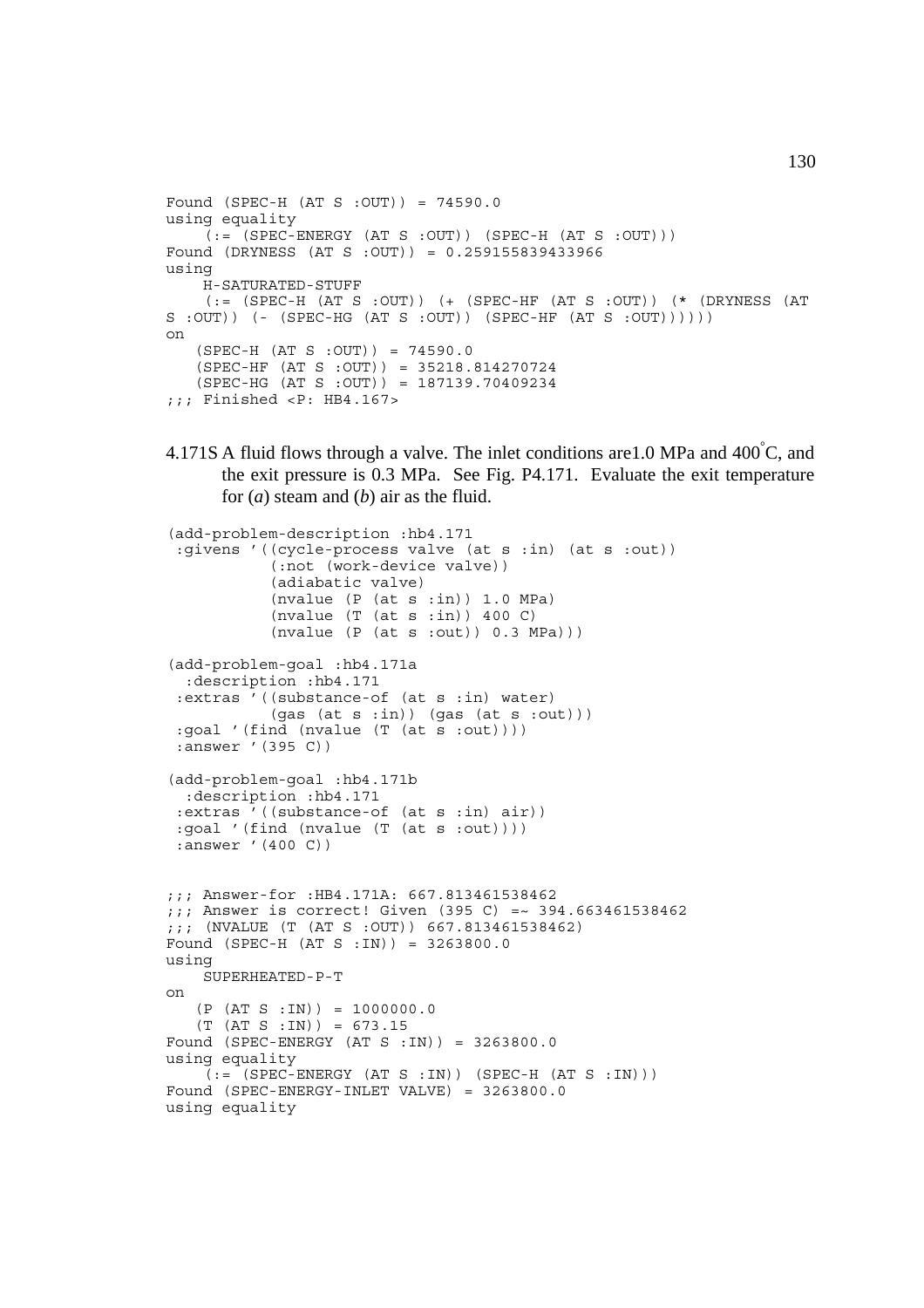```
(:=(SPEC-ENERGY-INLET VALUE) (SPEC-ENERGY (AT S :IN)))Found (SPEC-ENERGY-OUTLET VALVE) = 3263800.0
using
     SPEC-CONSERVATION-OF-ENERGY
     (:= (+ (SPEC-Q VALVE) (SPEC-ENERGY-BEGIN VALVE) (SPEC-ENERGY-
INLET VALVE)) (+ (SPEC-ENERGY-END VALVE) (SPEC-ENERGY-OUTLET VALVE)
(SPEC-WORK VALVE)))
on
    (SPEC-WORK VALVE) = 0
   (SPEC-O VALUE) = 0 (SPEC-ENERGY-END VALVE) = 0
    (SPEC-ENERGY-BEGIN VALVE) = 0
   (SPEC-ENERGY-INLET VALUE) = 3263800.0Found (SPEC-ENERGY (AT S :OUT)) = 3263800.0
using equality
    (:= (SPEC-ENERGY-OUTLET VALUE) (SPEC-ENERGY (AT S .OUT)))Found (SPEC-H (AT S :OUT)) = 3263800.0
using equality
    (:= (SPEC-ENERGY (AT S :OUT)) (SPEC-H (AT S :OUT)))
Found (T (AT S : OUT)) = 667.813461538462)using
     SUPERHEATED-P-SPEC-H
on
   (P (AT S : OUT)) = 300000.0 (SPEC-H (AT S :OUT)) = 3263800.0
;;; Finished <P: HB4.171A>
;;; Answer-for :HB4.171B: 673.15
;;; Answer is correct! Given (400 \text{ C}) = ~ 400.0;;; (NVALUE (T (AT S :OUT)) 673.15)
Found (SPEC-H (AT S :IN)) = 684504.2
using
     IDEAL-T-LOOKUP
on
   (T (AT S : IN)) = 673.15Found (SPEC-ENERGY (AT S : IN)) = 684504.2
using equality
    (i = (SPEC - ENERGY (AT S : IN)) (SPEC - H (AT S : IN)))Found (SPEC-ENERGY-INLET VALVE) = 684504.2
using equality
     (:= (SPEC-ENERGY-INLET VALVE) (SPEC-ENERGY (AT S :IN)))
Found (SPEC-ENERGY-OUTLET VALVE) = 684504.2
using
     SPEC-CONSERVATION-OF-ENERGY
     (:= (+ (SPEC-Q VALVE) (SPEC-ENERGY-BEGIN VALVE) (SPEC-ENERGY-
INLET VALVE)) (+ (SPEC-ENERGY-END VALVE) (SPEC-ENERGY-OUTLET VALVE)
(SPEC-WORK VALVE)))
on
    (SPEC-WORK VALVE) = 0
   (SPEC-Q VALUE) = 0 (SPEC-ENERGY-END VALVE) = 0
    (SPEC-ENERGY-BEGIN VALVE) = 0
    (SPEC-ENERGY-INLET VALVE) = 684504.2
Found (SPEC-ENERGY (AT S :OUT)) = 684504.2
using equality
```